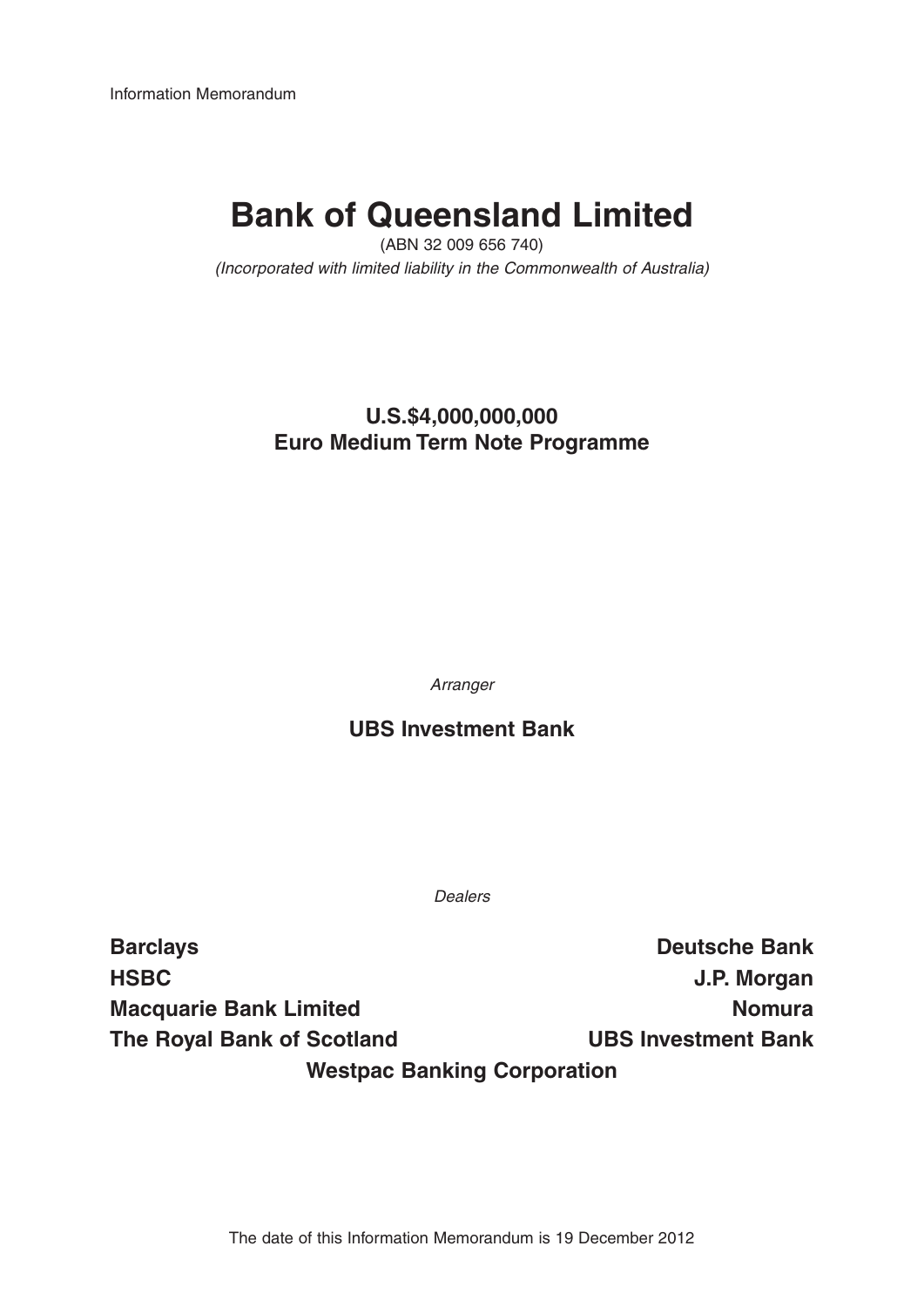This Information Memorandum comprises a base prospectus for the purpose of Article 5.4 of Directive 2003/71/EC as amended (which includes the amendments made by Directive 2010/73/EU to the extent that such amendments have been implemented in a relevant Member State of the European Economic Area (the "Prospectus Directive"), replaces and supersedes the Information Memorandum dated 6 December 2011 describing the Programme (as defined below). Any Notes (as defined below) issued under the Programme on or after the date of this Information Memorandum are issued subject to the provisions contained herein. This does not affect any Notes already issued.

Under the Euro Medium Term Note Programme described in this Information Memorandum (the "Programme"), Bank of Queensland Limited (ABN 32 009 656 740) (the "Issuer" or the "Bank"), subject to compliance with all relevant laws, regulations and directives, may from time to time issue Euro Medium Term Notes (the "Notes"). The aggregate nominal amount of Notes outstanding will not at any time exceed U.S.\$4,000,000,000 (or the equivalent in other currencies) or such higher amount as may be agreed by the Issuer and the Dealers (as defined in "Subscription and Sale").

Notes will be issued in one or more series (each a "Series"). Each Series shall be in bearer form and may be issued in one or more tranches (each a "Tranche") on different issue dates. Notes of each Series will have the same maturity date, bear interest on the same basis and at the same rate and be issued on terms otherwise identical (except in relation to interest commencement dates and matters related thereto).

Each Tranche of Notes will be represented on issue by a temporary global note (each a "Temporary Global Note") which may be deposited on the issue date with a common depositary on behalf of Euroclear Bank S.A./N.V. ("Euroclear") and Clearstream Banking, société anonyme ("Clearstream, Luxembourg") and/or any other agreed clearing system. The provisions governing the exchange of interests in Temporary Global Notes for permanent global notes (each a "Permanent Global Note") and Definitive Notes are described in Form of the Notes.

Application has been made to the Financial Services Authority in its capacity as competent authority under the Financial Services and Markets Act 2000 (the "UK Listing Authority") for Notes issued under the Programme during the period of 12 months from the date of this Information Memorandum to be admitted to the official list of the UK Listing Authority (the "Official List") and to the London Stock Exchange plc (the "London Stock Exchange") for such Notes to be admitted to trading on the London Stock Exchange's regulated market. References in this Information Memorandum to Notes being "listed" (and related references) on the London Stock Exchange shall mean that such Notes have been admitted to trading on the London Stock Exchange's regulated market and have been admitted to the Official List. The London Stock Exchange's regulated market is a regulated market for the purposes of the Markets in Financial Instruments Directive (Directive 2004/39/EC). Notice of the aggregate nominal amount of, interest (if any) payable in respect of, the issue price of, and certain other information which is applicable to, the Notes of each Tranche will be set forth in the applicable Final Terms (the "Final Terms") which, with respect to Notes to be listed on the London Stock Exchange, will be delivered to the UK Listing Authority and the London Stock Exchange on or before the date of issue of the Notes of such Tranche. Copies of Final Terms in relation to Notes to be listed on the London Stock Exchange will also be published on the website of the London Stock Exchange through a regulatory information service.

The Issuer has been rated Baa1 by Moody's Investors Service Pty. Limited ("Moody's"), BBB+ by Fitch Australia Pty. Ltd. ("Fitch") and BBB+ by Standard & Poor's (Australia) Pty. Ltd. ("S&P"). The Programme has been rated BBB+ in respect of long-term unsecured and unsubordinated notes; and A-2 in respect of short-term unsecured and unsubordinated notes, respectively, by S&P. None of these entities are registered in the European Union or have applied for registration under Regulation (EC) No. 1060/2009 (as amended) (the "CRA Regulation"). However, each of Standard and Poor's Credit Market Services Limited, Moody's Investor Services Limited and Fitch Ratings Limited is established in the European Union and is registered under the CRA Regulation to endorse credit ratings of its affiliates (and, as such is included in the list of credit rating agencies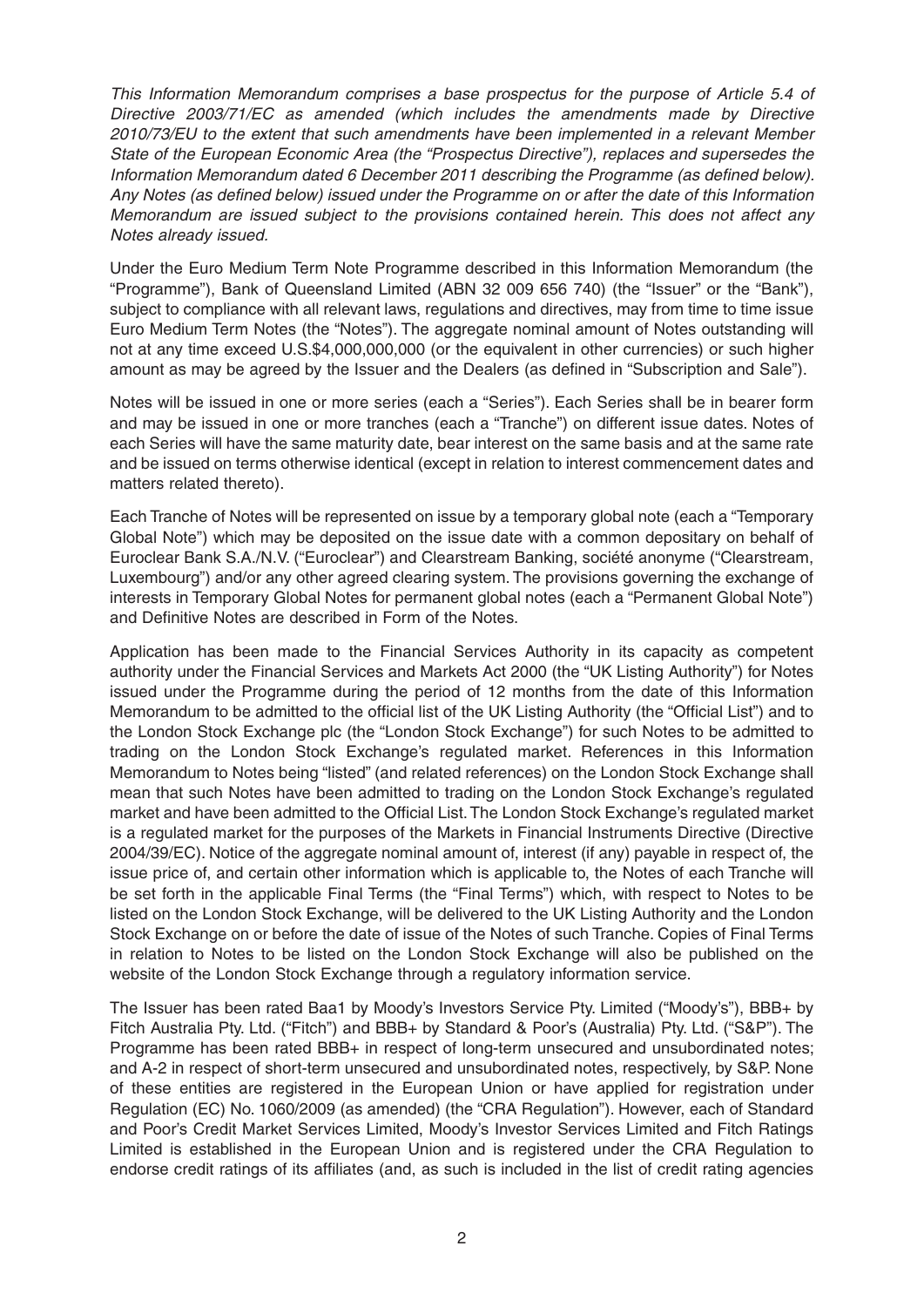published by the European Securities and Markets Authority ("ESMA") on its website in accordance with such Regulation). Notes issued under the Programme may be rated or unrated by S&P. Where a Tranche of Notes is rated, such rating will not necessarily be the same as the rating assigned to the Programme by S&P. A security rating is not a recommendation to buy, sell or hold securities and may be subject to suspension, reduction or withdrawal at any time by the assigning rating agency. In general, European regulated investors are restricted from using a rating for regulatory purposes if such rating is not issued by a credit rating agency established in the European Union and registered under the CRA Regulation unless the rating is provided by a credit rating agency operating in the European Union before 7 June 2010 which has submitted an application for registration in accordance with the CRA Regulation and such registration is not refused. On 22 December 2011, ESMA published in a press release its decision to endorse Australia's regulatory regime on credit ratings pursuant to Article 4(3) of the CRA Regulation.

Subject as provided in the applicable Final Terms, the only persons authorised to use this Information Memorandum in connection with an offer of Notes are the persons named in the applicable Final Terms as the relevant Dealer or the Managers, as the case may be.

Copies of each Final Terms will be available from FT Business Research Centre operated by FT Interactive Data at Fitzroy House, 13-17 Epworth Street, London EC2A 4DL (in the case of Notes admitted to the Official List and to trading by the London Stock Exchange only) and from the specified office of each of the Paying Agents (as defined below).

The Issuer (the "Responsible Person") accepts responsibility for the information contained in this Information Memorandum and the applicable Final Terms for each Tranche of Notes issued under the Programme. To the best of the knowledge and belief of the Issuer (which has taken all reasonable care to ensure that such is the case), the information contained in this Information Memorandum is in accordance with the facts and does not omit anything likely to affect the import of such information.

No person is or has been authorised by the Issuer to give any information or to make any representation not contained in or not consistent with this Information Memorandum or any other information supplied in connection with the Programme or the Notes and, if given or made, such information or representation must not be relied upon as having been authorised by the Issuer, any of the Dealers or the Arranger (as defined in "Overview of the Programme"). Neither the delivery of this Information Memorandum nor any sale made in connection herewith shall, under any circumstances, create any implication that there has been no change in the affairs of the Issuer or its Subsidiaries (as defined below) taken as a whole (the "Group") since the date hereof or the date upon which this Information Memorandum has been most recently amended or supplemented or that there has been no adverse change in the financial position of the Issuer or the Group since the date hereof or the date upon which this Information Memorandum has been most recently amended or supplemented or that any other information supplied in connection with the Programme is correct as of any time subsequent to the date on which it is supplied or, if different, the date indicated in the document containing the same.

The distribution of this Information Memorandum and the offering or sale of the Notes in certain jurisdictions may be restricted by law. Persons into whose possession this Information Memorandum comes are required by the Issuer, the Dealers and the Arranger to inform themselves about and to observe any such restriction. The Notes have not been and will not be registered under the United States Securities Act of 1933, as amended (the "Securities Act") and are subject to U.S. tax law requirements. Subject to certain exceptions, Notes may not be offered, sold or delivered within the United States or to, or for the account or benefit of, U.S. persons. For a description of certain restrictions on offers and sales of Notes and on distribution of this Information Memorandum, see "Subscription and Sale".

This Information Memorandum does not constitute an offer of, or an invitation by or on behalf of the Issuer or the Dealers to subscribe for, or purchase, any Notes.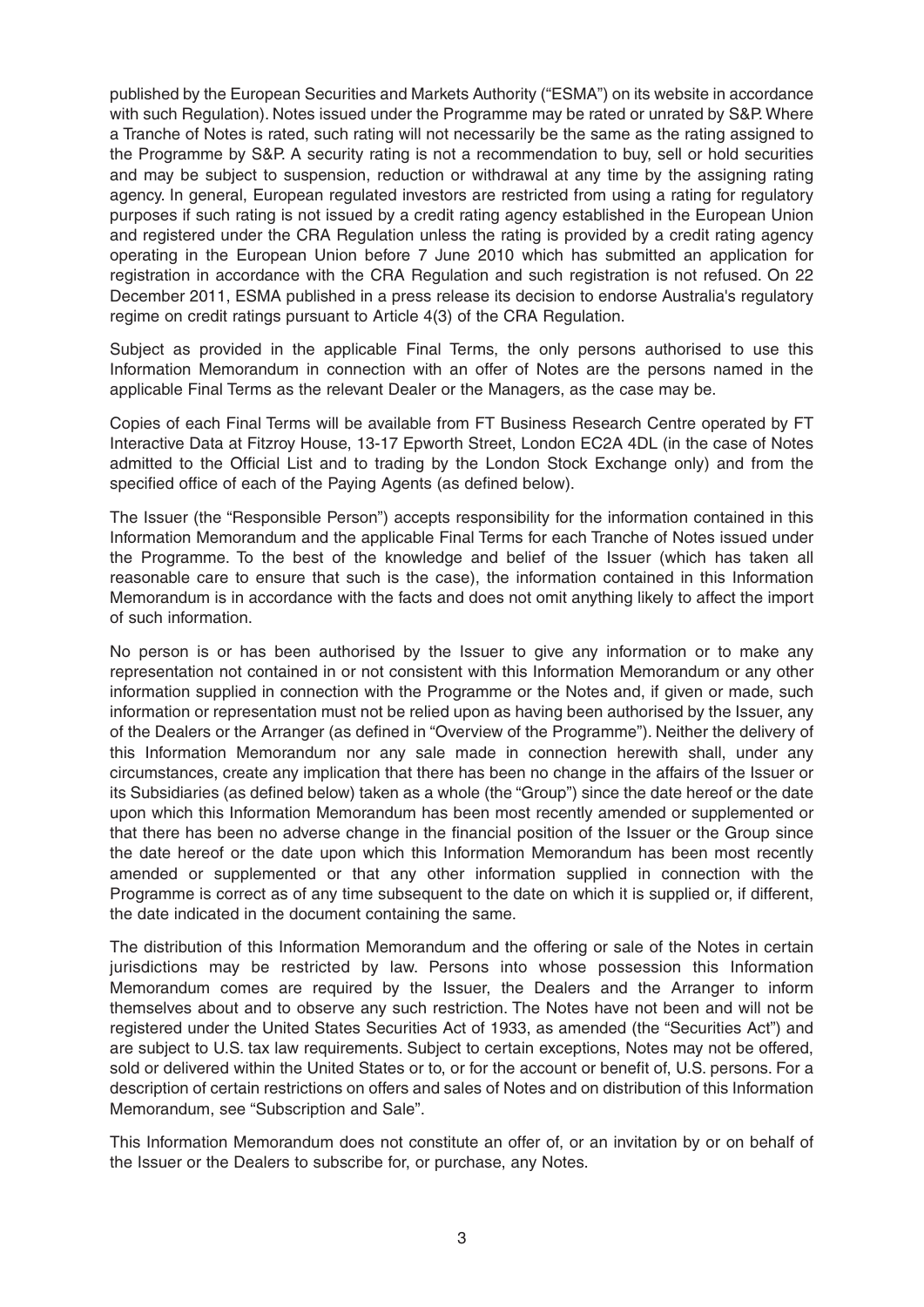Neither the Arranger nor the Dealers have independently verified the information contained in this Information Memorandum. None of the Dealers or the Arranger makes any representation, express or implied, or accepts any responsibility or liability, with respect to the accuracy or completeness of any of the information contained or incorporated in this Information Memorandum or any other information provided by the Issuer in connection with the Programme. Neither this Information Memorandum nor any other financial statements are intended to provide the basis of any credit or other evaluation and should not be considered as a recommendation or a statement of opinion, or a report of either of those things, by any of the Issuer, the Arranger or the Dealers that any recipient of this Information Memorandum or any other financial statements should purchase any of the Notes. Each potential purchaser of Notes should determine for itself the relevance of the information contained in this Information Memorandum and its purchase of Notes should be based upon such investigation as it deems necessary. None of the Dealers or the Arranger undertakes to review the financial condition or affairs of the Issuer during the life of the arrangements contemplated by this Information Memorandum nor to advise any investor or potential investor in any Notes of any information coming to the attention of any of the Dealers or the Arranger. None of the Dealers or the Arranger accepts any liability in relation to the information contained or incorporated by reference in this Information Memorandum or any other information provided by the Issuer in connection with the Programme.

This Information Memorandum has been prepared on the basis that would permit an offer of Notes with a denomination of less than €100,000 (or its equivalent in any other currency) only in circumstances where there is an exemption from the obligation under the Prospectus Directive to publish a prospectus. As a result, any offer of Notes in any Member State of the European Economic Area which has implemented the Prospectus Directive (each, a "Relevant Member State") must be made pursuant to an exemption under the Prospectus Directive, as implemented in that Relevant Member State, from the requirement to publish a prospectus for offers of Notes. Accordingly any person making or intending to make an offer of Notes in that Relevant Member State may only do so in circumstances in which no obligation arises for the Issuer or any Dealer to publish a prospectus pursuant to Article 3 of the Prospectus Directive or supplement a prospectus pursuant to Article 16 of the Prospectus Directive, in each case, in relation to such offer. Neither the Issuer nor any Dealer has authorised, nor do they authorise, the making of any offer of Notes in circumstances in which an obligation arises for the Issuer or any Dealer to publish or supplement a prospectus for such offer.

The Notes may not be a suitable investment for all investors. Each potential investor in the Notes must determine the suitability of that investment in light of its own circumstances. In particular, each potential investor should:

- (i) have sufficient knowledge and experience to make a meaningful evaluation of the Notes, the merits and risks of investing in the Notes and the information contained or incorporated by reference in this Information Memorandum or any applicable supplement;
- (ii) have access to, and knowledge of, appropriate analytical tools to evaluate, in the context of its particular financial situation, an investment in the Notes and the impact the Notes will have on its overall investment portfolio;
- (iii) have sufficient financial resources and liquidity to bear all of the risks of an investment in the Notes, including Notes where the currency for principal or interest payments is different from the potential investor's currency;
- (iv) understand thoroughly the terms of the Notes and be familiar with the behaviour of any relevant indices and financial markets; and
- (v) be able to evaluate (either alone or with the help of a financial adviser) possible scenarios for economic, interest rate and other factors that may affect its investment and its ability to bear the applicable risks.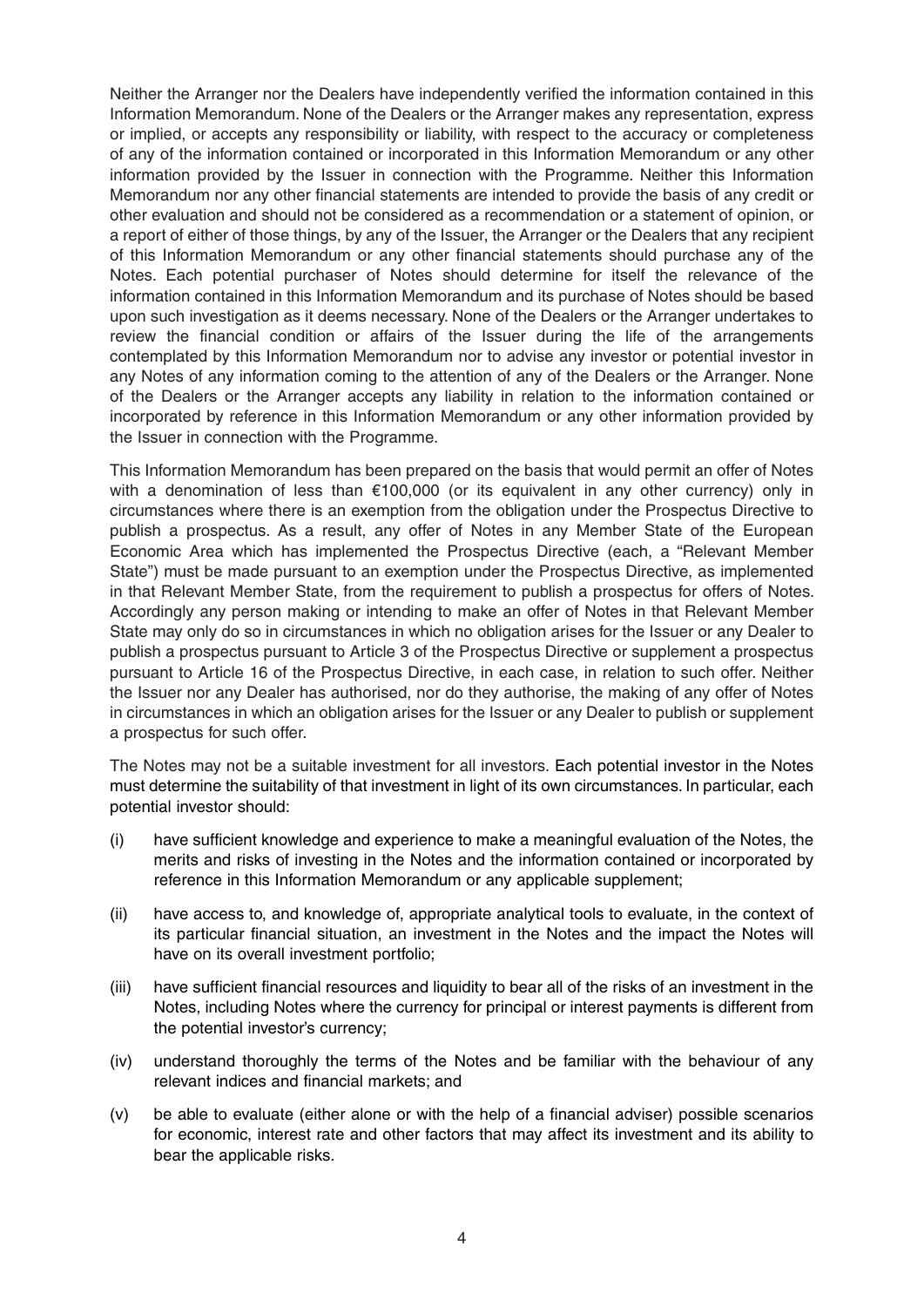Some Notes are complex financial instruments. Sophisticated institutional investors generally do not purchase complex financial instruments as stand-alone investments. They purchase complex financial instruments as a way to reduce risk or enhance yield with an understood, measured, appropriate addition of risk to their overall portfolios. A potential investor should not invest in Notes which are complex financial instruments unless it has the expertise (either alone or with a financial adviser) to evaluate how the Notes will perform under changing conditions, the resulting effects on the value of the Notes and the impact this investment will have on the potential investor's overall investment portfolio.

The yield for any series of Fixed Rate Notes (as specified in the relevant Final Terms) is calculated at the Issue Date on the basis of the Issue Price. It is not an indication of future yield of that relevant series of Fixed Rate Notes.

Legal investment considerations may restrict certain investments as the investment activities of certain investors are subject to legal investment laws and regulations, or review or regulation by certain authorities. Each potential investor should consult its legal advisers to determine whether and to what extent (1) Notes are legal investments for it, (2) Notes can be used as collateral for various types of borrowing and (3) other restrictions apply to its purchase or pledge of any Notes. Financial institutions should consult their legal advisers or the appropriate regulators to determine the appropriate treatment of Notes under any applicable risk-based capital or similar rules.

In connection with any Tranche, one of the Dealers may act as a stabilising manager (the "Stabilising Manager"). The identity of the Stabilising Manager will be disclosed in the relevant Final Terms. References in the next paragraph to "the issue" are to each Tranche in relation to which a Stabilising Manager is appointed.

**In connection with the issue of any Tranche of Notes, one or more relevant Dealers (the "Stabilising Manager(s)") (or persons acting on behalf of any Stabilising Manager(s)) may, outside Australia and on a financial market operated outside Australia, over-allot Notes or effect transactions with a view to supporting the market price of the Notes at a level higher than that which might otherwise prevail. However, there is no assurance that the Stabilising Manager(s) (or persons acting on behalf of any Stabilising Manager) will undertake stabilisation action. Any stabilisation action may begin on or after the date on which adequate public disclosure of the terms of the offer of the relevant Tranche of Notes is made and, if begun, may be ended at any time, but it must end no later than the earlier of 30 days after the issue date of the relevant Tranche of Notes and 60 days after the date of the allotment of the relevant Tranche of Notes. Any stabilisation action or over-allotment must be conducted by the relevant Stabilising Manager(s) (or persons acting on behalf of any Stabilising Manager(s)) in accordance with all applicable laws and rules.** 

The financial information included in this Information Memorandum has not been prepared in accordance with the international accounting standards (the "International Accounting Standards") adopted pursuant to the procedure of Article 3 of Regulation (EC) No 1606/2002 and there may be material differences in the financial information had Regulation (EC) No 1606/2002 been applied to the historical financial information.

In this Information Memorandum, unless otherwise specified or the context otherwise requires, references to "U.S. dollars", "U.S.\$" and to "cents" are to the currency of the United States of America, to "A\$", "\$" and "dollars" are to the currency of the Commonwealth of Australia, to "£" and "Sterling" are to the currency of the United Kingdom and to "euro" are to the currency introduced at the third stage of European economic and monetary union pursuant to the Treaty on the Functioning of the European Union, as amended.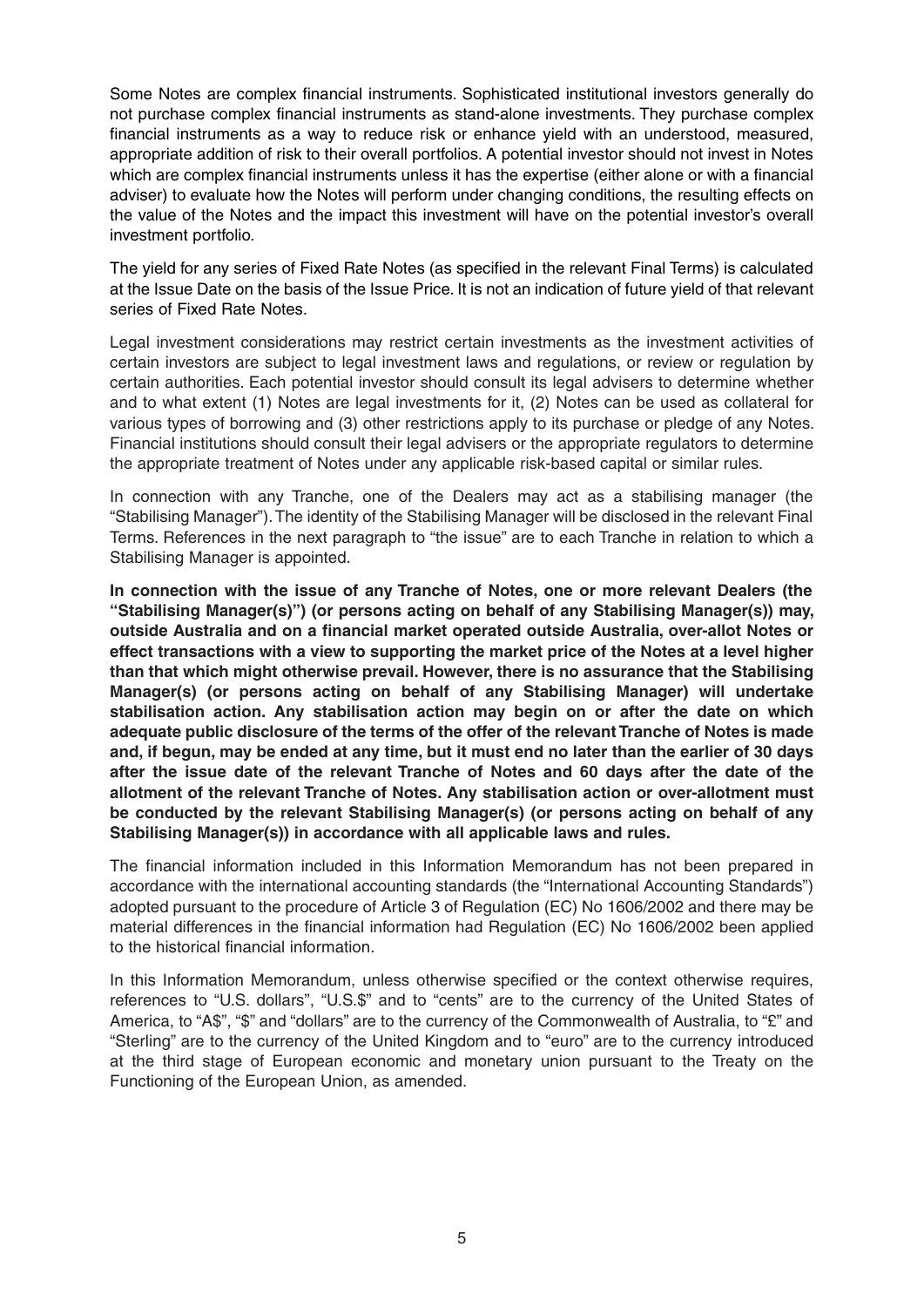## **Documents Incorporated by Reference**

The following documents which have previously been published shall be incorporated in, and form part of, this Information Memorandum:

- the Financial Accounts for the years ended 31 August 2011 and 31 August 2012 (including the auditors' report, the audited consolidated financial statements of the Issuer in respect of the years ended 31 August 2011 and 31 August 2012 and notes thereon) as set out from page 26 to page 129 of the 2011 Financial Report and from page 17 to page 133 of the 2012 Financial Report; and
- the Terms and Conditions of the Notes contained in the previous Information Memorandum dated 15 December 2006, pages 15 to 33 (inclusive), in the previous Information Memorandum dated 18 December 2008, pages 21 to 40 (inclusive), in the previous Information Memorandum dated 21 December 2009, pages 23 to 42 (inclusive), in the previous Information Memorandum dated 17 December 2010, pages 22 to 41 (inclusive), and in the previous Information Memorandum dated 6 December 2011, pages 25 to 48 (inclusive) prepared by the Issuer in connection with the Programme.

Following the publication of this Information Memorandum a supplement may be prepared by the Issuer and approved by the UK Listing Authority in accordance with Article 16 of the Prospectus Directive. Statements contained in any such supplement (or contained in any document incorporated by reference therein) shall, to the extent applicable (whether expressly, by implication or otherwise), be deemed to modify or supersede statements contained in this Information Memorandum or in a document which is incorporated by reference in this Information Memorandum. Any statement so modified or superseded shall not be deemed, except as so modified or superseded, to constitute a part of this Information Memorandum.

Copies of documents incorporated by reference in this Information Memorandum can be obtained from the registered office of the Issuer and from the specified office of the Paying Agent for the time being in London, set out at the end of this Information Memorandum.

Any internet site addresses in this Information Memorandum are included for reference only and the contents of any such internet sites are not incorporated by reference into, and do not form part of, this Information Memorandum. Any document incorporated by reference in any of the documents described above does not form part of this Information Memorandum. Any nonincorporated parts of a document referred to herein are either deemed not relevant for an investor or are otherwise covered elsewhere in this Information Memorandum.

## **Supplemental Information Memorandum**

The Issuer will, in the event of any significant new factor, material mistake or inaccuracy relating to information included in this Information Memorandum which is capable of affecting the assessment of any Notes, prepare a supplement to this Information Memorandum or publish a new Information Memorandum for use in connection with any subsequent issue of Notes. The Issuer has undertaken to the Dealers in the Dealer Agreement (as defined in "Subscription and Sale") that it will comply with section 87G of the Financial Services and Markets Act 2000 ("FSMA").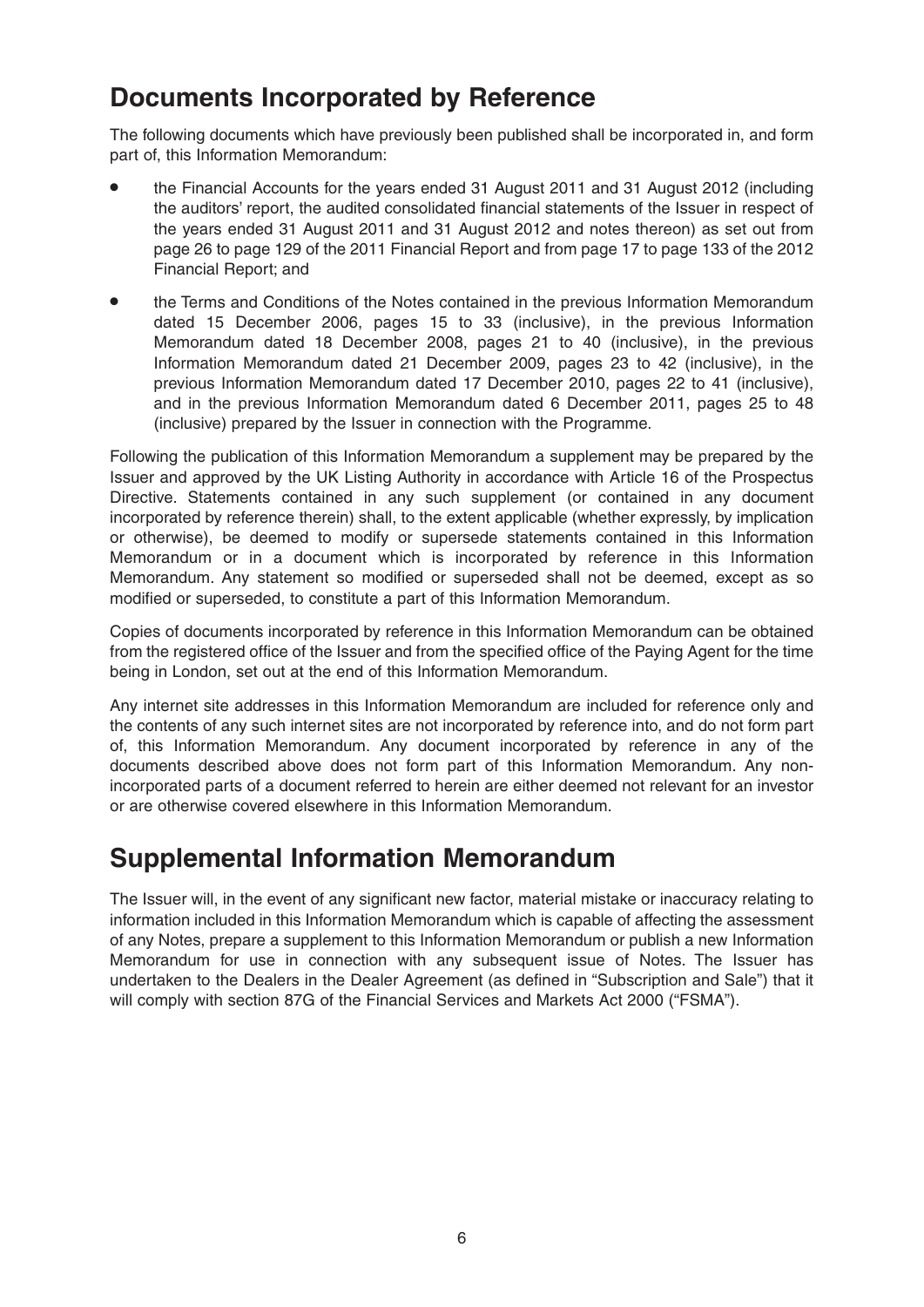# **Table of Contents**

|                                                         | Page |
|---------------------------------------------------------|------|
| <b>Overview of the Programme</b>                        | 8    |
| <b>Risk Factors</b>                                     | 14   |
| <b>Form of the Notes</b>                                | 26   |
| <b>Terms and Conditions of the Notes</b>                | 29   |
| <b>Use of Proceeds</b>                                  | 52   |
| <b>Bank of Queensland Limited</b>                       | 53   |
| <b>Australian Taxation</b>                              | 59   |
| <b>United Kingdom Taxation and EU Savings Directive</b> | 64   |
| <b>Subscription and Sale</b>                            | 65   |
| <b>Form of Final Terms</b>                              | 70   |
| <b>General Information</b>                              | 77   |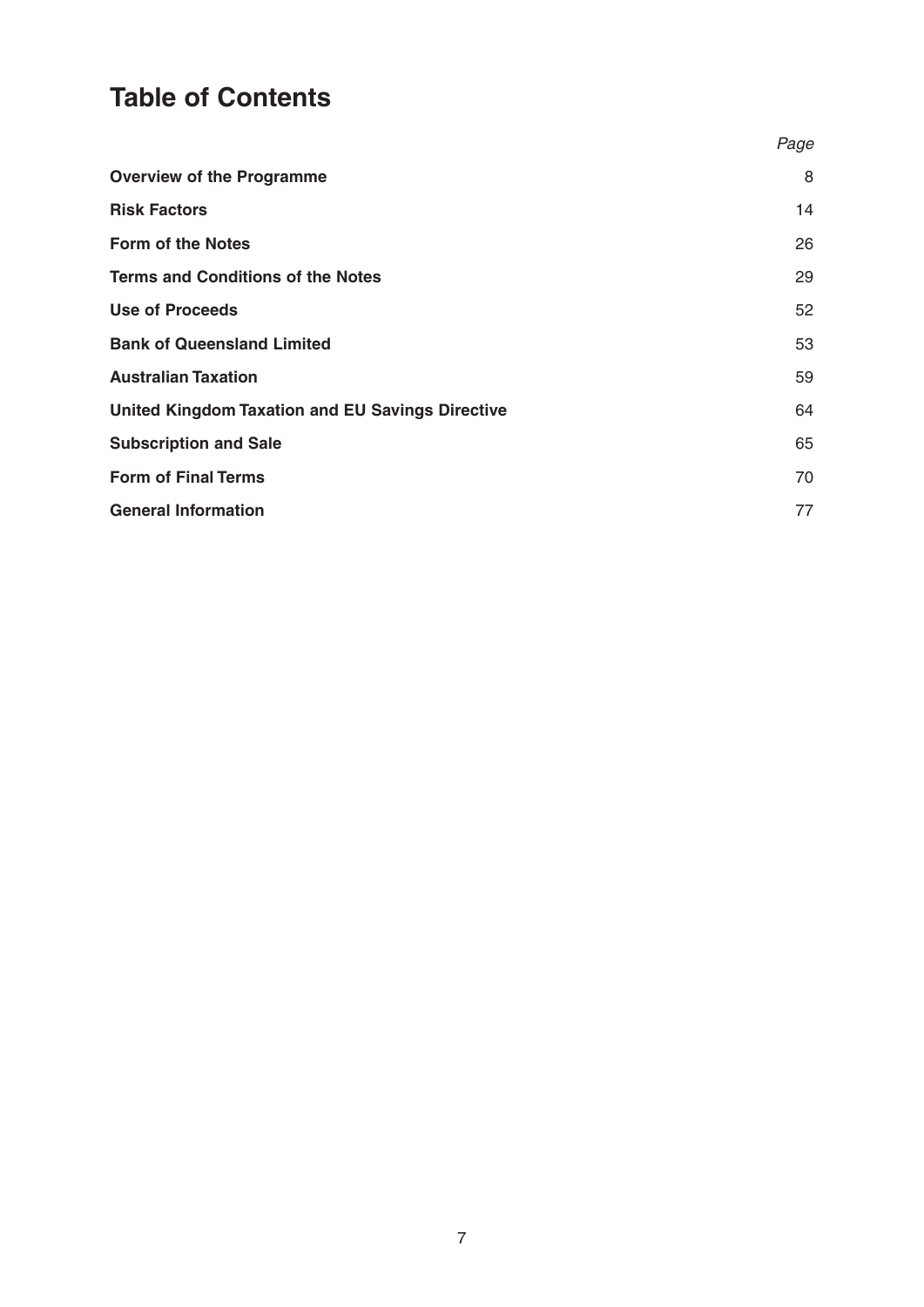## **Overview of the Programme**

The following overview is qualified in its entirety by the remainder of this Information Memorandum and, in relation to the terms and conditions of any Tranche, by the applicable Final Terms. Words and expressions defined in the "Terms and Conditions of the Notes" shall have the same meanings in this summary.

| <b>Issuer:</b>          | Bank of Queensland Limited (ABN 32 009 656 740)                                                                                                                                                                                                                                                                                                                                                                                                                                                                                                                                                                                                                                                                                                                                                                                      |
|-------------------------|--------------------------------------------------------------------------------------------------------------------------------------------------------------------------------------------------------------------------------------------------------------------------------------------------------------------------------------------------------------------------------------------------------------------------------------------------------------------------------------------------------------------------------------------------------------------------------------------------------------------------------------------------------------------------------------------------------------------------------------------------------------------------------------------------------------------------------------|
| <b>Description:</b>     | Euro Medium Term Note Programme                                                                                                                                                                                                                                                                                                                                                                                                                                                                                                                                                                                                                                                                                                                                                                                                      |
| Size:                   | Up to U.S.\$4,000,000,000 (or the equivalent in other<br>currencies at the date of issue) aggregate nominal amount of<br>Notes outstanding at any one time.                                                                                                                                                                                                                                                                                                                                                                                                                                                                                                                                                                                                                                                                          |
| Arranger:               | <b>UBS Limited</b>                                                                                                                                                                                                                                                                                                                                                                                                                                                                                                                                                                                                                                                                                                                                                                                                                   |
| <b>Dealers:</b>         | <b>Barclays Bank PLC</b><br>Deutsche Bank AG, London Branch<br><b>HSBC Bank plc</b><br>J.P. Morgan Securities plc<br>Macquarie Bank Limited (ABN 46 008 583 542)<br>Nomura International plc<br>The Royal Bank of Scotland plc<br><b>UBS Limited</b><br><b>Westpac Banking Corporation</b>                                                                                                                                                                                                                                                                                                                                                                                                                                                                                                                                           |
|                         | The Issuer may from time to time terminate the appointment<br>of any Dealer under the Programme or appoint additional<br>dealers either in respect of one or more Tranches or in respect<br>of the whole Programme.                                                                                                                                                                                                                                                                                                                                                                                                                                                                                                                                                                                                                  |
| Agent:                  | Citibank, N.A., London Branch                                                                                                                                                                                                                                                                                                                                                                                                                                                                                                                                                                                                                                                                                                                                                                                                        |
| <b>Method of Issue:</b> | The Notes will be issued on a syndicated or non-syndicated<br>basis. The Notes will be issued in Series having one or more<br>issue dates and on terms otherwise identical (or identical<br>other than in respect of the interest commencement date and<br>related matters), the Notes of each Series being intended to<br>be interchangeable with all other Notes of that Series. Each<br>Series may be issued in Tranches on the same or different<br>issue dates. The specific terms of each Tranche (which will be<br>supplemented, where necessary, with supplemental terms<br>and conditions and, save in respect of the issue date, issue<br>price, first payment of interest and nominal amount of the<br>Tranche, will be identical to the terms of other Tranches of the<br>same Series) will be set out in a Final Terms. |
| <b>Issue Price:</b>     | Notes may be issued at their nominal amount or at a discount<br>or premium to their nominal amount.                                                                                                                                                                                                                                                                                                                                                                                                                                                                                                                                                                                                                                                                                                                                  |
| <b>Form of Notes:</b>   | The Notes will be issued in bearer form only. Each Tranche of<br>Notes will be represented on issue by a Temporary Global<br>Note which will be deposited on the issue date with a<br>common depositary on behalf of Euroclear and Clearstream,<br>Luxembourg and/or any other agreed clearing system and<br>which will be exchangeable, upon request, as described<br>therein for either a Permanent Global Note or Definitive Notes                                                                                                                                                                                                                                                                                                                                                                                                |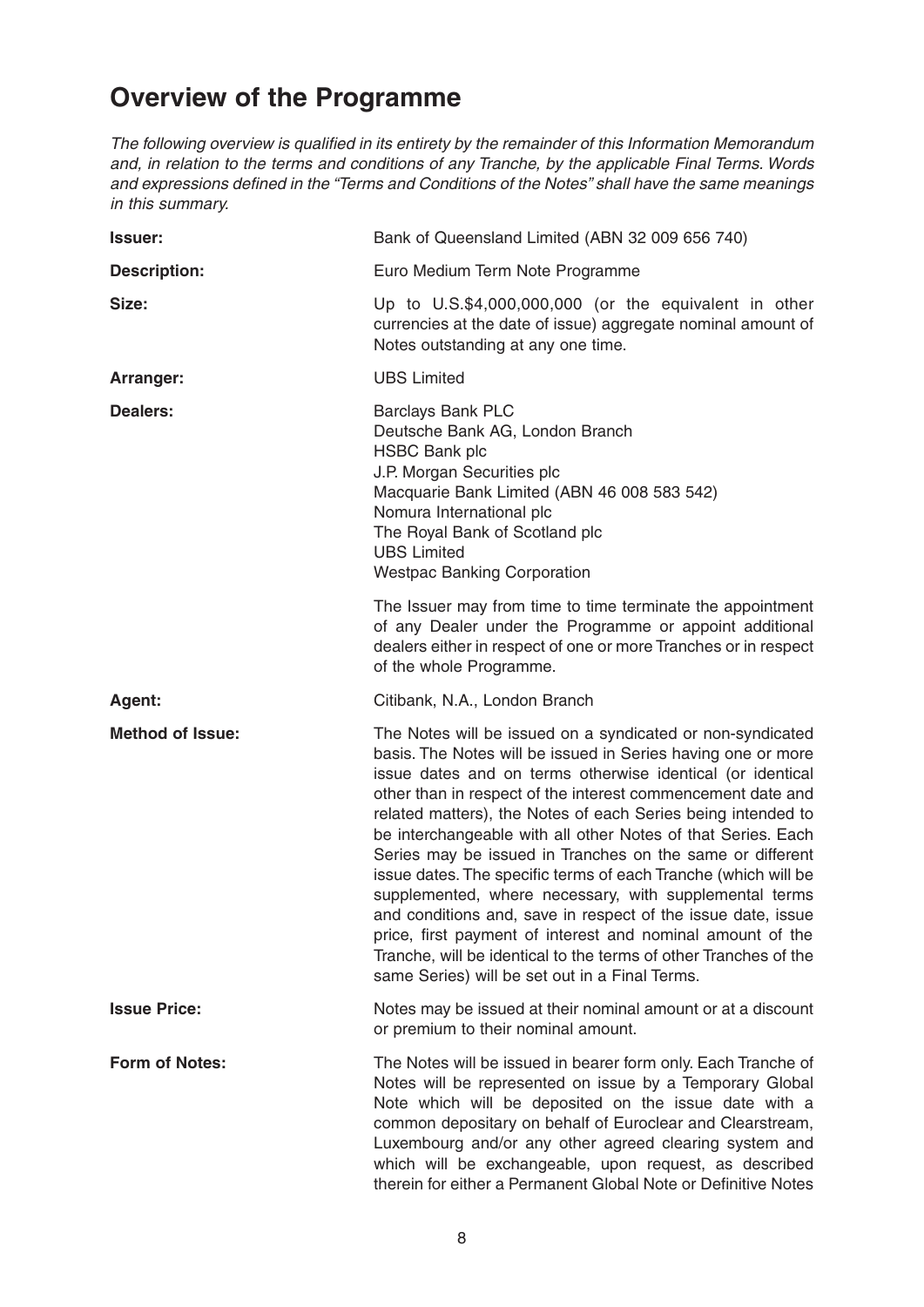|                                   | (as indicated in the applicable Final Terms and subject, in the<br>case of Definitive Notes, to such notice period as is specified<br>in the applicable Final Terms) in each case not earlier than 40<br>days after the issue date upon certification of non-U.S.<br>beneficial ownership as required by U.S. Treasury regulations.<br>A Permanent Global Note will be exchangeable for Definitive<br>Notes (as specified in the applicable Final Terms), either (i)<br>upon not less than 60 days' written notice from Euroclear<br>and/or Clearstream, Luxembourg (acting on the instructions<br>of any holder of an interest in such Permanent Global Note)<br>to the Agent as described therein <sup>1</sup> or (ii) upon the occurrence<br>of an Exchange Event (as defined in "Form of the Notes"<br>below). Any interest in a Global Note will be transferable only<br>in accordance with the rules and procedures for the time<br>being of Euroclear and/or Clearstream, Luxembourg and/or<br>any other agreed clearing system, as appropriate. |
|-----------------------------------|---------------------------------------------------------------------------------------------------------------------------------------------------------------------------------------------------------------------------------------------------------------------------------------------------------------------------------------------------------------------------------------------------------------------------------------------------------------------------------------------------------------------------------------------------------------------------------------------------------------------------------------------------------------------------------------------------------------------------------------------------------------------------------------------------------------------------------------------------------------------------------------------------------------------------------------------------------------------------------------------------------------------------------------------------------|
| <b>Clearing Systems:</b>          | Euroclear, Clearstream, Luxembourg and, in relation to any<br>Tranche, such other clearing system as may be agreed<br>between the Issuer, the relevant Dealer(s) and the Agent.                                                                                                                                                                                                                                                                                                                                                                                                                                                                                                                                                                                                                                                                                                                                                                                                                                                                         |
| <b>Initial Delivery of Notes:</b> | Temporary Global Notes may be deposited with Euroclear<br>and/or Clearstream, Luxembourg or any other clearing<br>system or may be delivered outside any clearing system<br>provided that the method of such delivery has been agreed in<br>advance by the Issuer, the relevant Dealer(s) and the Agent.                                                                                                                                                                                                                                                                                                                                                                                                                                                                                                                                                                                                                                                                                                                                                |
| <b>Currencies:</b>                | Subject to compliance with all relevant laws, regulations and<br>directives, Notes may be issued in Australian dollars,<br>Canadian dollars, Danish kroner, euro, Hong Kong dollars,<br>New Zealand dollars, Sterling, Swedish kronor, Swiss francs<br>or U.S. dollars or in other currencies if the Issuer and the<br>relevant Dealer(s) so agree.                                                                                                                                                                                                                                                                                                                                                                                                                                                                                                                                                                                                                                                                                                     |
| <b>Maturities:</b>                | Such maturities as may be agreed between the Issuer and<br>the relevant Dealer(s) and as indicated in the applicable Final<br>Terms, subject to such minimum or maximum maturities as<br>may be allowed or required from time to time by the relevant<br>central bank (or equivalent body) or any laws or regulations<br>applicable to the Issuer or the relevant currency.                                                                                                                                                                                                                                                                                                                                                                                                                                                                                                                                                                                                                                                                             |
|                                   | At the date of this Information Memorandum, the minimum<br>maturity of all Notes is one month.                                                                                                                                                                                                                                                                                                                                                                                                                                                                                                                                                                                                                                                                                                                                                                                                                                                                                                                                                          |
|                                   | Notes having a maturity of less than one year will, if the<br>proceeds of the issue are accepted in the United Kingdom,<br>constitute deposits for the purposes of the prohibition on<br>accepting deposits contained in section 19 of the FSMA<br>unless they are issued to a limited class of professional<br>investors and have a denomination of at least £100,000 or its<br>equivalent, see "Subscription and Sale".                                                                                                                                                                                                                                                                                                                                                                                                                                                                                                                                                                                                                               |
| <b>Denomination:</b>              | Notes will be issued in such denominations as may be agreed<br>between the Issuer and the relevant Dealer and as indicated<br>in the applicable Final Terms save that the minimum                                                                                                                                                                                                                                                                                                                                                                                                                                                                                                                                                                                                                                                                                                                                                                                                                                                                       |

<sup>1</sup> The exchange upon notice option should not be expressed to be applicable if the Notes have a denomination consisting of the minimum Specified Denomination plus a higher integral multiple of another smaller amount.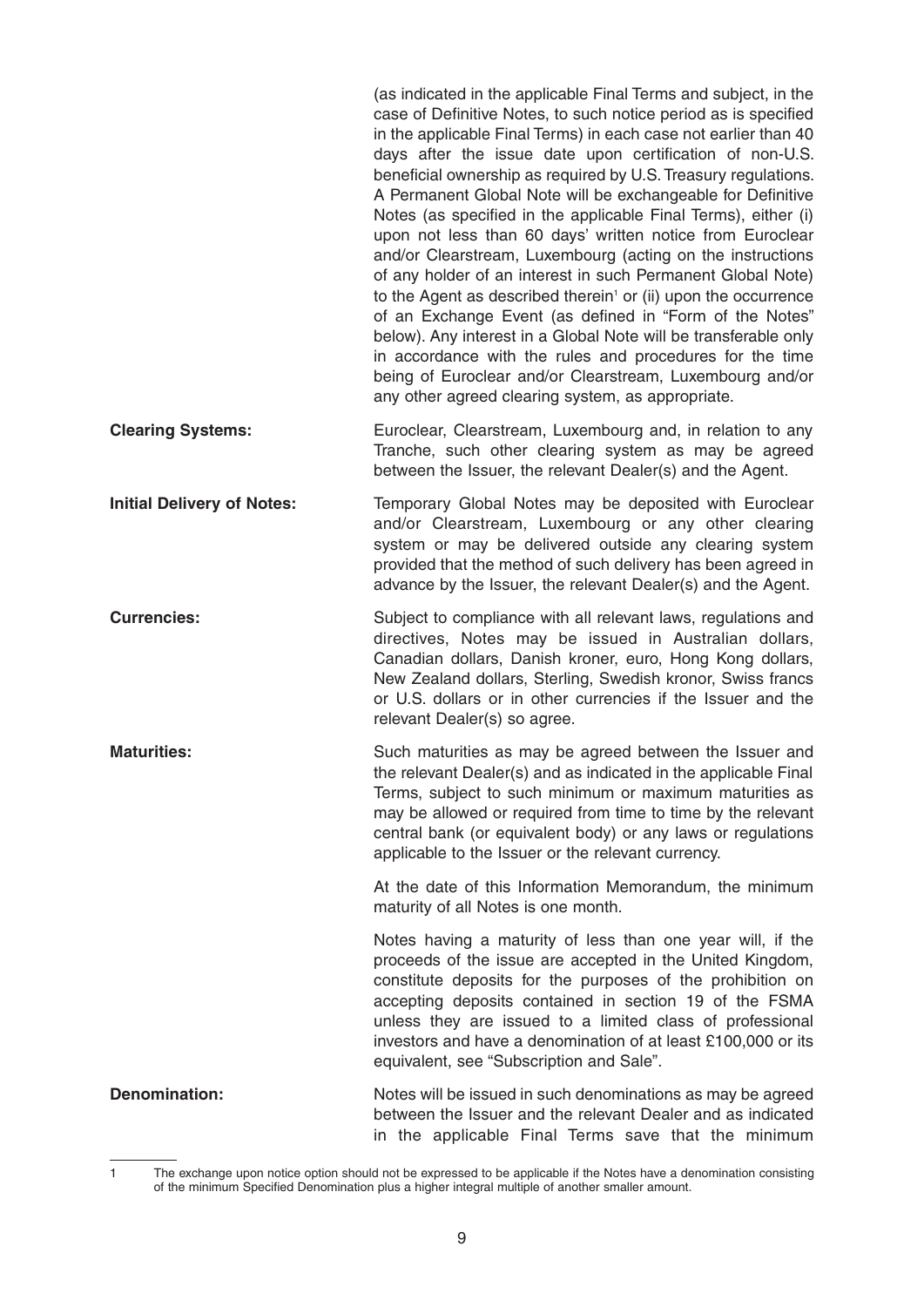|                                                                |                                                                                                                                                                                                                                                                                                         | denomination of each Note will be such as may be allowed or<br>required from time to time by the relevant central bank (or<br>equivalent body) or any laws or regulations applicable to the<br>relevant Specified Currency (see also "Currencies" above)<br>and save that the minimum denomination of each Note<br>admitted to trading on a regulated market within the European<br>Economic Area or offered to the public in a Member State of<br>the European Economic Area in circumstances which<br>otherwise require the publication of a prospectus under the<br>Prospectus Directive will be $€100,000$ (or, if the Notes are<br>denominated in a currency other than euro, the equivalent<br>amount in such currency). |
|----------------------------------------------------------------|---------------------------------------------------------------------------------------------------------------------------------------------------------------------------------------------------------------------------------------------------------------------------------------------------------|--------------------------------------------------------------------------------------------------------------------------------------------------------------------------------------------------------------------------------------------------------------------------------------------------------------------------------------------------------------------------------------------------------------------------------------------------------------------------------------------------------------------------------------------------------------------------------------------------------------------------------------------------------------------------------------------------------------------------------|
| <b>Fixed Rate Notes:</b>                                       | Fixed interest will be payable in arrear on such date or dates<br>in each year as may be agreed between the Issuer and the<br>relevant Dealer(s) and on redemption and will be calculated<br>on the basis of such Day Count Fraction as may be agreed<br>between the Issuer and the relevant Dealer(s). |                                                                                                                                                                                                                                                                                                                                                                                                                                                                                                                                                                                                                                                                                                                                |
| <b>Floating Rate Notes:</b>                                    | Floating Rate Notes will bear interest at a rate determined:                                                                                                                                                                                                                                            |                                                                                                                                                                                                                                                                                                                                                                                                                                                                                                                                                                                                                                                                                                                                |
|                                                                | (i)                                                                                                                                                                                                                                                                                                     | on the same basis as the floating rate under a notional<br>interest-rate swap transaction in the relevant currency<br>governed by an agreement incorporating the 2006<br>ISDA Definitions (as published by the International<br>Swaps and Derivatives Association, Inc., and as<br>amended and updated as at the issue date of the first<br>Tranche of the Notes of the relevant Series); or                                                                                                                                                                                                                                                                                                                                   |
|                                                                | (ii)                                                                                                                                                                                                                                                                                                    | on the basis of a reference rate appearing on the<br>agreed screen page of a commercial quotation service;<br>or                                                                                                                                                                                                                                                                                                                                                                                                                                                                                                                                                                                                               |
|                                                                | (iii)                                                                                                                                                                                                                                                                                                   | on such other basis as may be agreed between the<br>Issuer and the relevant Dealer(s), as indicated in the<br>applicable Final Terms.                                                                                                                                                                                                                                                                                                                                                                                                                                                                                                                                                                                          |
|                                                                | as indicated in the applicable Final Terms.<br>The margin (if any) relating to such floating rate will be agreed<br>between the Issuer and the relevant Dealer(s) for each Series<br>of Floating Rate Notes.                                                                                            |                                                                                                                                                                                                                                                                                                                                                                                                                                                                                                                                                                                                                                                                                                                                |
|                                                                |                                                                                                                                                                                                                                                                                                         |                                                                                                                                                                                                                                                                                                                                                                                                                                                                                                                                                                                                                                                                                                                                |
| Other provisions in relation to<br><b>Floating Rate Notes:</b> |                                                                                                                                                                                                                                                                                                         | Floating Rate Notes may also have a maximum interest rate,<br>a minimum interest rate or both.                                                                                                                                                                                                                                                                                                                                                                                                                                                                                                                                                                                                                                 |
|                                                                |                                                                                                                                                                                                                                                                                                         | Interest on Floating Rate Notes in respect of each Interest<br>Period, as selected prior to issue by the Issuer and the<br>relevant Dealer(s), will be payable on such Interest Payment<br>Dates as are specified in, or determined pursuant to, the<br>applicable Final Terms and will be calculated on the basis of<br>such Day Count Fraction as may be agreed by the Issuer and<br>the relevant Dealer(s).                                                                                                                                                                                                                                                                                                                 |
| <b>Zero Coupon Notes:</b>                                      | Zero Coupon Notes will not bear interest and will be offered<br>and sold at a discount to their nominal amount unless<br>otherwise specified in the applicable Final Terms.                                                                                                                             |                                                                                                                                                                                                                                                                                                                                                                                                                                                                                                                                                                                                                                                                                                                                |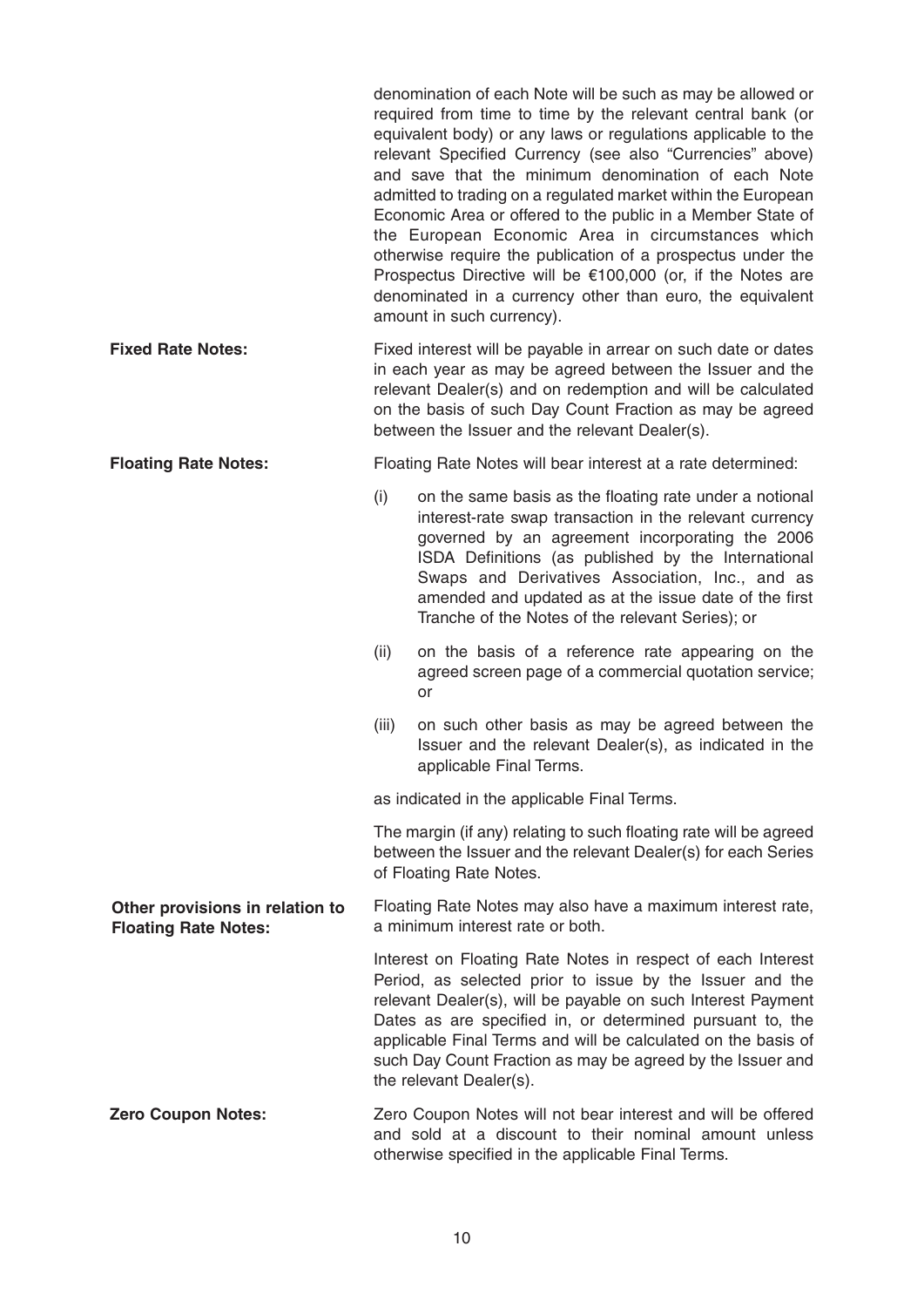**Redemption:** The Final Terms relating to each Tranche of Notes will indicate either that the Notes of such Tranche cannot be redeemed prior to their stated maturity, if applicable, or for taxation reasons or following an Event of Default) or that such Notes will be redeemable at the option of the Issuer and/or the Noteholders upon giving not less than 15 nor more than 30 days' irrevocable notice (or such other notice period (if any) as is indicated in the applicable Final Terms) to the Noteholders or the Issuer, as the case may be, on a date or dates specified prior to such stated maturity and at a price or prices and on such terms as are indicated in the applicable Final Terms.

**Status of the Notes:** Notes and any relevant Coupons will be direct, unconditional, unsubordinated and (subject to Condition 3) unsecured obligations of the Issuer and (subject as provided above) will rank pari passu, without any preference among themselves, with all other outstanding unsecured and unsubordinated obligations of the Issuer, present and future (other than obligations preferred by mandatory provisions of law) - see Condition 2.

> The Issuer is an "authorised deposit-taking institution" ("ADI") as that term is defined under the Banking Act 1959 of Australia ("Banking Act").

> Section 13A(3) of the Banking Act provides that the assets of an ADI in Australia would, in the event of the ADI becoming unable to meet its obligations or suspending payment, be available to meet certain liabilities in priority to all other liabilities of that ADI. The liabilities which have priority, by virtue of section 13A(3) of the Banking Act, to the claims of holders in respect of the Notes will be substantial, as such liabilities include (but are not limited to) liabilities owed to the Australian Prudential Regulation Authority ("APRA") in respect of any payments by APRA to holders of protected accounts held with that ADI under the Banking Act, the costs of APRA in certain circumstances, liabilities in Australia owed to holders of protected accounts held with that ADI, debts due to the Reserve Bank of Australia ("RBA") and liabilities under certified industry support contracts. A "protected account" is an account or covered financial product that is kept by an account-holder (whether alone or jointly with one or more other account-holders) with an ADI and is either:

- (i) an account, or covered financial product, that is kept under an agreement between the account-holder and the ADI requiring the ADI to pay the account-holder, on demand by the account-holder or at an agreed time by them, the net credit balance of the account or covered financial product at the time of the demand or the agreed time (as appropriate); or
- (ii) an account prescribed by regulations for the purposes of section 5(4)(a) of the Banking Act.

For the purposes of section 13A(3) of the Banking Act, the assets of the ADI do not include any interest in an asset (or a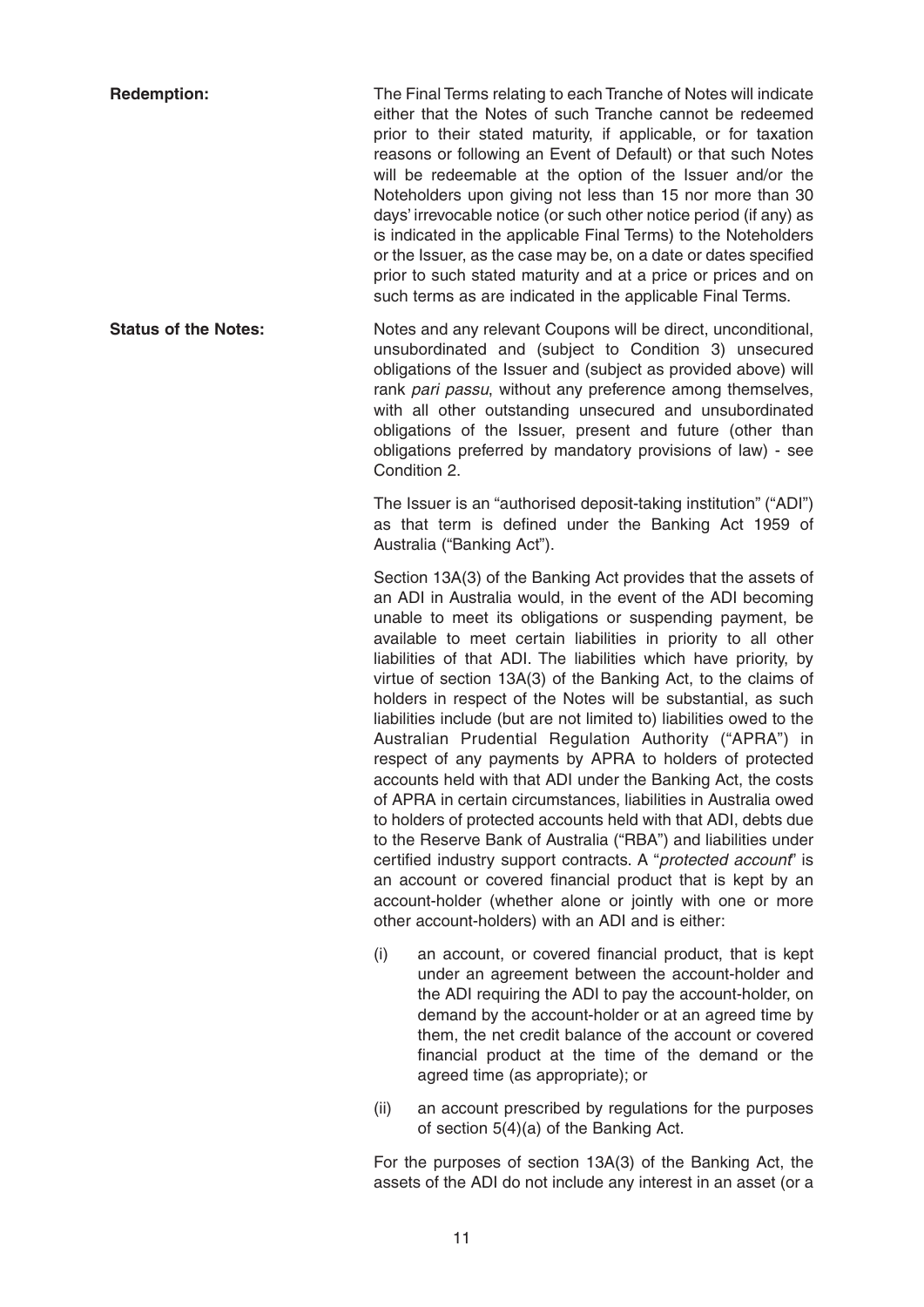part of an asset) in a cover pool (as defined in the Banking Act) that may have been established by that ADI for the issuance of any covered bonds.

Under Section 16(2) of the Banking Act, certain other debts due to APRA shall, in a winding-up of an ADI have, subject to section 13A(3) of the Banking Act, priority over all other unsecured debts of the ADI. Further, under section 86 of the Reserve Bank Act 1959 of Australia, debts due by an ADI to the RBA shall, in a winding-up of that ADI, have, subject to section 13A(3) of the Banking Act, priority over all other debts of that ADI.

The Notes would not constitute a protected account under such statutory provisions.

Issuer will be made without withholding or deduction for or on account of withholding taxes of the Commonwealth of Australia or the State of Queensland unless the withholding or deduction of such taxes is required by law. In that event, the Issuer will (subject to certain exceptions) pay such additional amounts as will result in the holders of Notes or Coupons receiving such amounts as they would have received in respect of such Notes or Coupons had no such withholding or deduction been required, all as more fully described in

**Negative Pledge:** The terms of the Notes will contain a negative pledge provision as further described in Condition 3.

**Cross Default/Acceleration:** Not applicable.

**Withholding Tax:** All payments in respect of the Notes and Coupons by the

All payments in respect of the Notes will be made subject to any withholding or deduction required pursuant to FATCA (as defined in "Risk Factors"), as provided in Condition 5(a).

Governing Law: English.

Condition 7.

**Rating:** The Issuer has been rated Baa1 by Moody's, BBB+ by Fitch and BBB+ by S&P. The Programme has been rated BBB+ in respect of long-term unsecured and unsubordinated notes; and A-2 in respect of short-term unsecured and unsubordinated notes, respectively, by S&P. None of these entities are registered in the European Union or have applied for registration under the CRA Regulation. However, each of Standard and Poor's Credit Market Services Limited, Moody's Investor Services Limited and Fitch Ratings Limited is established in the European Union and is registered under the CRA Regulation to endorse credit ratings of its affiliates (and, as such is included in the list of credit rating agencies published by ESMA on its website in accordance with such Regulation). On 22 December 2011, ESMA published in a press release its decision to endorse Australia's regulatory regime on credit ratings pursuant to Article 4(3) of the CRA Regulation.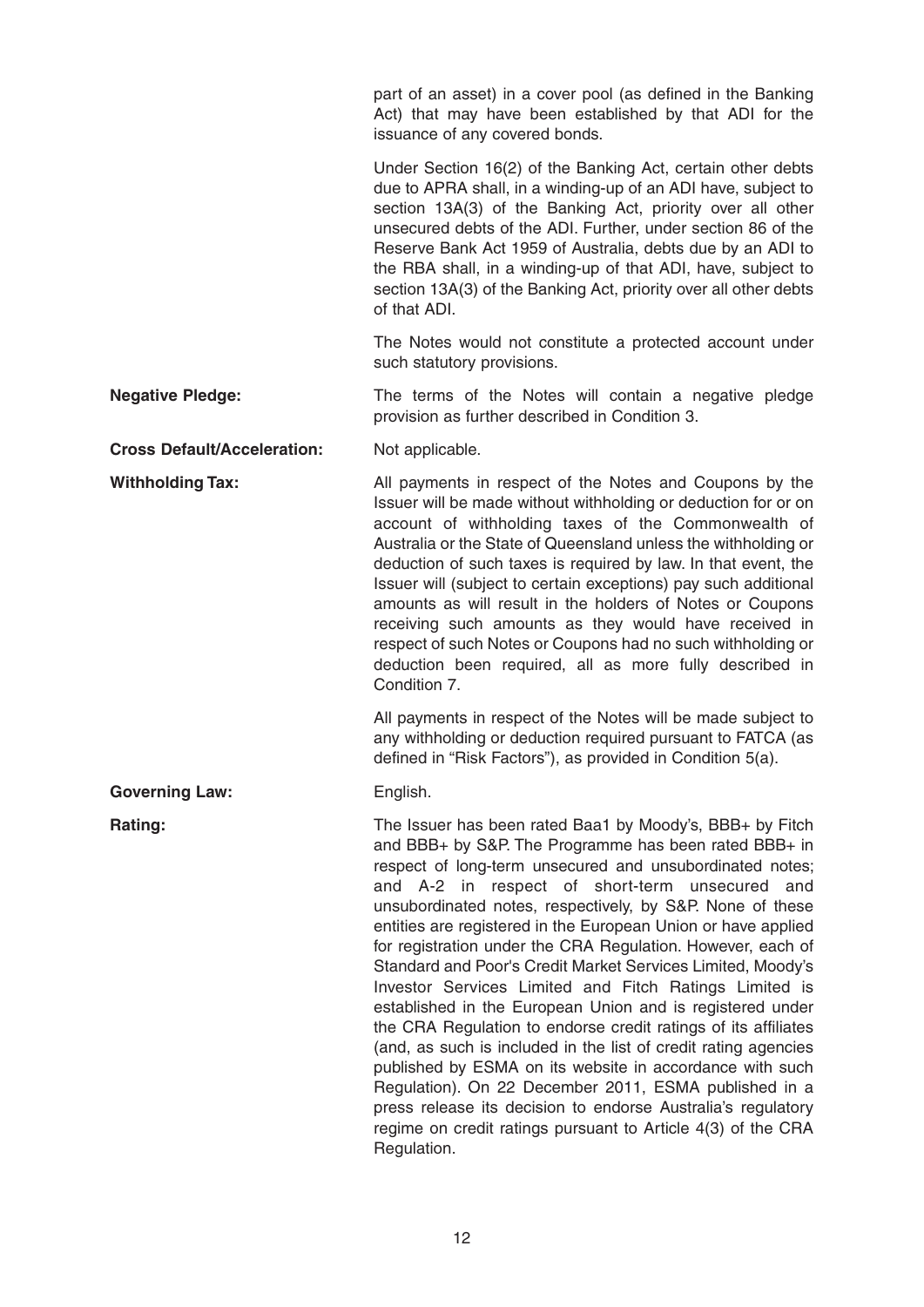|                              | Series of Notes issued under the Programme may be rated or<br>unrated. Where a Series of Notes is rated, such rating will not<br>necessarily be the same as the ratings assigned to the<br>Programme. A security rating is not a recommendation to buy,<br>sell or hold securities and may be subject to suspension,<br>reduction or withdrawal at any time by the assigning rating<br>agency.                                                                              |
|------------------------------|-----------------------------------------------------------------------------------------------------------------------------------------------------------------------------------------------------------------------------------------------------------------------------------------------------------------------------------------------------------------------------------------------------------------------------------------------------------------------------|
| Listing:                     | Application has been made for Notes issued under the<br>Programme to be listed on the London Stock Exchange. The<br>Notes may also be listed on such other or further stock<br>exchange(s) as may be agreed between the Issuer and the<br>relevant Dealer in relation to each Series.                                                                                                                                                                                       |
|                              | Unlisted Notes may also be issued.                                                                                                                                                                                                                                                                                                                                                                                                                                          |
|                              | The Final Terms relating to each Tranche of Notes will state<br>whether or not and, if so, on which stock exchange(s) the<br>Notes are to be listed.                                                                                                                                                                                                                                                                                                                        |
|                              | The Dealer Agreement provides that, if the maintenance of<br>the listing of any Notes has, in the opinion of the Issuer,<br>become unduly onerous for any reason whatsoever, the<br>Issuer shall be entitled to terminate such listing subject to its<br>using its best endeavours promptly to list or admit to trading<br>the Notes on an alternative stock exchange, within or outside<br>the European Union, to be agreed between the Issuer and the<br>relevant Dealer. |
| <b>Selling Restrictions:</b> | United States, European Economic Area, (including the<br>United Kingdom and the Netherlands), the Commonwealth of<br>Australia, Switzerland, Hong Kong and Singapore and such<br>other jurisdictions as may be required in connection with the<br>offering and sale of a particular Tranche of Notes. See<br>"Subscription and Sale".                                                                                                                                       |
|                              | The Issuer is Category 2 for the purposes of Regulation S                                                                                                                                                                                                                                                                                                                                                                                                                   |

under the Securities Act. TEFRA D will apply.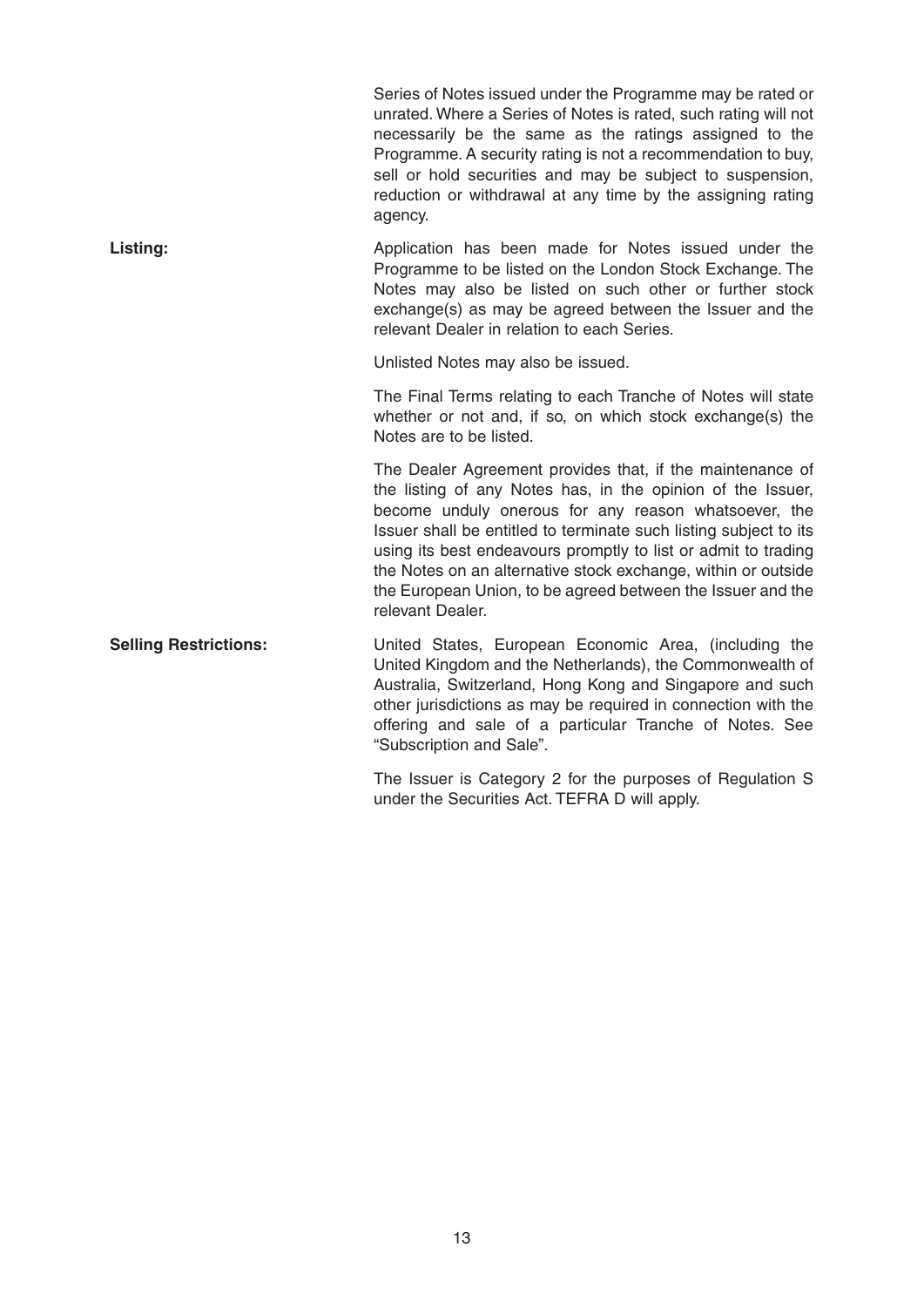## **Risk Factors**

The Issuer believes that the following factors may affect its ability to fulfill its obligations under Notes issued under the Programme. These factors are contingencies which may or may not occur and the Issuer is not in a position to express a view on the likelihood of any such contingency occurring.

In addition, factors which are material for the purpose of assessing the market risks associated with Notes issued under the Programme are also described below.

The Issuer believes that the factors described below represent the principal risks inherent in investing in Notes issued under the Programme, but the inability of the Issuer to pay interest, principal or other amounts on or in connection with any Notes may occur for other reasons which may not be considered significant risks by the Issuer. Prospective investors should also read the detailed information set out elsewhere in this Information Memorandum and reach their own views prior to making any investment decision.

#### **Factors that may affect the Issuer's ability to fulfil its obligations under Notes issued under the Programme**

#### **Risks relating to the Bank**

Set out below are the risks associated with an investment in the Bank.

#### **Market risk**

Market risk is the risk that movements in market rates, prices and credit spreads will result in a loss of earnings to the Bank.

It remains difficult to determine whether market conditions may deteriorate and whether the Bank's investments and markets may be adversely affected. Recent disruption in global credit markets have been contributed to by the poor performance of European sovereigns, coupled with volatile market conditions in the United States. The Bank has no direct exposure to European sovereigns however, further deterioration of market conditions may be exacerbated by persisting volatility in the financial sector and the capital markets, or concerns about, or a default by, one or more sovereigns or institutions. Such deterioration could lead to significant market-wide liquidity problems, losses or defaults by other institutions. Accordingly, such conditions could adversely affect the Bank's investments, consolidated financial condition, or results of operations in future periods.

Funding risk is the risk of over-reliance on a particular funding source, including securitisation, affecting the volatility in the cost or availability to the Bank of funds. Post the Lehman Brothers' collapse and the onset of the global financial crisis in 2008, global and domestic credit and capital markets have generally seen higher wholesale cost of funds and in some cases reduction in the availability of funding sources. The Bank has maintained a well diversified wholesale funding base, preventing overreliance on one funding source. The Bank diversifies wholesale borrowing through the interbank market, securitisation and short and long term senior debt both domestically and offshore.

If the Bank's sources of funding prove to be insufficient or so expensive as to be uncompetitive, it may be forced to seek alternative funding arrangements or curtail its business operations and limit loan growth. The ability for the Bank to secure alternative funding will depend on a variety of factors, including prevailing market conditions, the availability of credit and the Bank's credit ratings.

Interest rate risk arises from a variety of sources, including mismatches between the repricing periods of assets and liabilities. As a result of these mismatches, movements in interest rates may affect earnings or the value of the Bank.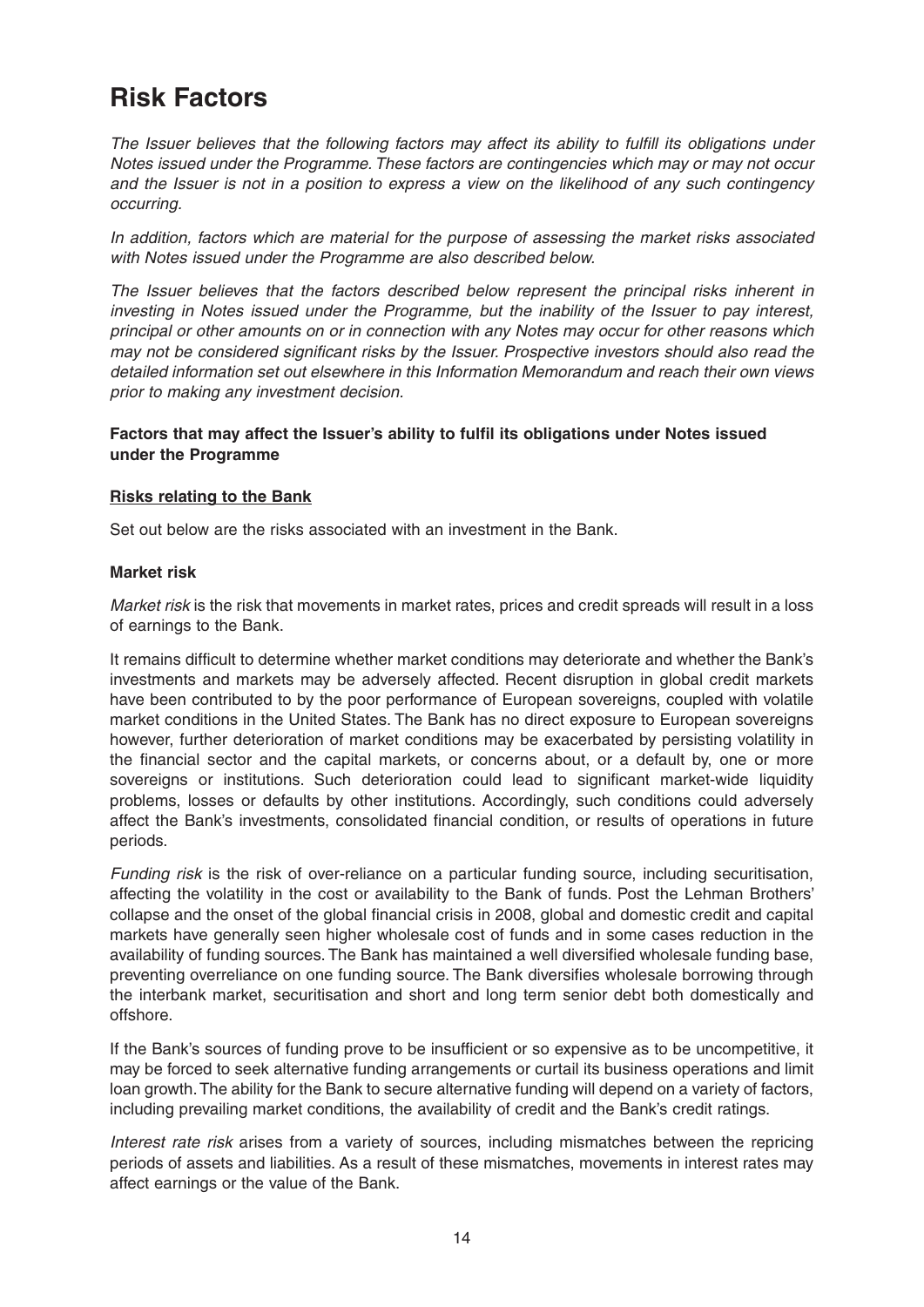Currency risk is the risk of loss of earnings due to adverse movements in foreign exchange rates. The Bank's foreign exchange rate exposures are managed through detailed policies set by the Board and monitored by the Bank's Asset and Liability Committee and the Bank's treasury department.

Counterparty risk is the risk that the Bank's counterparties are unable to honour their contractual obligations. A counterparty may default on its obligations due to bankruptcy, lack of liquidity, operational failure or other reasons. This risk may arise, for example, from entering into swap contracts under which counterparties have obligations to make payments to the Bank executing trades that fail to settle at the required time due to non-delivery by the counterparty or systems failure by clearing agents, exchanges, clearing houses or other financial intermediaries. Such counterparty risk is more acute in difficult market conditions where the risk of failure of counterparties is higher.

The Bank continues to review its pricing model and funding mix in light of market conditions to ensure products are appropriately priced.

#### **Credit and impairment risk**

As a financial institution, the Bank is exposed to the risks associated with extending credit to other parties. Credit risk is the risk of financial loss arising from a debtor or counterparty failing to meet their contractual debts and obligations or the failure to recover the recorded value of secured assets.

The Bank's lending activities cover a broad range of sectors, customers and products, including mortgages, consumer loans, commercial loans (including commercial property), equipment finance, vendor finance, debtor finance and other finance products. Less favourable economic or business conditions or deterioration in commercial and residential property markets, whether generally or in a specific industry sector or geographic region, could cause customers to experience an adverse financial situation, thereby exposing the Bank to the increased risk that those customers will fail to meet their obligations in accordance with agreed terms.

Recent market and economic conditions have led to significantly increased impairment charges for the Bank in 2012, and if these conditions deteriorate further, some customers and counterparties may experience continued higher levels of financial stress. As a result, the Bank has experienced an increase in defaults and write-offs and has increased its bad and doubtful debt provisioning. Should these provisions prove inadequate there may be a further adverse impact on the Bank's financial performance and financial position.

#### **A weakening of the real estate market in Australia or Queensland may adversely affect the Bank's business, operations and financial condition**

Residential and commercial property lending, together with property finance, including real estate development and investment property finance, constitute important businesses to the Bank. Overall, the performance of the property market has been variable and in some locations there have been substantial reductions in asset values over the past one to two years.

A further decrease in property valuations in Australia, and in Queensland in particular, or other markets where the Bank does business could decrease the amount of new lending the Bank is able to write or increase the losses that the Bank may experience from existing loans, which, in either case, could materially and adversely impact the Bank's financial condition and results of operations. A continued significant slowdown in the Australian or Queensland housing market could adversely affect the Bank's business, operations and financial condition.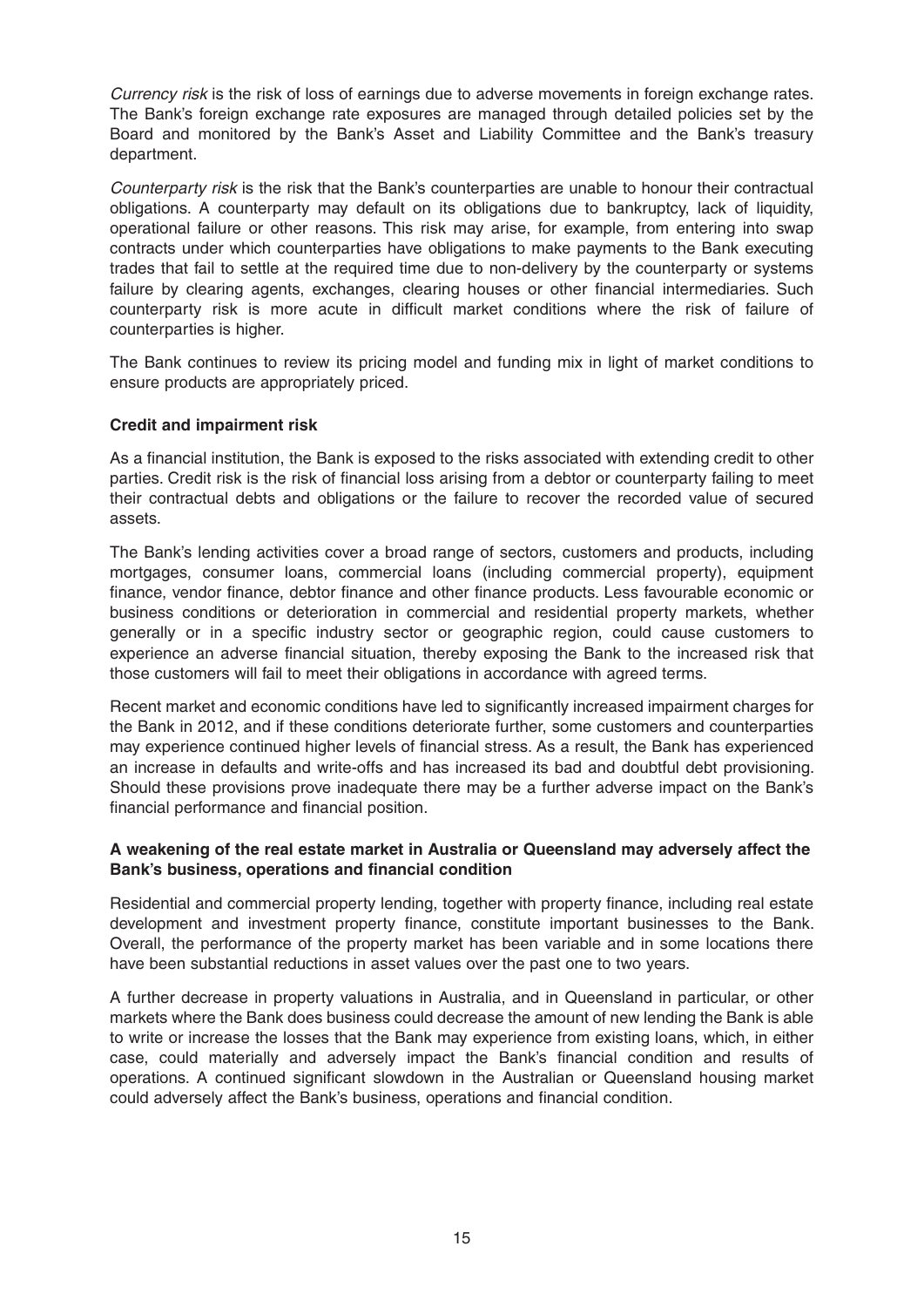#### **Liquidity risk**

Liquidity risk arises from the possibility of the Bank being unable to meet its financial obligations as they fall due as a result of mismatches in its cash flows from financial transactions. Liquidity risk is managed through a series of detailed policies, including the management of cash flow mismatches, the maintenance of a stable, core retail deposits base, the diversification of the funding base and the retention of adequate levels of high quality liquid assets. In accordance with global regulatory reviews of liquidity, APRA is currently reviewing its regulation of liquidity under Australian Prudential Standard APS 210 - Liquidity, which may require the Bank to alter its liquidity management framework. The Bank's liquidity risk management framework models its ability to fund under both normal conditions and during a crisis situation. This approach is designed to ensure that the Bank's funding framework is sufficiently flexible to ensure liquidity under a wide range of market conditions. Any uncertainty in the availability of funding from financial markets may increase liquidity risks to the Bank and financial institutions generally under both normal conditions and during a crisis situation, as discussed above.

#### **Operational risk**

Operational risk is the risk of loss, other than those captured in the credit and market risk categories, resulting from inadequate or failed internal processes, people or systems, or from external events. The Bank is exposed to a variety of risks including those arising from process error, fraud, technology failure, security and physical protection, franchise agreements entered into with owners of Owner Managed Branches ("OMBs"), customer services, staff skills and performance and product development and maintenance. The Bank manages this risk through appropriate reporting lines, defined responsibilities, policies and procedures and an operational risk program incorporating regular risk monitoring and reporting by each business unit. Operational risks are documented in risk databases which provide the basis for business unit and bank-wide risk profiles, the latter being reported to the Board on a regular basis. Although these steps are in place, there is no guarantee that the Bank will not suffer loss as a result of these risks.

The Bank's ability to attract and retain suitably qualified and skilled employees is an important factor in achieving its strategic objectives. The Bank may in the future have difficulty attracting highly qualified people to fill important roles, which could adversely affect its business, operations and financial condition.

Notwithstanding anything in this risk factor, this risk factor should not be taken as implying that either the Issuer or the Group will be unable to comply with its obligations as a company with securities admitted to the Official List.

#### **Insurance business**

St Andrew's Insurance provides consumer credit insurance and life insurance. These insurance contracts involve the acceptance of significant insurance risk including those where the insured benefit is payable on the occurrence of a specified event such as death, injury or disability caused by accident or illness, or involuntary unemployment. The insured benefit is not linked to the market value of the investments held for the purpose of meeting that benefit and any financial risks are substantially borne by the separately prudentially regulated insurance entities within the Group, of which the Bank is the ultimate shareholder. This risk is largely mitigated by the insurance entities employing conservative investment strategies with little capital value at risk. Any reduction in the value of those investments and any increase in claims could adversely affect the financial performance and position of the insurance entities and the Group. In such an event, the Group's provisions for insurance liabilities may prove inadequate to cover the ultimate liability for claims or other policy benefits, which may adversely affect the financial performance and position of the Bank.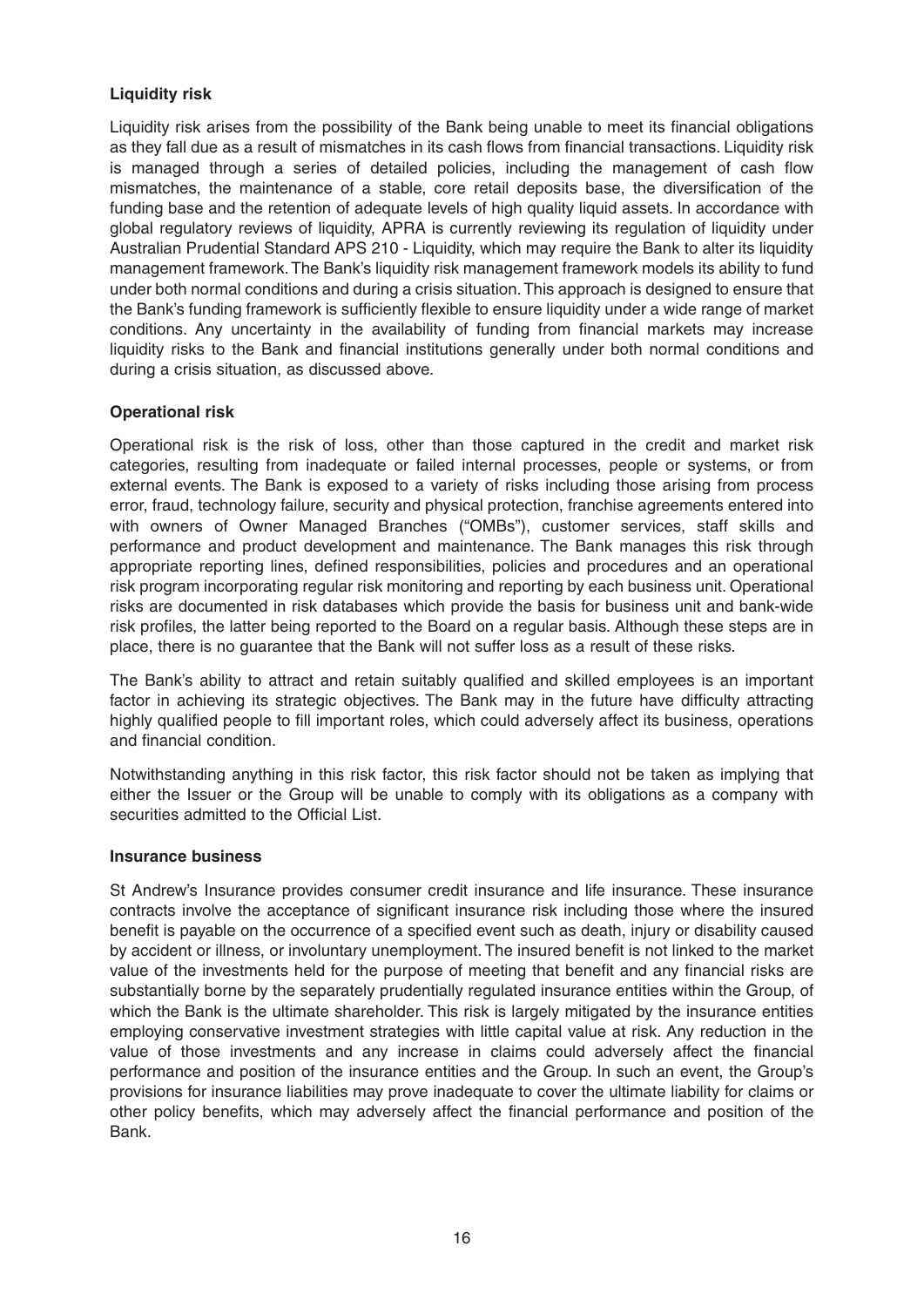#### **Reliance on external parties**

The Bank's operations depend on performance by a number of external parties under contractual arrangements with the Bank. As at 31 August 2012, approximately 70 per cent. of the Bank's branches are OMBs. Non-performance of contractual obligations and poor operational performance of OMBs may have an adverse effect on the Bank's business and financial performance. In addition, the Bank outsources a number of operational services such as information technology and banking platforms, and a number of customer facing products such as Automatic Teller Machines ("ATMs"), credit cards, general insurance products and wealth management services. Although the Bank has taken steps to protect it from the effects of defaults under these arrangements, such defaults may have an adverse effect on the Bank's business continuity and financial performance.

#### **Changes in regulation and government policy**

The Bank is subject to substantial regulatory and legal oversight in Australia. The agencies with regulatory oversight of the Bank and its subsidiaries include, among others, APRA, the RBA, the Australian Competition and Consumer Commission ("ACCC"), ASX Limited (ABN 98 008 624 691) ("ASX") and the Australian Securities and Investments Commission ("ASIC"). Failure to comply with legal and regulatory requirements may have a material adverse effect on the Bank and its reputation among customers and regulators and in the market. Changes to laws, regulations, policies or accounting standards, including changes in interpretation or implementation of laws, regulations, policies or accounting standards, could affect the Bank in substantial and unpredictable ways. These may include required levels, or the measurement, of bank liquidity and capital adequacy, limiting the types of financial services and products that can be offered, and/or reducing the fees which banks can charge on their financial services.

#### **Basel III**

Basel III is a comprehensive set of reform measures, developed by the Basel Committee, to strengthen the regulation, supervision and risk management of the banking sector globally. The proposed implementation of Basel III initiatives by APRA, particularly with respect to capital adequacy principles, may result in changes to the Bank's capital adequacy ratio. The Bank is working with APRA to determine if any changes to the Bank's business, including funding sources and levels of liquidity, will need to be made in the future to comply with the proposed changes expected to come into effect from 1 January 2013.

#### **LAGIC**

APRA is implementing revised capital standards for general insurers and life insurers, referred to as Life and General Insurance Capital ("LAGIC"), with final prudential standards due to come into effect on 1 January 2013. The intention of LAGIC is to bring greater consistency and risk sensitivity to capital frameworks for general insurers and life insurers. These revised standards may require changes to investment and reinsurance arrangements as well as to the capital held by St. Andrew's Insurance.

#### **Changes in technology**

Technology plays an increasingly important role in the delivery of financial services to customers in a cost effective manner. The Bank's ability to compete effectively in the future will, in part, be driven by its ability to maintain an appropriate technology platform for the efficient delivery of its products and services.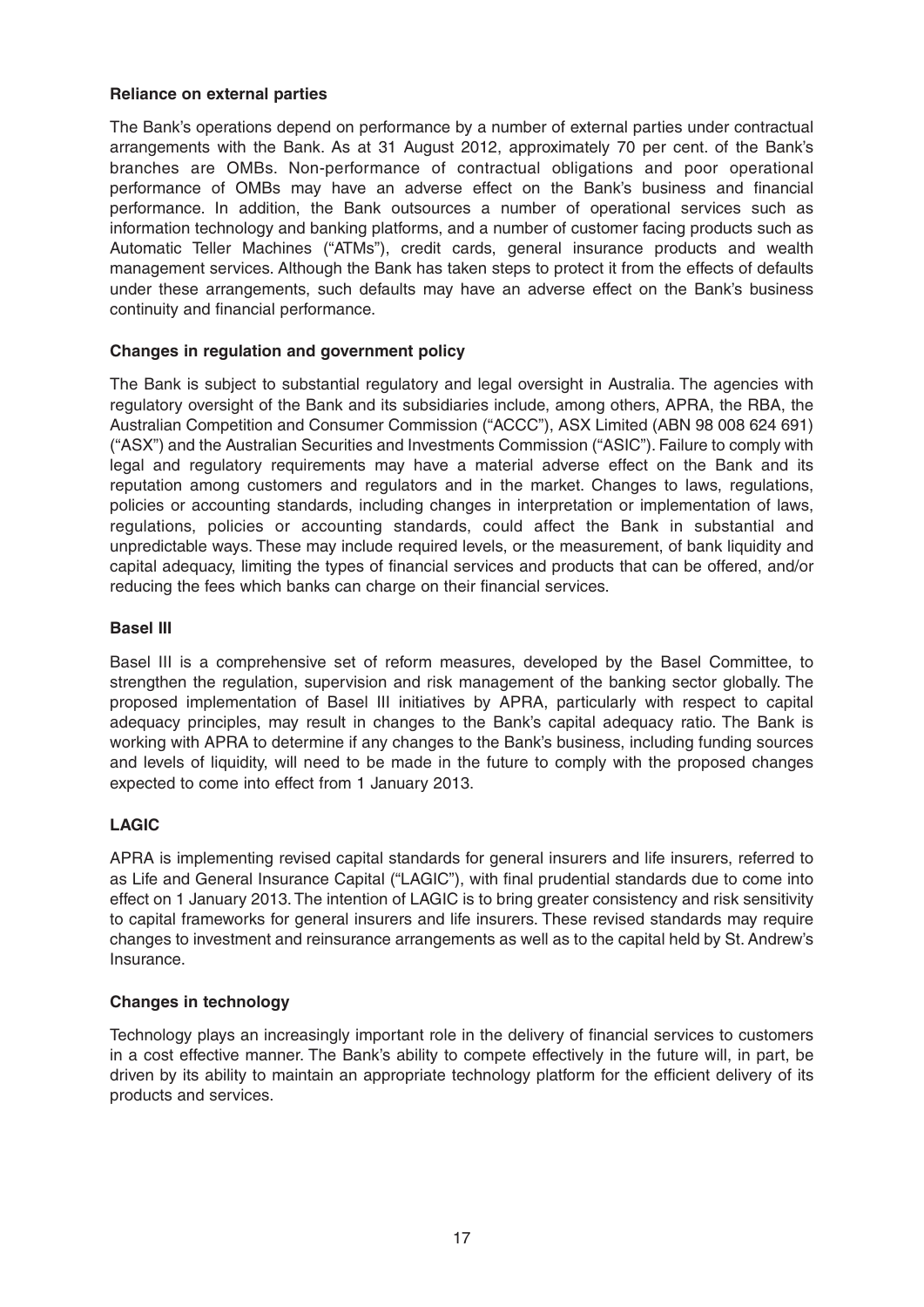#### **Industry competition**

There is substantial competition for the provision of financial services in the markets in which the Bank operates. The effect of competitive market conditions may adversely impact the earnings and assets of the Bank. These competitive pressures may occur at other levels, such as the competition for acceptable wholesale funding discussed above.

#### **Risks to the Bank growth strategy**

Risks that relate to the Bank's growth strategy are interrelated and include risk of local market saturation, risks associated with geographical diversification, changes in wholesale funding markets and changes in general economic conditions.

Risk of local market saturation: Despite the size of the Queensland market, the Bank faces the challenge of maintaining a high penetration rate in that market in order to achieve continued growth. In addition, the Bank will continue to be exposed to fluctuations in the Queensland economy and property market in particular.

Risk of geographical diversification: Through the mergers with Pioneer Permanent Building Society in North Queensland in 2006 and Home Building Society in Western Australia in 2007 and organic growth in other states, the Bank has expanded its geographical presence and distribution in Australia. This brings challenges to the Bank's management and control systems as it continues to develop as a more geographically diverse organisation.

Funding for growth: Changes in wholesale funding markets may cause an inability to raise sufficient wholesale funds to fund the Bank's asset growth strategies.

Effect of economic conditions: General economic conditions in Australia and Queensland in particular may worsen which could stifle credit growth and restrict the Bank's ability to grow in line with its growth strategy.

#### **Mergers and acquisitions**

The Bank may engage in merger or acquisition activity which facilitates the Bank's strategic direction. Whilst the Bank recognises that benefits may arise from merger or acquisition activities, significant risks exist in both the execution and implementation of such activities.

It is likely that the Bank would raise additional debt or raise equity to finance any major merger or acquisition and this would cause the Bank to face the financial risks and costs associated with additional debt or equity.

Changes in ownership and management may result in impairment of relationships with employees and customers of the acquired businesses. Depending on the type of transaction, it could take a substantial period of time for the Bank to realise the financial benefits of the transaction, if any. During the period immediately following this type of transaction, the Bank's operating results may be adversely affected.

The Bank's failure to adequately manage the risks associated with any mergers or acquisitions could adversely affect the Bank's businesses, financial performance, financial condition and prospects.

#### **Disputes**

In the course of its operations, the Bank may be involved in disputes and possible litigation. The Bank is party to a number of actions in New South Wales courts commenced by former owners of OMBs. The claims include allegations of misleading and deceptive conduct by the Bank. The Bank is vigorously defending the actions and counter claiming.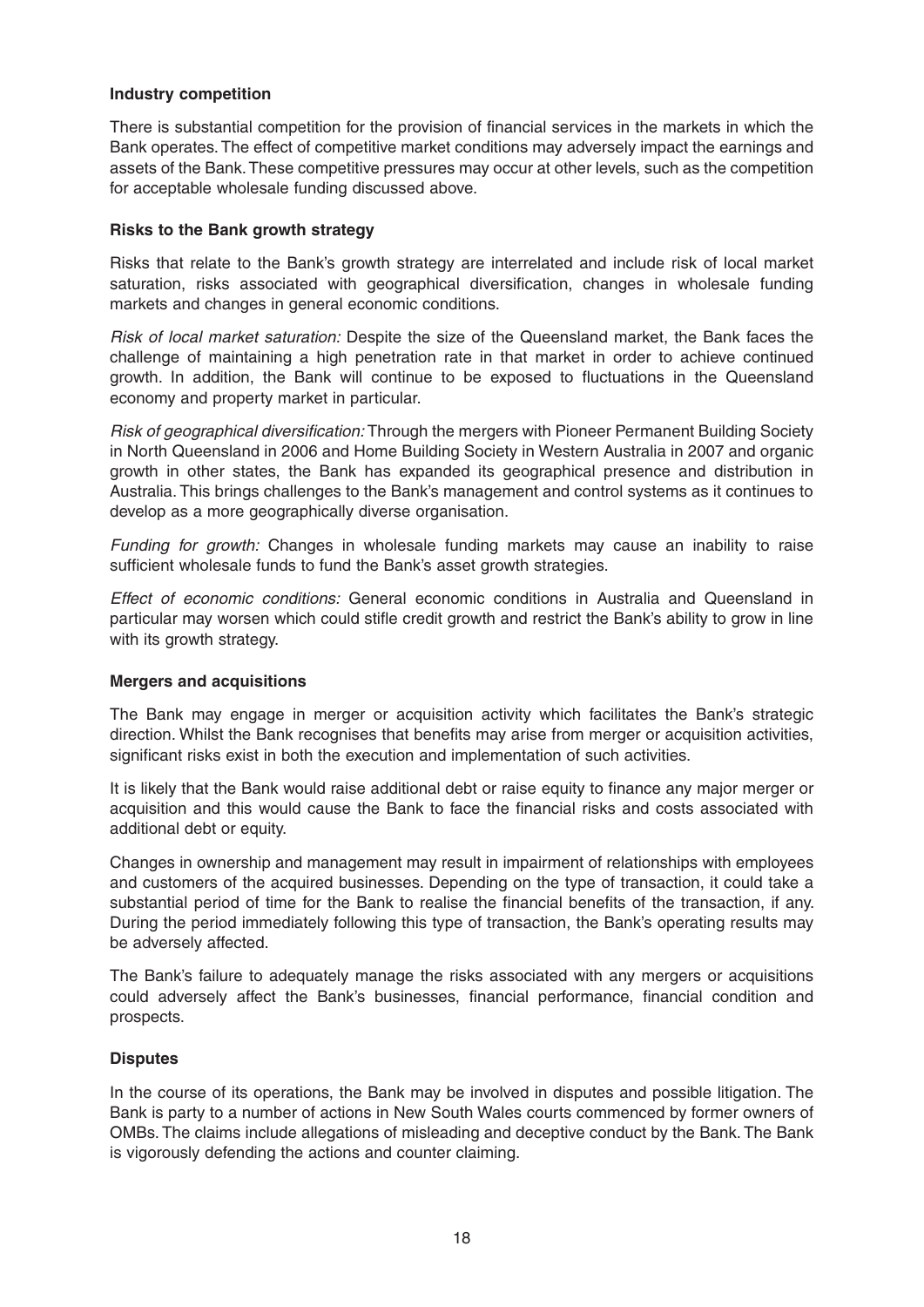On 22 December 2010, ASIC lodged legal proceedings against parties including the Bank, arising out of the collapse of Storm Financial Limited, which is in liquidation. The Bank is vigorously defending this action. The proceedings are regulatory in nature and no damages have been claimed. Certain parties have also brought civil claims against the Bank in relation to the Bank's conduct in making home equity loans to clients of Storm Financial Limited. For the specific matters discussed in this paragraph, formal hearings commenced in September 2012 and are continuing at the date of this Information Memorandum.

In addition, on 14 December 2012, the Bank was served with an Application and Statement of Claim that has been filed in the Federal Court of Australia on behalf of customers who invested money in Storm Financial Limited. The amount of the claim has not been quantified. The Bank intends to vigorously defend this action.

Given its franchise model, the Bank is from time to time threatened with, or made a party to, litigation commenced by franchisees. The Bank is, however, not aware of any current matters that may develop into legal proceedings, other than the matters outlined above.

There is a risk that any material or costly dispute or litigation could adversely affect the value of the assets or future financial performance of the Bank. The amount of any potential liability (including but not limited to the financial outcomes) the Bank may have in relation to the matters outlined above is not able to be ascertained at this time but is not presently regarded as material. Even if the financial outcomes of those matters are not material, there are risks associated with the reputation of the Bank or regulatory action and/or further third party civil claims if adverse findings are made against the Bank.

#### **Reputation**

Reputation risk may arise through the actions of the Bank and adversely affect perceptions of the Bank held by the public, shareholders, regulators or rating agencies. These issues include appropriately dealing with potential conflicts of interests, legal and regulatory requirements, ethical issues, money laundering laws, trade sanctions legislation, privacy laws, information security policies and sales and trading practices. Damage to the Bank's reputation may have an adverse impact on the Bank's financial performance, capacity to source funding and liquidity, cost of sourcing funding and liquidity and by constraining business opportunities.

### **Credit ratings**

The credit ratings assigned to the Bank by rating agencies are based on an evaluation of a number of factors, including its financial strength. A credit rating downgrade could also be driven by the occurrence of one or more of the other risks discussed in this Information Memorandum or by other events. If the Bank fails to maintain its current corporate credit ratings, this could adversely affect its cost of funds and related margins, liquidity, competitive position and access to capital markets.

#### **Application of accounting policies may adversely affect the Bank's business, operations and financial condition**

The accounting policies and methods that the Bank applies are fundamental to how it records and reports its financial position and results of operations. Management of the Bank must exercise judgment in selecting and applying many of these accounting policies and methods so that they not only comply with generally accepted accounting principles but they also reflect the most appropriate manner in which to record and report on the financial position and results of operations. However, these accounting policies may be applied inaccurately, resulting in a misstatement of financial position and results of operations.

In some cases, management must select an accounting policy or method from two or more alternatives, any of which might comply with generally accepted accounting principles and is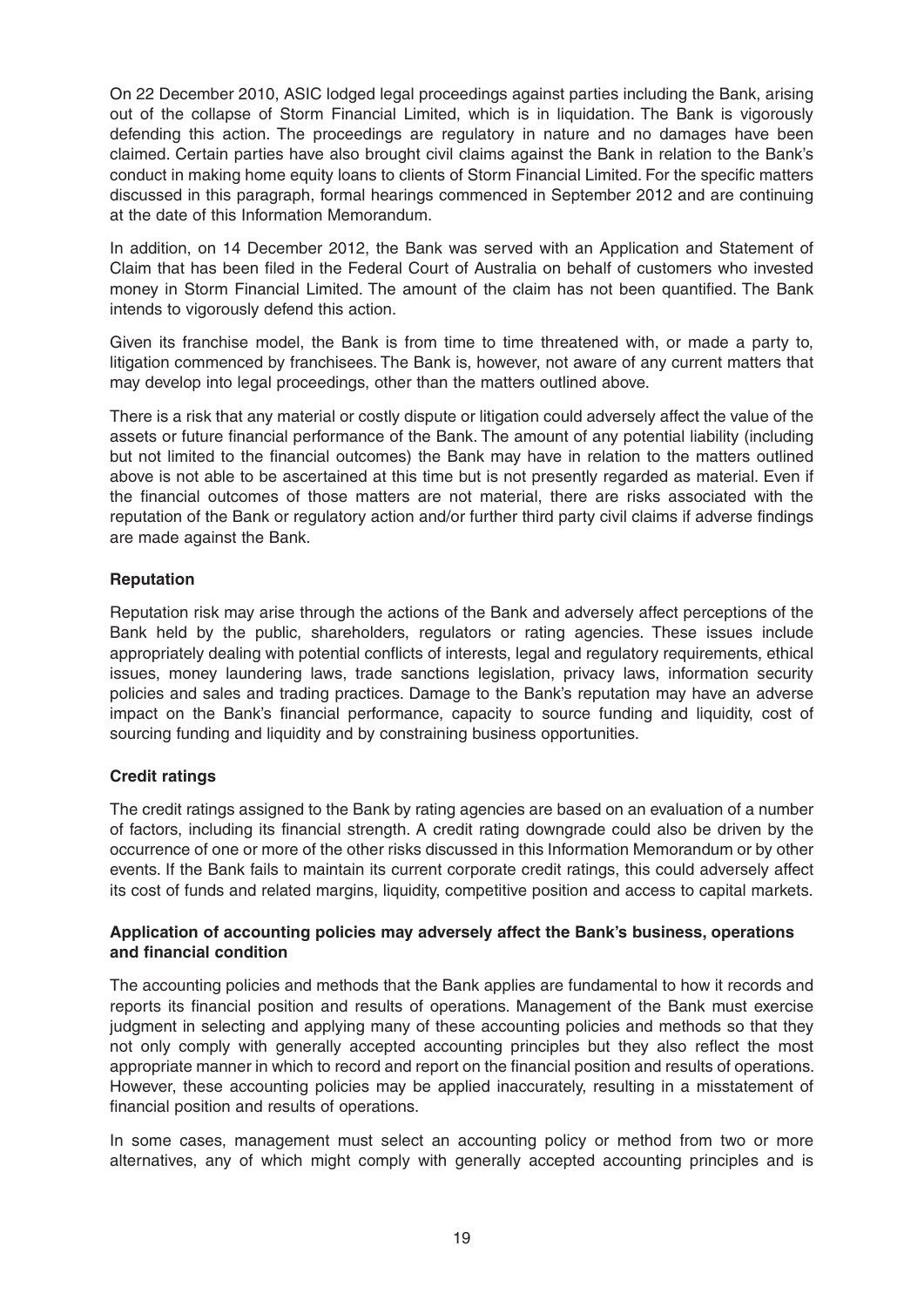reasonable under the circumstances, yet might result in reporting materially different outcomes than would have been reported under another alternative.

#### **Dependence on the Australian and Queensland economies**

The Bank's revenues and earnings are dependent on economic activity and the level of financial services its customers require. In particular, lending is dependent on customer and investor confidence, the state of the economy, the residential lending market and prevailing market interest rates in Australia and in Queensland in particular. These factors are, in turn, impacted by both domestic and international economic and political events, natural disasters and the general state of the global economy.

The ongoing global uncertainty due to increased sovereign risk, slowing global demand and the threat of a return to global recession, has impacted global economic activity. This disruption has led to high levels of uncertainty and volatility, negatively impacting economic growth, credit growth and consumer and business confidence. A further downturn in the Australian or Queensland economy could adversely impact the Bank's results of operations, liquidity, capital resources and financial condition.

Geopolitical instability, such as threats of, potential for, or actual conflict, occurring around the world may also adversely affect global financial markets, general economic and business conditions and, in turn, the Bank's business, operations and financial condition.

#### **Environmental risk**

The Bank and its customers operate businesses and hold assets in a diverse range of geographical locations. Any significant environmental change or external event (including fire, storm, flood, earthquake or pandemic) in any of these locations has the potential to disrupt business activities, impact on the Bank's operations, damage property and otherwise affect the value of assets held in the affected locations and the Bank's ability to recover amounts owing to it. In addition, such an event could have an adverse impact on economic activity, consumer and investor confidence, or the levels of volatility in financial markets, which could adversely affect the Bank's businesses, financial performance, capital resources, financial condition and prospects.

#### **The Bank is exposed to risks associated with information security, which may adversely impact its business, operations and financial condition**

Information security means protecting information and information systems from unauthorised access, use, disclosure, disruption, modification, perusal, inspection, recording or destruction. By its nature, the Bank handles a considerable amount of personal and confidential information about its customers and its own internal operations.

The Bank employs a team of information security experts who are responsible for the development and implementation of the Bank's information security policies. The Bank is conscious that threats to information security are continuously evolving and as such the Bank conducts regular internal and external reviews to ensure new threats are identified, evolving risks are mitigated, policies and procedures are updated and good practice is maintained. However, there is a risk that information may be inadvertently or inappropriately accessed or distributed or illegally accessed or stolen. Any unauthorised use of confidential information could potentially result in breaches of privacy laws, regulatory sanctions, legal action and claims of compensation or erosion to the Bank's competitive market position, which could adversely affect the Bank's financial position and reputation.

#### **Unexpected changes to the Bank's licence to operate in any jurisdiction may adversely affect its business, operations and financial condition**

The Bank is licensed to operate in the various states and territories in which it operates. Unexpected changes in the conditions of the licences to operate by governments, administrations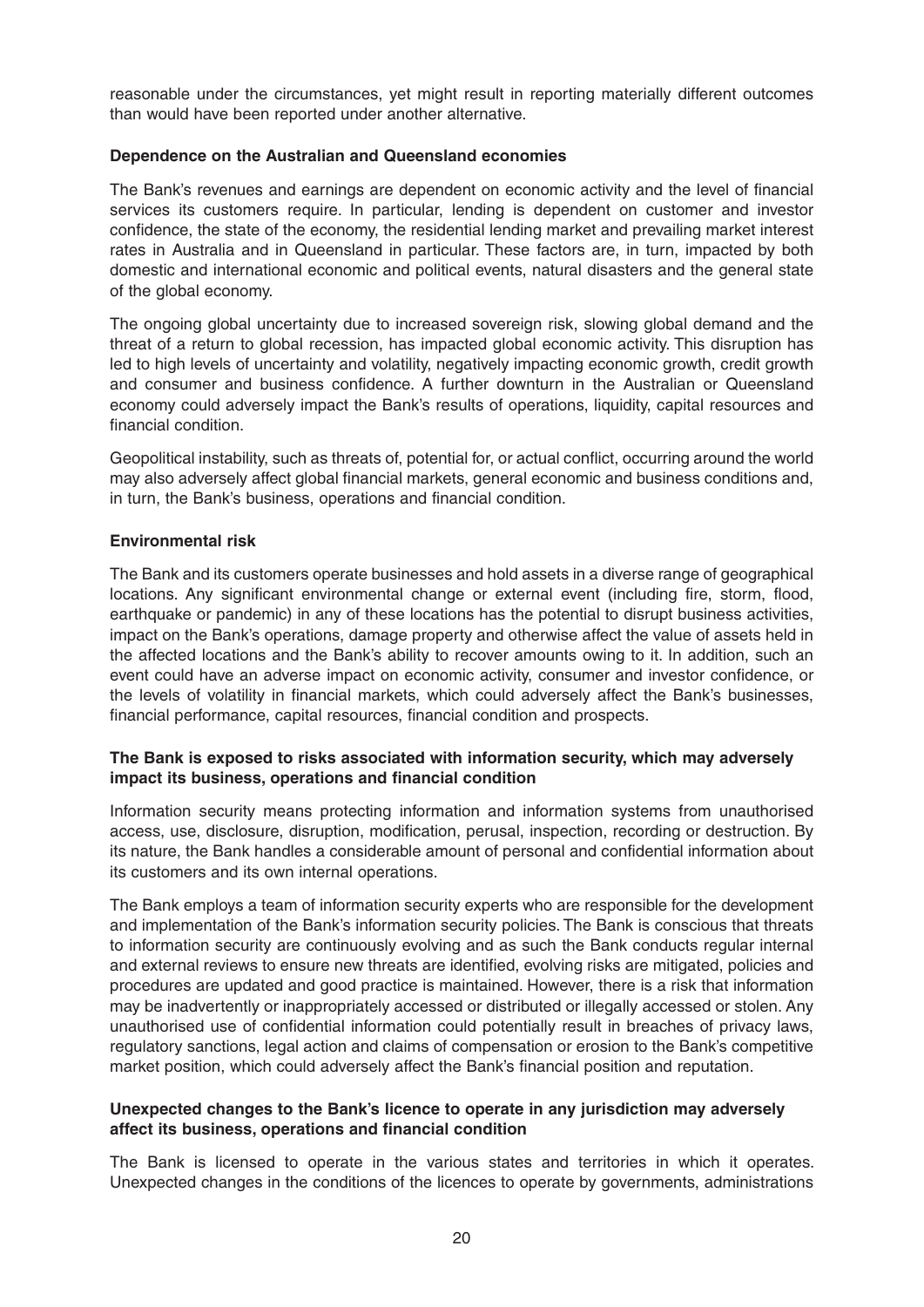or regulatory agencies which prohibit or restrict the Bank from trading in a manner that was previously permitted may adversely impact the Bank's financial results.

#### **Risk of a major systemic shock to the Australian, New Zealand or other financial systems**

There is a risk that a major systemic shock, similar to that experienced recently in Europe, could occur that causes an adverse impact on the Australian and New Zealand financial systems.

Recently there has been an increased focus on the potential for sovereign debt defaults and/or significant bank failures in the 17 countries comprising the Eurozone. There can be no assurance that the market disruptions in the Eurozone, including the increased cost of funding for certain Eurozone governments, will not spread, nor can there be any assurance that future assistance packages will be available or sufficiently robust to address any further market contagion in the Eurozone or elsewhere.

Any such market and economic disruptions could have an adverse effect on financial institutions such as the Bank because consumer and business confidence may decrease, unemployment may rise and demand for the products and services the Bank provides may decline, thereby reducing the Bank's earnings. These conditions may also affect the ability of its borrowers to repay their loans, or the Bank's counterparties to meet their obligations, causing it to incur higher credit losses. These events could also result in the undermining of confidence in the financial system, reducing liquidity and impairing the Bank's access to funding and impairing its customers and counterparties and their businesses.

The nature and consequences of any such event are difficult to predict and there can be no guarantee that the Bank could respond effectively to any such event. If the Bank were not to respond effectively, the Bank's businesses, financial performance, financial condition and prospects could be adversely affected.

#### **The Bank may experience challenges in managing its capital base, which could give rise to greater volatility in capital ratios**

The Bank's capital base is critical to the management of its businesses and access to funding. The Bank is required by APRA to maintain adequate regulatory capital.

Under current regulatory requirements, risk-weighted assets and expected loan losses increase as a counterparty's risk grade worsens. These additional regulatory capital requirements compound any reduction in capital resulting from increased provisions for loan losses and lower profits in times of stress. As a result, greater volatility in capital ratios may arise and may require the Bank to raise additional capital. There can be no certainty that any additional capital required would be available or could be raised on reasonable terms.

Global and domestic regulators have released proposals, including the Basel III proposals, to strengthen, among other things, the liquidity and capital requirements of banks, funds management entities, and insurance entities.

#### **Absence of government-sponsored financial stabilisation**

In response to the global financial crisis ("GFC"), a number of government-sponsored financial stabilisation packages (including guarantees of certain bank obligations) were introduced around the world, including in Australia. International capital markets and liquidity conditions improved following the GFC and banks were able to raise non-government guaranteed funds. Many such government-sponsored financial stabilisation packages were withdrawn or phased out, including in relation to wholesale funding. There is no certainty that financial conditions will improve or remain stable, nor that government sponsored financial stabilisation packages would be re-introduced if conditions deteriorated.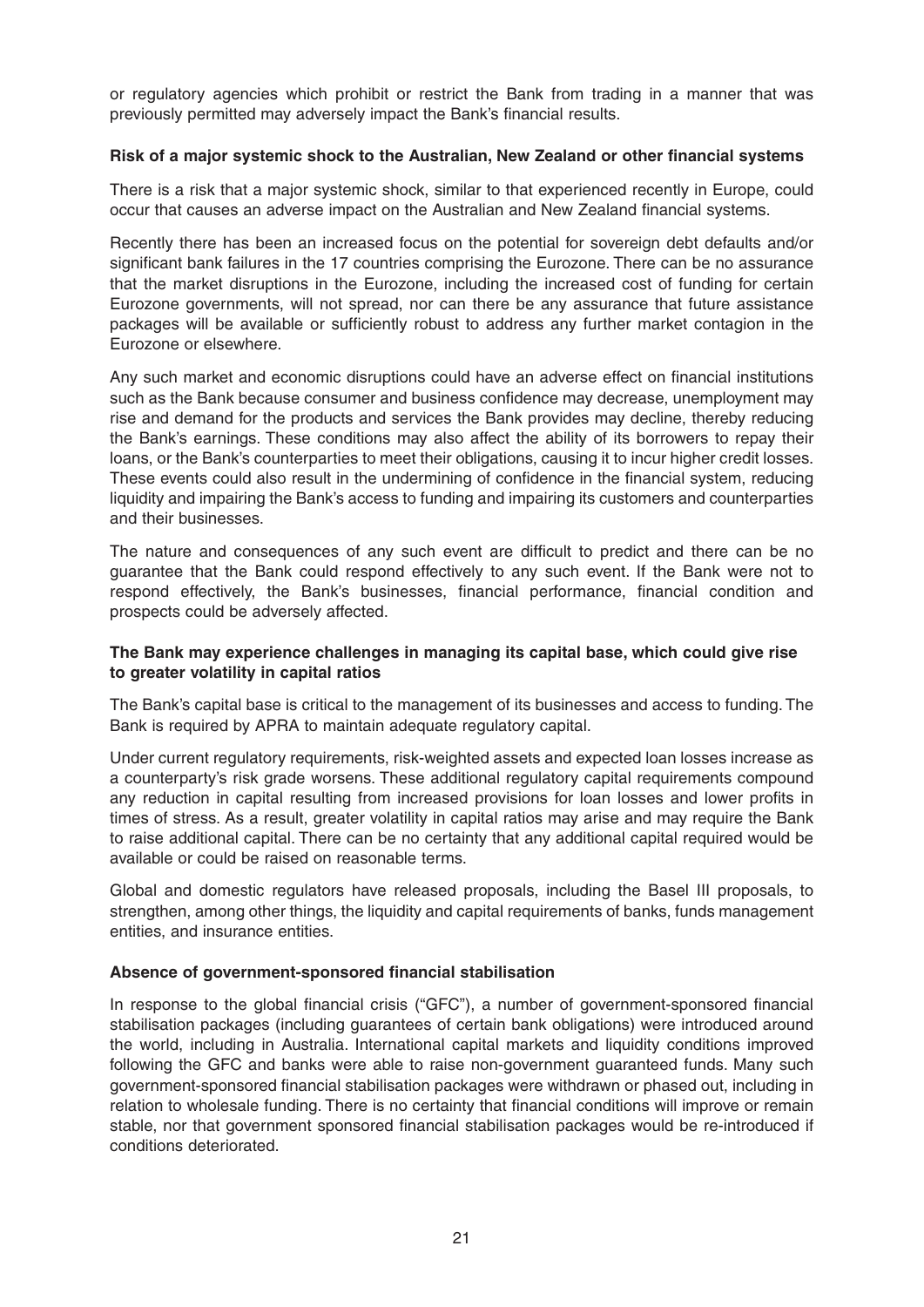The absence of government-sponsored financial stabilisation schemes may result in stress on the global financial system or regional financial systems, which could adversely impact the Bank and its customers and counterparties. Specifically, it could adversely affect the Bank's ability to access sources of funding and lead to a decrease in the Bank's liquidity position and an increase in its funding costs, negatively affecting the Bank's business, operations and financial condition.

#### **General risks**

#### **Changes in economic conditions**

The financial performance of the Bank could be affected by changes in economic conditions in Queensland, Australia and overseas. Such changes include:

- changes in economic growth, unemployment levels and consumer confidence which may lead to a general fall in the demand for the Bank's products and services;
- changes in underlying cost structures for labour and service charges;
- changes in fiscal and monetary policy, including inflation and interest rates, which may impact the profitability of the Bank or a general fall in the demand for the Bank's products and services;
- declines in aggregate investment and economic output in Queensland, Australia or in key offshore regions;
- national or international political and economic instability or the instability of national or international financial markets including as a result of terrorist acts or war; and
- changes in asset values, particularly commercial and residential real estate.

The dislocation in credit and capital markets over the last three to four years has significantly impacted global economic activity including the Australian economy, with domestic and global economies slowing or in a recession and experiencing rising unemployment. This has led to a decrease in credit growth and the reduction in consumer and business confidence which in turn has impacted values of commercial and residential real estate. The Queensland and Australian economies have performed well in some industry sectors, such as resources and resource related industries and services, but have slowed in other sectors such as some retail sectors and financial services. A further downturn in sectors of the Queensland or Australian economy or in the Queensland or Australian economy generally or slowing of the stronger sectors of the economy may lead to a lower demand for the Bank's products and services, or adversely affect the performance of the Bank's asset portfolio, and therefore could further adversely impact the Bank's financial performance and position.

Although the Bank will have in place a number of strategies to minimise the exposure to economic risk and will engage in prudent management practices to minimise its exposure to risk in the future, such factors may nonetheless have an adverse impact on the Bank's financial performance and position.

#### **Risks related to the structure of a particular issue of Notes**

Notes issued under the Programme may have features which contain particular risks for potential investors. Set out below is a description of the most common such features:

#### Notes subject to optional redemption by the Issuer

An optional redemption feature of Notes is likely to limit their market value. During any period when the Issuer may elect to redeem Notes, the market value of those Notes generally will not rise substantially above the price at which they can be redeemed. This also may be true prior to any redemption period.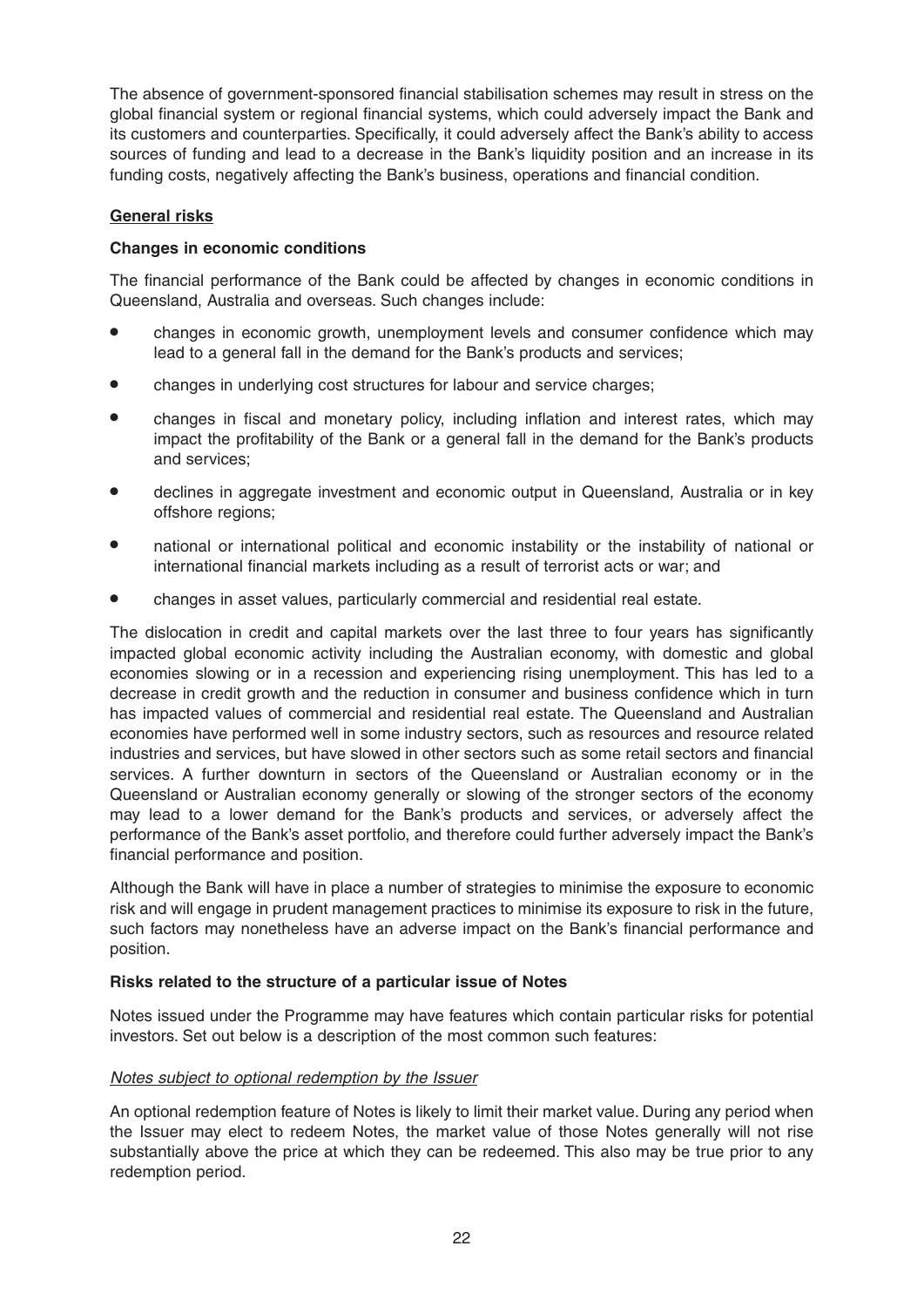The Issuer may be expected to redeem Notes when its cost of borrowing is lower than the interest rate on the Notes. At those times, an investor generally would not be able to reinvest the redemption proceeds at an effective interest rate as high as the interest rate on the Notes being redeemed and may only be able to do so at a significantly lower rate. Potential investors should consider reinvestment risk in light of other investments available at that time.

#### Fixed/Floating Rate Notes

Fixed/Floating Rate Notes may bear interest at a rate that the Issuer may elect to convert from a fixed rate to a floating rate, or from a floating rate to a fixed rate. Where the Issuer has the right to effect such a conversion, this will affect the secondary market and the market value of the Notes since the Issuer may be expected to convert the rate when it is likely to produce a lower overall cost of borrowing. If the Issuer converts from a fixed rate to a floating rate in such circumstances, the spread on the Fixed/Floating Rate Notes may be less favourable than then prevailing spreads on comparable Floating Rate Notes tied to the same reference rate. In addition, the new floating rate at any time may be lower than the rates on other Notes. If the Issuer converts from a floating rate to a fixed rate in such circumstances, the fixed rate may be lower than then prevailing rates on its Notes.

#### Notes issued at a substantial discount or premium

The market values of securities issued at a substantial discount or premium from their principal amount tend to fluctuate more in relation to general changes in interest rates than do prices for conventional interest-bearing securities. Generally, the longer the remaining term of the securities, the greater the price volatility as compared to conventional interest-bearing securities with comparable maturities.

#### **Risks related to Notes generally**

Set out below is a brief description of certain risks relating to the Notes generally:

#### Modification and waiver

The conditions of the Notes contain provisions for calling meetings of Noteholders to consider matters affecting their interests generally. These provisions permit defined majorities to bind all Noteholders including Noteholders who did not attend and vote at the relevant meeting and Noteholders who voted in a manner contrary to the majority.

The conditions of the Notes also provide that the Principal Paying Agent and the Issuer may, without the consent of Noteholders, agree to (i) any modification of the Notes, the Coupons or the Agency Agreement which is not prejudicial to the interests of the Noteholders or (ii) any modification of the Notes, the Coupons, or the Agency Agreement which is of a formal, minor or technical nature or is made to correct a manifest error or to comply with a mandatory provision of law.

### EU Savings Directive

Under EC Council Directive 2003/48/EC on the taxation of savings income Member States are required to provide to the tax authorities of another Member State details of payments of interest (or similar income) paid by a person within its jurisdiction to an individual resident in that other Member State or to certain limited types of entities established in that other Member State. However, for a transitional period, Luxembourg and Austria are instead required (unless during that period they elect otherwise) to operate a withholding system in relation to such payments (the

<sup>1</sup> The exchange upon notice option should not be expressed to be applicable if the Notes have a denomination consisting of the minimum Specified Denomination plus a higher integral multiple of another smaller amount.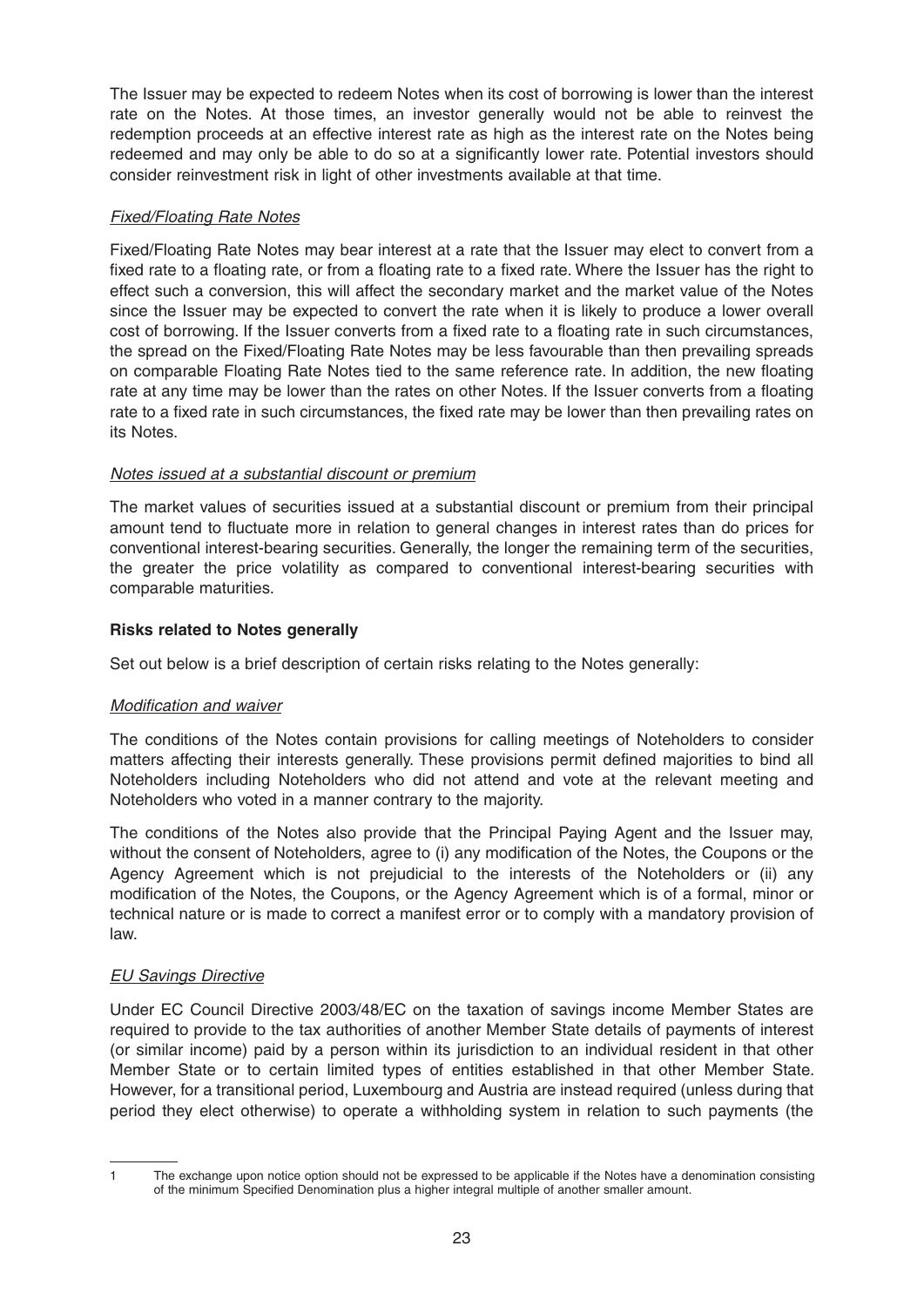ending of such transitional period being dependent upon the conclusion of certain other agreements relating to information exchange with certain other countries). A number of non-EU countries and territories including Switzerland have adopted similar measures (a withholding system in the case of Switzerland).

The European Commission has proposed certain amendments to the Directive, which may, if implemented amend or broaden the scope of the requirements described above.

If a payment were to be made or collected through a Member State which has opted for a withholding system and an amount of, or in respect of, tax were to be withheld from that payment, neither the Issuer nor any Paying Agent nor any other person would be obliged to pay additional amounts with respect to any Note as a result of the imposition of such withholding tax. The Issuer is required to maintain a Paying Agent in a Member State that is not obliged to withhold or deduct tax pursuant to the Directive.

#### Change of law

The conditions of the Notes are based on English law in effect as at the date of this Information Memorandum. No assurance can be given as to the impact of any possible judicial decision or change to English law or administrative practice after the date of this Information Memorandum.

#### Notes where denominations involve integral multiples: Definitive Notes

In relation to any issue of Notes which have a denomination consisting of the minimum Specified Denomination plus a higher integral multiple of another smaller amount, it is possible that such Notes may be traded in amounts in excess of such minimum Specified Denomination that are not integral multiples of such minimum Specified Denomination. In such a case a Noteholder who, as a result of trading such amounts, holds a principal amount which is less than the minimum Specified Denomination in his account with the relevant clearing system at the relevant time may not receive a Definitive Note in respect of such holding (should Definitive Notes be printed) and would need to purchase a principal amount of Notes such that its holding amounts to a Specified Denomination.

If Definitive Notes are issued, Noteholders should be aware that Definitive Notes which have a denomination that is not an integral multiple of the minimum Specified Denomination may be illiquid and difficult to trade.

#### **U.S. Foreign Account Tax Compliance Withholding may affect payments on the Notes**

Sections 1471 through 1474 of the U.S. Internal Revenue Code ("FATCA") impose a new reporting regime and potentially a 30 per cent. withholding tax with respect to certain payments to any non-U.S. financial institution (a "foreign financial institution", or "FFI" (as defined by FATCA)) that (i) does not become a "Participating FFI" by entering into an agreement with the U.S. Internal Revenue Service ("IRS") to provide the IRS certain information in respect of its account holders or (ii) is not otherwise exempt from or in deemed-compliance with FATCA. The new withholding regime will be phased in beginning in 2014 for payments from sources within the United States and will apply to "foreign passthru payments" (a term not yet defined) no earlier than 2017. This withholding would apply to (i) any Notes characterised as debt (or which are not otherwise characterised as equity and have a fixed term) for U.S. federal tax purposes that are not yet outstanding as of the date (the "grandfathering date") that is six months after the date on which final U.S. Treasury regulations define the term "foreign passthru payments" or that are materially modified after the grandfathering date and (ii) any Notes characterised as equity or which do not have a fixed term for U.S. federal tax purposes, whenever issued. If Notes are issued before the grandfathering date, and additional Notes of the same series are issued on or after that date, the additional Notes may not be treated as exempt from FATCA Withholding (as defined below), which may have negative consequences for the existing Notes, including a negative impact on market price.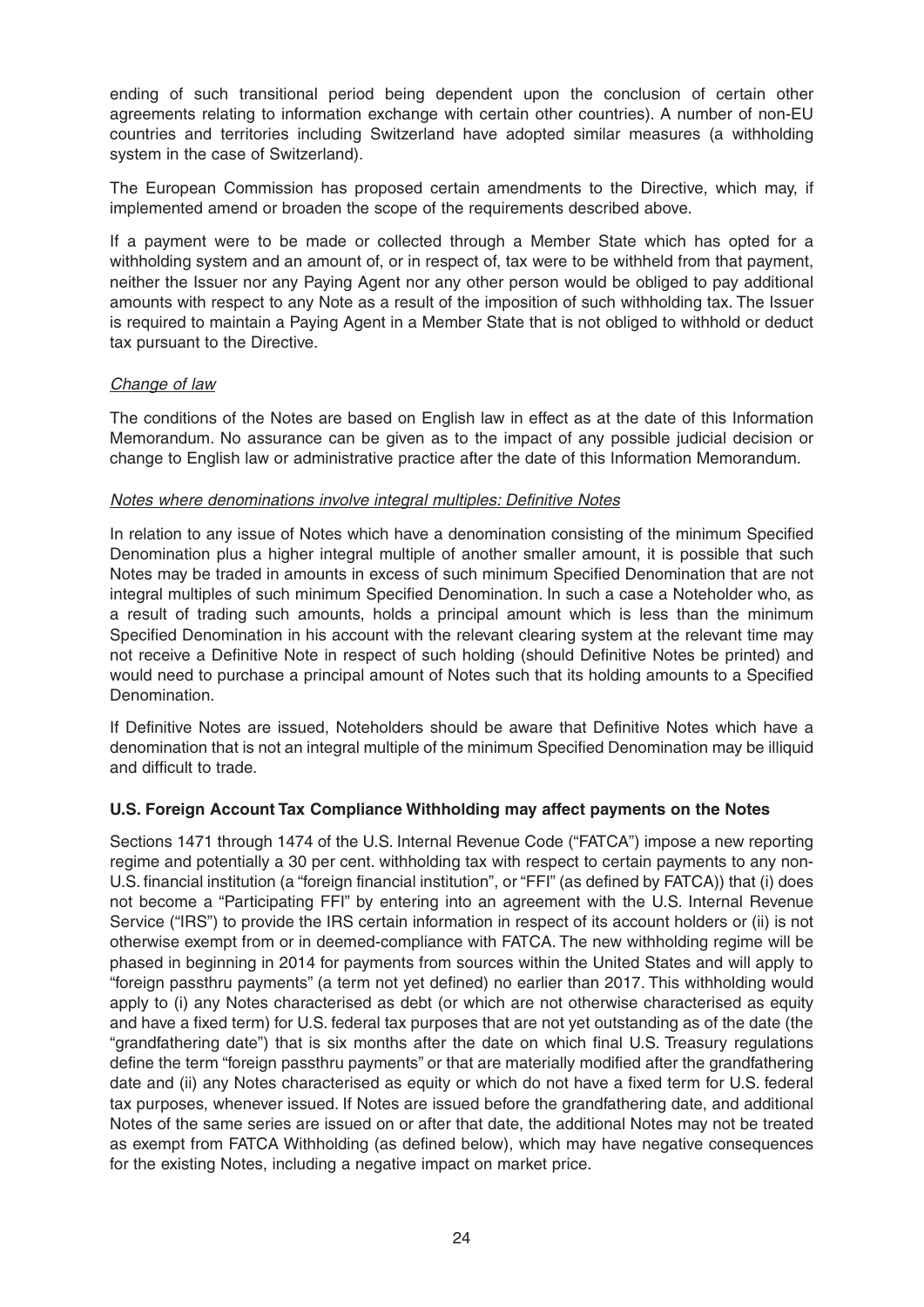The United States and a number of potential partner countries (including Australia) have announced their intention to enter into intergovernmental agreements to facilitate the implementation of FATCA (each, an "IGA"), and after consultation with these countries, the United States released a model IGA. Pursuant to FATCA and the model IGA, an FFI in an IGA signatory country could also be treated as a "Reporting FI" not subject to FATCA withholding on any payments it receives. Such an FFI would also not be required to withhold under FATCA or an IGA (or any law implementing or complying with, or introduced in order to conform to an IGA) ("FATCA Withholding") from payments it makes, but the model IGA leaves open the possibility that such an FFI might in the future be required to withhold on foreign passthru payments that it makes. A Reporting FI would be required to report certain information in respect of its account holders to its home government.

If the Issuer becomes a Participating FFI under FATCA or a Reporting FI pursuant to an IGA, the Issuer and financial institutions through which payments on the Notes are made may be required to withhold FATCA Withholding if any FFI through or to which payment on such Notes is made is not a Participating FFI, a Reporting FI, or otherwise exempt from or in deemed-compliance with FATCA. If an amount in respect of FATCA Withholding were to be deducted or withheld from interest, principal or other payments on the Notes, neither the Issuer nor any paying agent nor any other person would, pursuant to the conditions of the Notes, be required to pay additional amounts as a result of the deduction or withholding of such tax. As a result, investors may receive less interest or principal than expected. If any FATCA Withholding is imposed, a beneficial owner of Notes that is not a foreign financial institution generally will be entitled to a refund of any amounts withheld by filing a U.S. federal income tax return, which may entail significant administrative burden. A beneficial owner of Notes that is a foreign financial institution will be able to obtain a refund only to the extent an applicable income tax treaty with the United States entitles it to an exemption from, or reduced rate of, tax on the payment that was subject to FATCA Withholding.

FATCA is particularly complex and its application is uncertain at this time. The above description is based in part on proposed regulations, official guidance and the model IGA, all of which are subject to change or may be implemented in a materially different form. Prospective investors should consult their own tax advisers on how these rules may apply to the Issuer and to payments they may receive in connection with the Notes.

#### **Risks related to the market generally**

Set out below is a brief description of the principal market risks, including liquidity risk, exchange rate risk, interest rate risk and credit risk:

#### The secondary market generally

Notes may have no established trading market when issued, and one may never develop. If a market does develop, it may not be very liquid. Therefore, investors may not be able to sell their Notes easily or at prices that will provide them with a yield comparable to similar investments that have a developed secondary market. This is particularly the case for Notes that are especially sensitive to interest rate, currency or market risks, are designed for specific investment objectives or strategies or have been structured to meet the investment requirements of limited categories of investors. These types of Notes generally would have a more limited secondary market and more price volatility than conventional debt securities. Illiquidity may have a severely adverse effect on the market value of Notes.

#### Exchange rate risks and exchange controls

The Issuer will pay principal and interest on the Notes in the Specified Currency. This presents certain risks relating to currency conversions if an investor's financial activities are denominated principally in a currency or currency unit (the "Investor's Currency") other than the Specified Currency. These include the risk that exchange rates may significantly change (including changes due to devaluation of the Specified Currency or revaluation of the Investor's Currency) and the risk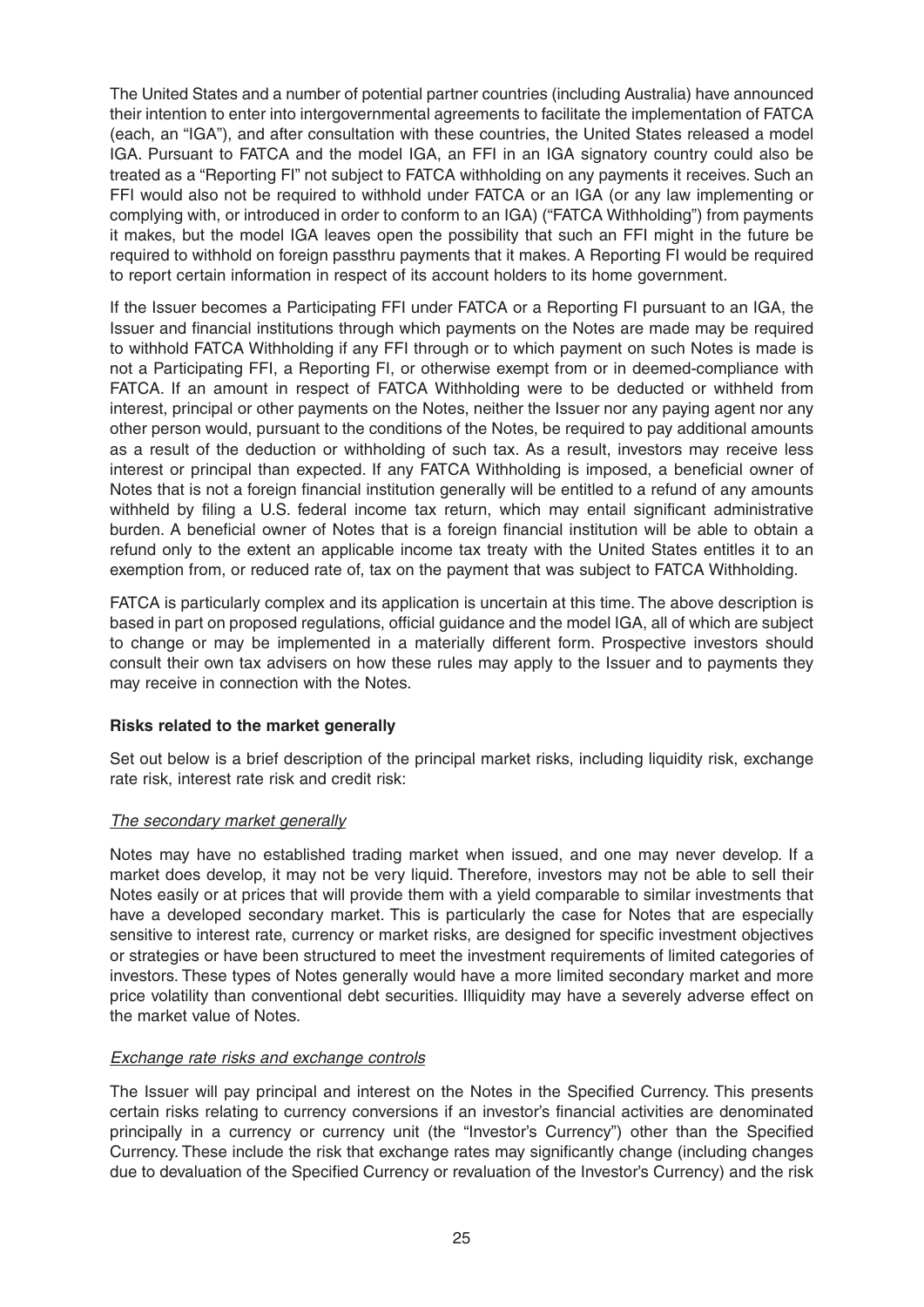that authorities with jurisdiction over the Investor's Currency may impose or modify exchange controls. An appreciation in the value of the Investor's Currency relative to the Specified Currency would decrease (1) the Investor's Currency-equivalent yield on the Notes, (2) the Investor's Currency-equivalent value of the principal payable on the Notes and (3) the Investor's Currencyequivalent market value of the Notes.

Government and monetary authorities may impose (as some have done in the past) exchange controls that could adversely affect an applicable exchange rate. As a result, investors may receive less interest or principal than expected, or no interest or principal.

#### Interest rate risks

Investment in Fixed Rate Notes involves the risk that subsequent changes in market interest rates may adversely affect the value of the Fixed Rate Notes.

#### Credit ratings may not reflect all risks

One or more independent credit rating agencies may assign credit ratings to the Notes. The ratings may not reflect the potential impact of all risks related to structure, market, additional factors discussed above, and other factors that may affect the value of the Notes. A credit rating is not a recommendation to buy, sell or hold securities and may be revised or withdrawn by the rating agency at any time.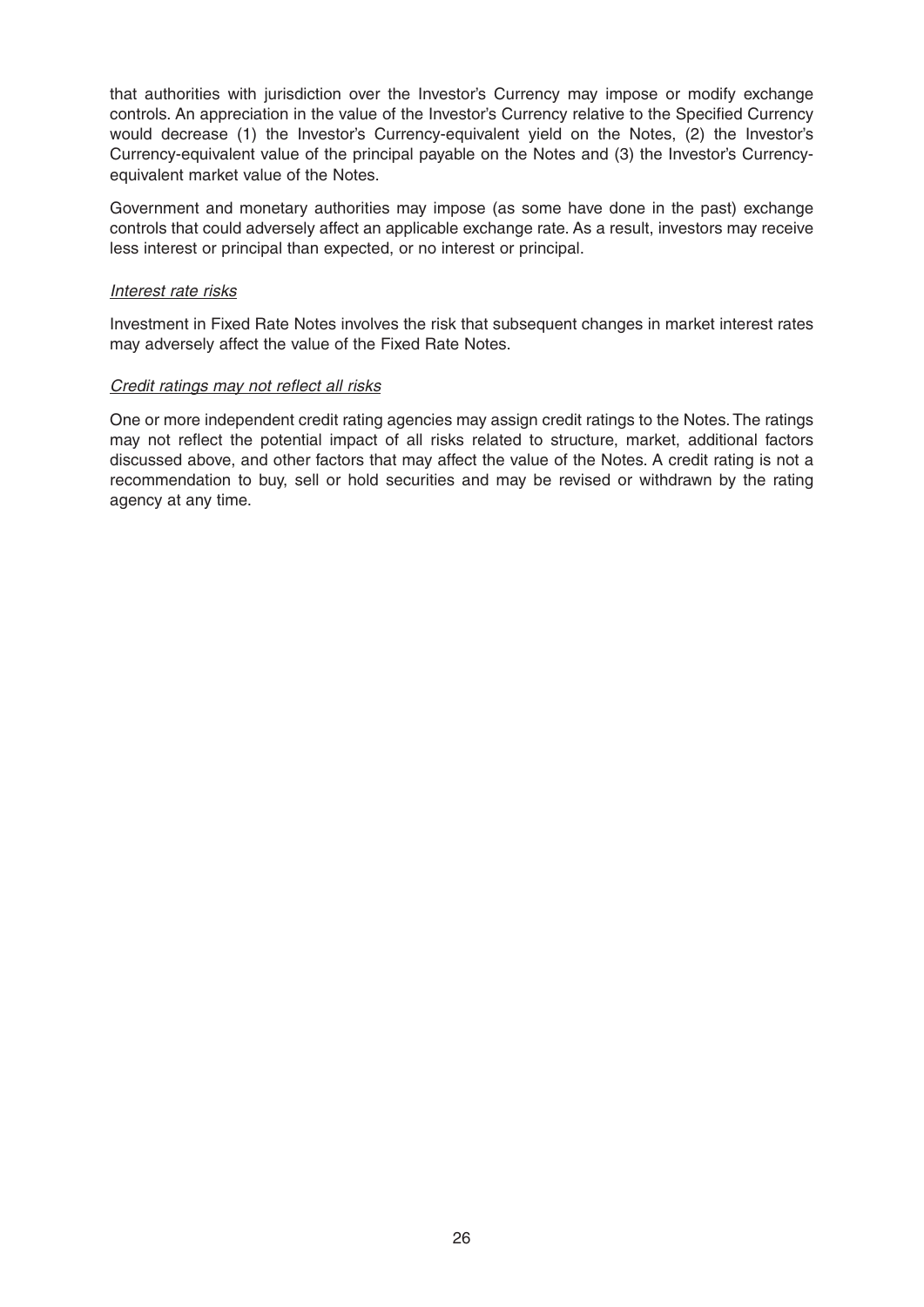## **Form of the Notes**

#### **Initial Issue of Notes**

Each Tranche of Notes will initially be represented by either a Temporary Global Note or a Permanent Global Note, which on issue, in either case, will be delivered to a common depositary outside the United States for Euroclear and Clearstream, Luxembourg (the "Common Depositary"). Upon such delivery, Euroclear or Clearstream, Luxembourg will credit each subscriber with a nominal amount of Notes equal to the nominal amount thereof for which it has subscribed and paid.

Notes that are initially deposited with the Common Depositary may also be credited to the accounts of subscribers with other clearing systems through direct or indirect accounts with Euroclear and Clearstream, Luxembourg held by other clearing systems. Conversely, Notes that are initially deposited with any other clearing system may similarly be credited to the accounts of subscribers with Euroclear, Clearstream, Luxembourg or other clearing systems.

#### **Relationship of Accountholders with Clearing Systems**

Each of the persons shown in the records of Euroclear, Clearstream, Luxembourg or any other clearing system as the holder of a Note represented by a Temporary Global Note or a Permanent Global Note (each a "Global Note") must look solely to Euroclear, Clearstream, Luxembourg or such other clearing system (as the case may be) for his share of each payment made by the Issuer to the bearer of such Global Note, and in relation to all other rights arising under the Global Notes, subject to and in accordance with the respective rules and procedures of Euroclear, Clearstream, Luxembourg or such other clearing system (as the case may be). Subject to the Terms and Conditions such person shall have no claim directly against the Issuer in respect of payments due on the Notes for so long as the Notes are represented by such Global Note and such obligations of the Issuer will be discharged by payment to the bearer of such Global Note in respect of each amount so paid.

#### **Exchange**

1. **Temporary Global Notes.** On and after the date (the "Exchange Date") which is 40 days after a Temporary Global Note is issued, interests in a Temporary Global Note will be exchangeable (free of charge) upon a request as described therein either for (i) interests in a Permanent Global Note of the same Series or (ii) for Definitive Notes of the same Series (as indicated in the applicable Final Terms and subject, in the case of Definitive Notes, to such notice period as is specified in the applicable Final Terms), in each case against certification of beneficial ownership as described below unless such certification has already been given. The holder of a Temporary Global Note will not be entitled to collect any payment of interest, principal or other amount due on or after the Exchange Date unless, upon due certification, exchange of the Temporary Global Note for an interest in a Permanent Global Note or for Definitive Notes is improperly withheld or refused.

2. **Permanent Global Notes.** The applicable Final Terms will specify that a Permanent Global Note will be exchangeable (free of charge), in whole but not in part, for Definitive Notes upon either (i) not less than 60 days' written notice from Euroclear and/or Clearstream, Luxembourg (acting on the instructions of any holder of an interest in such Permanent Global Note) to the Agent as described therein<sup>1</sup> or (ii) only upon the occurrence of an Exchange Event. For these purposes, "Exchange Event" means that (i) an Event of Default (as defined in Condition 9) has occurred and is continuing, (ii) the Issuer has been notified that both Euroclear and Clearstream, Luxembourg have been closed for business for a continuous period of 14 days (other than by reason of holiday, statutory or otherwise) or have announced an intention permanently to cease business or have in fact done so and no successor clearing system is available or (iii) the Issuer has or will become subject to adverse tax consequences which would not be suffered were the Notes represented by the Permanent Global Note in definitive form. The Issuer will promptly give notice to Noteholders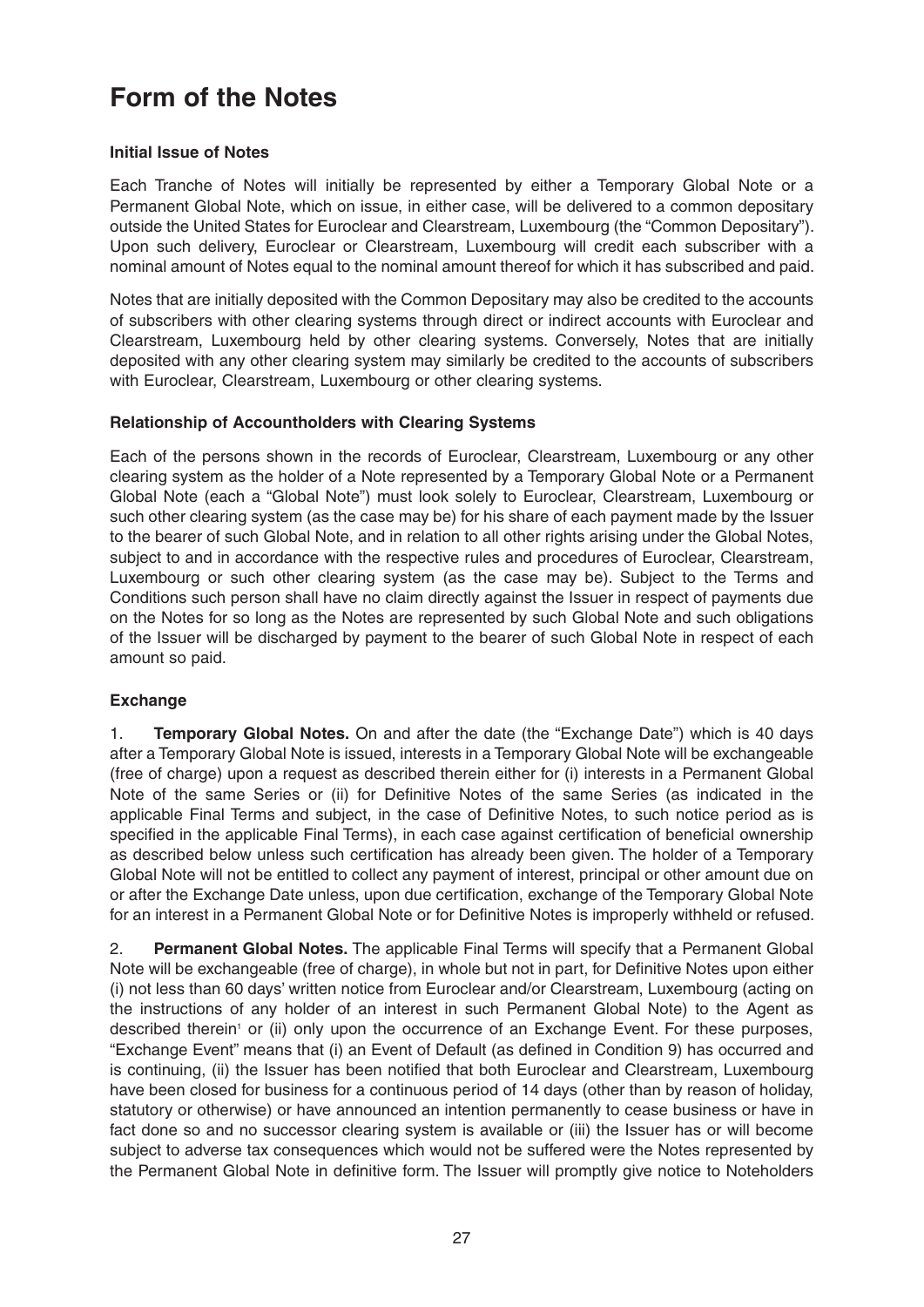in accordance with Condition 13 if an Exchange Event occurs. In the event of the occurrence of an Exchange Event, Euroclear and/or Clearstream, Luxembourg (acting on the instructions of any holder of an interest in such Permanent Global Note) may give notice to the Agent requesting exchange and, in the event of the occurrence of an Exchange Event as described in (iii) above, the Issuer may also give notice to the Agent requesting exchange. Any such exchange shall occur not later than 45 days after the date of receipt of the first relevant notice by the Agent.

In this Information Memorandum, "Definitive Notes" means, in relation to any Global Note, the Definitive Notes for which such Global Note may be exchanged (if appropriate, having attached to them all Coupons in respect of interest that has not already been paid on the Global Note and a Talon). Definitive Notes will be security printed in accordance with any applicable legal and stock exchange requirements in or substantially in the form set out in the Agency Agreement. On exchange in full of each Global Note, the Issuer will, if the holder so requests, procure that it is cancelled and returned to the holder together with the relevant Definitive Notes.

3. **Payments.** Whilst any Note is represented by a Temporary Global Note, payments of principal, interest (if any) and any other amount payable in respect of the Notes due prior to the Exchange Date will be made against presentation of the Temporary Global Note only to the extent that certification (in a form to be provided) to the effect that the beneficial owners of interests in such Note are not U.S. persons or persons who have purchased for resale to any U.S. person, as required by U.S. Treasury regulations, has been received by Euroclear and/or Clearstream, Luxembourg and Euroclear and/or Clearstream, Luxembourg, as applicable, has given a like certification (based on the certifications it has received) to the Agent.

Payments of principal, interest (if any) or any other amounts on a Permanent Global Note will be made through Euroclear and/or Clearstream, Luxembourg against presentation or surrender (as the case may be) of the Permanent Global Note without any requirement for certification.

4. **Legend.** The following legend will appear on all Global Notes, Definitive Notes, Coupons and Talons:

"Any United States person who holds this obligation will be subject to limitations under the United States income tax laws, including the limitations provided in sections 165(j) and 1287(a) of the Internal Revenue Code."

The sections referred to provide that United States holders, with certain exceptions, will not be entitled to deduct any loss on Notes or Coupons and will not be entitled to capital gains treatment of any gain on any sale, disposition, redemption or payment of principal in respect of Notes or Coupons.

#### **Deed of Covenant**

A Note may be accelerated by the holder thereof in certain circumstances described in "Terms and Conditions of the Notes – Events of Default". In such circumstances, where any Note is still represented by a Global Note and a holder of such Note so represented and credited to his securities account with Euroclear or Clearstream, Luxembourg gives notice that it wishes to accelerate such Note, unless within a period of 7 days from the giving of such notice payment has been made in full of the amount due in accordance with the terms of such Global Note, such Global Note will become void. At the same time, holders of interests in such Global Note credited to their accounts with Euroclear or Clearstream, Luxembourg will become entitled to proceed directly against the Issuer on the basis of statements of account provided by Euroclear and Clearstream, Luxembourg, on and subject to the terms of the Deed of Covenant.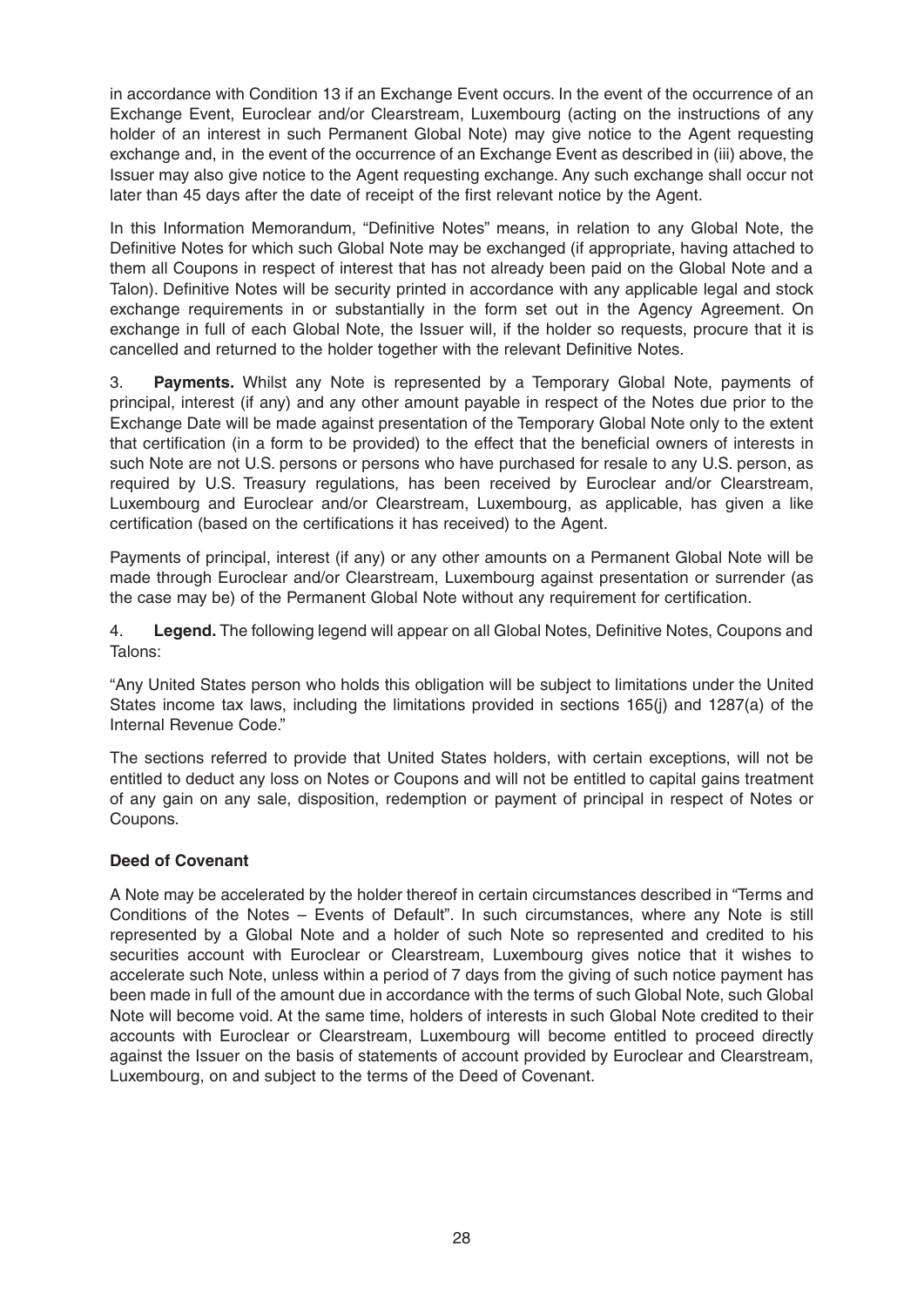## **Terms and Conditions of the Notes**

The following are the Terms and Conditions of the Notes which will be incorporated by reference into each Global Note and each Definitive Note, in the latter case only if permitted by the relevant stock exchange (if any) or other relevant listing authority (if any) and agreed by the Issuer and the relevant Dealer(s) at the time of issue but, if not so permitted and agreed, such Definitive Note will have endorsed thereon or attached thereto such Terms and Conditions (excluding the italicised paragraphs). The following Terms and Conditions are subject to completion in accordance with the provisions of the applicable Final Terms in relation to any Tranche of Notes. The applicable Final Terms (or the relevant provisions thereof) will be endorsed upon, or attached to, each Temporary Global Note, Permanent Global Note and Definitive Note. Reference should be made to "Form of Final Terms" below. The applicable Final Terms will include the definitions of certain terms used in the following Terms and Conditions or specify which of such terms are to apply in relation to the relevant Notes.

This Note is one of a Series (as defined below) of Notes issued by Bank of Queensland Limited (ABN 32 009 656 740) (the "Issuer") pursuant to the Agency Agreement (as defined below). References herein to the "Notes" shall be references to the Notes of this Series and shall mean:

- (i) in relation to any Notes represented by a Global Note, units of the lowest Specified Denomination in the Specified Currency;
- (ii) Definitive Notes issued in exchange for a Global Note; and
- (iii) any Global Note.

The Notes and the Coupons (as defined below) have the benefit of an amended and restated agency agreement dated 19 December 2012 (as amended, supplemented or restated from time to time, the "Agency Agreement") and made between the Issuer, Citibank, N.A., London Branch as issuing and principal paying agent and agent bank (the "Agent", which expression shall include any successor as agent) and Citigroup Global Markets Deutschland AG (together with the Agent, the "Paying Agents", which expression shall include any additional or successor paying agents).

Interest bearing Definitive Notes (unless otherwise indicated in the applicable Final Terms) have interest coupons ("Coupons") and, if indicated in the applicable Final Terms, talons for further Coupons ("Talons") attached on issue. Any reference herein to Coupons or coupons shall, unless the context otherwise requires, be deemed to include a reference to Talons or talons.

The Final Terms for this Note (or the relevant provisions thereof) is attached to or endorsed on this Note and supplements these Terms and Conditions. References herein to the "applicable Final Terms" are, unless otherwise stated, to Part A of the Final Terms (or the relevant provisions thereof) attached to or endorsed on this Note.

Any reference herein to "Noteholders" shall mean the holders of the Notes, and shall, in relation to any Notes represented by a Global Note, be construed as provided below. Any reference herein to "Couponholders" shall mean the holders of the Coupons, and shall, unless the context otherwise requires, include the holders of the Talons.

As used herein, "Tranche" means Notes which are identical in all respects (including as to listing) and "Series" means a Tranche of Notes together with any further Tranche or Tranches of Notes which are (i) expressed to be consolidated and form a single series and (ii) identical in all respects (including as to listing) except for their respective Issue Dates, Interest Commencement Dates and/or Issue Prices (as indicated in the applicable Final Terms).

The Noteholders and the Couponholders are entitled to the benefit of a Deed of Covenant (such Deed of Covenant as modified and/or supplemented and/or restated from time to time, the "Deed of Covenant") dated 19 December 2012, and made by the Issuer. The original of the Deed of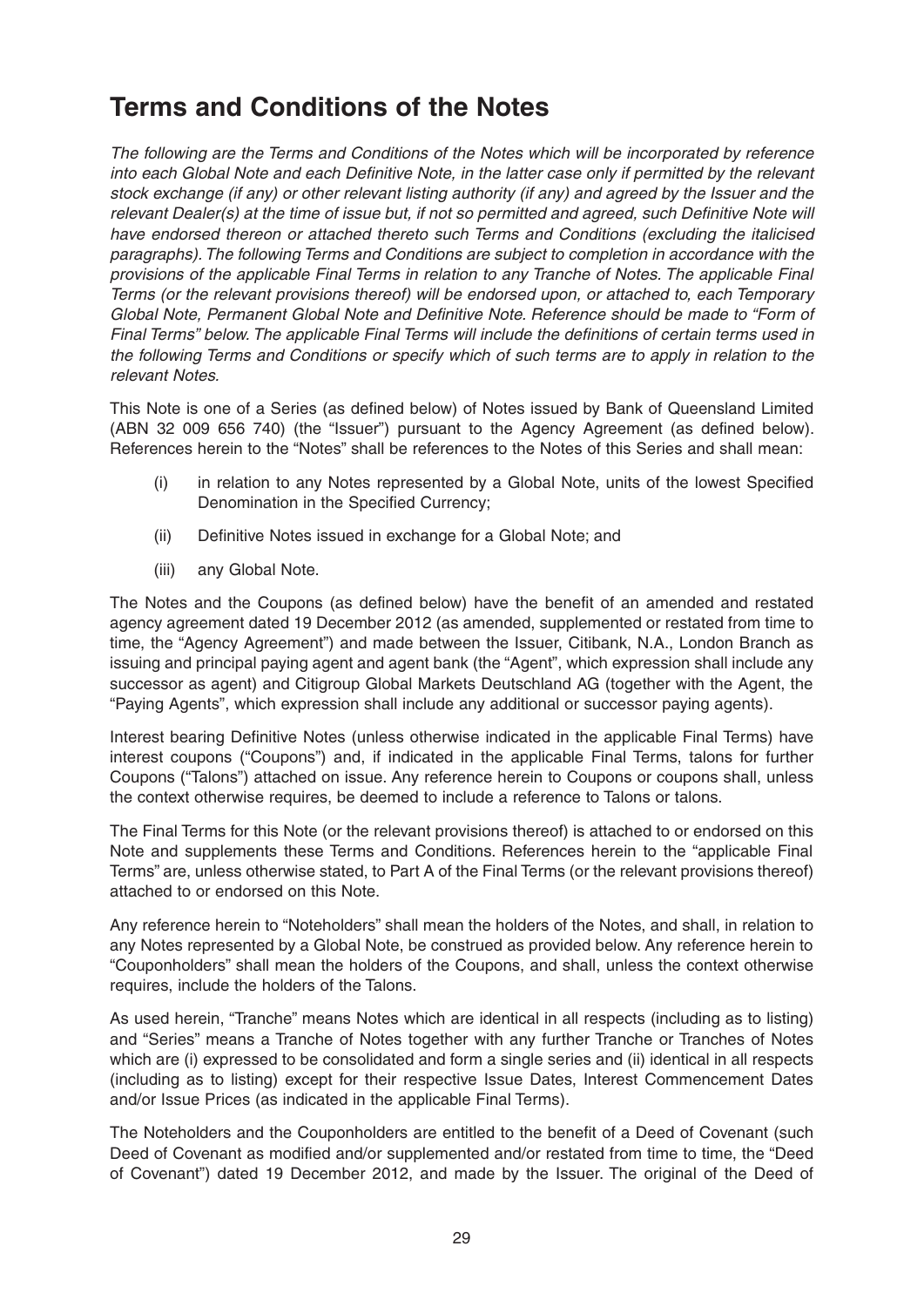Covenant is held by a common depositary on behalf of Euroclear and Clearstream, Luxembourg (both as defined below).

Copies of the Agency Agreement, the Final Terms applicable to this Note and the Deed of Covenant are available for inspection during normal business hours at the specified office of each of the Agent and the other Paying Agents save that, if this Note is an unlisted Note of any Series, the applicable Final Terms will only be available for inspection by a Noteholder holding one or more unlisted Notes of that Series and such Noteholder must produce evidence satisfactory to the relevant Paying Agent as to its holding of such Notes and identity. The Noteholders and the Couponholders are deemed to have notice of, and are entitled to the benefit of, all the provisions of the Agency Agreement, the Deed of Covenant and the applicable Final Terms which are applicable to them.

Words and expressions defined in the Agency Agreement or used in the applicable Final Terms shall have the same meanings where used in these Terms and Conditions unless the context otherwise requires or unless otherwise stated and provided that, in the event of inconsistency between the Agency Agreement and the applicable Final Terms, the applicable Final Terms will prevail.

#### **1. Form, Denomination and Title**

The Notes are in bearer form and, in the case of Definitive Notes, serially numbered, in the currency (the "Specified Currency") and the denominations (the "Specified Denomination(s)"). Notes of one Specified Denomination may not be exchanged for Notes of another Specified Denomination.

This Note may be a Fixed Rate Note, a Floating Rate Note, a Zero Coupon Note, or a combination of any of the foregoing, depending upon the Interest Basis shown in the applicable Final Terms.

Definitive Notes are issued with Coupons attached, unless they are Zero Coupon Notes in which case references to Coupons and Couponholders in these Terms and Conditions are not applicable.

Subject as set out below, title to the Notes and Coupons will pass by delivery. The Issuer and any Paying Agent may deem and treat the bearer of any Note or Coupon as the absolute owner thereof (whether or not overdue and notwithstanding any notice of ownership or writing thereon or notice of any previous loss or theft thereof) for all purposes but, in the case of any Global Note, without prejudice to the provisions set out in the next succeeding paragraph.

For so long as any of the Notes is represented by a Global Note held on behalf of Euroclear Bank S.A./N.V. ("Euroclear") and/or Clearstream Banking, société anonyme ("Clearstream, Luxembourg", formerly Cedelbank), each person (other than Euroclear or Clearstream, Luxembourg) who is for the time being shown in the records of Euroclear or of Clearstream, Luxembourg as the holder of a particular nominal amount of such Notes (in which regard any certificate or other document issued by Euroclear or Clearstream, Luxembourg as to the nominal amount of such Notes standing to the account of any person shall be conclusive and binding for all purposes save in the case of manifest error) shall be treated by the Issuer, the Agent and any other Paying Agent as the holder of such nominal amount of such Notes for all purposes other than with respect to the payment of principal or interest on the Notes, for which purpose the bearer of the relevant Global Note shall be treated by the Issuer, the Agent and any other Paying Agent as the holder of such nominal amount of such Notes in accordance with and subject to the terms of the relevant Global Note and the expressions "Noteholder" and "holder of Notes" and related expressions shall be construed accordingly. Notes which are represented by a Global Note will be transferable only in accordance with the rules and procedures for the time being of Euroclear or of Clearstream, Luxembourg, as the case may be.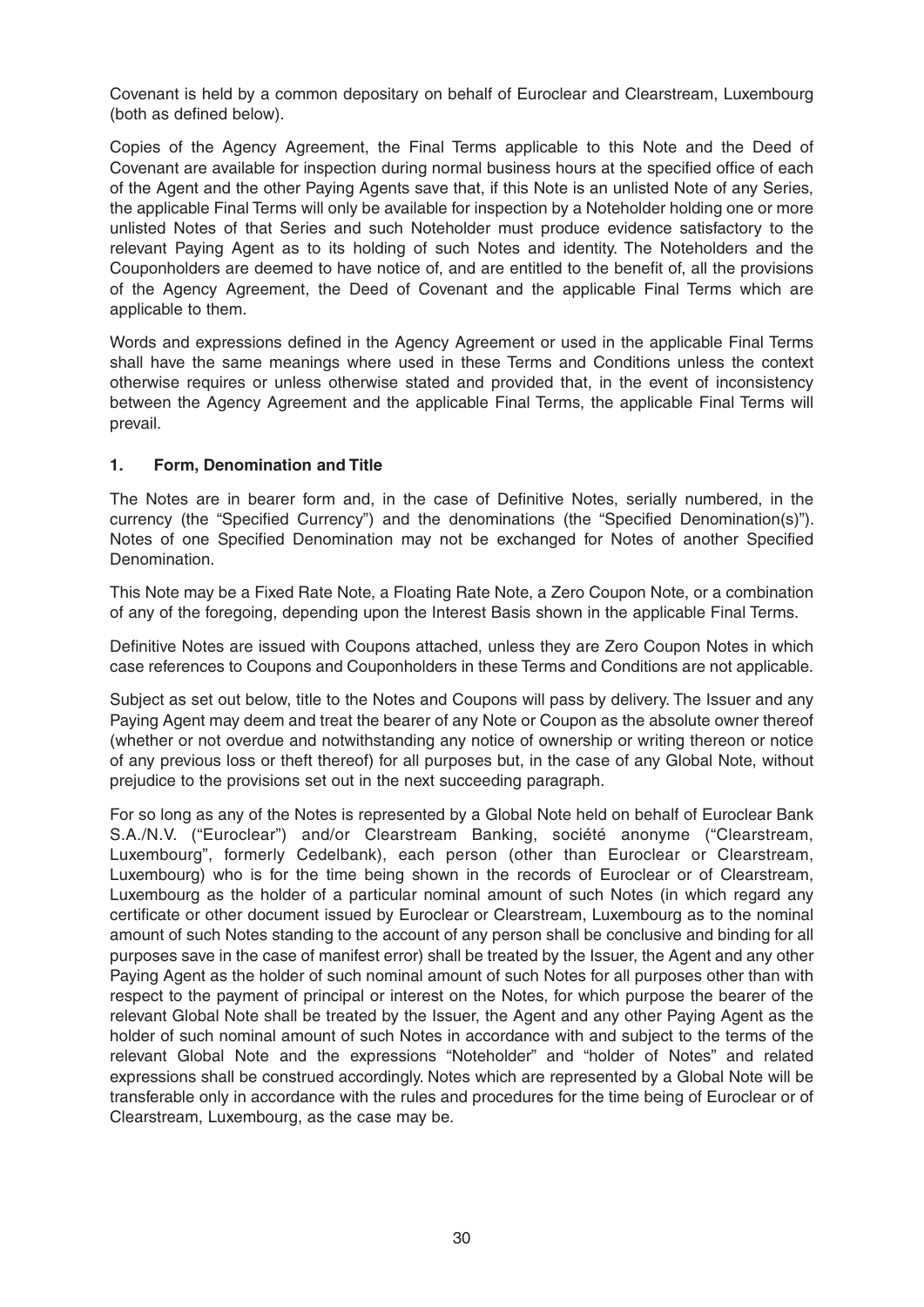References to Euroclear and/or Clearstream, Luxembourg shall, whenever the context so permits, be deemed to include a reference to any additional or alternative clearing system approved by the Issuer and the Agent.

#### **2. Status of the Notes**

The Notes and any relevant Coupons are direct, unconditional, unsubordinated and (subject to the provisions of Condition 3) unsecured obligations of the Issuer and (subject as provided above) rank and will rank pari passu, without any preference among themselves, with all other outstanding unsecured and unsubordinated obligations of the Issuer, present and future (other than obligations preferred by mandatory provisions of law).

The Issuer is an "authorised deposit-taking institution" ("ADI") as that term is defined under the Banking Act 1959 of Australia ("Australian Banking Act").

Section 13A(3) of the Australian Banking Act provides that the assets of an ADI in Australia would, in the event of the ADI becoming unable to meet its obligations or suspending payment, be available to meet certain liabilities in priority to all other liabilities of that ADI. The liabilities which have priority, by virtue of section 13A(3) of the Australian Banking Act, to the claims of holders in respect of the Notes will be substantial, as such liabilities include (but are not limited to) liabilities owed to Australian Prudential Regulation Authority ("APRA") in respect of any payments by APRA to holders of protected accounts held with that ADI under the Australian Banking Act, the costs of APRA in certain circumstances, liabilities in Australia owed to holders of protected accounts held with that ADI, debts due to the Reserve Bank of Australia ("RBA") and liabilities under certified industry support contracts. A "protected account" is an account or covered financial product that is kept by an account-holder (whether alone or jointly with one or more other account-holders) with an ADI and is either:

- (a) an account, or covered financial product, that is kept under an agreement between the account-holder and the ADI requiring the ADI to pay the account-holder, on demand by the account-holder or at an agreed time by them, the net credit balance of the account or covered financial product at the time of the demand or the agreed time (as appropriate); or
- (b) an account prescribed by regulations for the purposes of section  $5(4)(a)$  of the Australian Banking Act.

For the purposes of section 13A(3) of the Australian Banking Act, the assets of the ADI do not include any interest in an asset (or a part of an asset) in a cover pool (as defined in the Australian Banking Act) that may have been established by that ADI for the issuance of any covered bonds.

Under Section 16(2) of the Australian Banking Act, certain other debts due to APRA shall, in a winding-up of an ADI have, subject to section 13A(3) of the Australian Banking Act, priority over all other unsecured debts of the ADI. Further, under section 86 of the Reserve Bank Act 1959 of Australia, debts due by an ADI to the RBA shall, in a winding-up of that ADI, have, subject to sections 13A(3) of the Australian Banking Act, priority over all other debts of that ADI.

The Notes do not constitute protected accounts of the Issuer in Australia under such statutory provisions.

#### **3. Negative Pledge**

So long as any of the Notes remain outstanding (as defined in the Agency Agreement), the Issuer will not create or permit to subsist any Security Interest (as defined in Condition 9(b)) upon the whole or any part of its present or future assets or revenues or those of any of its Subsidiaries (as defined below) as security for any Debt Instruments (as defined below) or any Guarantee (as defined in Condition 9(b)) given in respect of any Debt Instruments unless, in the case of the creation of a Security Interest, prior to or simultaneously therewith, and in any other case, promptly, the Issuer either: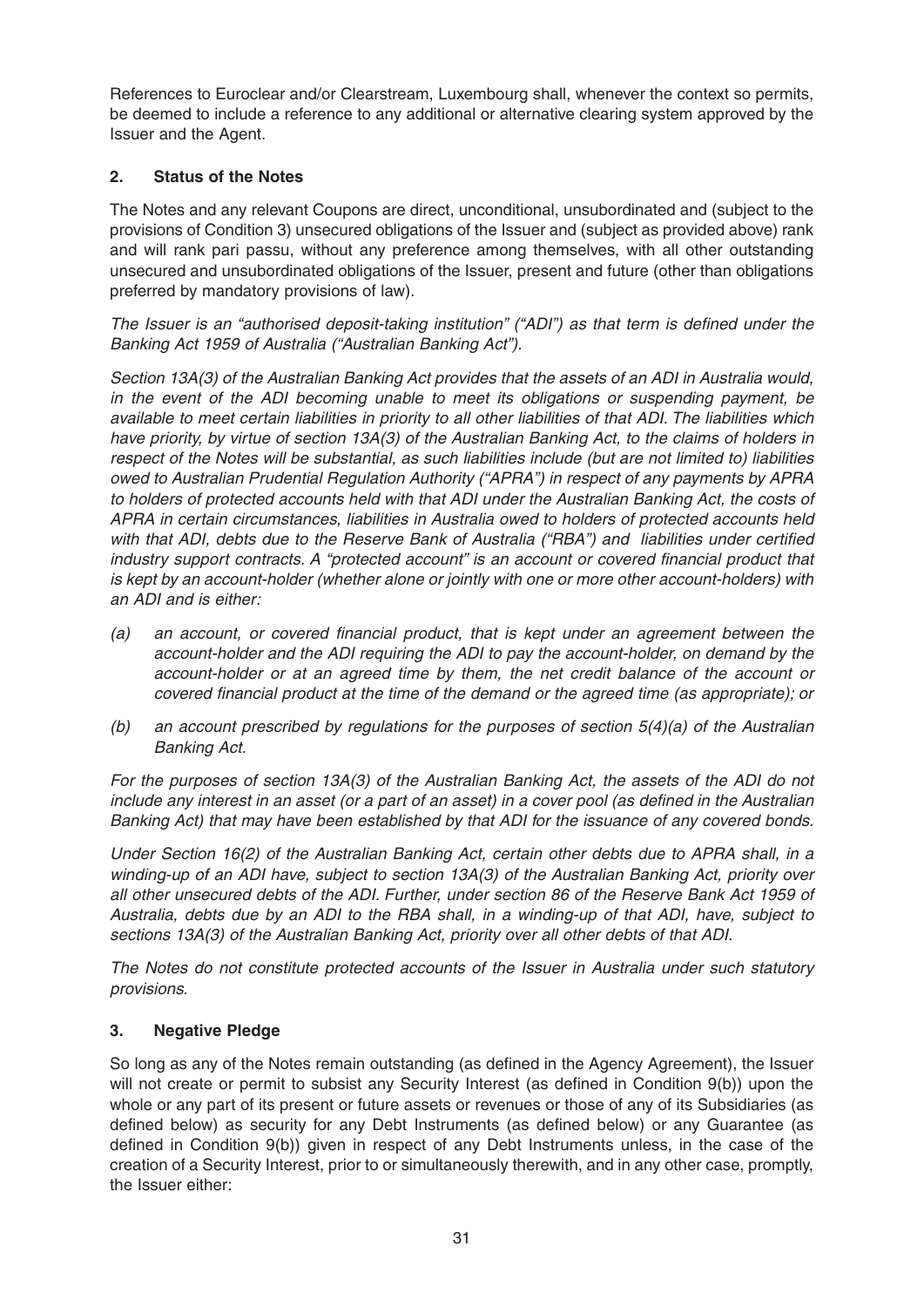- (i) grants or procures to be granted a Security Interest or Security Interests securing its obligations under the Notes and the relative Coupons which will result in such obligations being secured equally and rateably in all respects so as to rank pari passu with the relevant Debt Instruments or Guarantee; or
- (ii) grants or procures to be granted such other Security Interest or Security Interests in respect of its obligations under the Notes and the relative Coupons as shall be approved by an Extraordinary Resolution (as defined in the Agency Agreement) of the Noteholders.

For the purposes of these Conditions, "Debt Instruments" means any notes, bonds, certificates of deposit, loan stock, debentures, bills of exchange, transferable loan certificates or other similar instruments of indebtedness issued by, or the obligations under which have been assumed by, the Issuer or a Subsidiary of the Issuer.

In these Conditions, "Subsidiary" has the same meaning as that provided in Section 9 of the Corporations Act 2001 of Australia (as amended) (the "Corporations Act").

#### **4. Interest**

#### (a) Interest on Fixed Rate Notes

Each Fixed Rate Note bears interest on its outstanding nominal amount from (and including) the Interest Commencement Date at the rate(s) per annum equal to the Rate(s) of Interest. Interest will be payable in arrear on the Interest Payment Date(s) in each year up to and including the Maturity Date.

If the Notes are in definitive form, except as provided in the applicable Final Terms, the amount of interest payable on each Interest Payment Date in respect of the Fixed Interest Period ending on (but excluding) such date will amount to the Fixed Coupon Amount. Payments of interest on any Interest Payment Date will, if so specified in the applicable Final Terms, amount to the Broken Amount so specified.

As used in these Conditions, "Fixed Interest Period" means the period from (and including) an Interest Payment Date (or the Interest Commencement Date) to (but excluding) the next (or first) Interest Payment Date.

Except in the case of Notes in definitive form where an applicable Fixed Coupon Amount or Broken Amount is specified in the applicable Final Terms, interest shall be calculated in respect of any period by applying the Rate of Interest to:

- (A) in the case of Fixed Rate Notes which are represented by a Global Note, the aggregate outstanding nominal amount of the Fixed Rate Notes represented by such Global Note; or
- (B) in the case of Fixed Rate Notes in definitive form, the Calculation Amount;

and, in each case, multiplying such sum by the applicable Day Count Fraction, and rounding the resultant figure to the nearest sub-unit of the relevant Specified Currency, half of any such sub-unit being rounded upwards or otherwise in accordance with applicable market convention. Where the Specified Denomination of a Fixed Rate Note in definitive form is a multiple of the Calculation Amount, the amount of interest payable in respect of such Fixed Rate Note shall be the product of the amount (determined in the manner provided above) for the Calculation Amount and the amount by which the Calculation Amount is multiplied to reach the Specified Denomination without any further rounding.

"Day Count Fraction" means, in respect of the calculation of an amount of interest in accordance with this Condition 4(a):

(i) if "Actual/Actual (ICMA)" is specified in the applicable Final Terms: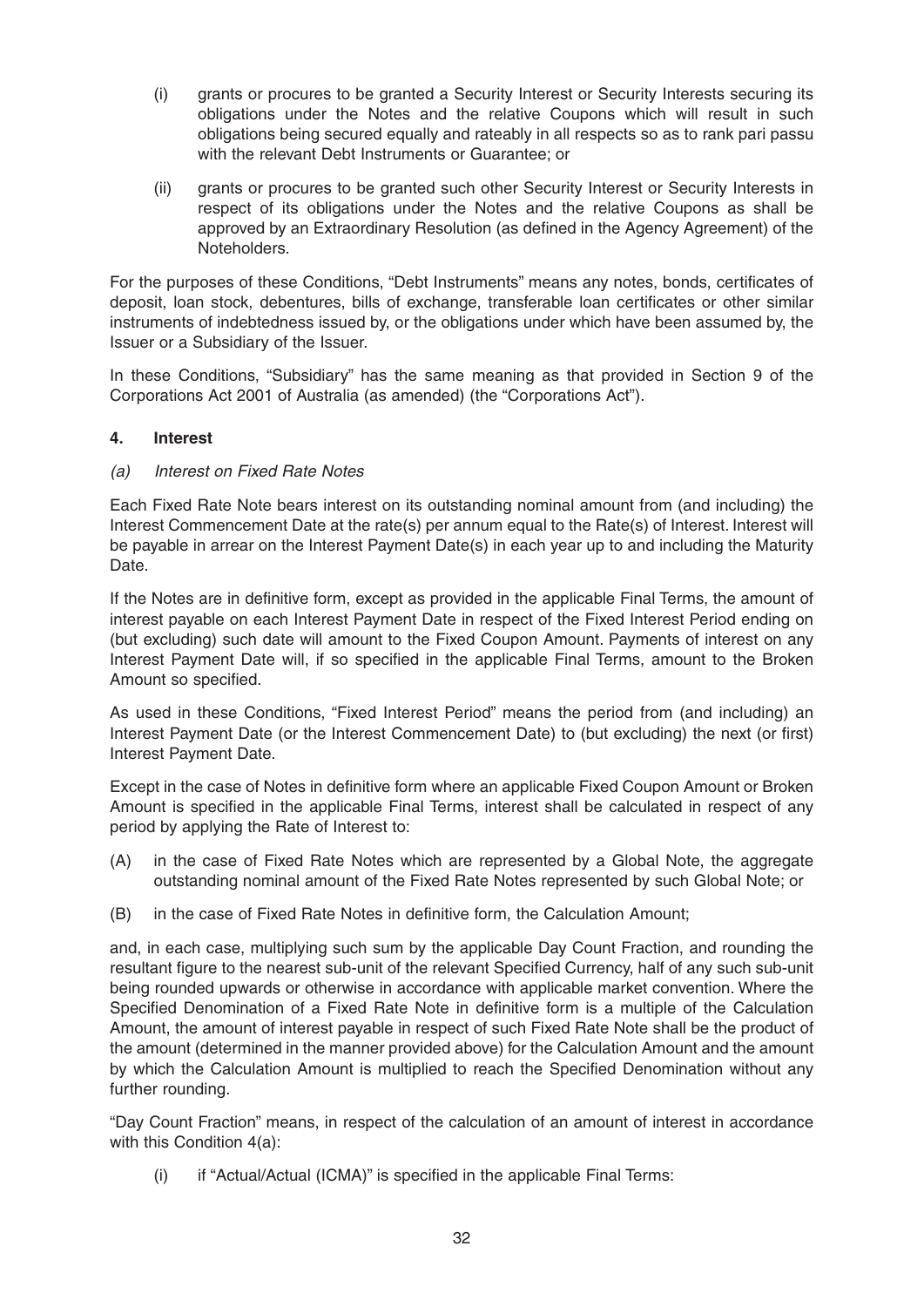- (A) in the case of Notes where the number of days in the relevant period from (and including) the most recent Interest Payment Date (or, if none, the Interest Commencement Date) to (but excluding) the relevant payment date (the "Accrual Period") is equal to or shorter than the Determination Period during which the Accrual Period ends, the number of days in such Accrual Period divided by the product of (1) the number of days in such Determination Period and (2) the number of Determination Dates (as specified in the applicable Final Terms) that would occur in one calendar year; or
- (B) in the case of Notes where the Accrual Period is longer than the Determination Period during which the Accrual Period ends, the sum of:
	- (1) the number of days in such Accrual Period falling in the Determination Period in which the Accrual Period begins divided by the product of (x) the number of days in such Determination Period and (y) the number of Determination Dates (as specified in the applicable Final Terms) that would occur in one calendar year; and
	- (2) the number of days in such Accrual Period falling in the next Determination Period divided by the product of (x) the number of days in such Determination Period and (y) the number of Determination Dates that would occur in one calendar year; and
- (ii) If "30/360" is specified in the applicable Final Terms, the number of days in the period from (and including) the most recent Interest Payment Date (or, if none, the Interest Commencement Date) to (but excluding) the relevant payment date (such number of days being calculated on the basis of a year of 360 days with 12 30-day months) divided by 360.

#### In these Conditions:

"Determination Period" means the period from (and including) a Determination Date to (but excluding) the next Determination Date (including, where either the Interest Commencement Date or the final Interest Payment Date is not a Determination Date, the period commencing on the first Determination Date prior to, and ending on the first Determination Date falling after, such date); and

"sub-unit" means, with respect to any currency other than euro, the lowest amount of such currency that is available as legal tender in the country of such currency and, with respect to euro, means one cent.

- (b) Interest on Floating Rate Notes
	- (i) Interest Payment Dates

Each Floating Rate Note bears interest on its nominal amount from (and including) the Interest Commencement Date and such interest will be payable in arrear on either:

- (A) the Specified Interest Payment Date(s) (each an "Interest Payment Date") in each year specified in the applicable Final Terms; or
- (B) if no Specified Interest Payment Date(s) is/are specified in the applicable Final Terms, each date (each an "Interest Payment Date") which falls the number of months or other period specified as the Specified Period in the applicable Final Terms after the preceding Interest Payment Date or, in the case of the first Interest Payment Date, after the Interest Commencement Date.

Such interest will be payable in respect of each Interest Period (which expression shall, in these Conditions, mean the period from (and including) an Interest Payment Date (or the Interest Commencement Date) to (but excluding) the next (or first) Interest Payment Date).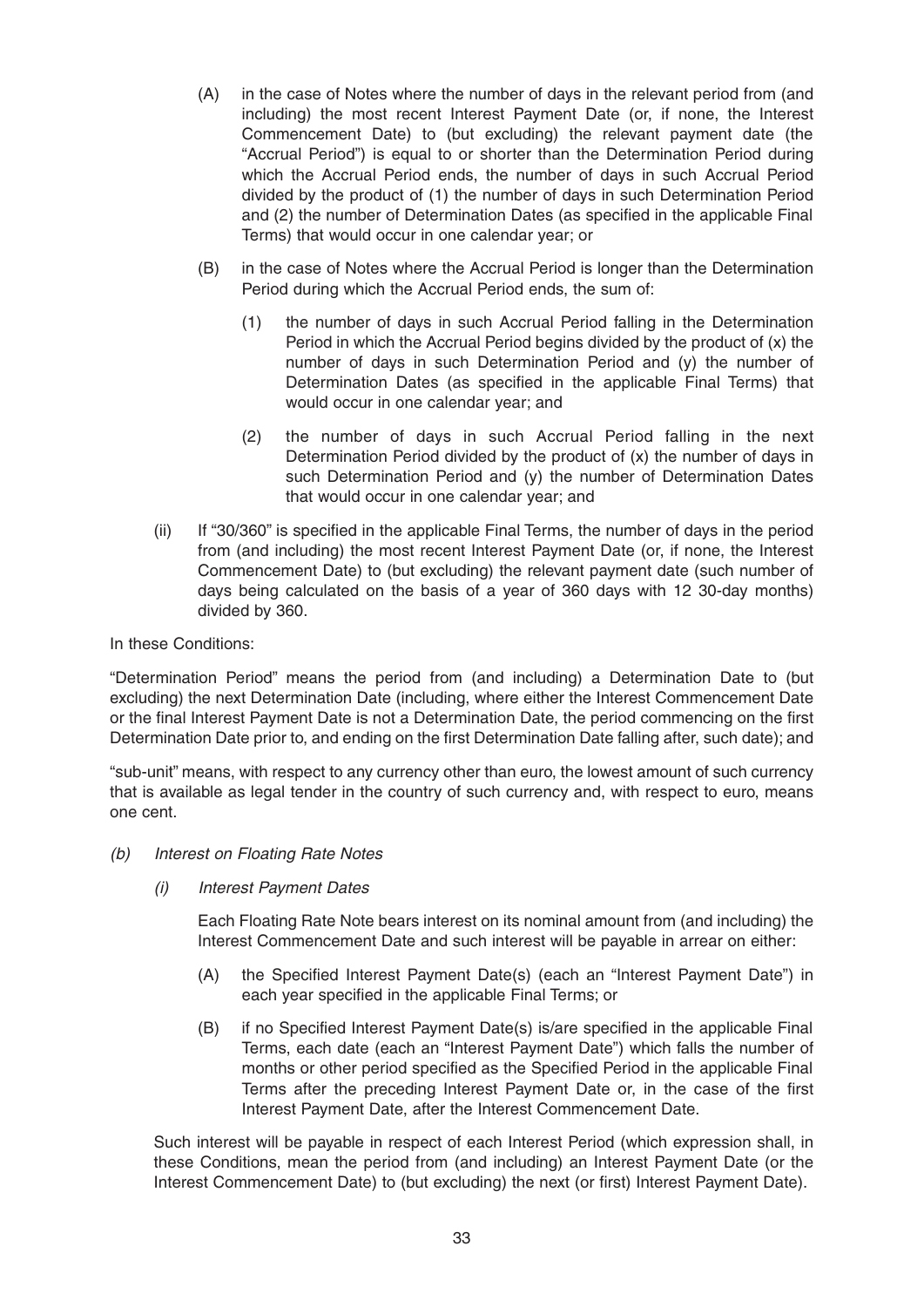Unless otherwise stated in the applicable Final Terms the Minimum Rate of Interest shall be deemed to be zero.

If a business day convention is specified in the applicable Final Terms and (x) if there is no numerically corresponding day on the calendar month in which an Interest Payment Date should occur or (y) if any Interest Payment Date would otherwise fall on a day which is not a Business Day, then, if the business day convention specified is:

- (1) in any case where Specified Periods are specified in accordance with Condition 4(b)(i)(B) above, the Floating Rate Convention, such Interest Payment Date (i) in the case of (x) above, shall be the last day that is a Business Day in the relevant month and the provisions of (B) below shall apply mutatis mutandis or (ii) in the case of (y) above, shall be postponed to the next day which is a Business Day unless it would thereby fall into the next calendar month, in which event (A) such Interest Payment Date shall be brought forward to the immediately preceding Business Day and (B) each subsequent Interest Payment Date shall be the last Business Day in the month which falls within the Specified Period after the preceding applicable Interest Payment Date occurred; or
- (2) the Following Business Day Convention, such Interest Payment Date shall be postponed to the next day which is a Business Day; or
- (3) the Modified Following Business Day Convention, such Interest Payment Date shall be postponed to the next day which is a Business Day unless it would thereby fall into the next calendar month, in which event such Interest Payment Date shall be brought forward to the immediately preceding Business Day; or
- (4) the Preceding Business Day Convention, such Interest Payment Date shall be brought forward to the immediately preceding Business Day.

In this Condition, "Business Day" means a day which is both:

- (A) a day on which commercial banks and foreign exchange markets settle payments in London and any Additional Business Centre specified in the applicable Final Terms; and
- (B) either (1) in relation to interest payable in a Specified Currency other than euro, a day on which commercial banks and foreign exchange markets settle payments and are open for general business (including dealing in foreign exchange and foreign currency deposits) in the principal financial centre of the country of the relevant Specified Currency (which if the Specified Currency is Australian dollars shall be Sydney) or (2) in relation to any sum payable in euro, a day on which the Trans European Automated Real-Time Gross Settlement Express Transfer (TARGET2) System (the "TARGET2 System") is open.
- (ii) Rate of Interest

The Rate of Interest payable from time to time in respect of Floating Rate Notes will be determined in the manner specified in the applicable Final Terms.

#### (A) ISDA Determination for Floating Rate Notes

Where ISDA Determination is specified in the applicable Final Terms as the manner in which the Rate of Interest is to be determined, the Rate of Interest for each Interest Period will be the relevant ISDA Rate plus or minus (as indicated in the applicable Final Terms) the Margin (if any). For the purposes of this subparagraph (A), "ISDA Rate" for an Interest Period means a rate equal to the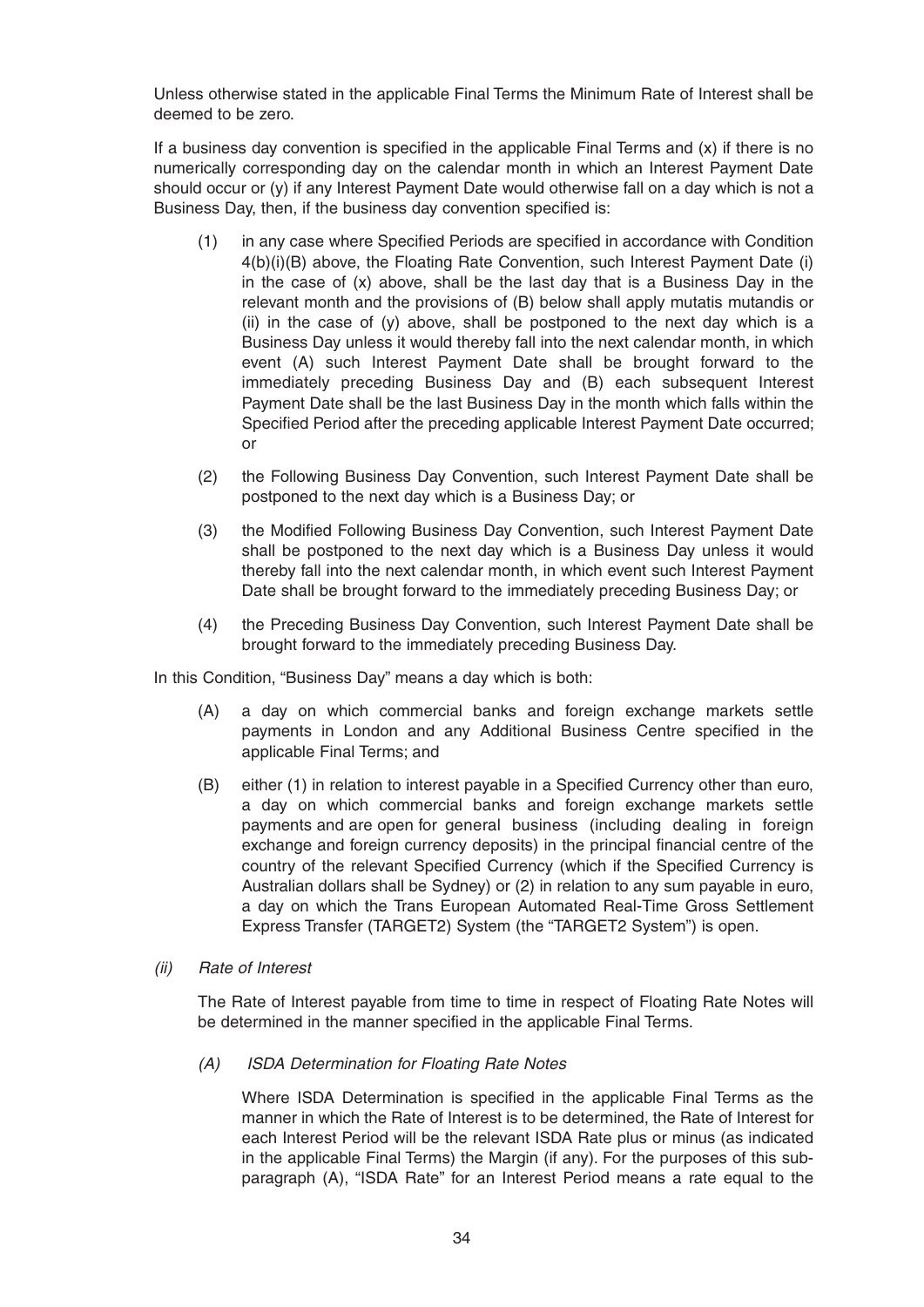Floating Rate that would be determined by the Agent under an interest rate swap transaction if the Agent were acting as Calculation Agent for that swap transaction under the terms of an agreement incorporating the 2006 ISDA Definitions (as published by the International Swaps and Derivatives Association, Inc. (the "ISDA Definitions")) and under which:

- (1) the Floating Rate Option is as specified in the applicable Final Terms;
- (2) the Designated Maturity is a period specified in the applicable Final Terms; and
- (3) the relevant Reset Date is as specified in the applicable Final Terms.

For the purposes of this sub-paragraph (A), "Floating Rate", "Calculation Agent", "Floating Rate Option", "Designated Maturity" and "Reset Date" have the meanings given to those terms in the ISDA Definitions.

- (B) Screen Rate Determination for Floating Rate Notes
	- (1) Where Screen Rate Determination is specified in the applicable Final Terms as the manner in which the Rate of Interest is to be determined, the Rate of Interest for each Interest Period will, subject as provided below, be either:
		- (A) the offered quotation; or
		- (B) the arithmetic mean (rounded if necessary to the fifth decimal place, with 0.000005 being rounded upwards) of the offered quotations,

(expressed as a percentage rate per annum) for the Reference Rate which appears or appear, as the case may be, on the Relevant Screen Page as at 11.00 a.m. (Relevant Financial Centre time) on the Interest Determination Date in question plus or minus (as indicated in the applicable Final Terms) the Margin (if any), all as determined by the Agent. If five or more of such offered quotations are available on the Relevant Screen Page, the highest (or, if there is more than one such highest quotation, one only of such quotations) and the lowest (or, if there is more than one such lowest quotation, one only of such quotations) shall be disregarded by the Agent for the purpose of determining the arithmetic mean (rounded as provided above) of such offered quotations.

- (2) If the Relevant Screen Page is not available or, if in the case of Condition 4(b)(ii)(B)(1)(A) above, no such offered quotation appears or, in the case of Condition 4(b)(ii)(B)(1)(B) above, fewer than three such offered quotations appear, in each case as at the time specified in the preceding paragraph the Agent shall request each of the Reference Banks (as defined below) to provide the Agent with its offered quotation (expressed as a percentage rate per annum) for the Reference Rate at approximately 11.00 a.m. (Relevant Financial Centre time) on the Interest Determination Date in question. If two or more of the Reference Banks provide the Principal Paying Agent with such offered quotations, the Rate of Interest for such Interest Period shall be the arithmetic mean (rounded if necessary to the fifth decimal place with 0.000005 being rounded upwards) of such offered quotations plus or minus (as appropriate) the Margin (if any), all as determined by the Agent.
- (3) If on any Interest Determination Date one only or none of the Reference Banks provides the Agent with such offered quotations as provided in the preceding paragraph, the Rate of Interest for the relevant Interest Period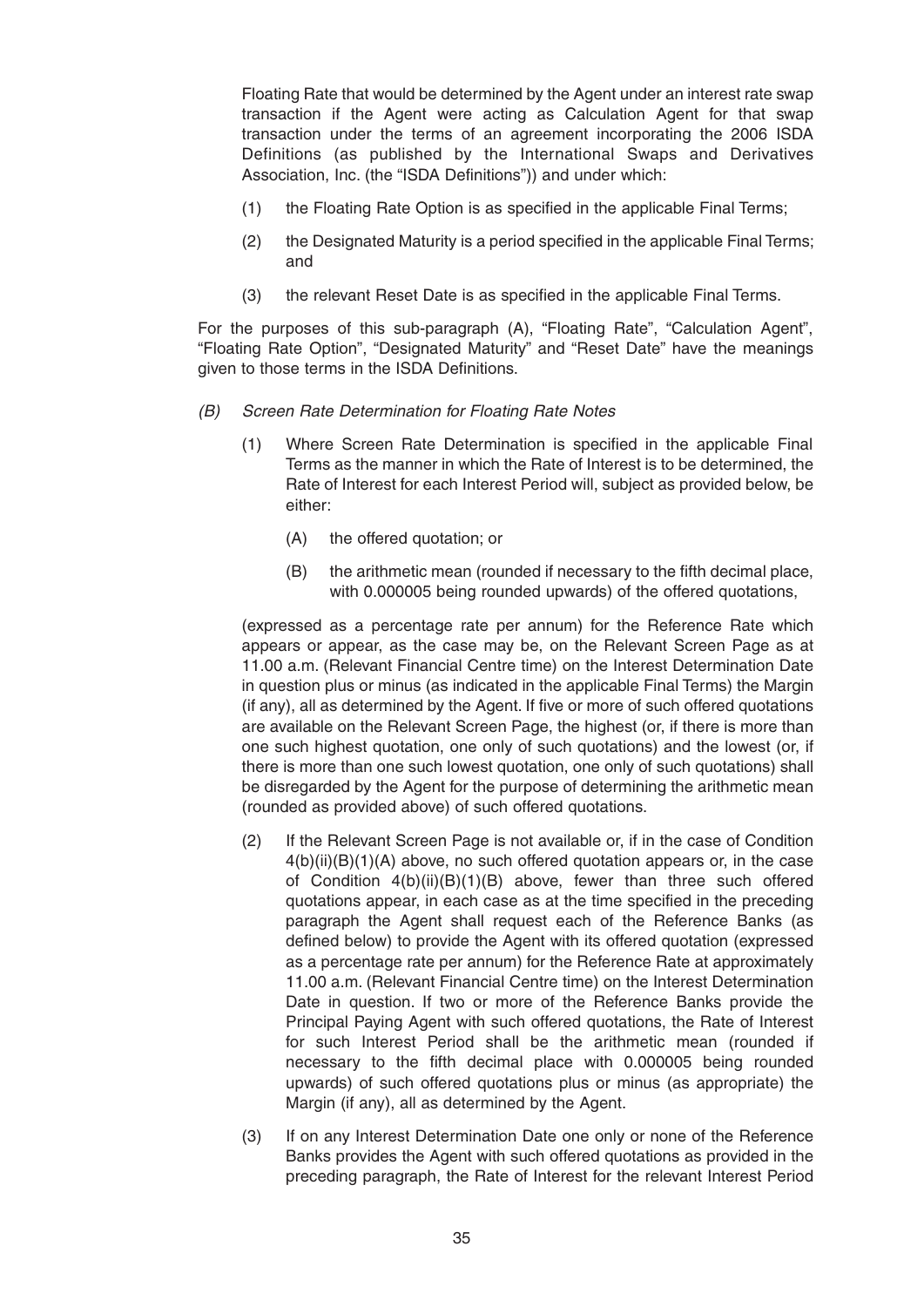shall be the rate per annum which the Agent determines as being the arithmetic mean (rounded if necessary to the fifth decimal place, with 0.000005 being rounded upwards) of the rates, as communicated to (and at the request of) the Agent by the Reference Banks or any two or more of them, at which such banks were offered, at approximately 11.00 a.m. (Relevant Financial Centre time) on the relevant Interest Determination Date, deposits in the Specified Currency for a period equal to that which would have been used for the Reference Rate by leading banks in the London inter-bank market (if the Reference Rate is LIBOR) or the Euro-Zone inter-bank market (if the Reference Rate is EURIBOR) plus or minus (as appropriate) the Margin (if any) or, if fewer than two of the Reference Banks provide the Agent with such offered rates, the offered rate for deposits in the Specified Currency for a period equal to that which would have been used for the Reference Rate, or the arithmetic mean (rounded as provided above) of the offered rates for deposits in the Specified Currency for a period equal to that which would have been used for the Reference Rate, at which, at approximately 11.00 a.m. (Relevant Financial Centre time) on the relevant Interest Determination Date, any one or more banks (which bank or banks is or are in the opinion of the Issuer suitable for such purpose) informs the Agent it is quoting to leading banks in the London interbank market (if the Reference Rate is LIBOR) or the Euro-Zone inter-bank market (if the Reference Rate is EURIBOR) plus or minus (as appropriate) the Margin (if any), provided that, if the Rate of Interest cannot be determined in accordance with the foregoing provisions of this paragraph, the Rate of Interest shall be determined as at the last preceding Interest Determination Date (though substituting, where a different Margin is to be applied to the relevant Interest Period from that which applied to the last preceding Interest Period, the Margin relating to the relevant Interest Period, in place of the Margin relating to that last preceding Interest Period).

- (4) In these Terms and Conditions, the following expressions have the following meanings:
	- (A) "Reference Banks" means, in the case of Condition  $4(b)(ii)(B)(1)(A)$ above, those banks whose offered rates were used to determine such quotation when such quotation last appeared on the Relevant Screen Page and, in the case of Condition 4(b)(ii)(B)(1)(B) above, those banks whose offered quotations last appeared on the Relevant Screen Page when no fewer than three such offered quotations appeared.
	- (B) "Reference Rate" means LIBOR or EURIBOR.

#### (iii) Minimum and/or Maximum Interest Rate

If the applicable Final Terms specifies a Minimum Rate of Interest for any Interest Period, then, in the event that the Rate of Interest in respect of such Interest Period determined in accordance with the provisions of paragraph (ii) above is less than such Minimum Rate of Interest, the Rate of Interest for such Interest Period shall be such Minimum Rate of Interest.

If the applicable Final Terms specifies a Maximum Rate of Interest for any Interest Period, then, in the event that the Rate of Interest in respect of such Interest Period determined in accordance with the provisions of paragraph (ii) above is greater than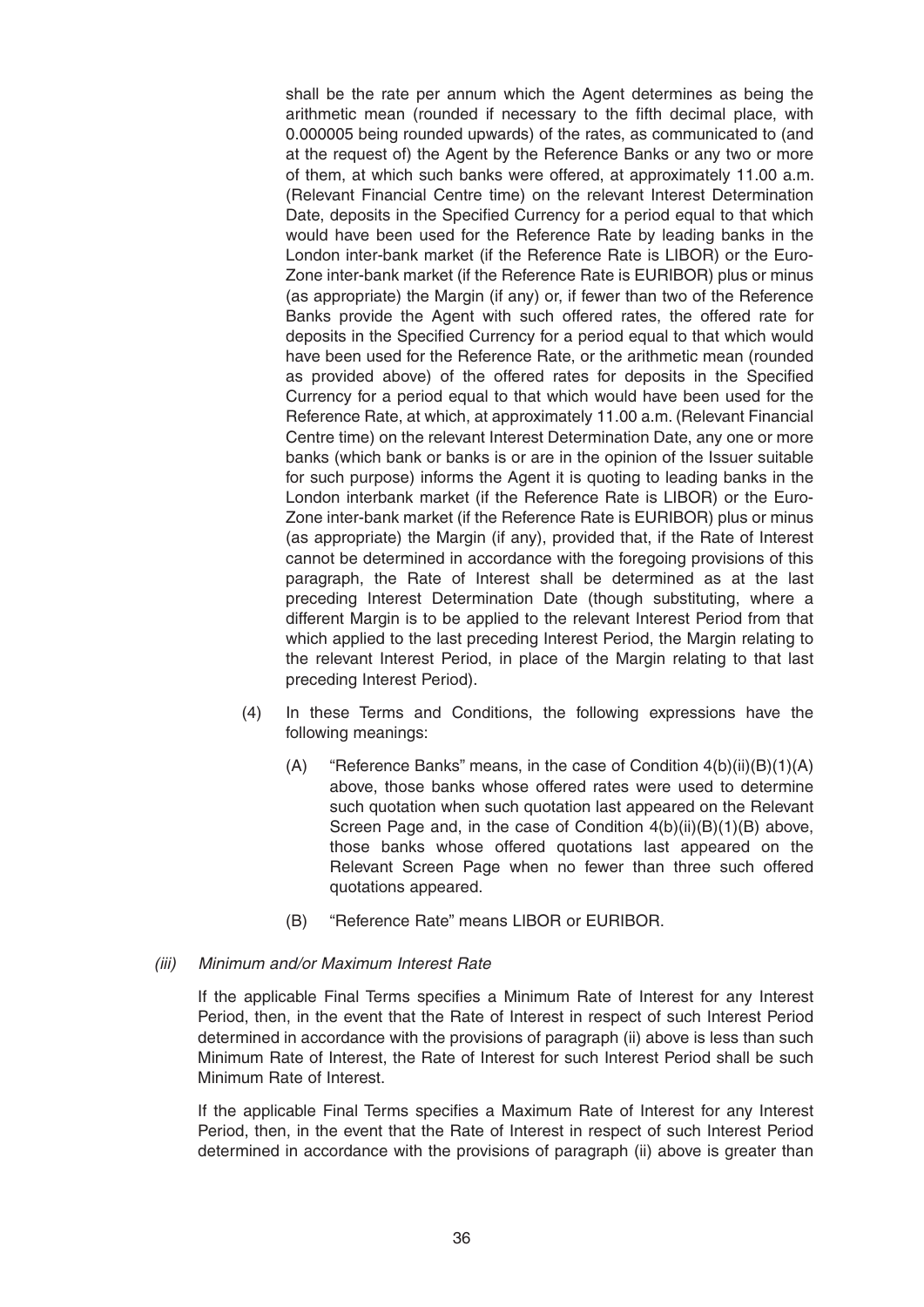such Maximum Rate of Interest, the Rate of Interest for such Interest Period shall be such Maximum Rate of Interest.

#### (iv) Determination of Rate of Interest and Calculation of Interest Amounts

The Agent will at or as soon as practicable after each time at which the Rate of Interest is to be determined, determine the Rate of Interest for the relevant Interest Period.

The Agent will calculate the amount of interest (the "Interest Amount") payable on the Floating Rate Notes for the relevant Interest Period by applying the Rate of Interest to:

- (A) in the case of Floating Rate Notes which are represented by a Global Note, the aggregate outstanding nominal amount of the Notes represented by such Global Note; or
- (B) in the case of Floating Rate Notes in definitive form, the Calculation Amount;

and, in each case, multiplying such sum by the applicable Day Count Fraction, and rounding the resultant figure to the nearest sub-unit of the relevant Specified Currency, half of any such subunit being rounded upwards or otherwise in accordance with applicable market convention. Where the Specified Denomination of a Floating Rate Note in definitive form is a multiple of the Calculation Amount, the Interest Amount payable in respect of such Note shall be the product of the amount (determined in the manner provided above) for the Calculation Amount and the amount by which the Calculation Amount is multiplied to reach the Specified Denomination without any further rounding.

"Day Count Fraction" means, in respect of the calculation of an amount of interest for any Interest Period:

- (A) if "Actual/Actual (ISDA)" or "Actual/Actual" is specified in the applicable Final Terms, the actual number of days in the Interest Period divided by 365 (or, if any portion of that Interest Period falls in a leap year, the sum of (1) the actual number of days in that portion of the Interest Period falling in a leap year divided by 366 and (2) the actual number of days in that portion of the Interest Period falling in a non-leap year divided by 365);
- (B) if "Actual/365 (Fixed)" is specified in the applicable Final Terms, the actual number of days in the Interest Period divided by 365;
- (C) if "Actual/365 (Sterling)" is specified in the applicable Final Terms, the actual number of days in the Interest Period divided by 365 or, in the case of an Interest Payment Date falling in a leap year, 366;
- (D) if "Actual/360" is specified in the applicable Final Terms, the actual number of days in the Interest Period divided by 360;
- (E) if "30/360", "360/360" or "Bond Basis" is specified in the applicable Final Terms, the number of days in the Interest Period divided by 360, calculated on a formula basis as follows:

 $[360 \times (Y_2 - Y_1)] + [30 \times (M_2 - M_1)] + (D_2 - D_1)$ Day Count Fraction = – 360

where:

" $Y_1$ " is the year, expressed as a number, in which the first day of the Interest Period falls;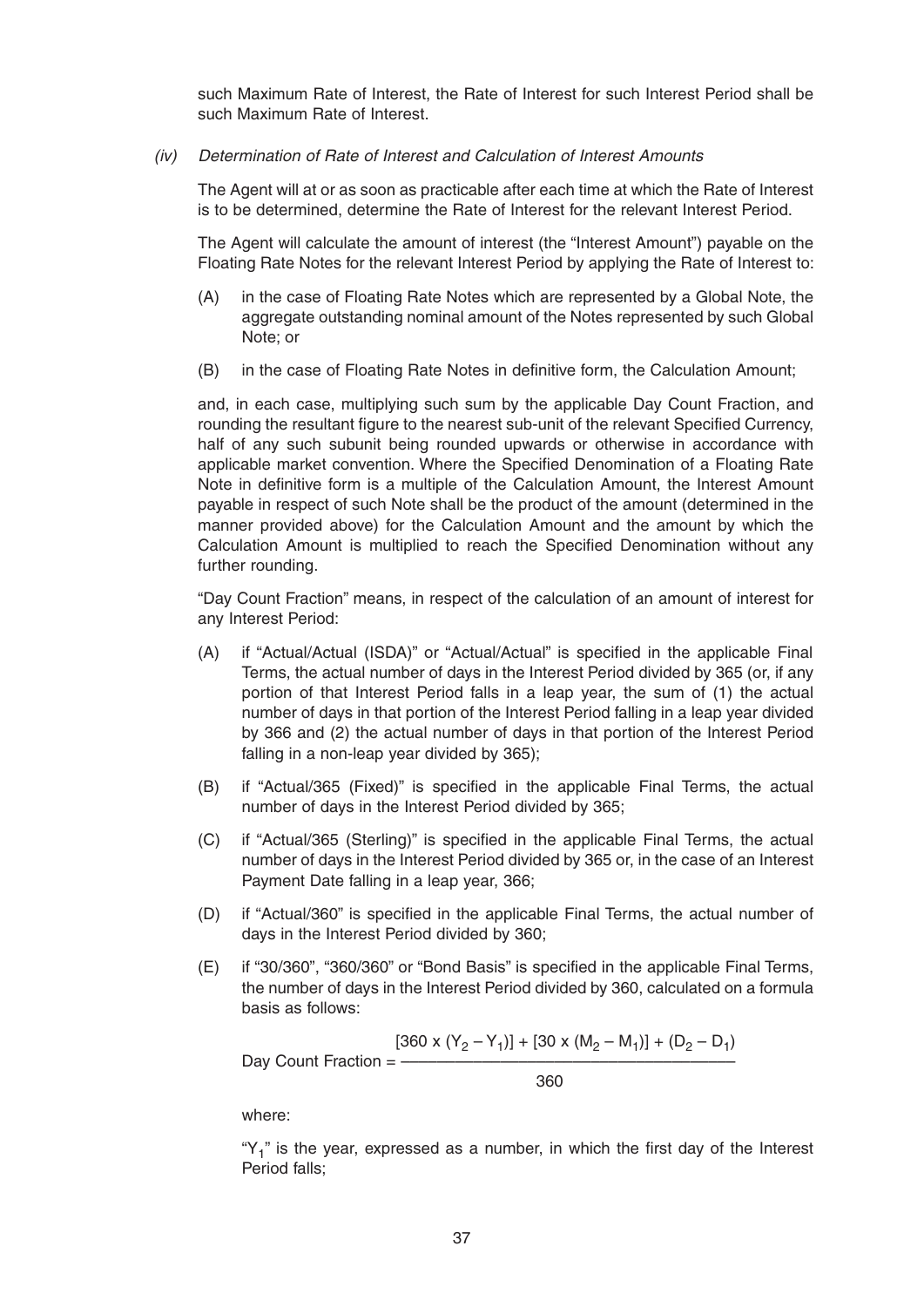" $Y_2$ " is the year, expressed as a number, in which the day immediately following the last day of the Interest Period falls;

" $M_1$ " is the calendar month, expressed as a number, in which the first day of the Interest Period falls;

"M<sub>2</sub>" is the calendar month, expressed as a number, in which the day immediately following the last day of the Interest Period falls;

" $D_1$ " is the first calendar day, expressed as a number, of the Interest Period, unless such number is 31, in which case  $D_1$  will be 30; and

" $D<sub>2</sub>$ " is the calendar day, expressed as a number, immediately following the last day included in the Interest Period, unless such number would be 31 and  $D_1$  is greater than 29, in which case  $D_2$  will be 30;

(F) if "30E/360" or "Eurobond basis" is specified in the applicable Final Terms, the number of days in the Interest Period divided by 360, calculated on a formula basis as follows:

$$
[360 \times (Y_2 - Y_1)] + [30 \times (M_2 - M_1)] + (D_2 - D_1)
$$
  
Day Count Fraction = 
$$
\frac{360}{}
$$

where:

" $Y_1$ " is the year, expressed as a number, in which the first day of the Interest Period falls;

" $Y_2$ " is the year, expressed as a number, in which the day immediately following the last day of the Interest Period falls;

" $M_1$ " is the calendar month, expressed as a number, in which the first day of the Interest Period falls;

"M<sub>2</sub>" is the calendar month, expressed as a number, in which the day immediately following the last day of the Interest Period falls;

" $D_1$ " is the first calendar day, expressed as a number, of the Interest Period, unless such number would be 31, in which case  $D_1$  will be 30; and

" $D_2$ " is the calendar day, expressed as a number, immediately following the last day included in the Interest Period, unless such number would be 31, in which case  $D_2$  will be 30; or

(G) if "30E/360 (ISDA)" is specified in the applicable Pricing Supplement, the number of days in the Interest Period divided by 360, calculated on a formula basis as follows:

$$
[360 \times (Y_2 - Y_1)] + [30 \times (M_2 - M_1)] + (D_2 - D_1)
$$
  
Day Count Fraction = 
$$
\frac{360}{}
$$

where:

" $Y_1$ " is the year, expressed as a number, in which the first day of the Interest Period falls;

" $Y_2$ " is the year, expressed as a number, in which the day immediately following the last day of the Interest Period falls;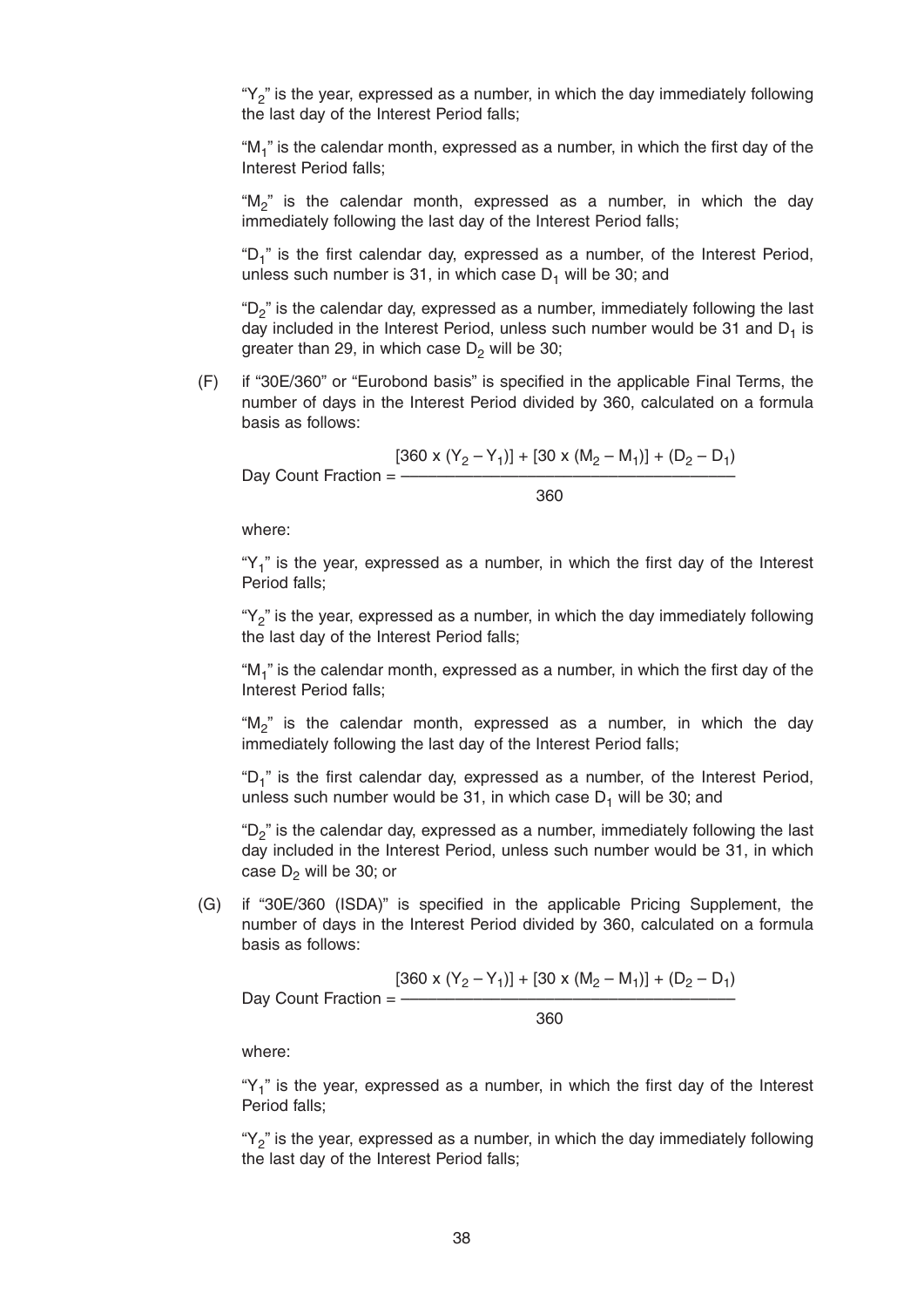" $M_1$ " is the calendar month, expressed as a number, in which the first day of the Interest Period falls;

"M<sub>2</sub>" is the calendar month, expressed as a number, in which the day immediately following the last day of the Interest Period falls;

" $D_1$ " is the first calendar day, expressed as a number, of the Interest Period, unless (i) that day is the last day of February or (ii) such number would be 31, in which case  $D_1$  will be 30; and

" $D_2$ " is the calendar day, expressed as a number, immediately following the last day included in the Interest Period, unless (i) that day is the last day of February but not the Maturity Date or (ii) such number would be 31, in which case  $D_2$  will be 30.

#### (v) Notification of Rate of Interest and Interest Amounts

The Agent will cause the Rate of Interest and each Interest Amount for each Interest Period and the relevant Interest Payment Date to be notified to the Issuer and any stock exchange on which the relevant Floating Rate Notes are for the time being listed and notice thereof to be published in accordance with Condition 13 as soon as possible after their determination but in no event later than the fourth London Business Day thereafter. Each Interest Amount and Interest Payment Date so notified may subsequently be amended (or appropriate alternative arrangements made by way of adjustment) without prior notice in the event of an extension or shortening of the Interest Period. Any such amendment will be promptly notified to each stock exchange on which the relevant Floating Rate Notes are for the time being listed and to the Noteholders in accordance with Condition 13. For the purposes of this paragraph, the expression "London Business Day" means a day (other than a Saturday or a Sunday) on which banks and foreign exchange markets are open for business in London.

#### (vi) Certificates to be Final

All certificates, communications, opinions, determinations, calculations, quotations and decisions given, expressed, made or obtained for the purposes of the provisions of this Condition 4(b) by the Agent shall (in the absence of wilful default, bad faith or manifest error by them or any of their directors, officers, employees or agents) be binding on the Issuer, the Agent, the other Paying Agents and all Noteholders and Couponholders and (in the absence of the above) no liability to the Issuer, the Noteholders or the Couponholders shall attach to the Agent in connection with the exercise or non-exercise by it of its powers, duties and discretions under this Condition.

#### (c) Accrual of Interest

Each Note (or, in the case of the redemption of part only of a Note, that part only of such Note) will cease to bear interest (if any) from the date for its redemption unless, upon due presentation thereof, payment of principal is improperly withheld or refused. In such event, interest will continue to accrue until whichever is the earlier of:

- (i) the date on which all amounts due in respect of such Note have been paid; and
- (ii) five days after the date on which the full amount of the moneys payable in respect of such Note has been received by the Agent and notice to that effect has been given to the Noteholders in accordance with Condition 13.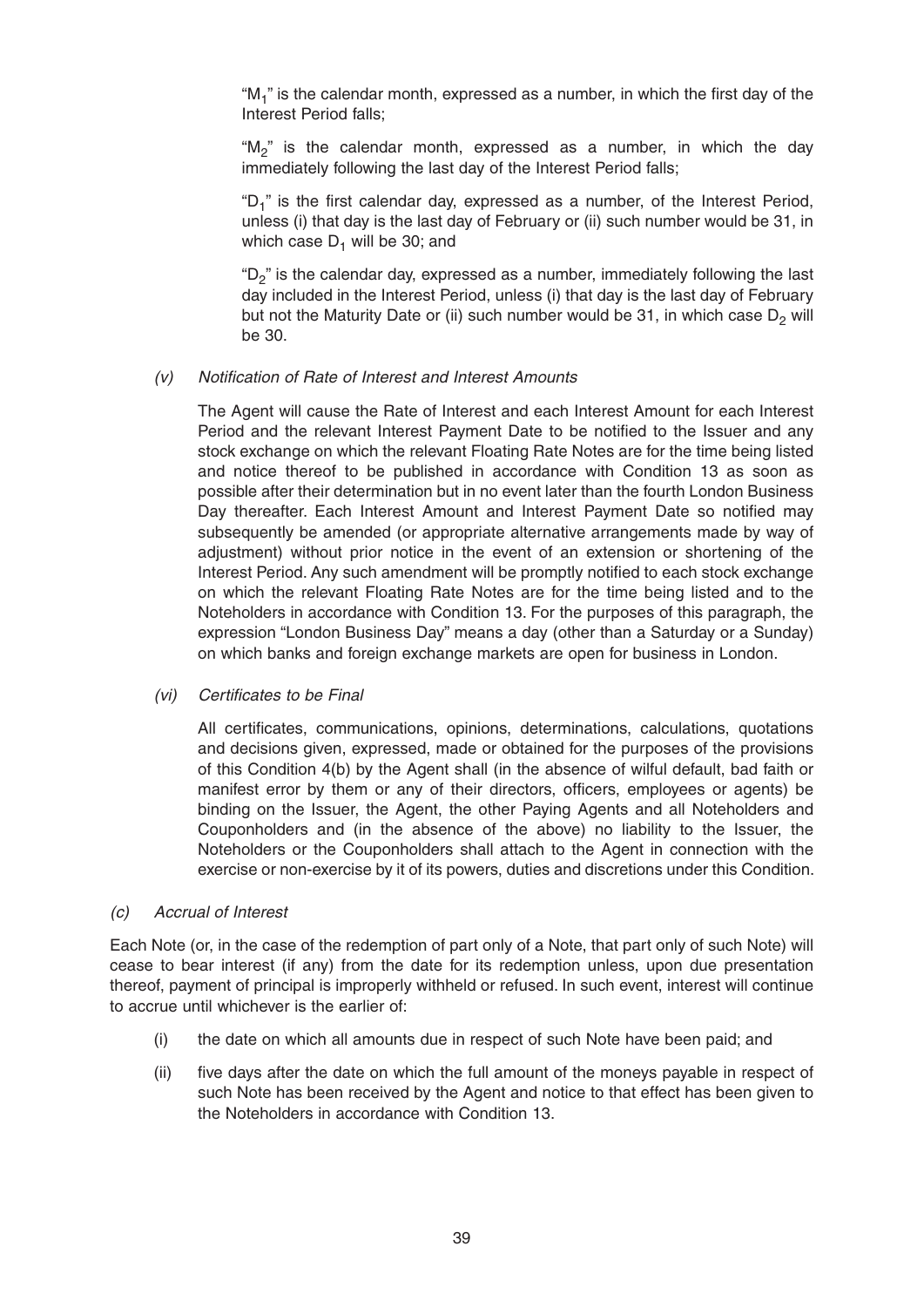# **5. Payments**

#### (a) Method of Payment

Subject as provided below:

- (i) payments in a Specified Currency other than euro will be made by credit or transfer to an account in the relevant Specified Currency (which, in the case of a payment in Japanese yen to a non-resident of Japan, shall be a non-resident account) maintained by the payee with, or, at the option of the Payee, by a cheque in such Specified Currency drawn on, a bank in the principal financial centre of the country of such Specified Currency; and
- (ii) payments in euro will be made by credit or transfer to a euro account (or any other account to which euro may be credited or transferred) specified by the payee or, at the option of the payee, by a euro cheque.

Payments will be subject in all cases to (i) any fiscal or other laws and regulations applicable thereto in the place of payment, but without prejudice to the provisions of Condition 7, and (ii) any withholding or deduction required pursuant to an agreement described in Section 1471(b) of the U.S. Internal Revenue Code of 1986 (the "Code") or otherwise imposed pursuant to Sections 1471 through 1474 of the Code, any regulations or agreements thereunder, official interpretations thereof, or law implementing an intergovernmental approach thereto. Reference in these Conditions to "Specified Currency" will include any successor currency under applicable law.

# (b) Presentation of Definitive Notes and Coupons

Payments of principal in respect of Definitive Notes will (subject as provided below) be made in the manner provided in paragraph (a) above only against presentation and surrender (or, in the case of part payment of any sum due, endorsement) of Definitive Notes, and payments of interest in respect of Definitive Notes will (subject as provided below) be made as aforesaid only against presentation and surrender (or, in the case of part payment of any sum due, endorsement) of Coupons, in each case at the specified office of any Paying Agent outside the United States (which expression, as used herein, means the United States of America (including the States and the District of Columbia and its possessions)).

Fixed Rate Notes in definitive form (other than Long Maturity Notes (as defined below) should be presented for payment together with all unmatured Coupons appertaining thereto (which expression shall for this purpose include Coupons falling to be issued on exchange of matured Talons), failing which the amount of any missing unmatured Coupon (or, in the case of payment not being made in full, the same proportion of the amount of such missing unmatured Coupon as the sum so paid bears to the sum due) will be deducted from the sum due for payment. Each amount of principal so deducted will be paid in the manner mentioned above against surrender of the relative missing Coupon at any time before the expiry of 10 years after the Relevant Date (as defined in Condition 7) in respect of such principal (whether or not such Coupon would otherwise have become void under Condition 8) or, if later, 5 years from the date on which such Coupon would otherwise have become due, but in no event thereafter.

Upon any Fixed Rate Note in definitive form becoming due and repayable prior to its Maturity Date, all unmatured Talons (if any) appertaining thereto will become void and no further Coupons will be issued in respect thereof.

Upon the date on which any Floating Rate Note or Long Maturity Note in definitive form becomes due and repayable, unmatured Coupons and Talons (if any) relating thereto (whether or not attached) shall become void and no payment or, as the case may be, exchange for further Coupons shall be made in respect thereof. A "Long Maturity Note" is a Fixed Rate Note (other than a Fixed Rate Note which on issue had a Talon attached) whose nominal amount on issue is less than the aggregate interest payable thereon provided that such Note shall cease to be a Long Maturity Note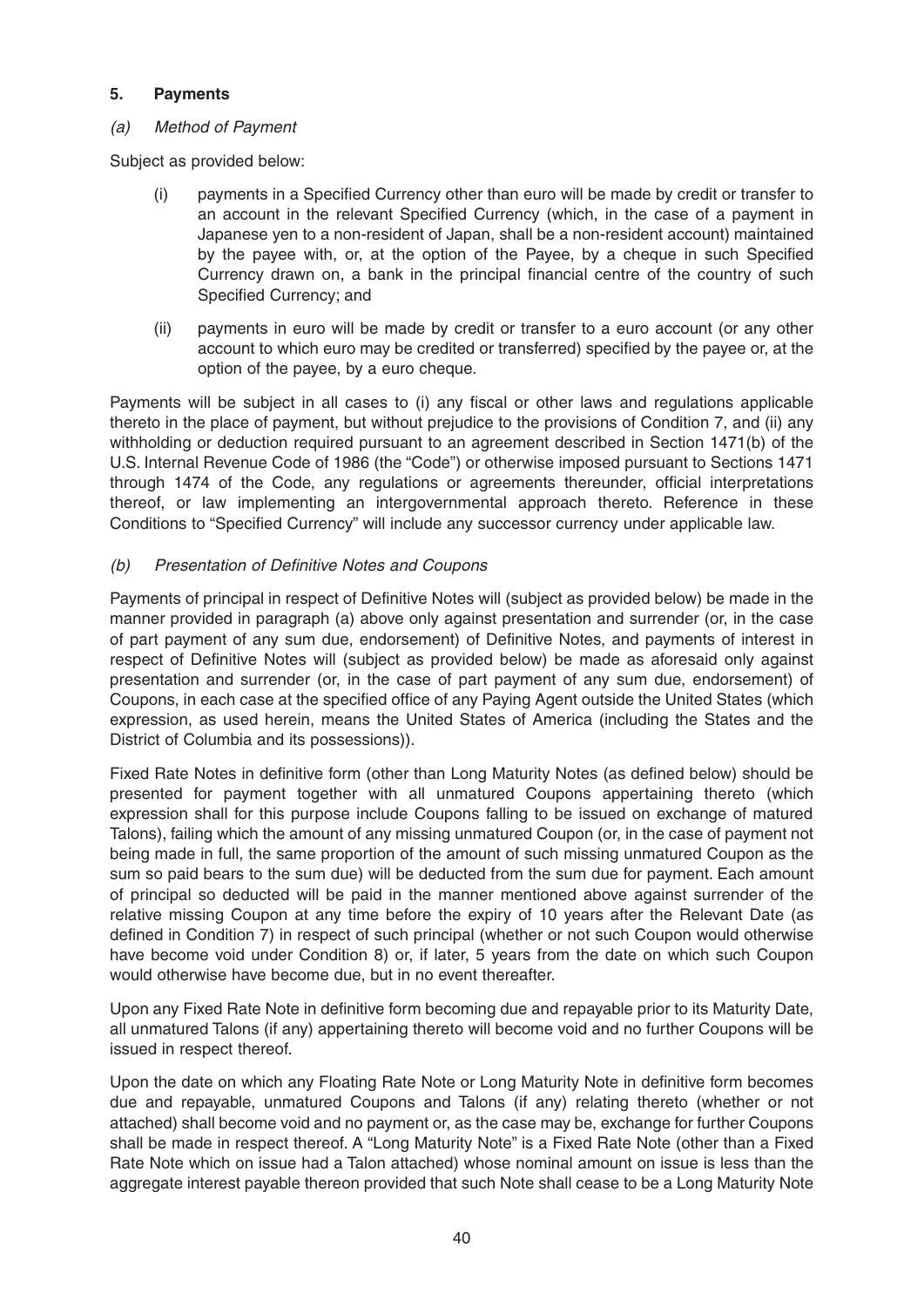on the Interest Payment Date on which the aggregate amount of interest remaining to be paid after that date is less than the nominal amount of such Note.

If the due date for redemption of any Definitive Note is not an Interest Payment Date, interest (if any) accrued in respect of such Note from (and including) the preceding Interest Payment Date or, as the case may be, the Interest Commencement Date shall be payable only against surrender of the relevant Definitive Note.

# (c) Payments in respect of Global Notes

Payments of principal and interest (if any) in respect of Notes represented by any Global Note will (subject as provided below) be made in the manner specified above in relation to Definitive Notes and otherwise in the manner specified in the relevant Global Note against presentation or surrender, as the case may be, of such Global Note at the specified office of any Paying Agent outside the United States. A record of each payment made against presentation or surrender of any Global Note, distinguishing between any payment of principal and any payment of interest, will be made on such Global Note either by the Paying Agent to which it was presented or in the records of Euroclear and Clearstream, Luxembourg, as applicable.

# (d) General provisions applicable to payments

The holder of a Global Note shall be the only person entitled to receive payments in respect of Notes represented by such Global Note and the Issuer will be discharged by payment to, or to the order of, the holder of such Global Note in respect of each amount so paid. Each of the persons shown in the records of Euroclear or Clearstream, Luxembourg as the beneficial holder of a particular nominal amount of Notes represented by such Global Note must look solely to Euroclear or Clearstream, Luxembourg, as the case may be, for his share of each payment so made by the Issuer to, or to the order of, the holder of such Global Note.

Notwithstanding the foregoing provisions of this condition, if any amount of principal and/or interest in respect of Notes is payable in U.S. dollars, such U.S. dollar payments of principal and/or interest in respect of such Notes will be made at the specified office of a Paying Agent in the United States if:

- (i) the Issuer has appointed Paying Agents with specified offices outside the United States with the reasonable expectation that such Paying Agents would be able to make payment in U.S. dollars at such specified offices outside the United States of the full amount of principal and interest on the Notes in the manner provided above when due;
- (ii) payment of the full amount of such principal and interest at all such specified offices outside the United States is illegal or effectively precluded by exchange controls or other similar restrictions on the full payment or receipt of principal and interest in U.S. dollars; and
- (iii) such payment is then permitted under United States law without involving, in the opinion of the Issuer, adverse tax consequences to the Issuer.

# (e) Payment Day

If the date for payment of any amount in respect of any Note or Coupon is not a Payment Day, the holder thereof shall not be entitled to payment until the next following Payment Day in the relevant place and shall not be entitled to further interest or other payment in respect of such delay. For these purposes, "Payment Day" means any day which (subject to Condition 8) is:

(i) a day on which commercial banks and foreign exchange markets settle payments and are open for general business (including dealing in foreign exchange and foreign currency deposits) in: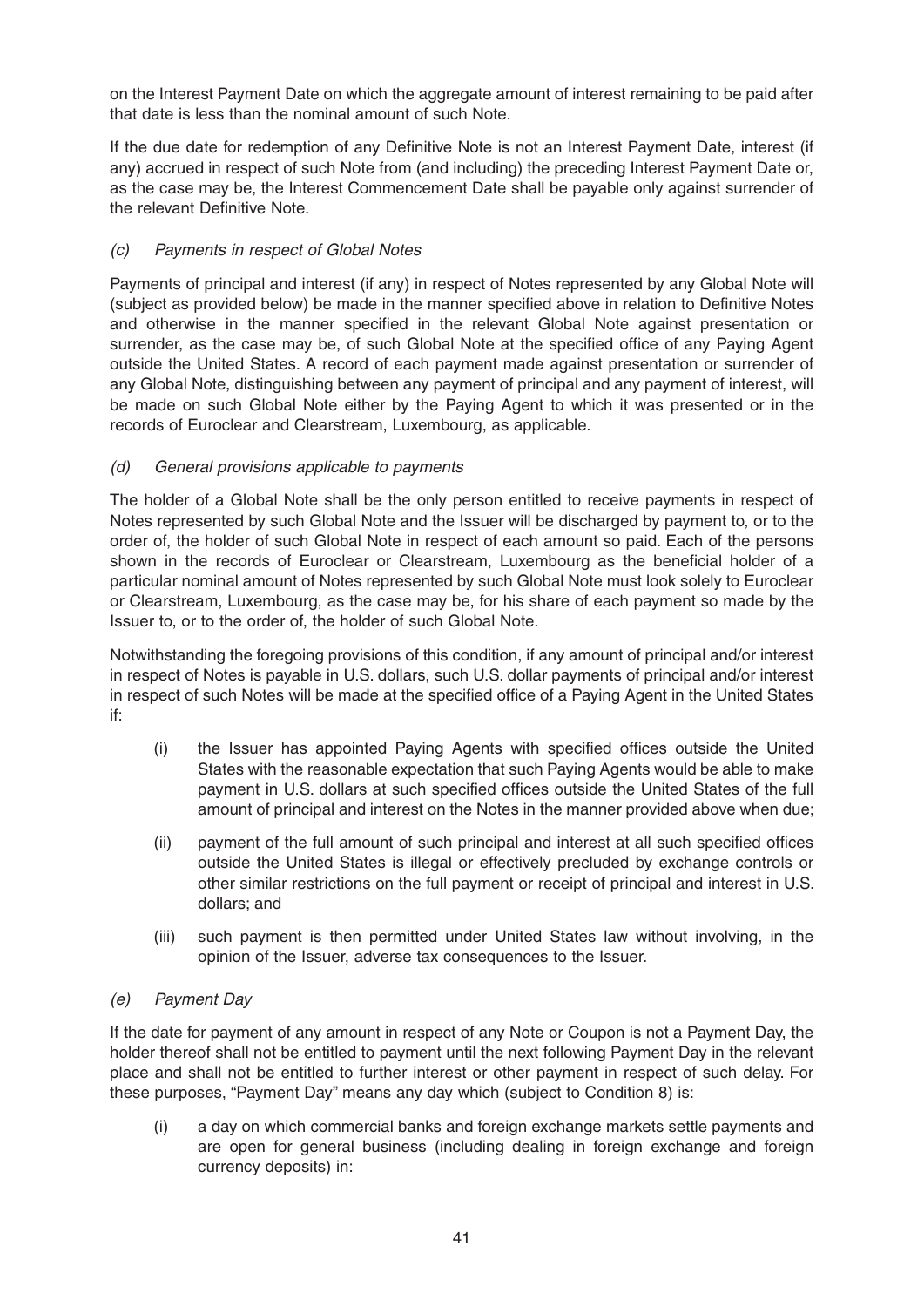- (A) in the case of Notes in definitive form only, the relevant place of presentation; and
- (B) any Additional Financial Centre specified in the applicable Final Terms; and
- (ii) either (1) in relation to any sum payable in a Specified Currency other than euro, a day on which commercial banks and foreign exchange markets settle payments and are open for general business (including dealing in foreign exchange and foreign currency deposits) in the principal financial centre of the country of the relevant Specified Currency (which if the Specified Currency is Australian dollars shall be Sydney) or (2) in relation to any sum payable in euro, a day on which the TARGET2 System is open.

#### (f) Interpretation of Principal and Interest

Any reference in these Terms and Conditions to principal in respect of the Notes shall be deemed to include, as applicable:

- (i) any Additional Amounts which may be payable with respect to principal under Condition 7;
- (ii) the Final Redemption Amount of the Notes;
- (iii) the Early Redemption Amount of the Notes;
- (iv) the Optional Redemption Amount(s) (if any) of the Notes;
- (v) in relation to Zero Coupon Notes, the Amortised Face Amount (as defined in Condition 6(e)); and
- (vi) any premium and any other amounts which may be payable by the Issuer under or in respect of the Notes.

Any reference in these Terms and Conditions to interest in respect of the Notes shall be deemed to include, as applicable, any Additional Amounts which may be payable with respect to interest under Condition 7.

#### **6. Redemption and Purchase**

#### (a) Redemption at Maturity

Unless previously redeemed or purchased and cancelled as specified below, each Note will be redeemed by the Issuer at its Final Redemption Amount specified in the applicable Final Terms in the relevant Specified Currency on the Maturity Date.

# (b) Redemption for Tax Reasons

If (i) as a result of any change in, or amendment to, the laws or regulations of the Commonwealth of Australia or the State of Queensland or any political sub-division of, or any authority in, or of, the Commonwealth of Australia or the State of Queensland having power to tax, or any change in the application or official interpretation of the laws or regulations, which change or amendment becomes effective after the Issue Date of the first Tranche of the Notes, on the occasion of the next payment due in respect of the Notes the Issuer would be required to pay Additional Amounts as provided or referred to in Condition 7, and (ii) the requirement cannot be avoided by the Issuer taking reasonable measures available to it, the Issuer may at its option, having given not less than 30 nor more than 60 days' notice to the Noteholders in accordance with Condition 13 (which notice shall be irrevocable), redeem all the Notes, but not some only, at any time (if this Note is not a Floating Rate Note) or on any Interest Payment Date (if this Note is a Floating Rate Note) provided that no such notice of redemption shall be given earlier than 90 days prior to the earliest date on which the Issuer would be obliged to pay such additional amounts were a payment in respect of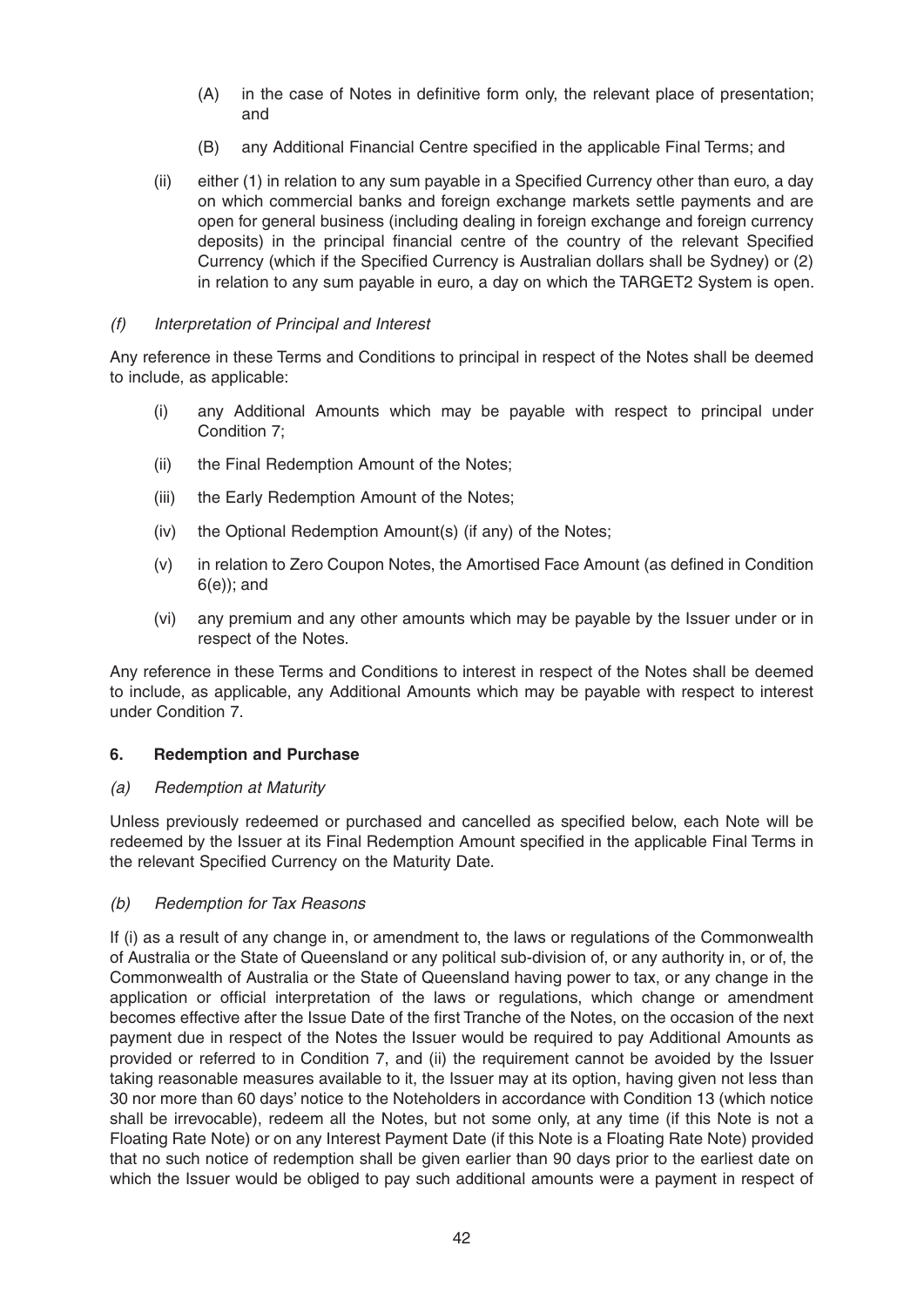the Notes then due. Prior to the publication of any notice of redemption pursuant to this paragraph, the Issuer shall deliver to the Agent a certificate signed by two Directors of the Issuer stating that the Issuer is entitled to effect such redemption and setting forth a statement of facts showing that the conditions precedent to the right of the Issuer so to redeem have occurred, and an opinion of independent legal advisers of recognised standing to the effect that the Issuer has or will become obliged to pay such additional amounts as a result of such change or amendment. Upon the expiry of any notice as is referred to in this paragraph the Issuer shall be bound to redeem the Notes to which the notice refers in accordance with the provisions of this paragraph.

Notes redeemed pursuant to this Condition  $6(b)$  will be redeemed at their Early Redemption Amount referred to in paragraph (e) below together (if appropriate) with interest accrued to (but excluding) the date of redemption.

# (c) Redemption at the Option of the Issuer (Issuer Call)

If Issuer Call is specified as being applicable in the applicable Final Terms, the Issuer may, having given:

- (i) not less than 15 nor more than 30 days' notice to the Noteholders in accordance with Condition 13; and
- (ii) not less than 15 days before the giving of the notice referred to in (i) above, notice in writing to the Agent;

(which notices shall be irrevocable and shall specify the date fixed for redemption), redeem all or some only of the Notes then outstanding on any Optional Redemption Date and at the Optional Redemption Amount(s) specified in the applicable Final Terms together, if appropriate, with interest accrued to (but excluding) the relevant Optional Redemption Date. Any such redemption must be of a nominal amount equal to the Minimum Redemption Amount or a Higher Redemption Amount. In the case of a partial redemption of Notes, the Notes to be redeemed ("Redeemed Notes") will be selected individually by lot, in the case of Redeemed Notes represented by Definitive Notes, and in accordance with the rules of Euroclear and/or Clearstream, Luxembourg, in the case of Redeemed Notes represented by a Global Note, not more than 30 days prior to the date fixed for redemption (such date of selection being hereinafter called the "Selection Date"). In the case of Redeemed Notes represented by Definitive Notes, a list of the serial numbers of such Redeemed Notes will be published in accordance with Condition 13 not less than 15 days prior to the date fixed for redemption. The aggregate nominal amount of Redeemed Notes represented by Definitive Notes shall bear the same proportion to the aggregate nominal amount of all Redeemed Notes as the aggregate nominal amount of Definitive Notes outstanding bears to the aggregate nominal amount of the Notes outstanding, in each case on the Selection Date, provided that such firstmentioned nominal amount shall, if necessary, be rounded downwards to the nearest integral multiple of the Specified Denomination, and the aggregate nominal amount of Redeemed Notes represented by a Global Note shall be equal to the balance of the Redeemed Notes. No exchange of the relevant Global Note will be permitted during the period from (and including) the Selection Date to (and including) the date fixed for redemption pursuant to this paragraph (c) and notice to that effect shall be given by the Issuer to the Noteholders in accordance with Condition 13 at least 5 days prior to the Selection Date.

# (d) Redemption at the Option of the Noteholders (Investor Put)

If Investor Put is specified as being applicable in the applicable Final Terms, upon the holder of any Note giving to the Issuer in accordance with Condition 13 not less than 15 nor more than 30 days' notice or such other period of notice as is specified in the applicable Final Terms the Issuer will, upon the expiry of such notice, redeem, subject to, and in accordance with, the terms specified in the applicable Final Terms, in whole (but not in part), such Note on the Optional Redemption Date and at the Optional Redemption Amount specified in the applicable Final Terms together, if appropriate, with interest accrued to (but excluding) the Optional Redemption Date.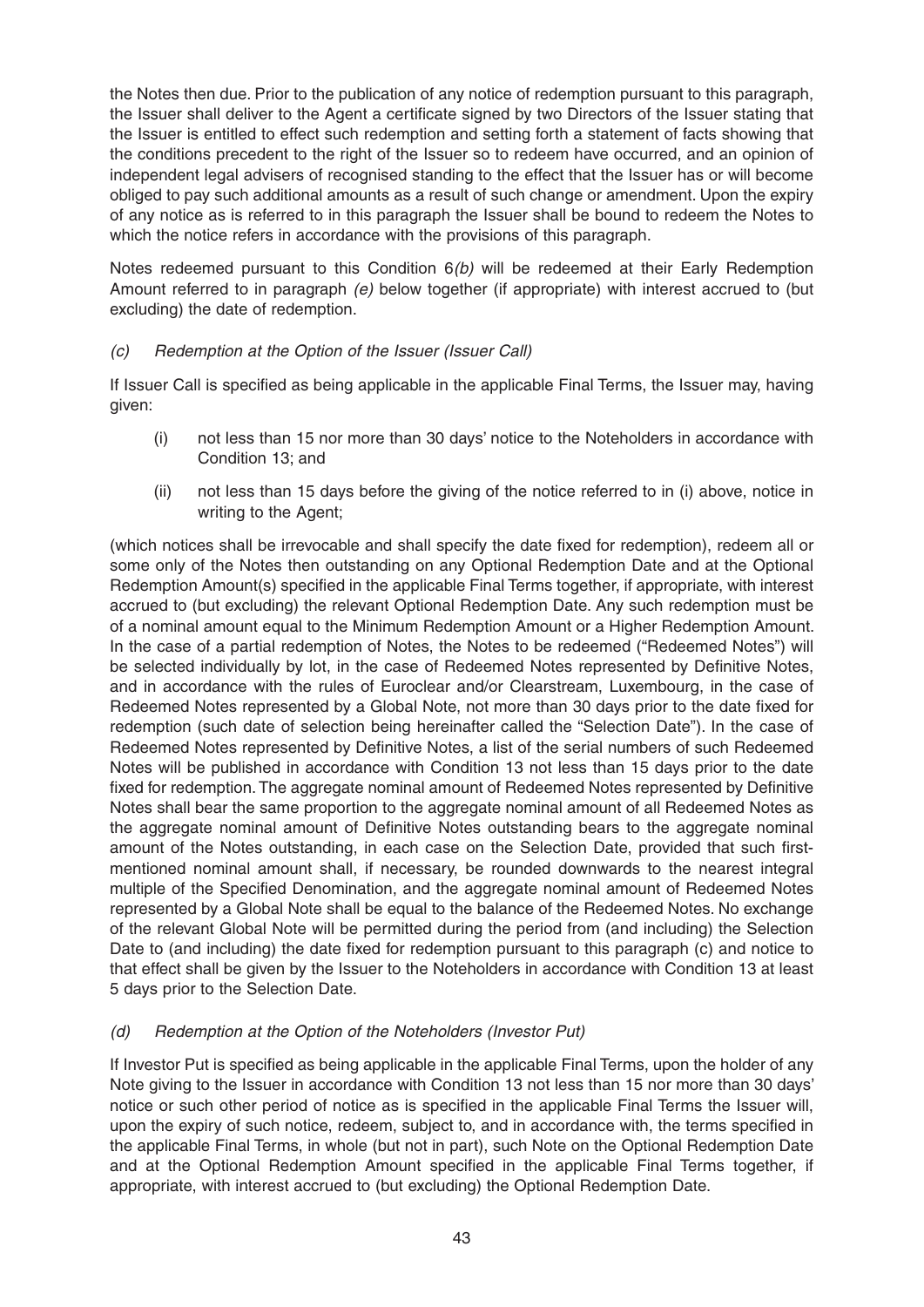If this Note is in definitive form, to exercise the right to require redemption of this Note the holder of this Note must deliver such Note at the specified office of any Paying Agent at any time during normal business hours of such Paying Agent falling within the notice period, accompanied by a duly completed and signed notice of exercise in the form (for the time being current) obtainable from any specified office of any Paying Agent (a "Put Notice") and in which the holder must specify a bank account or, if payment is by cheque, an address to which payment is to be made under this Condition. If this Note is represented by a Global Note, to exercise the right to require redemption of this Note the holder of this Note must, within the notice period, give notice of such exercise in accordance with the standard procedures of Euroclear and Clearstream, Luxembourg (which may include notice being given on his instruction by Euroclear or Clearstream, Luxembourg or any common depositary for them to the Agent by electronic means) in a form acceptable to Euroclear and Clearstream, Luxembourg from time to time.

Any Put Notice given by a holder of any Note pursuant to this paragraph shall be irrevocable except where prior to the due date of redemption an Event of Default shall have occurred and be continuing in which event such holder, at its option, may elect by notice to the Issuer to withdraw the notice given pursuant to this paragraph and instead to declare such Note forthwith due and payable pursuant to Condition 9.

# (e) Early Redemption Amounts

For the purpose of paragraph (b) above and Condition 9, each Note will be redeemed at the Early Redemption Amount calculated as follows:

- (i) in the case of a Note with a Final Redemption Amount equal to the Issue Price, at the Final Redemption Amount thereof;
- (ii) in the case of a Note (other than a Zero Coupon Note) with a Final Redemption Amount which is or may be less or greater than the Issue Price or which is payable in a Specified Currency other than that in which the Note is denominated, at the amount specified in the applicable Final Terms or, if no such amount is so specified in the applicable Final Terms, at their nominal amount; or
- (iii) in the case of a Zero Coupon Note, at an amount (the "Amortised Face Amount") equal to the product of:
	- (A) the Reference Price; and
	- (B) the sum of the figure 1 and the Accrual Yield, raised to the power of x, where "x" is the Day Count Fraction specified in the applicable Final Terms which will be either (i) 30/360 (in which case the numerator will be equal to the number of days calculated on the basis of a 360 day year consisting of 12 months of 30 days each) from (and including) the Issue Date of the first Tranche of the Notes to (but excluding) the date fixed for redemption or (as the case may be) the date upon which such Note becomes due and repayable and the denominator will be 360) or (ii) Actual/360 (in which case the numerator will be equal to the actual number of days from (and including) the Issue Date of the first Tranche of the Notes to (but excluding) the date fixed for redemption or (as the case may be) the date upon which such Note becomes due and repayable and the denominator will be 360) or (iii) Actual/365 (in which case the numerator will be equal to the actual number of days from (and including) the Issue Date of the first Tranche of the Notes to (but excluding) the date fixed for redemption or (as the case may be) the date upon which such Note becomes due and repayable and the denominator will be 365).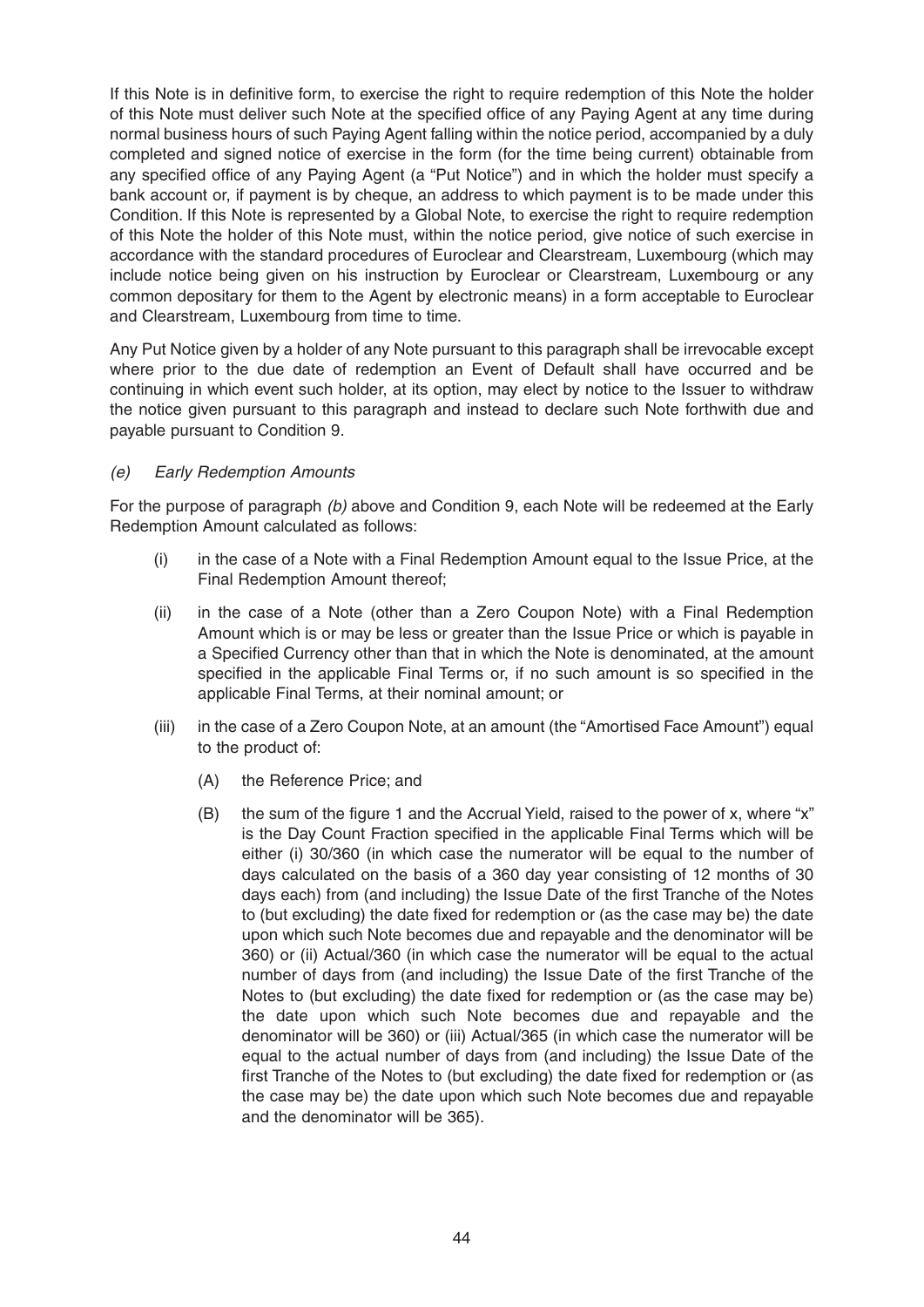# (f) Purchases

The Issuer or any of its Related Entities (as defined below) may at any time purchase Notes (provided that, in the case of Definitive Notes, all unmatured Coupons and Talons appertaining thereto are purchased therewith) at any price in the open market or otherwise. If purchases are made by tender, tenders must be available to all Noteholders alike. Such Notes may be held, reissued, resold or, at the option of the Issuer, surrendered to any Paying Agent for cancellation. In this Condition 6(f), "Related Entities" has the meaning given to that term in the Corporations Act.

# (g) Cancellation

All Notes which are (i) redeemed or (ii) purchased for cancellation pursuant to paragraph (f) above, will forthwith be cancelled (together with all unmatured Coupons and Talons attached thereto or surrendered therewith at the time of redemption), and shall be forwarded to the Agent and cannot be reissued or resold.

# (h) Late payment on Zero Coupon Notes

If the amount payable in respect of any Zero Coupon Note upon redemption of such Zero Coupon Note pursuant to paragraph (a), (b), (c) or (d) above or upon its becoming due and repayable as provided in Condition 9 is improperly withheld or refused, the amount due and repayable in respect of such Zero Coupon Note shall be the amount calculated as provided in paragraph (e) (iii) above as though the references therein to the date fixed for the redemption or the date upon which such Zero Coupon Note becomes due and payable were replaced by references to the date which is the earlier of:

- (i) the date on which all amounts due in respect of such Zero Coupon Note have been paid; and
- (ii) five days after the date on which the full amount of the moneys payable in respect of such Zero Coupon Notes has been received by the Agent and notice to that effect has been given to the Noteholders in accordance with Condition 13.

# **7. Taxation**

All payments in respect of the Notes and Coupons by the Issuer shall be made without withholding or deduction for, or on account of, any present or future taxes, duties, assessments or governmental charges of whatever nature ("Taxes") imposed or levied by or on behalf of the Commonwealth of Australia or the State of Queensland, or any political sub-division of, or any authority in, or of, the Commonwealth of Australia or the State of Queensland having power to tax, unless the withholding or deduction of the Taxes is required by law. In that event, the Issuer will pay such additional amounts ("Additional Amounts") as may be necessary in order that the net amounts received by the Noteholders and Couponholders after such withholding or deduction shall equal the respective amounts which would otherwise have been receivable in respect of the Notes or Coupons, in the absence of such withholding or deduction; except that no such Additional Amounts shall be payable in relation to any payment in respect of any Note or Coupon:

(a) to, or to a third party on behalf of, a holder who is liable to such Taxes in respect of such Note or Coupon by reason of his having some connection with the Commonwealth of Australia or the State of Queensland other than the mere holding of such Note or Coupon or receipt of principal or interest in respect thereof provided that such a holder shall not be regarded as being connected with the Commonwealth of Australia for the reason that such a holder is a resident of the Commonwealth of Australia within the meaning of the Income Tax Assessment Act 1936 (the "Tax Act") where, and to the extent that, such tax is payable by reason of section 128B (2A) of the Tax Act;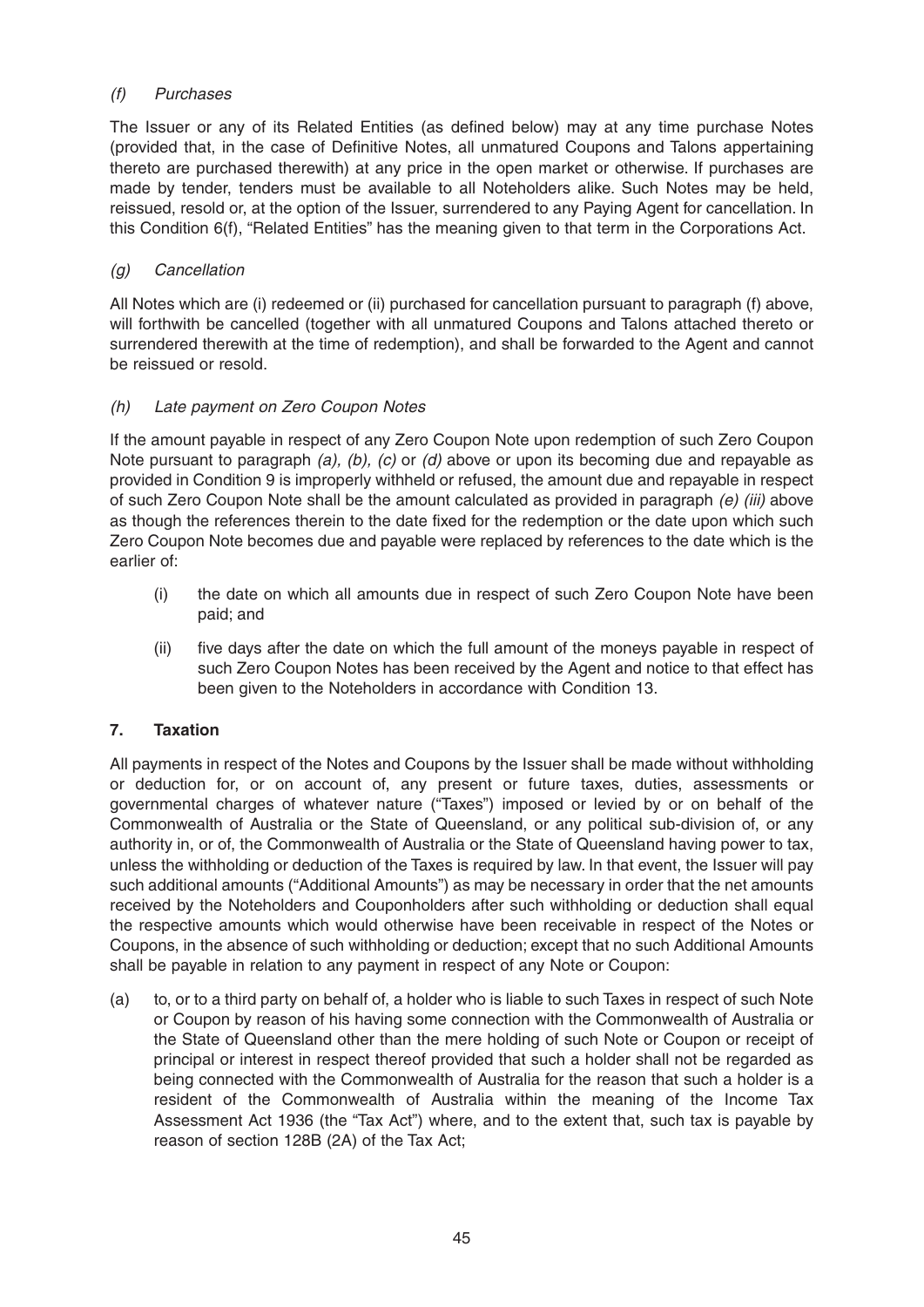- (b) presented for payment more than 30 days after the Relevant Date except to the extent that a holder would have been entitled to Additional Amounts on presenting the same for payment on the last day of the period of 30 days assuming, whether or not such is in fact the case, that day to have been an Interest Payment Date;
- (c) to, or to a third party on behalf of, a holder who is liable to the Taxes in respect of the Note or Coupon by reason of his being an associate of the Issuer for the purposes and within the meaning of sections 128F(5), 128F(6) and 128F(9) of the Tax Act;
- (d) where such withholding or deduction is imposed on a payment to an individual and is required to be made pursuant to European Council Directive 2003/48/EC or any law implementing or complying with, or introduced in order to conform to, such Directive; or
- (e) presented for payment by or on behalf of a holder who would have been able to avoid such withholding or deduction by presenting the relevant Note or Coupon to another Paying Agent in a Member State of the EU.

For the avoidance of doubt, no Additional Amounts are payable in relation to any withholding or deduction required pursuant to an agreement described in Section 1471(b) of the Code or otherwise imposed pursuant to Sections 1471 through 1474 of the U.S. Internal Revenue Code ("FATCA"), any regulations or agreements thereunder, official interpretations thereof, or any law implementing an intergovernmental approach thereto, as provided in Condition 5(a).

As used herein, the "Relevant Date" means the date on which such payment first becomes due, except that, if the full amount of the moneys payable has not been duly received by the Agent on or before the due date, it means the date on which, the full amount of such moneys having been so received, notice to that effect is duly given to the Noteholders in accordance with Condition 13.

# **8. Prescription**

The Notes and Coupons will become void unless presented for payment within a period of 10 years (in the case of principal) and 5 years (in the case of interest) after the Relevant Date (as defined in Condition 7) therefor, subject as provided in Condition 5(b).

There shall not be included in any Coupon sheet issued on exchange of a Talon any Coupon the claim for payment in respect of which would be void pursuant to this Condition or Condition 5(b) or any Talon which would be void pursuant to Condition 5(b).

# **9. Events of Default**

- (a) If any one or more of the following events (each an "Event of Default") shall occur:
	- (i) if the Issuer fails to pay any principal or any interest in respect of the Notes within seven days of the relevant due date;
	- (ii) if the Issuer is in default in the performance, or is otherwise in breach, of any covenant or undertaking or other agreement of the Issuer in respect of the Notes (other than any obligation for the payment of any amount due in respect of any of the Notes) and such default or breach continues for a period of 14 days after notice thereof has been given to the Issuer;
	- (iii) if it is or will become unlawful for the Issuer to perform or comply with any one or more of its obligations under the Notes or the Agency Agreement;
	- (iv) if the Issuer (A) becomes insolvent, is unable to pay its debts as they fall due or fails to comply with a statutory demand (which is still in effect) under section 459F of the Corporations Act, or (B) stops or suspends or threatens to stop or suspend payment of all or a material part of its debts or appoints an administrator under section 436A of the Corporations Act, or (C) begins negotiations or takes any proceeding or other step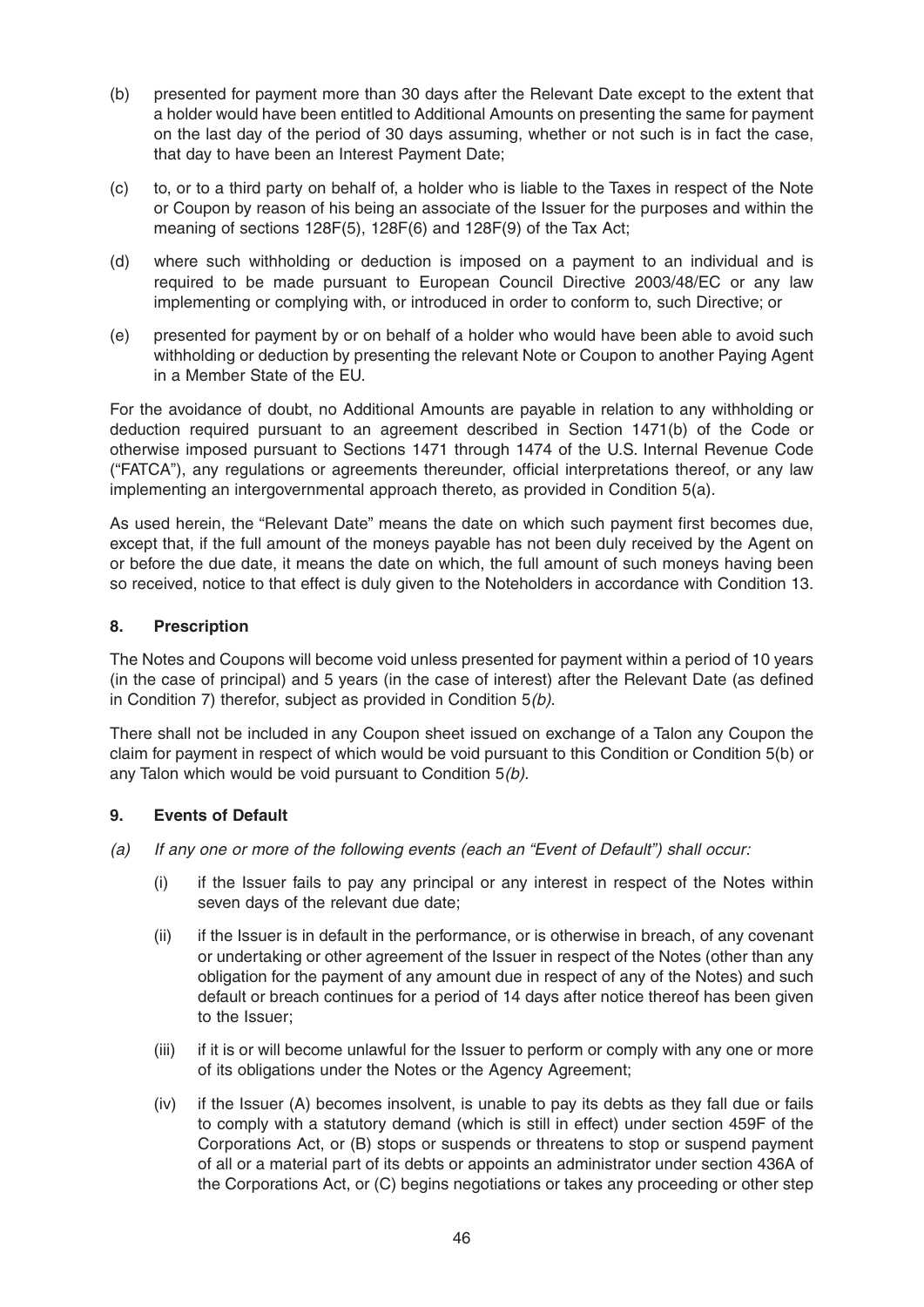with a view to re-adjustment, rescheduling or deferral of all its indebtedness (or any part of its indebtedness which it will or might otherwise be unable to pay when due) or proposes or makes a general assignment or an arrangement or composition with or for the benefit of its creditors, or a moratorium is agreed or declared in respect of or affecting indebtedness of the Issuer, except in any case referred to in (C) above for the purposes of a solvent reconstruction or amalgamation the terms of which have previously been approved by an Extraordinary Resolution of the Noteholders;

- (v) if an order is made or an effective resolution is passed for the winding-up of the Issuer (except in any such case for the purposes of a solvent reconstruction or amalgamation the terms of which have previously been approved by an Extraordinary Resolution of the Noteholders) or an administrator is appointed to the Issuer by a provisional liquidator of the Issuer under section 436B of the Corporations Act;
- (vi) if a distress, attachment, execution or other legal process is levied, enforced or sued out against or on the Issuer or against all or a material part of the assets of the Issuer and is not stayed, satisfied or discharged within 21 days;
- (vii) if any present or future Security Interest on or over the assets of the Issuer becomes enforceable and any step (including the taking of possession or the appointment of a receiver, manager or similar officer which is not vacated or discharged within 14 days) is taken to enforce that Security Interest by reason of a default or event of default (howsoever described) having occurred; or
- (viii) if any event occurs which, under the laws of any relevant jurisdiction, has an analogous or equivalent effect to any of the events mentioned in this Condition,

then any Noteholder may, by written notice to the Issuer at the specified office of the Agent, effective upon the date of receipt thereof by the Agent, declare the Note held by the holder to be forthwith due and payable whereupon the same shall become forthwith due and payable at the Early Redemption Amount (as described in Condition 6(e)), together with accrued interest (if any) to the date of repayment, without presentment, demand, protest or other notice of any kind.

- (b) For the purposes of these Conditions:
	- (i) "Corporations Act" means the Corporations Act 2001 of Australia;
	- (ii) "Government Agency" means any government or any governmental, semigovernmental or judicial entity or authority;
	- (iii) "Guarantee" means any guarantee, indemnity, letter of credit, suretyship or any other obligation (whatever called and of whatever nature):
		- (A) to pay or to purchase; or
		- (B) to provide funds (whether by the advance of money, the purchase of or subscription for share or other securities, the purchase of assets, rights or services, or otherwise) for the payment or discharge of; or
		- (C) to indemnify against the consequences of default in the payment of; or
		- (D) otherwise to be responsible for:

any obligation or indebtedness, any dividend, capital or premium on shares or stock or the insolvency or the financial condition of any other person;

(iv) "Security Interest" includes any mortgage, pledge, lien or charge or any security or preferential interest or arrangement of any kind (including, without limitation, retention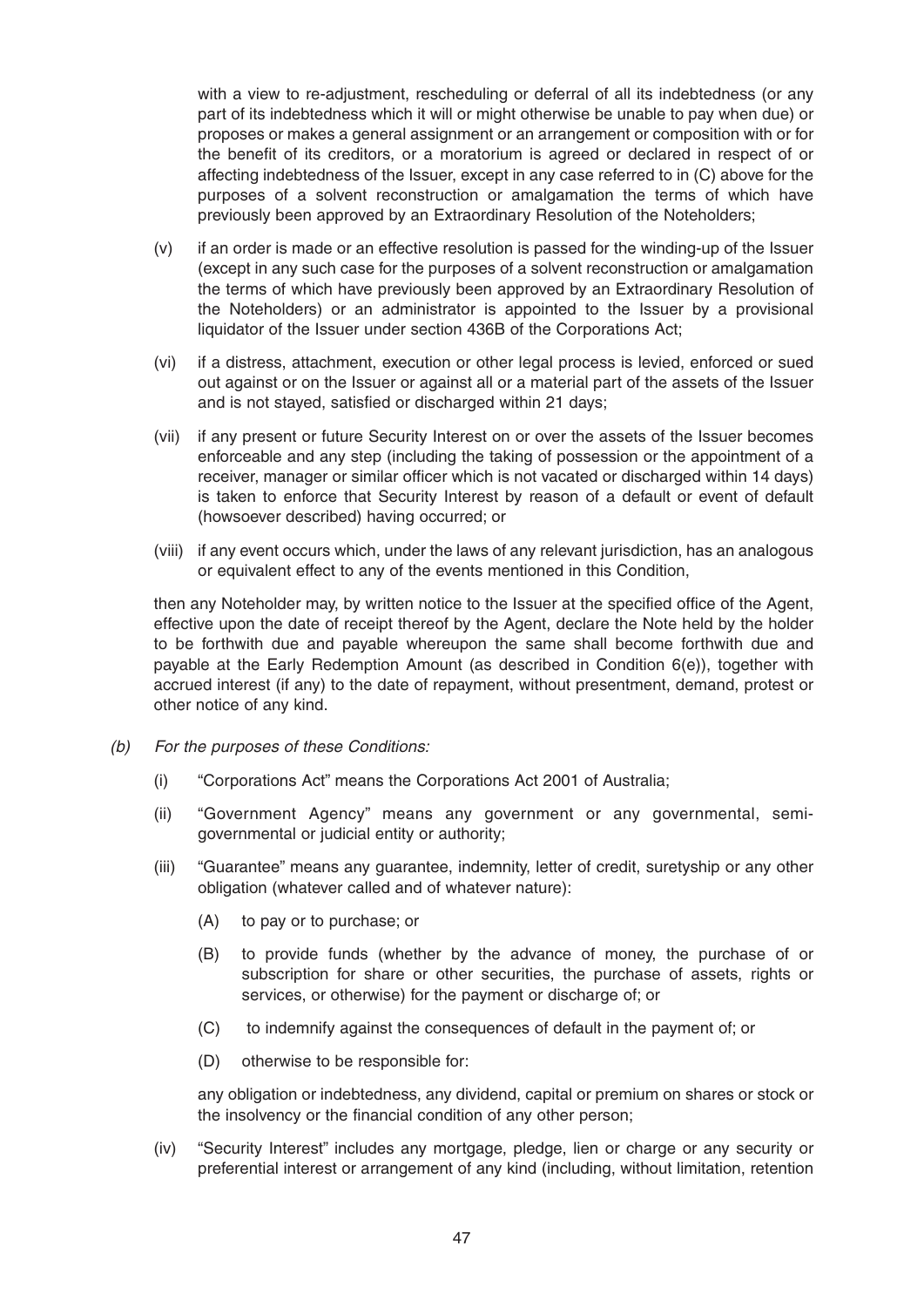of title and any deposit of money by way of security), but excluding (A) any charge or lien arising in favour of any Government Agency by operation of law (provided there is no default in payment of moneys owing under such charge or lien), (B) a right of title retention in connection with the acquisition of goods in the ordinary course of business on the terms of sale of the supplier (provided there is no default in connection with the relevant acquisition) and (C) any security or preferential interest or arrangement arising under or created pursuant to any right of set-off.

# **10. Replacement of Notes, Coupons and Talons**

Should any Note, Coupon or Talon be lost, stolen, mutilated, defaced or destroyed, it may be replaced at the specified office of the Agent upon payment by the claimant of such costs and expenses as may be incurred in connection therewith and on such terms as to evidence and indemnity as the Issuer may reasonably require. Mutilated or defaced Notes, Coupons or Talons must be surrendered before replacements will be issued.

# **11. Agent and Paying Agents**

The names of the initial Agent and the other initial Paying Agents and their initial specified offices are set out below. If any additional Paying Agents are appointed in connection with any Series, the names of such Paying Agents will be specified in Part B of the applicable Final Terms.

The Issuer is entitled to vary or terminate the appointment of any Paying Agent and/or appoint additional or other Paying Agents and/or approve any change in the specified office through which any Paying Agent acts, provided that:

- (i) so long as the Notes are listed on or admitted to trading by any stock exchange or admitted to listing by any other relevant authority, there will at all times be a Paying Agent with a specified office in such place as may be required by the rules and regulations of the relevant stock exchange or any other relevant authority;
- (ii) there will at all times be a Paying Agent with a specified office in a city in Europe;
- (iii) there will at all times be an Agent; and
- (iv) the Issuer undertakes that it will ensure that it maintains a paying agent in a Member State of the European Union that is not obliged to withhold or deduct tax pursuant to European Council Directive 2003/48/EC or any law implementing or complying with, or introduced in order to conform to, such Directive.

In addition, the Issuer shall forthwith appoint a Paying Agent having a specified office in New York City in the circumstances described in the final paragraph of Condition 5(d). Any variation, termination, appointment or change of any Paying Agent shall only take effect (other than in the case of insolvency or where the Paying Agent is an FFI and does not become or ceases to be a Participating FFI, when it shall be of immediate effect) after not less than 30 nor more than 45 days' prior notice thereof shall have been given to the Noteholders in accordance with Condition 13.

In acting under the Agency Agreement, the Paying Agents act solely as agents of the Issuer and do not assume any obligation to, or relationship of agency or trust with, any Noteholders or Couponholders. The Agency Agreement contains provisions permitting any entity into which any Paying Agent is merged or converted or with which it is consolidated or to which it transfers all or substantially all of its assets to become the successor paying agent.

# **12. Exchange of Talons**

On and after the Interest Payment Date, on which the final Coupon comprised in any Coupon sheet matures, the Talon (if any) forming part of such Coupon sheet may be surrendered at the specified office of the Agent or any other Paying Agent in exchange for a further Coupon sheet including (if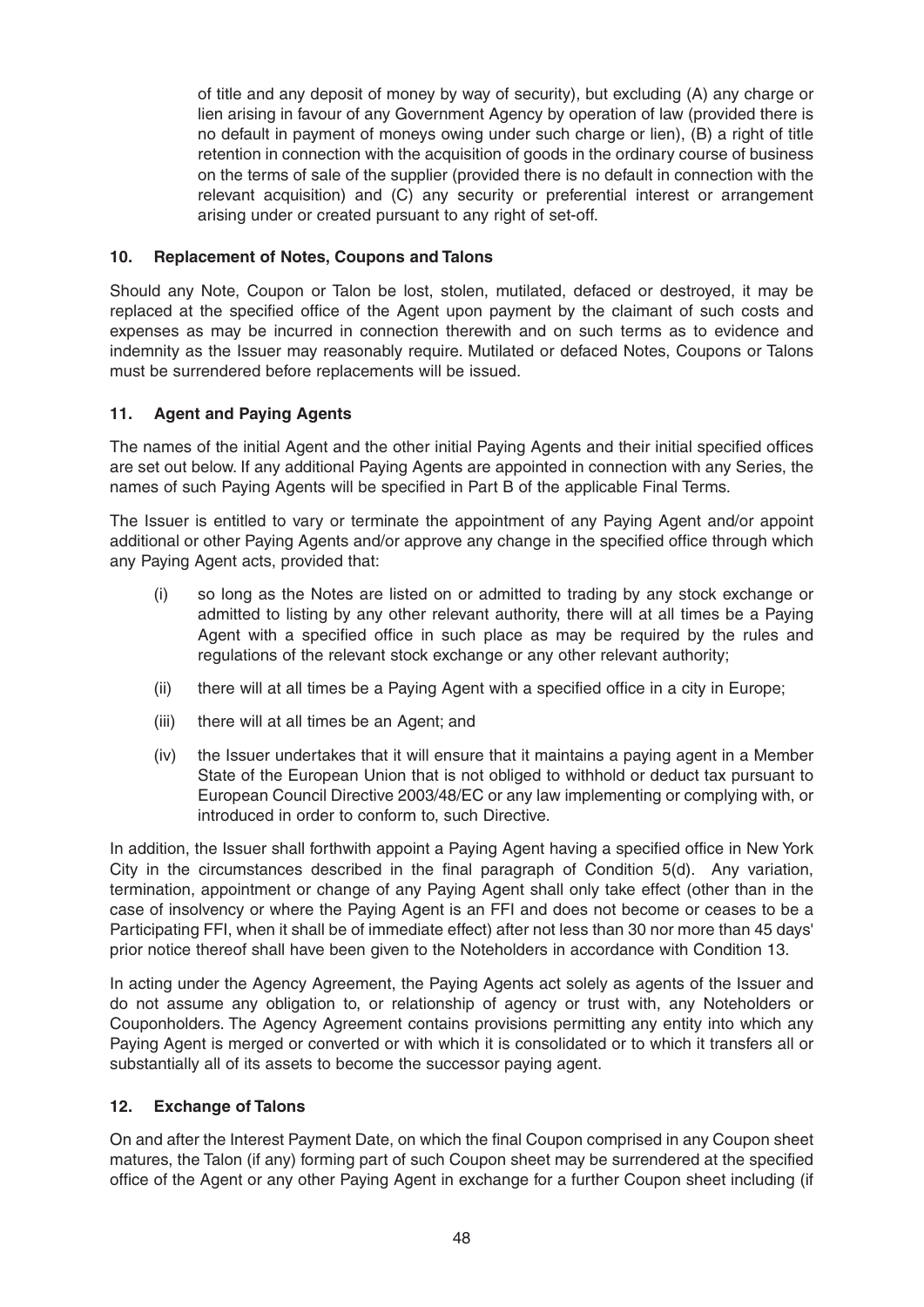such further Coupon sheet does not include Coupons to (and including) the final date for the payment of interest due in respect of the Note to which it appertains) a further Talon, subject to the provisions of Condition 8. Each Talon shall, for the purposes of these Terms and Conditions, be deemed to mature on the Interest Payment Date on which the final Coupon comprised in the Coupon sheet in which that Talon was included on issue matures.

# **13. Notices**

All notices regarding the Notes will be deemed to be validly given if published in a leading English language daily newspaper of general circulation in London. It is expected that such publication will be made in the Financial Times in London. The Issuer shall also ensure that notices are duly published in a manner which complies with the rules and regulations of any stock exchange or other relevant authority on which the Notes are for the time being listed or by which they have been admitted to listing. Any such notice will be deemed to have been given on the date of the first publication.

Until such time as any Definitive Notes are issued, there may, so long as any Global Note(s) representing the Notes is or are held in its/their entirety on behalf of Euroclear and Clearstream, Luxembourg, be substituted for such publication in such newspaper(s) the delivery of the relevant notice to Euroclear and Clearstream, Luxembourg for communication by them to the holders of the Notes and, in addition, for so long as any Notes are listed or admitted to trading on a stock exchange or are admitted to listing by other relevant authority and the rules of that stock exchange or other relevant authority so require, such notice will be published in a daily newspaper of general circulation in the place or places required by that stock exchange or other relevant authority. Any such notice shall be deemed to have been given to the holders of the Notes on the seventh day after the day on which the said notice was given to Euroclear and Clearstream, Luxembourg.

Notices to be given by any Noteholder shall be in writing and given by lodging the same, together (in the case of any Note in definitive form) with the relative Note or Notes, with the Agent. Whilst any of the Notes are represented by a Global Note, such notice may be given by any holder of a Note to the Agent via Euroclear and/or Clearstream, Luxembourg, as the case may be, in such manner as the Agent and Euroclear and/or Clearstream, Luxembourg, as the case may be, may approve for this purpose.

# **14. Meetings of Noteholders and Modification**

The Agency Agreement contains provisions for convening meetings of the Noteholders to consider any matter affecting their interests, including the modification by Extraordinary Resolution of any of the Notes, the Coupons or any of the provisions of the Agency Agreement. Such a meeting may be convened by the Issuer or Noteholders holding not less than 5 per cent. in nominal amount of the Notes for the time being outstanding. The quorum at any meeting for passing an Extraordinary Resolution will be one or more persons present holding or representing a clear majority in nominal amount of the Notes for the time being outstanding, or at any adjourned meeting one or more persons present whatever the nominal amount of the Notes held or represented by him or them, except that at any adjourned meeting, the business of which includes the modification of certain provisions of the Notes or Coupons (including modifying the date of maturity of the Notes or any date for payment of interest thereof, reducing or cancelling the amount of principal or the rate of interest payable in respect of the Notes or altering the currency of payment of the Notes or Coupons), the quorum shall be one or more persons holding or representing not less than 75 per cent. in nominal amount of the Notes for the time being outstanding, or at any adjourned such meeting one or more persons holding or representing a clear majority, in nominal amount of the Notes for the time being outstanding. An Extraordinary Resolution passed at any meeting of the Noteholders shall be binding on all the Noteholders, whether or not they are present at the meeting, and on all Couponholders.

The Agent and the Issuer may agree, without the consent of the Noteholders or Couponholders to: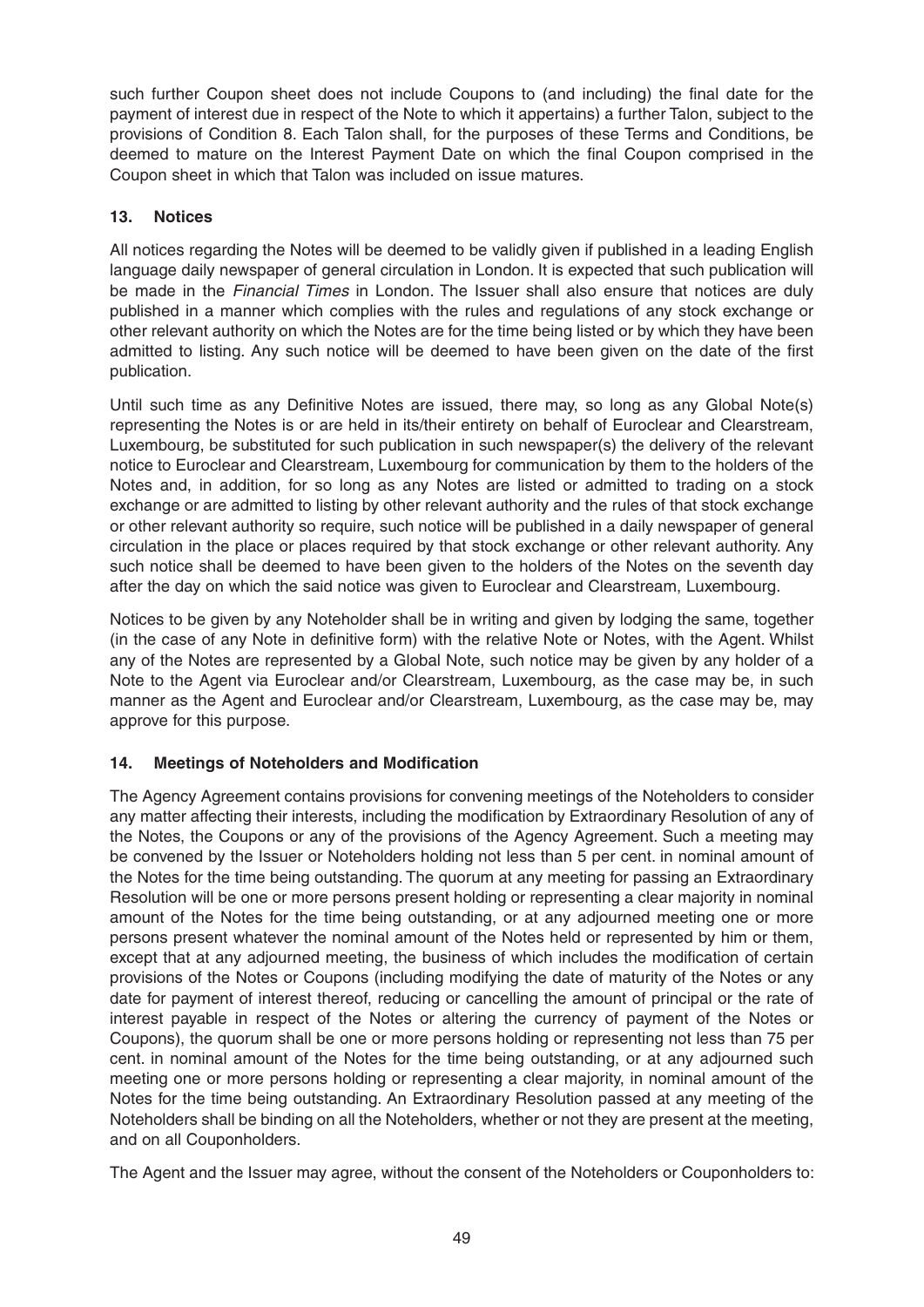- (i) any modification (except as mentioned above) of the Agency Agreement which is not prejudicial to the interests of the Noteholders; or
- (ii) any modification of the Notes, the Coupons or the Agency Agreement which is of a formal, minor or technical nature or is made to correct a manifest error or to comply with mandatory provisions of the law of the jurisdiction in which the Issuer is incorporated.

Any such modification shall be binding on the Noteholders and the Couponholders and any such modification shall be notified by the Issuer to the Noteholders in accordance with Condition 13 as soon as practicable thereafter.

# **15. Further Issues**

The Issuer is at liberty from time to time without the consent of the Noteholders or the Couponholders to create and issue further notes having terms and conditions the same as the Notes or the same in all respects save for the amount and date of the first payment of interest thereon and so that the same shall be consolidated and form a single Series with the outstanding Notes.

# **16. Contracts (Rights of Third Parties) Act 1999**

No rights are conferred on any person under the Contracts (Rights of Third Parties) Act 1999 to enforce any term of this Note, but this does not affect any right or remedy of any person which exists or is available apart from that Act.

# **17. Governing law and submission to jurisdiction**

#### (a) Governing Law

The Agency Agreement, the Notes and the Coupons and any non-contractual obligations arising out of or in connection with any of the foregoing and every other agreement for the issue of Notes are governed by, and will be construed in accordance with English law.

#### (b) Jurisdiction

The Issuer agrees for the benefit of the Paying Agents, the Noteholders and the Couponholders that the courts of England are to have jurisdiction to settle any disputes which may arise out of or in connection with the Agency Agreement, the Notes or the Coupons (including a dispute relating to any non-contractual obligations arising out of or in connection with any of the foregoing) and that accordingly any suit, action or proceedings arising out of or in connection therewith (together referred to as "Proceedings") may be brought in the courts of England.

The Issuer hereby irrevocably and unconditionally waives and agrees not to raise any objection which it may have now or subsequently to the laying of the venue of any Proceedings in the courts of England and any claim that any such Proceedings have been brought in an inconvenient forum and further irrevocably and unconditionally agrees that a judgment in any Proceedings brought in the courts of England shall be conclusive and binding upon it and may be enforced in the courts of any other jurisdiction. Nothing in this Condition shall limit any right to take Proceedings against the Issuer in any other court of competent jurisdiction, nor shall the taking of Proceedings in one or more jurisdictions preclude the taking of Proceedings in any other jurisdiction, whether concurrently or not.

#### (c) Agent for service of process

The Issuer irrevocably and unconditionally appoints Law Debenture Corporate Services Limited at its office in London (currently at Fifth Floor, 100 Wood Street, London EC2V 7EX) as its agent for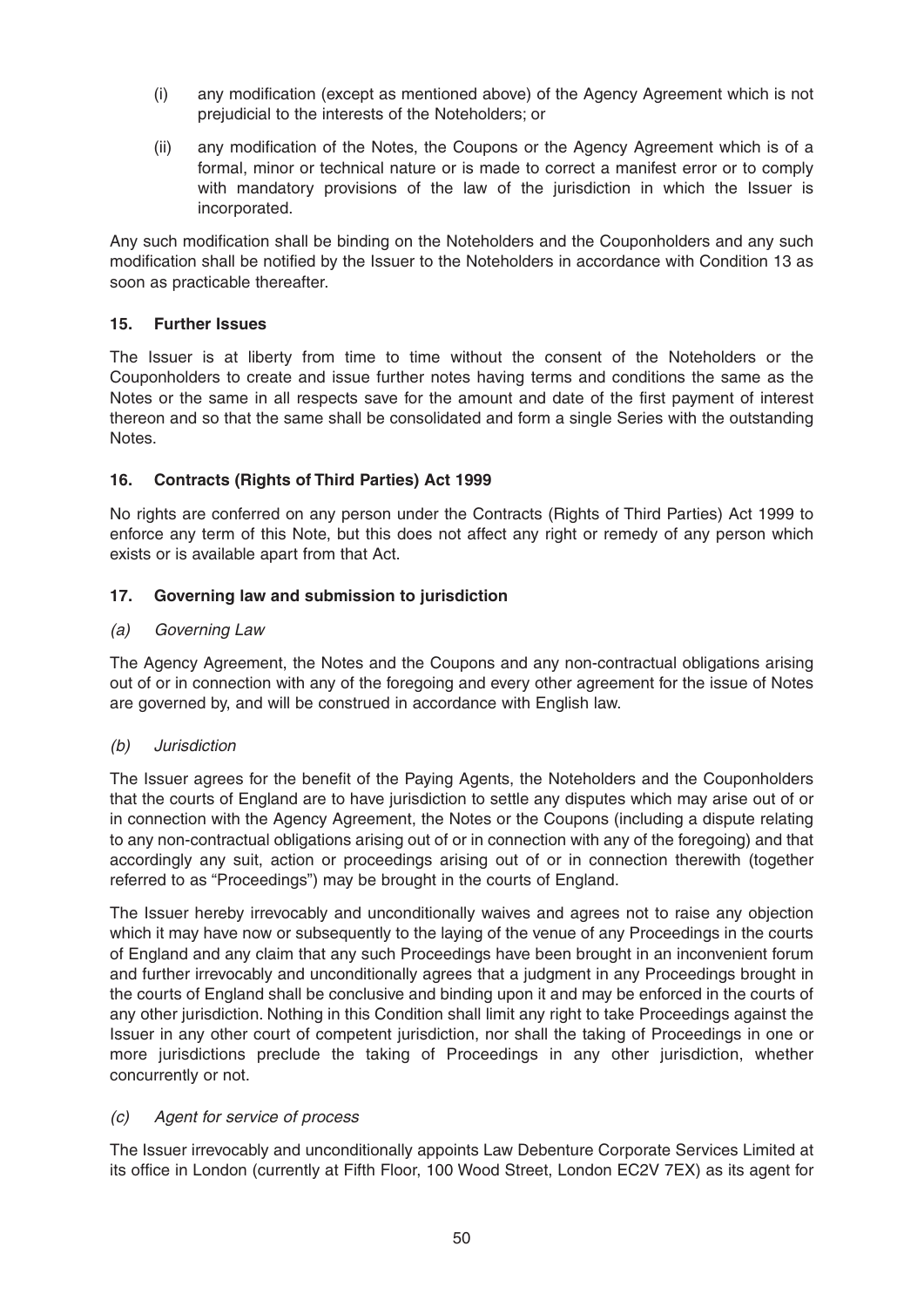service of process in England in respect of any Proceedings and undertakes that in the event of Law Debenture Corporate Services Limited ceasing so to act it will appoint such other person as its agent for that purpose.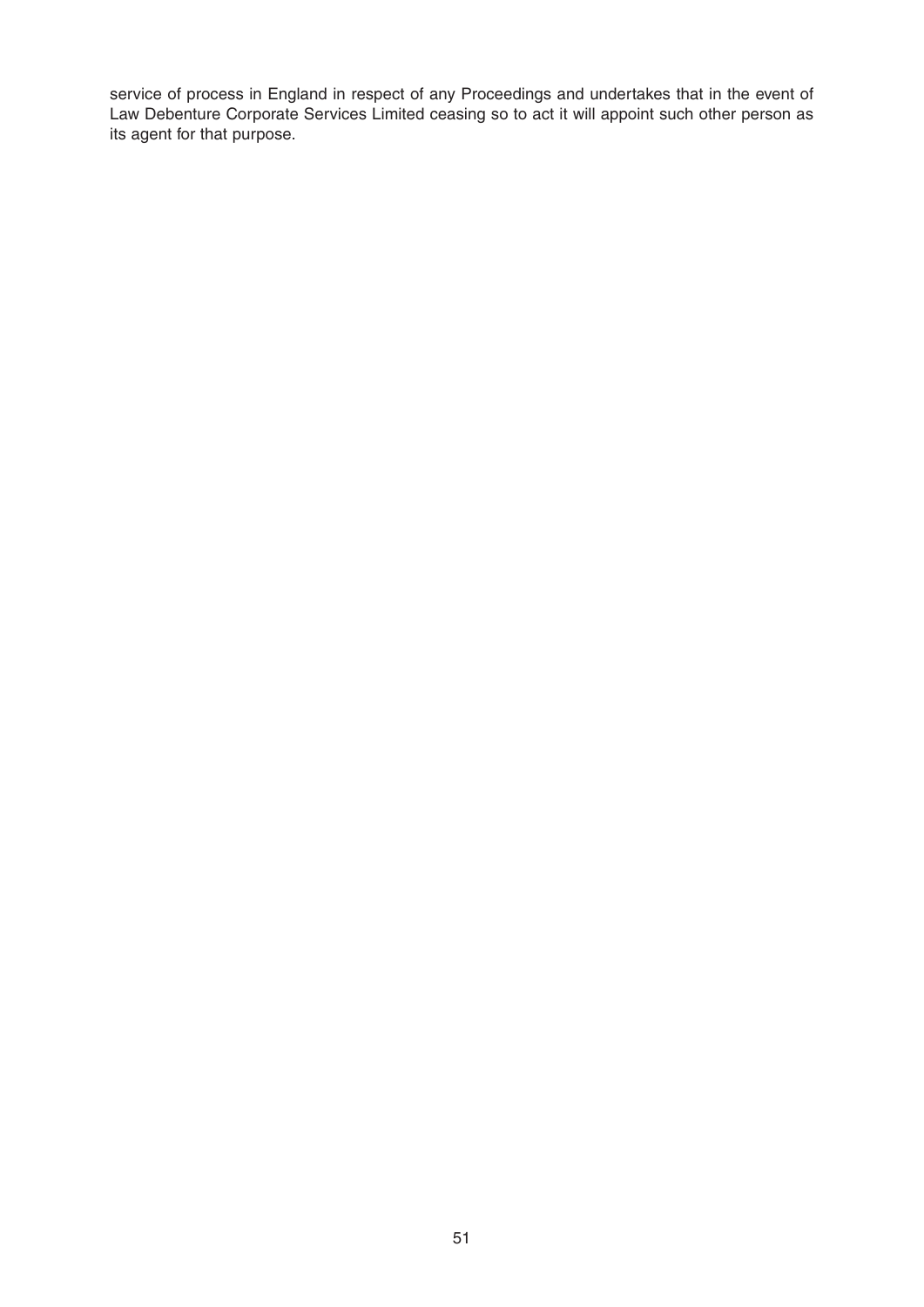# **Use of Proceeds**

The net proceeds of issue of each Tranche will be used by the Issuer to maintain a prudential level of liquidity and to finance the Australian commercial business operations of the Issuer. If, in respect of any particular issue of Notes which are derivative securities for the purposes of Article 15 of the Commission Regulation No. 809/2004 implementing the Prospectus Directive, there is a particular identified use of proceeds, this will be stated in the applicable Final Terms.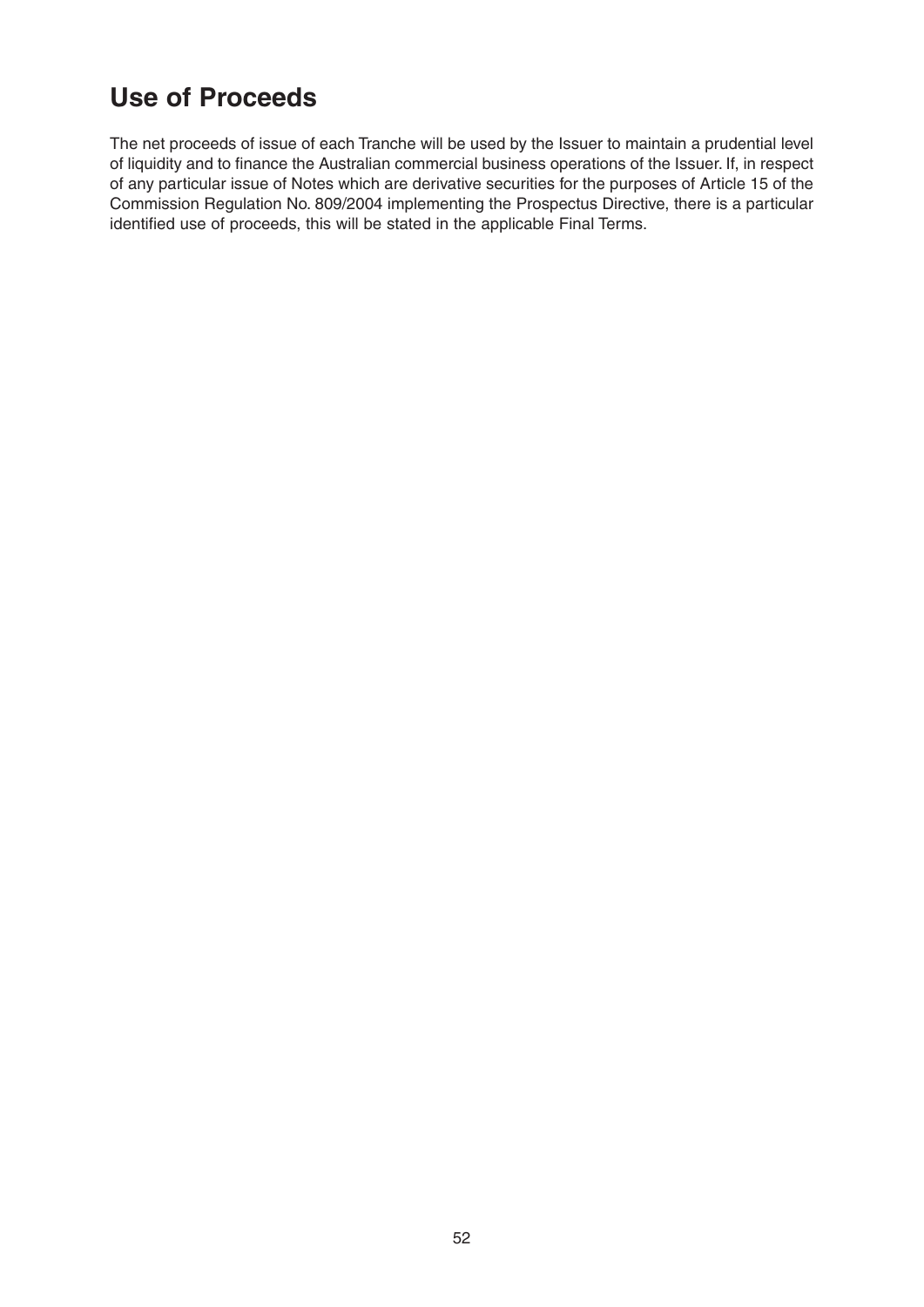# **Bank of Queensland Limited**

# **Introduction**

The Bank is a full service financial institution, domiciled in Australia, listed on the Australian Securities Exchange, regulated by the Australian Prudential Regulation Authority as an authorised deposit-taking institution ("ADI") and currently ranked among the top 100 companies by market capitalisation on the Australian Securities Exchange. The Bank's principal office is located at Level 17, BOQ Centre, 259 Queen Street, Brisbane, 4000 Queensland and its telephone number is +61 7 3212 3333.

The Bank provides banking and insurance services primarily to retail customers and small to medium sized business. The principal activities of the Bank and its controlled entities are the provision of a range of personal and business banking services and insurance. Insurance services are provided through St Andrew's Insurance.

The Bank operates retail branches, business banking centres, equipment, debtor and vendor finance centres throughout Australia and New Zealand and distributes insurance. The Bank is a member of the rediATM shared automated teller machine ("ATM") network, which operates 3,300 ATMs throughout Australia.

The Bank has its origins in the Brisbane Permanent Benefit Building and Investment Society which was formed in 1874. Brisbane Permanent converted from a building society into a bank in 1887. Following various mergers and acquisitions the Bank was granted a formal commercial banking licence in 1941 and changed its name to Bank of Queensland Limited in 1970.

#### **Presence in Australia and the OMB model**

The Bank operates a widespread network of 277 locations throughout Australia (as at 31 August 2012). This includes 265 branches, 3 service centres and 9 transaction centres. The Bank has 680 branded and co-branded ATMs and 8,972 EFTPOS machines throughout Australia.

The Bank's Owner-Managed Branch™ ("OMB®") model is a key part of the Bank's distribution capability. The branch owner-manager generates retail banking business usually in their local area and then shares in the success of that business through receiving a percentage of the net interest income, upfront and trail commissions as well as sharing in fee and transactional income. The Bank centrally manages brand, credit policy, pricing, compliance and procedures. OMBs are encouraged to build their own business and manage their local market and are full service branches.

# **Business Model**

The Bank's operating model incorporates three business lines: Banking (Retail and Business & Agribusiness), BOQ Finance and St Andrew's Insurance.

# **Banking – Retail**

BOQ Retail Banking provides banking and insurance services to households.

The Bank has a comprehensive product offering which encompasses deposit products such as transactional accounts, saving accounts and term deposits, and lending products including mortgages, overdrafts, personal lending and credit card products. The Bank has diversified operations and branches in each state and territory in Australia and customers have access to rediATMs and BOQ-branded ATMs across Australia.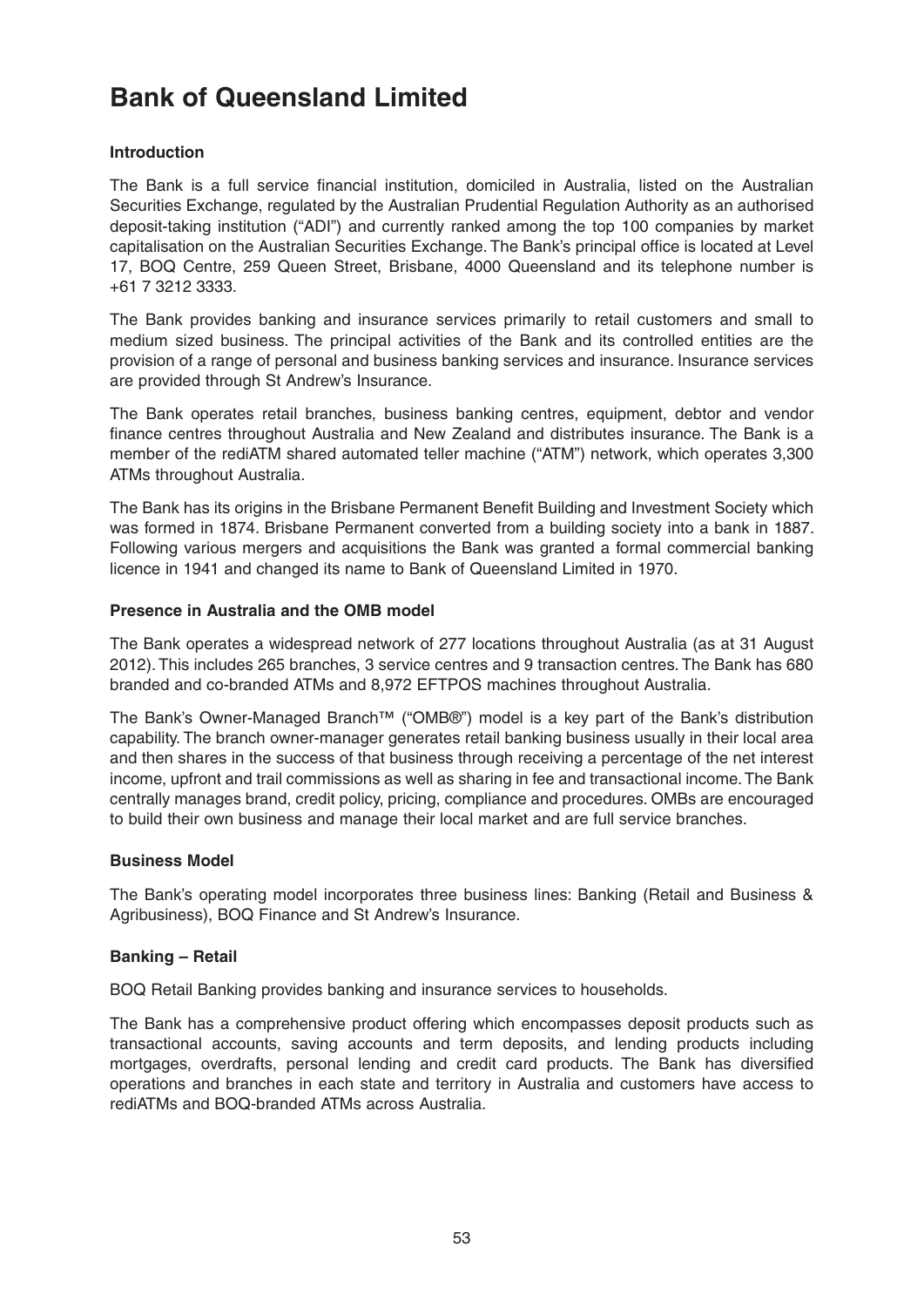#### **Banking - Business & Agribusiness**

The Bank, with its long history as a fully licensed commercial bank, has for some time had a significant proportion of its lending portfolio in the SME sector. An extensive suite of products is offered to business customers and includes transactional accounts, treasury and foreign exchange risk management services, merchant services and lending products such as overdrafts, commercial loans and trade finance facilities. The Bank has recently announced to the market that it intends to expand its Business Banking division to target agribusiness customers across Australia.

#### **BOQ Finance**

BOQ Finance is an established provider of equipment cash flow financing. On 30 June 2010, the Bank acquired CIT Group (Australia) Limited and CIT Group (New Zealand) Limited, now renamed to BOQ Finance (Aust) Limited and BOQ Finance (NZ) Limited respectively. The integration of the CIT business with the Bank's much larger existing equipment finance and debtor finance businesses creates the BOQ Finance division, and provides the Bank with the opportunity to sell new products into the existing branch network as well as broker, manufacturers, vendor and dealer distribution channels.

#### **St Andrew's Insurance**

St Andrew's Insurance provides consumer credit insurance and life insurance. The Bank acquired St Andrew's Insurance (Australia) Pty Ltd and St Andrew's Life Insurance Pty Ltd on 1 July 2010. The acquisition of St Andrew's Insurance has allowed the Bank to expand its non-interest income sources. St Andrew's Insurance is regulated by APRA and although it utilises the shared services of the Bank, this business operates separately and outside of the Bank's extended licensed entity for APRA prudential purposes.

#### **Directors of BOQ**

As at the date of this Information Memorandum there are no existing or potential conflicts of interests between any duties owed to the Bank by its Directors or the Company Secretary and the private interests or external duties of those Directors or the Company Secretary. Note 32 to the 2012 consolidated financial statements sets out key management personnel disclosures, which are incorporated by reference and form part of this Information Memorandum.

The Directors of the Bank, the business address of each of whom should be regarded for the purposes of this Information Memorandum as Level 17, 259 Queen Street, Brisbane 4000 Queensland, and their respective principal outside activities, where significant, are at the date of this Information Memorandum as follows: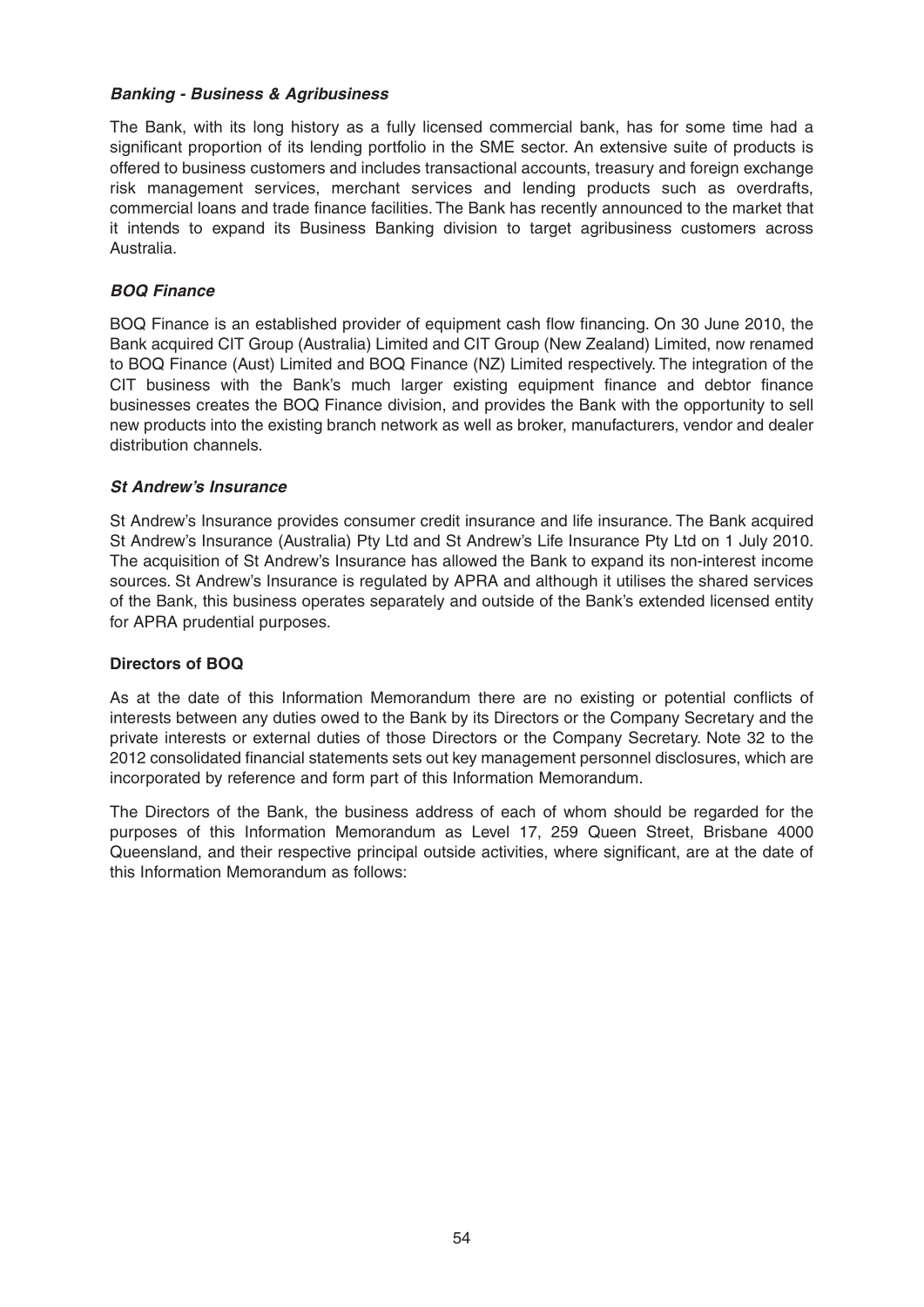# **Directors**

The Directors of the Bank at any time during or since the end of the financial year are:

| Name, qualifications an<br>independence status                                                                                                                               | Age | Experience, special responsibilities and<br>other directorship                                                                                                                                                                                                                                                                                                                                                                                                                                                                                                                                                                                                                                                                                                                                                                         |
|------------------------------------------------------------------------------------------------------------------------------------------------------------------------------|-----|----------------------------------------------------------------------------------------------------------------------------------------------------------------------------------------------------------------------------------------------------------------------------------------------------------------------------------------------------------------------------------------------------------------------------------------------------------------------------------------------------------------------------------------------------------------------------------------------------------------------------------------------------------------------------------------------------------------------------------------------------------------------------------------------------------------------------------------|
| <b>Neil Summerson</b><br>B Com, FCA, FAICD, FAIM<br>Chairman<br>Non-Executive Independent Director                                                                           | 64  | Neil Summerson is a Chartered Accountant with<br>more than 40 years' experience and is a past<br>Chairman of the Queensland branch of the Institute<br>of Chartered Accountants. He was formerly the<br>Queensland Managing Partner at Ernst & Young. He<br>is a Director of Australian Made Campaign Limited,<br>Australian Property Growth Limited and Australian<br>Property Growth Fund. He is a former Chairman of<br>the Brisbane Water Board and the Uniting<br>Healthcare Group. He is currently Chairman of IDEC<br>Pty Ltd, Heuraka Pty Ltd and the Glendower Group<br>of Companies. Mr Summerson has been a Director<br>of the Bank since December 1996 and was<br>appointed Chairman on 20 August 2008. Mr<br>Summerson is Chair of the Bank's Nomination<br>Committee and a member of the Budget and Audit<br>Committees. |
| <b>Stuart Grimshaw</b><br>PMD, MBA, BCA<br>Managing Director & Chief<br><b>Executive Officer</b><br><b>Executive Non-Independent Director</b><br>(Appointed 1 November 2011) | 51  | Stuart Grimshaw joined BOQ in November 2011 as<br>Managing Director and Chief Executive Officer. Prior<br>to joining BOQ Stuart was a Non-Executive Director<br>of Suncorp Group Ltd and Chief Executive Officer of<br>Caledonia Investments Pty Ltd, an investment<br>house which manages approximately A\$2 billion of<br>funds under management. Before joining Caledonia,<br>Stuart spent seven years leading a variety of<br>functions at Commonwealth Bank of Australia,<br>including Chief Financial Officer and Group<br>Executive, Wealth Management, and a decade at<br>National Australia Bank Limited in a variety of roles,<br>culminating in the position of Chief Executive Officer<br>- Great Britain.                                                                                                                 |
| <b>Steve Crane</b><br>B Com, SF Fin, FAICD,<br>Non-Executive Independent Director                                                                                            | 60  | Steve Crane was appointed a Director of the Bank at<br>the Annual General Meeting on 11 December 2008.<br>He has over 40 years' experience in financial<br>markets in Australia, including experience at both<br>AMP and BZW Australia, where he was promoted to<br>Managing Director - Financial Markets in 1995 and<br>became Chief Executive in 1996. In 1998, when<br>ABN AMRO Australia Pty Limited acquired BZW<br>Australia and New Zealand, Steve became Chief<br>Executive and remained in this role until his<br>retirement in June 2003. Steve is now a member of<br>the Advisory Council of RBS Group (Australia) and                                                                                                                                                                                                      |

a Director of Transfield Services, APA Pipeline Limited, Taronga Conservation Society Australia, and Chairman of nib holdings limited and Global Valve Technology Limited. Mr Crane is Chair of the Budget Committee and a member of the Risk Committee.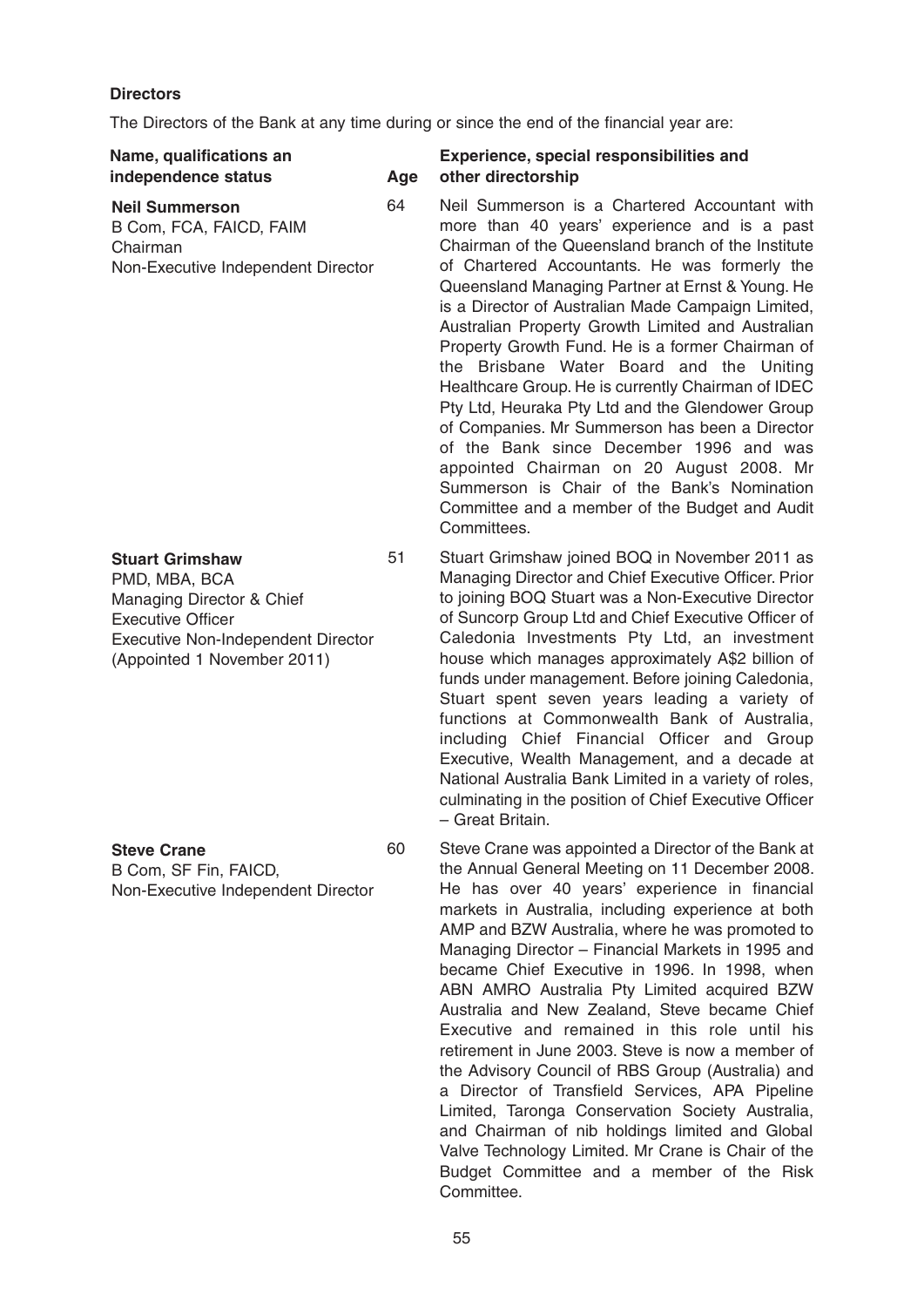**Roger Davis** B.Econ. (Hons), Master of Philosophy Non-Executive Independent Director

**Carmel Gray** B Bus Non-Executive Independent Director

**John Reynolds** B Sc (Hons), Dip Ed, FAICD, FAIM Non-Executive Independent **Director** 

#### **Name, qualifications an Experience, special responsibilities and independence status Age other directorship**

61 Roger Davis was appointed a Director of the Bank on 20 August 2008. He has 32 years' experience in banking and investment banking in Australia, the US and Japan. He is currently a consulting Director at Rothschild Australia Limited. He was previously a Managing Director at Citigroup where he worked for over 20 years and more recently was a Group Managing Director at ANZ Bank. He is a Director of Chartis Australia Ltd, Argo Investments Limited, Ardent Leisure Management Ltd and Ardent Leisure Ltd, Aristocrat Leisure Ltd, Territory Insurance Office and Trust Ltd. He was formerly Chair of Charter Hall Office REIT and Esanda, and a Director of ANZ (New Zealand) Limited, CitiTrust in Japan and Citicorp Securities Inc. in the USA. He has a Bachelor of Economics (Hons) degree from the University of Sydney, a Master of Philosophy degree from Oxford and is a Rhodes Scholar. Mr Davis is Chair of the Risk Committee and a member of both the Audit and Corporate Governance Committees.

63 Carmel Gray was appointed a Director of the Bank on 6 April 2006. Ms Gray has had an extensive career in IT and Banking. Ms Gray was Group Executive Information Technology at Suncorp from 1999 to 2004. Prior to her Suncorp appointment she was General Manager of Energy Information Solutions Pty Ltd and Managing Director of Logica Pty Ltd. She is a Non-Executive Chair of Bridge Point Communications Pty Ltd. Ms Gray is Chair of the Corporate Governance Committee and Audit Committee (ceasing Audit Committee chair 31 October 2012) and a member of each of the Risk and Nomination Committees.

69 John Reynolds was appointed a Director of the Bank in April 2003. He has had extensive CEO-level experience at top 100 media and resource companies in Australia and overseas. He was formerly Chairman of Arrow Energy Limited and Queensland Cotton Corporation Pty Ltd. He is a Director of Mater Health Services Brisbane Limited, Chair of Mater Education Limited and an advisor to various private companies and professional organisations. Mr Reynolds is Chair of the Investment Committee and a member of each of the Information & Technology, Nomination and Remuneration Committees.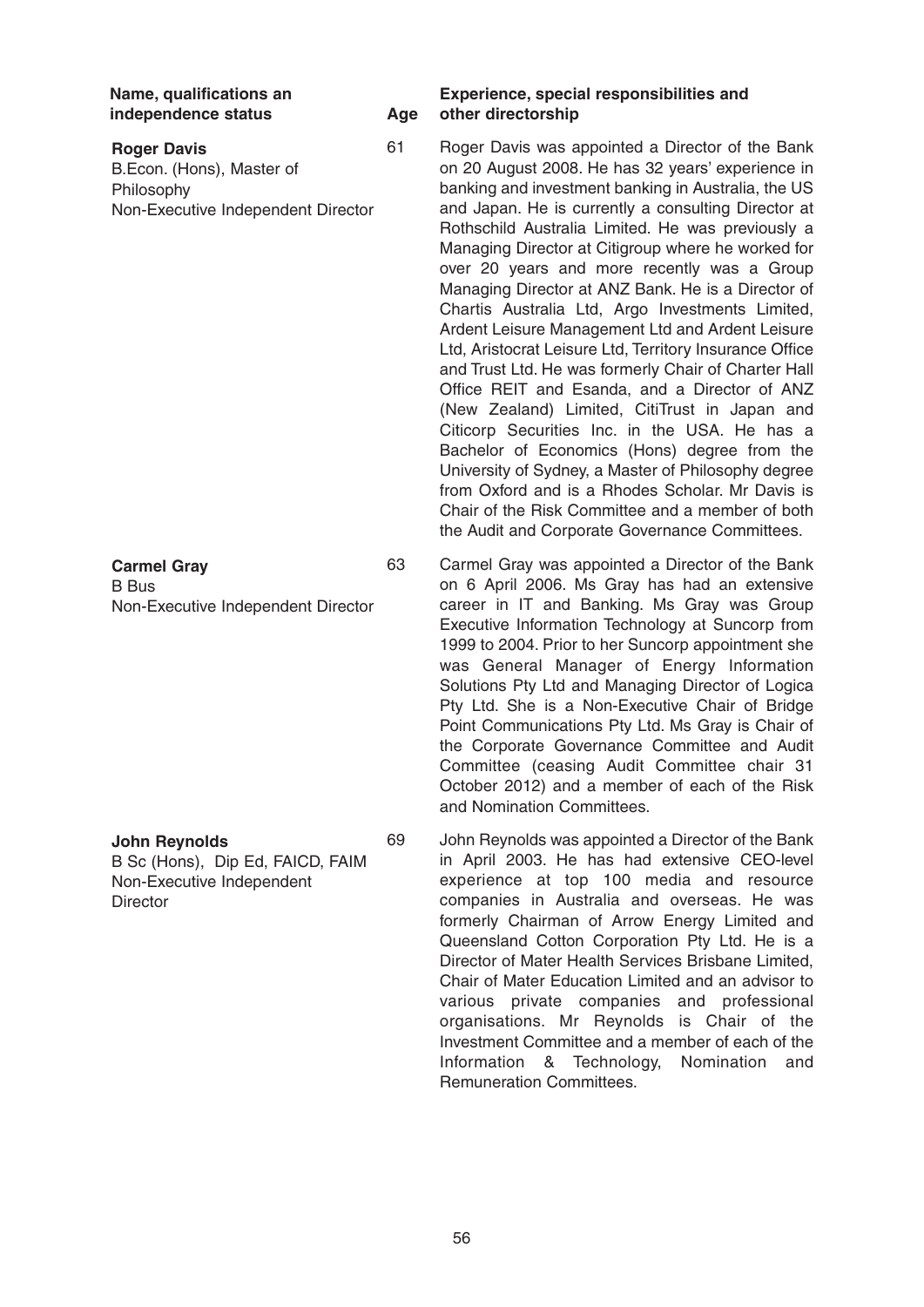**Michelle Tredenick** B Sc

Non-Executive Independent **Director** 

**David Willis** B Com, ACA, ICA Non-Executive Independent **Director** 

**Richard Haire** FAICD, FAIM Non-Executive Independent **Director** (Appointed 18 April 2012)

#### **Name, qualifications an Experience, special responsibilities and independence status Age other directorship**

- 52 Michelle Tredenick was appointed a Director of the Bank in February 2011. She has more than 25 years' experience in the banking, insurance and wealth management industries across Australia and New Zealand. Michelle has held senior executive roles and been a member of the Executive Committee for National Australia Bank, MLC and Suncorp as well as serving as an Executive Director for NAB and MLC companies. During her career, she has held various roles as chief information officer, head of strategy as well as line responsibility for corporate superannuation, insurance and wealth management businesses. Michelle is a member of the Australian Post E-Services Advisory Committee and she is Chair of Comparehealth Pty Ltd, IAG and NRMA Superannuation Pty Ltd. Ms Tredenick is Chair of the Information & Technology Committee and a member of each of the Remuneration, Nomination, Risk and Investment Committees.
- 57 David Willis has over 33 years' experience in financial services in the Asia Pacific, the UK and the US. He is a qualified Accountant in Australia and New Zealand and has had some 17 years' experience working with Australian and foreign banks. David is a Director of New Zealand Post and Kiwi Bank, CBH (A Grain Cooperative in Western Australia), Interflour Holdings (a Singapore based flour milling company), Converga (a privately owned IT business) and Parcel Direct Group. David chairs a Sydney based Charity "The Horizons Program". He was appointed a Director of the Bank in February 2010 and is Chair of the Remuneration Committee and a member of both the Corporate Governance and Budget Committees.
- 53 Richard Haire was appointed a Director of the Bank on 18 April 2012. Mr Haire has more than 28 years' experience in the international cotton and agribusiness industry, including 26 years in agricultural commodity trading and banking. He is a Director of the Australian Institute of Company Directors (Qld Div) and Cotton Research and Development Corporation and formerly a Director of Open Country Dairy (NZ) and New Zealand Farming Systems Uruguay. Mr Haire is chair of the Audit Committee and a member of each of the Information & Technology, Risk and Investment Committees.

Bill Kelty retired as a Director on 31 July 2012.

John Reynolds did not stand for re-election at the Bank's Annual General Meeting, and ceased to be a director on 13 December 2012.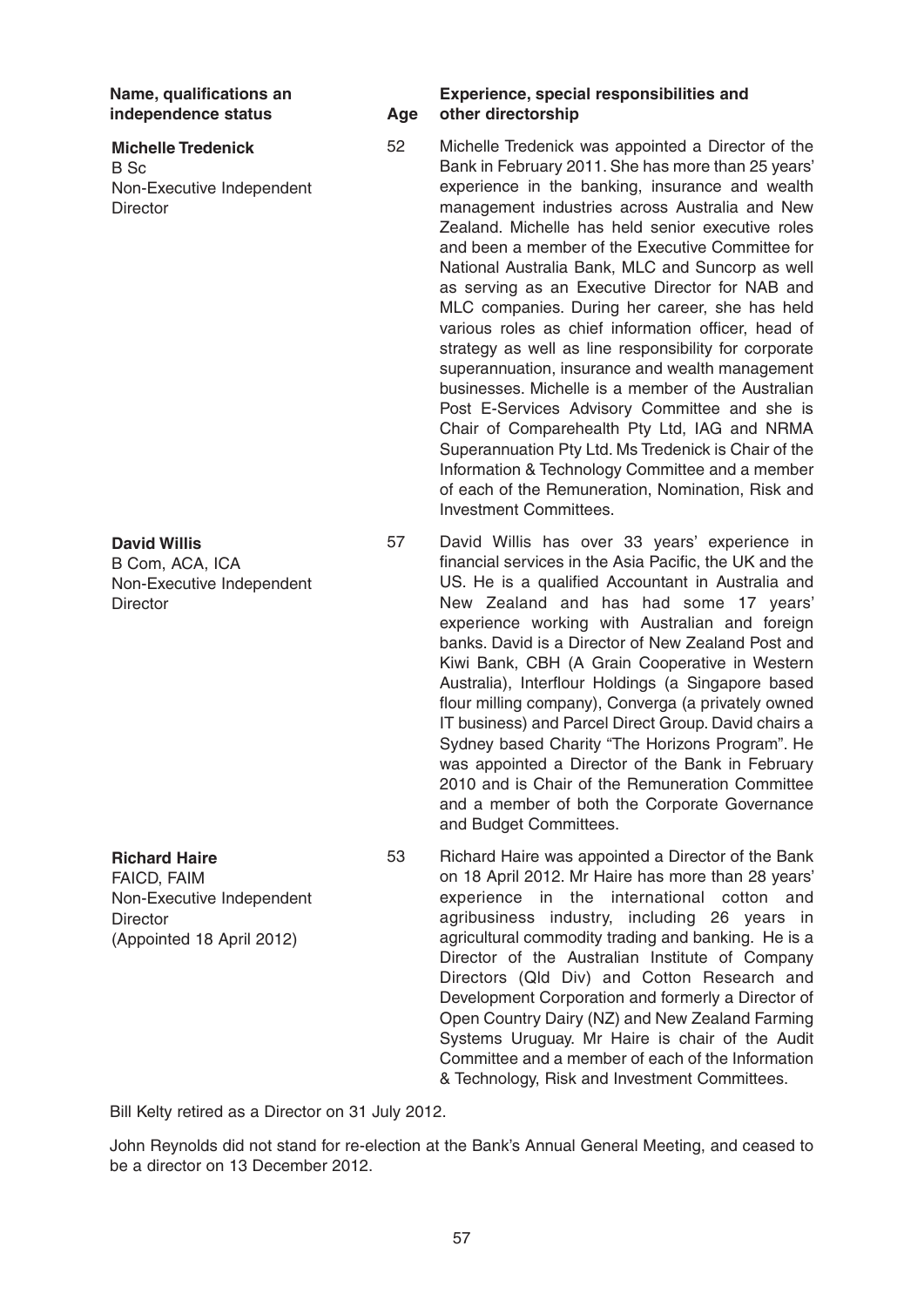# **Company Secretary**

Melissa Grundy, Company Secretary

BCom, GradDipAppFin (Sec Inst), GradDipACG, CPA, F Fin, FCSA, ASAIM, GAICD

Ms Grundy was appointed Company Secretary on 4 June 2012. Prior to joining the Bank, she held various roles within the Compliance division of ASX Limited, with the most recent being State Manager (Qld) and Manager, Listings (Brisbane).

Ms Stacey Hester LLB (Hons), LLM, was appointed to the position of Company Secretary on 26 August 2009 and resigned as Company Secretary on 4 June 2012. Ms Hester continues to hold various roles within the Bank including Head of Group Legal.

#### **Organisational Structure**

The Bank's controlled entities are set out in Note 33 to the 2012 consolidated financial statements, which are incorporated by reference and form part of this Information Memorandum.

#### **Shareholding Details**

As at 13 December 2012 the following shareholding details applied:

Eight largest ordinary shareholders:

| No. of ordinary<br>shares | %      |
|---------------------------|--------|
| 36,822,303                | 11.77% |
| 30,392,885                | 9.71%  |
| 28,832,227                | 9.22%  |
| 28,460,927                | 9.10%  |
| 6,550,276                 | 2.09%  |
| 5,712,717                 | 1.83%  |
| 5,355,700                 | 1.71%  |
| 3,490,078                 | 1.12%  |
| 161,079,513               | 51.48% |
|                           |        |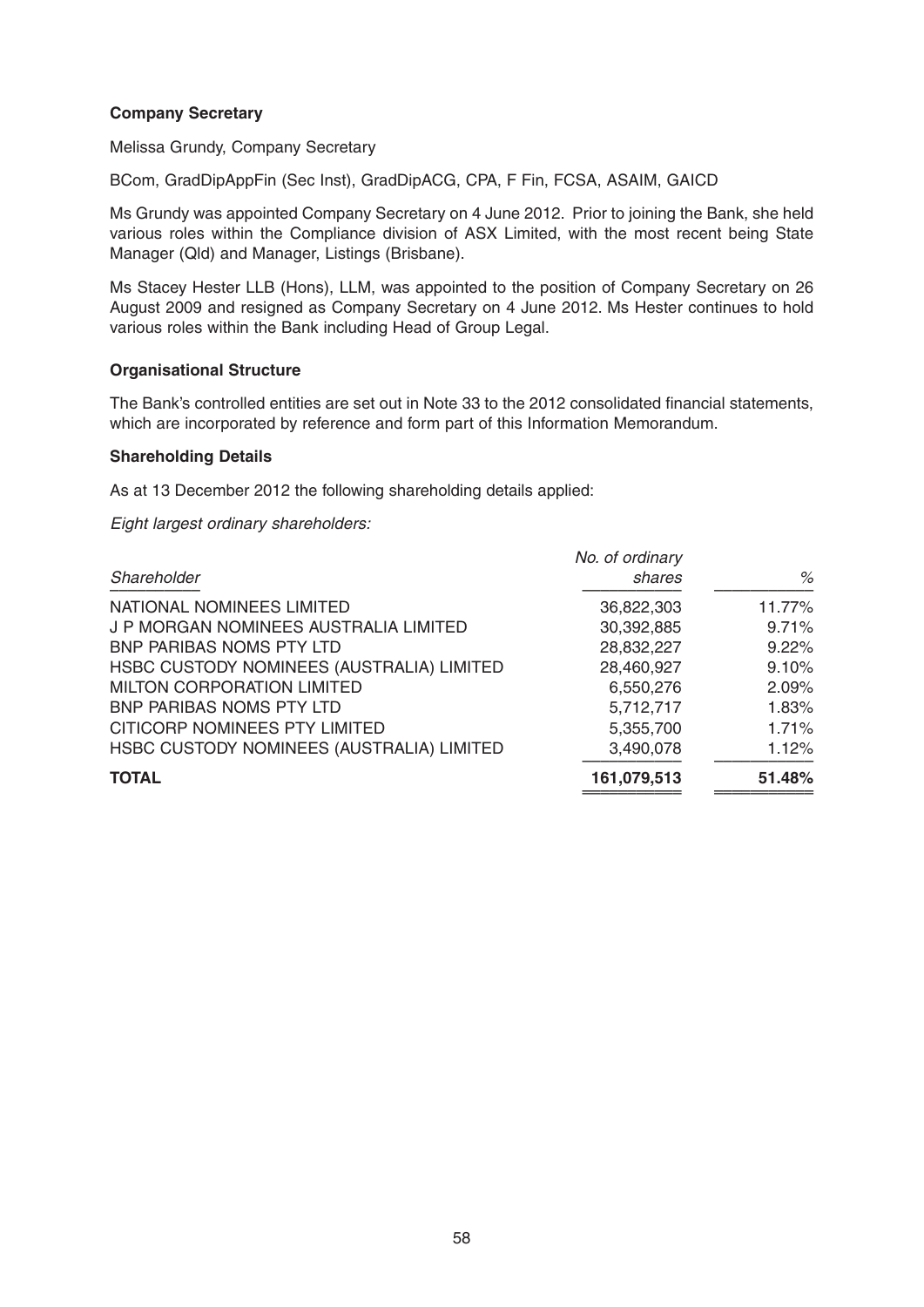# **Australian Taxation**

**The following is a summary of the Australian taxation treatment under the Income Tax Assessment Act of 1936 of Australia (the "Tax Act") and the Income Tax Assessment Act of 1997 of Australia (the "1997 Tax Act") as at the date of this Information Memorandum of payments of interest (as defined in the Tax Act) on the Notes to be issued by the Issuer under the Programme and certain other matters. It is not exhaustive, and in particular, does not deal with the position of certain classes of Noteholders (including, without limitation, dealers in securities, custodians or other third parties who hold Notes on behalf of other persons).** 

**Prospective Noteholders should be aware that particular terms of issue of any Series of Notes may affect the tax treatment of that and other Series of Notes.** 

**The following is a general guide and should be treated with appropriate caution. Information regarding taxes in respect of Notes may also be set out in the relevant Final Terms.** 

**Prospective Noteholders are urged to satisfy themselves as to the overall tax consequences of purchasing, holding and/or selling Notes and should consult their professional advisers on the tax implications of an investment in the Notes for their particular circumstances.**

#### **Interest Withholding Tax**

An exemption from Australian interest withholding tax imposed under Division 11A of Part III of the Tax Act ("IWT") is available in respect of Notes issued by the Issuer under section 128F of the Tax Act if the following conditions are met:

- (a) the Issuer is a company (as defined in Section 128F(9) of the Tax Act) and a resident of Australia when it issues the Notes and when interest is paid. "Interest" is defined in section 128A(1AB) of the Tax Act to include amounts in the nature of, or in substitution for, interest and certain other amounts;
- (b) the Notes are issued in a manner which satisfies the public offer test. There are five principal methods of satisfying the public offer test the purpose of which is to ensure that lenders in overseas capital markets are aware that the Issuer is offering Notes for issue. In summary, the five methods are:
	- (i) offers for sale to at least 10 persons, each of which is carrying on a business of providing finance, or investing or dealing in securities, in the course of operating in financial markets and none of which is known to be or suspected by the Issuer to be, an associate of any of the others;
	- (ii) offers for sale to at least 100 persons whom it was reasonable for the Issuer to have regarded as either having acquired Notes in the past or being likely to be interested in acquiring Notes;
	- (iii) offers as result of the Notes being accepted for listing on a stock exchange, where the Issuer has previously entered into an agreement with a dealer, manager or underwriter, in relation to the placement of debentures, requiring the Issuer to seek such listing;
	- (iv) offers via publicly available information sources; and
	- (v) offers to the Dealers who offer to sell the Notes within 30 days by one of the preceding methods.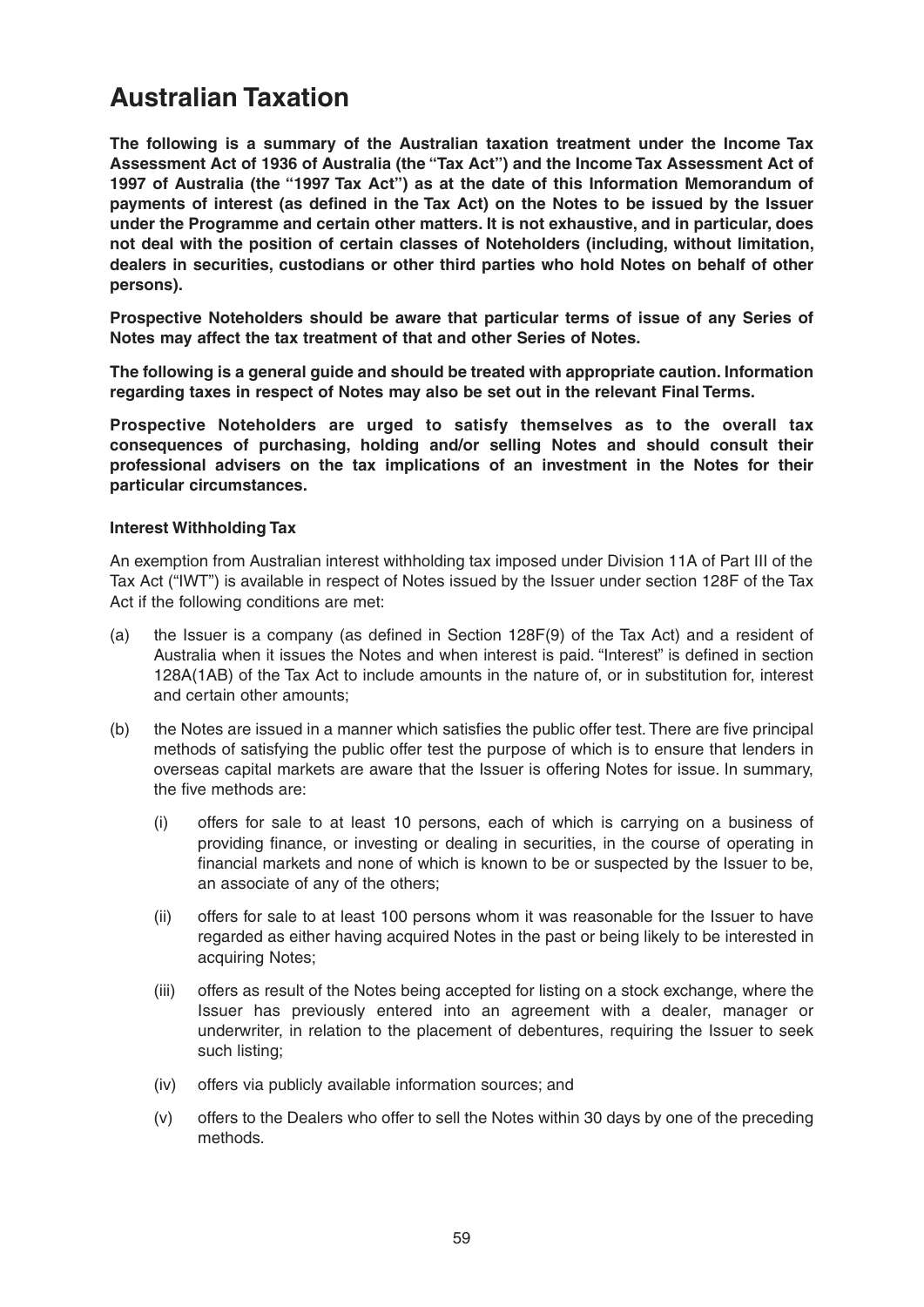In addition, the issue of the Notes either in the form of a Temporary Global Note, a Permanent Global Note or a Definitive Note, by the Issuer and the offering of interests in the Notes by one of these methods should satisfy the public offer test;

- (c) the Issuer does not know, or have reasonable grounds to suspect, at the time of issue, that the Notes were being, or would later be, acquired (directly or indirectly) by an "associate" of the Issuer except as permitted by section 128F(5) of the Tax Act; and
- (d) at the time of the payment of interest, the Issuer does not know, or have reasonable grounds to suspect, that the payee is an associate of the Issuer, except as permitted by section 128F(6) of the Tax Act.

#### Associates

An "associate" of the Issuer for the purposes of section 128F of the Tax Act (when the Issuer is not a trustee) includes (i) a person or entity which holds more than 50 per cent. of the voting shares of, or otherwise controls, the Issuer, (ii) an entity in which more than 50 per cent. of the voting shares are held by, or which is otherwise controlled by, the Issuer, (iii) a trustee of a trust where the Issuer is capable of benefiting (whether directly or indirectly) under that trust, and (iv) a person or entity who is an "associate" of another person or entity which is an "associate" of the Issuer under any of the foregoing.

However, "associate" does not include:

- (A) Australian resident associates who do not hold the Notes in the course of carrying on business at or through a permanent establishment outside Australia and non-resident associates who hold the Notes in the course of carrying on business at or through a permanent establishment in Australia; or
- (B) Australian resident associates that hold the Notes in the course of carrying on business at or through a permanent establishment outside Australia and non-resident associates who do not hold the Notes in the course of carrying on business through a permanent establishment in Australia who are acting in the capacity of:
	- (i) in the case of section 128F(5), a dealer, manager or underwriter in relation to the placement of the relevant Notes or a clearing house, custodian, funds manager or responsible entity of a registered managed investment scheme; or
	- (ii) in the case of section 128F(6), a clearing house, paying agent, custodian, funds manager or responsible entity of a registered managed investment scheme.

#### Compliance with Section 128F of the Tax Act

Unless otherwise specified in any relevant Final Terms (or another relevant supplement to this Information Memorandum), the Issuer proposes to issue Notes in a manner which will satisfy the requirements of section 128F of the Tax Act.

#### Exemptions under recent tax treaties

The Australian government has signed new or amended double tax conventions ("New Treaties") with a number of countries (each a "Specified Country").

In broad terms, the New Treaties effectively prevent the country in which the interest is sourced taxing that interest where it is derived by:

• the government of the relevant Specified Country and certain governmental authorities and agencies in the Specified Country; or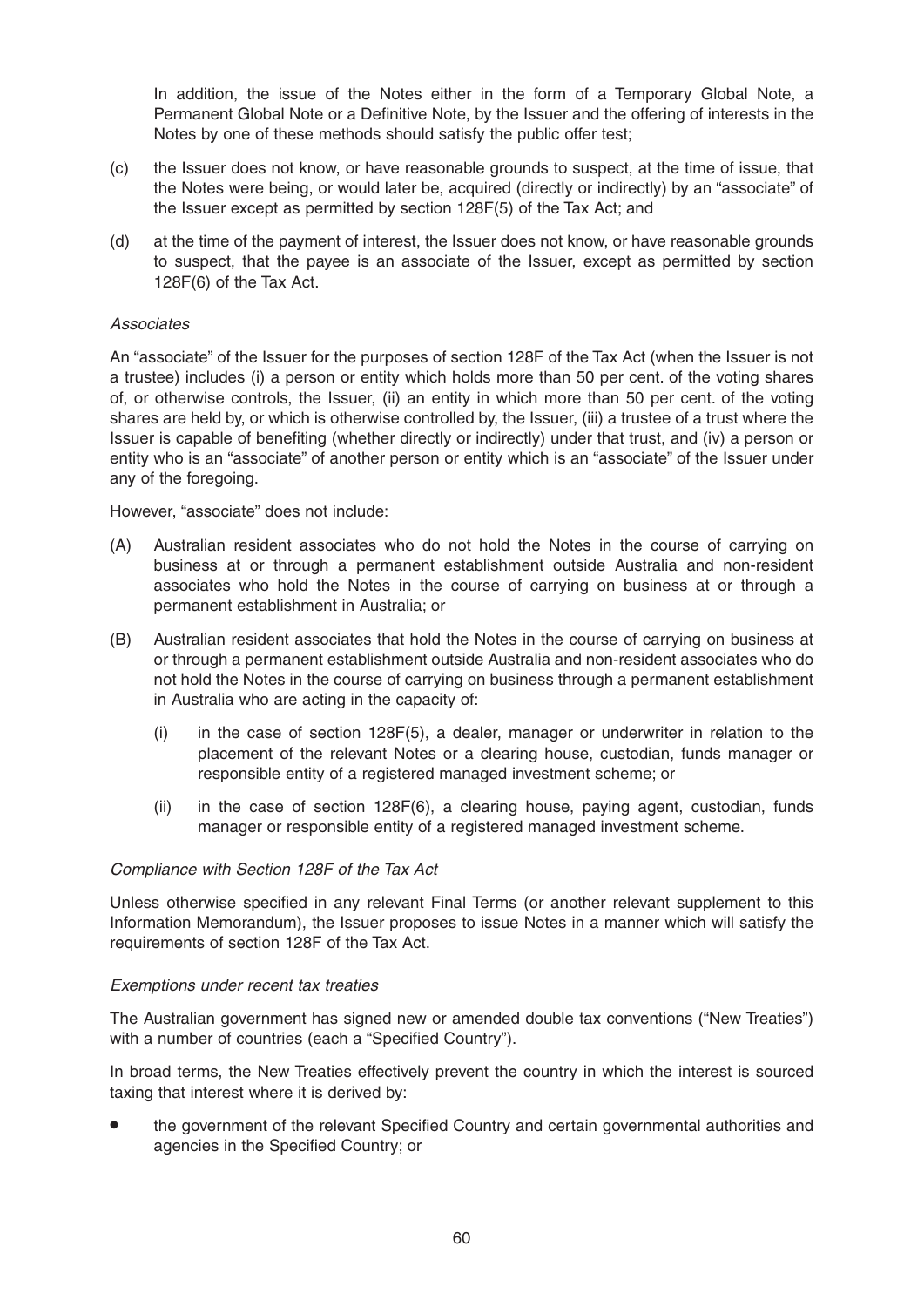• a "financial institution" which is a resident of a "Specified Country" and which is unrelated to and dealing wholly independently with the Issuer. The term "financial institution" refers to either a bank or any other form of enterprise which substantially derives its profits by carrying on a business of raising and providing finance. (However, interest under a back-to-back loan or an economically equivalent arrangement will not qualify for this exemption.)

The Australian Federal Treasury maintains a listing of Australia's double tax conventions which provides details of country, status, withholding tax rate limits and Australian domestic implementation which is available to the public at the Federal Treasury Department's website: http://www.treasury.gov.au.

#### Section 126 of the Tax Act

Section 126 of the Tax Act imposes a type of withholding tax at the rate of 45 per cent. on the payment or credit of interest on certain bearer debt securities (other than certain promissory notes) including Notes issued in bearer form if the Issuer fails to disclose the names and addresses of the holders to the Australian Taxation Office. Section 126 does not apply to the payment of interest on Notes in bearer form held by non-residents who do not carry on business at or through a permanent establishment in Australia where the issue of those Notes satisfied the requirements of section 128F of the Tax Act or IWT is payable.

In addition, the Australian Taxation Office has confirmed that for the purpose of section 126 of the Tax Act, the holder of debentures (such as the Notes in bearer form) means the person in possession of the debentures. Section 126 is therefore limited in its application to persons in possession of the Notes in bearer form who are residents in Australia or non-residents who are engaged in carrying on business in Australia at or through a permanent establishment in Australia. Where interests in Notes in bearer form are held through Euroclear or Clearstream, Luxembourg, the Issuer intends to treat the operators of those clearing systems as the holders of those Notes for the purposes of section 126 of the Tax Act.

#### Payment of additional amounts

As set out in more detail in the Terms and Conditions of the Notes, unless expressly provided to the contrary in the relevant Final Terms (or another relevant supplement to this Information Memorandum), if the Issuer should at any time be compelled by law to deduct or withhold an amount in respect of any withholding taxes imposed or levied by the Commonwealth of Australia, the Issuer shall, subject to certain exceptions, pay such additional amounts as may be necessary in order to ensure that the net amounts received by the Noteholders after such deduction or withholding shall equal the respective amounts which would have been received had no such deduction or withholding been required. If the Issuer is compelled by law in relation to any Notes to deduct or withhold an amount in respect of any withholding taxes, the Issuer will have the option to redeem those Notes in accordance with the relevant Terms and Conditions.

# **General Tax**

Under Australian law as presently in effect:

- (A) assuming the requirements of section 128F of the Tax Act are satisfied with respect to the Notes, payment of principal and interest (as defined in section 128A(1AB) of the Tax Act) to a Noteholder, who is a non-resident of Australia and who, during the taxable year, does not hold the Notes in the course of carrying on business at or through a permanent establishment within Australia, will not be subject to Australian income taxes on such principal and interest;
- (B) Australian residents or non-Australian residents who hold the Notes in the course of carrying on business at or through a permanent establishment in Australia ("Australian Holders"), will be assessable for Australian tax purposes on income either received or accrued due to them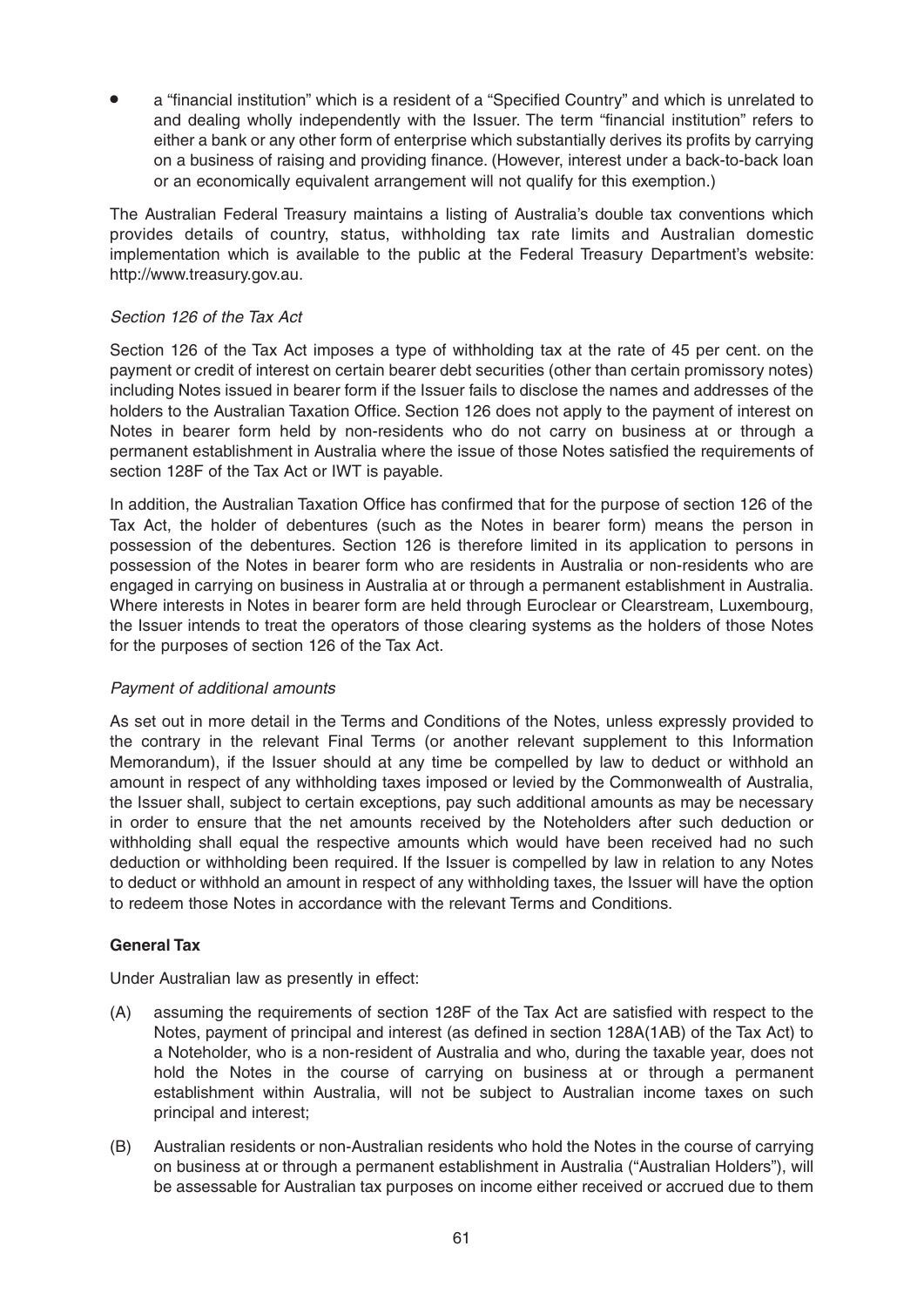in respect of the Notes. Whether income will be recognised on a cash receipts or accruals basis will depend upon the tax status of the particular Noteholder and the terms and conditions of the Notes (see also paragraph (M) below regarding Division 230 of the 1997 Tax Act). Special rules apply to the taxation of Australian residents who hold the Notes in the course of carrying on business at or through a permanent establishment outside Australia which vary depending on the country in which that permanent establishment is located;

- (C) a Noteholder, who is a non-Australian resident will not be subject to Australian income tax on gains realised during that year on sale or redemption of the Notes, provided that:
	- (i) if the non-Australian resident is not a resident of a country with which Australia has entered into a comprehensive double tax convention – such gains do not have an Australian source; or
	- (ii) if the non-Australian resident is a resident of a country with which Australia has entered into a comprehensive double tax convention (and the non-Australian resident is fully entitled to the benefits of such double tax convention) – the non-Australian resident does not hold the Notes in the course of carrying on business at or through a permanent establishment in Australia.

A gain arising on the sale of Notes by a non-Australian resident holder to another non-Australian resident where the Notes are sold outside Australia and all negotiations are conducted, and documentation executed, outside Australia would not be regarded as having an Australian source;

- (D) Australian Holders will be required to include any gain or loss on disposal or redemption of the Notes in their taxable income. Special rules apply to the taxation of Australian residents who hold the Notes in the course of carrying on business at or through a permanent establishment outside Australia, which vary depending on the country in which that permanent establishment is located;
- (E) there are specific rules that can apply to treat a portion of the purchase price of the Notes as interest for IWT purposes when certain Notes originally issued at a discount or with a maturity premium or which do not pay interest at least annually are sold to an Australian resident (who does not acquire them in the course of carrying on business at or through a permanent establishment outside Australia) or a non-resident (who acquires them in the course of carrying on business at or through a permanent establishment in Australia). If the Notes are not issued at a discount and do not have a maturity premium, these rules should not apply to the Notes. These rules also do not apply in circumstances where the deemed interest would have been exempt under section 128F of the Tax Act, if the Notes had been held to maturity by a non-resident;
- (F) no Notes will be subject to death, estate or succession duties imposed by Australia, or by any political subdivision or authority therein having power to tax, if held at the time of death;
- (G) no ad valorem stamp, issue, registration or similar taxes are payable in Australia on the issue of any Notes or the transfer of any Notes;
- (H) neither the issue nor receipt of the Notes will give rise to a liability for goods and services tax ("GST") in Australia on the basis that the supply of Notes will comprise either an input taxed financial supply or (in the case of an offshore subscriber) a GST-free supply. Furthermore, neither the payment or receipt of principal or interest by the Issuer, nor the disposal of the Notes, would give rise to any GST liability in Australia;
- (I) payments in respect of the Notes can be made free and clear of the "supply withholding tax" imposed under section 12-190 of Schedule 1 to the Taxation Administration Act 1953 of Australia ("TAA");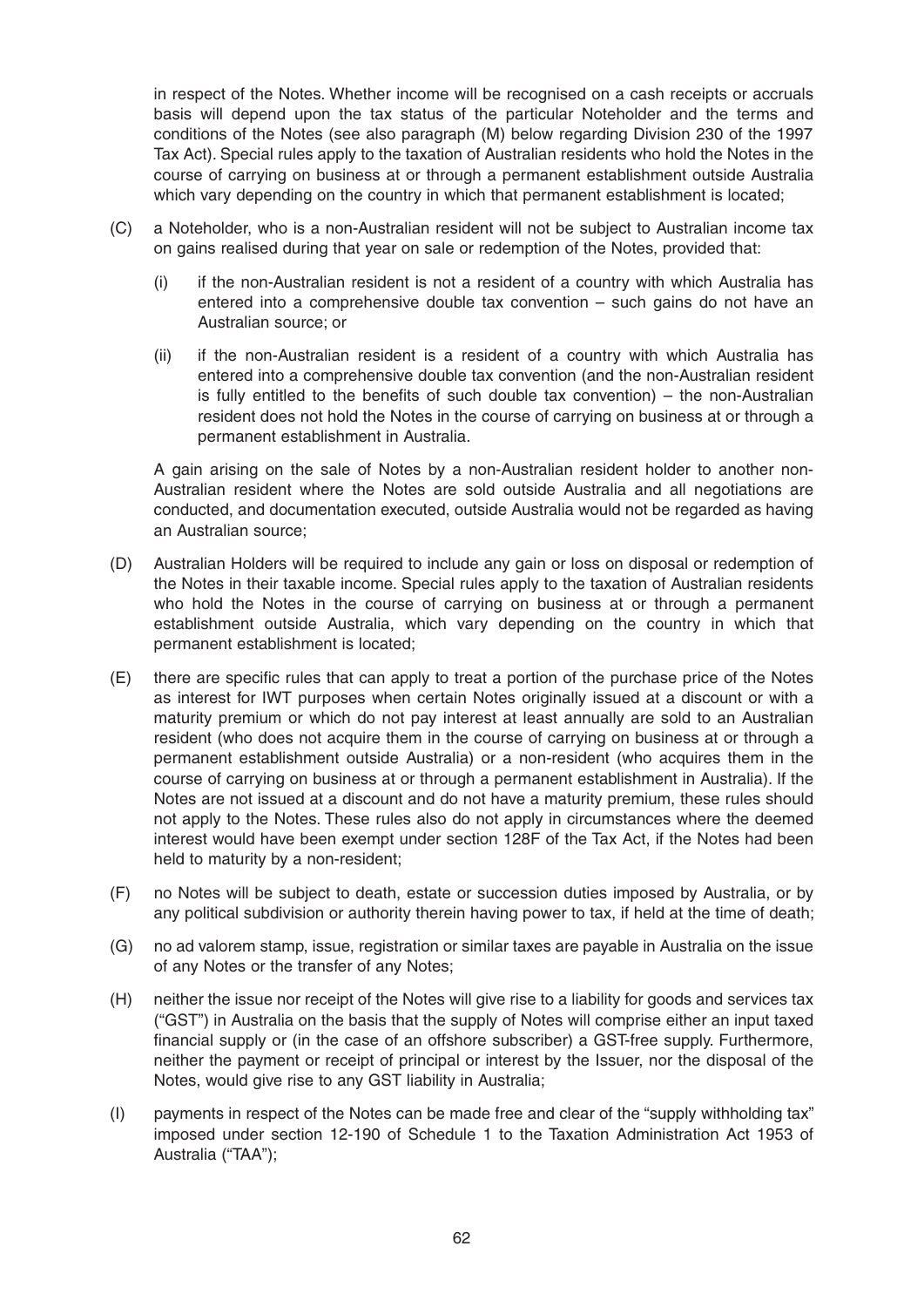- (J) Division 974 of the 1997 Tax Act contains tests for characterising debt (for all entities) and equity (for companies) for Australian tax purposes, including for the purposes of dividend withholding tax and IWT. The Issuer intends to issue Notes which are to be characterised as "debt interests" for the purposes of the tests contained in Division 974 and the returns paid on the Notes are to be "interest" for the purpose of section 128F of the Tax Act. Accordingly, Division 974 is unlikely to adversely affect the Australian tax treatment of holders of Notes;
- (K) Section 12-315 of schedule 1 to the TAA gives the Governor-General power to make regulations requiring withholding from certain payments to non-residents. The regulations that have been made to date do not relate to interest and other payments under the Notes. However, section 12-315 expressly provides that the regulations will not apply to interest and other payments which are already subject to the current IWT rules or specifically exempt from those rules. Further, regulations may only be made if the responsible minister is satisfied the specified payments are of a kind that could reasonably relate to assessable income of foreign residents. The Issuer has been advised that it does not expect the regulations to apply to repayments of principal under the Notes, provided those Notes are not issued at a discount, as repayments of principal amounts will generally not be reasonably related to assessable income;
- (L) Divisions 775 and 960 of the 1997 Tax Act contain rules to deal with the taxation consequences of foreign exchange transactions. The rules do not apply if Division 230 of the 1997 Tax Act (refer below) applies to Noteholders. The rules are complex and will apply to the Issuer in respect of any Notes denominated in a currency other than Australian dollars, as well as any currency hedging arrangements entered into in respect of such Notes. The rules may also apply to any Noteholders that hold Notes that are not denominated in Australian dollars and who are Australian residents, or non-Australian residents in the course of carrying on business in Australia. Any such Noteholders should consult their professional advisors for advice as to how to tax account for any foreign exchange gains or losses arising from their holding of those Notes; and
- (M) Division 230 of the 1997 Tax Act contains tax-timing rules for certain taxpayers to bring to account gains and losses from "financial arrangements".

The rules do not apply to certain taxpayers or in respect of certain short term "financial arrangements". They should not, for example, generally apply to Noteholders which are individuals and certain other entities (e.g. certain superannuation entities and managed investment schemes) which do not meet various turnover or asset thresholds, unless they make an election that the rules apply to their "financial arrangements". Potential Noteholders should seek their own tax advice regarding their own personal circumstances as to whether such an election should be made.

The rules in Division 230 do not apply to impose Australian interest or other withholding taxes on payments in respect of the Notes issued by the Issuer.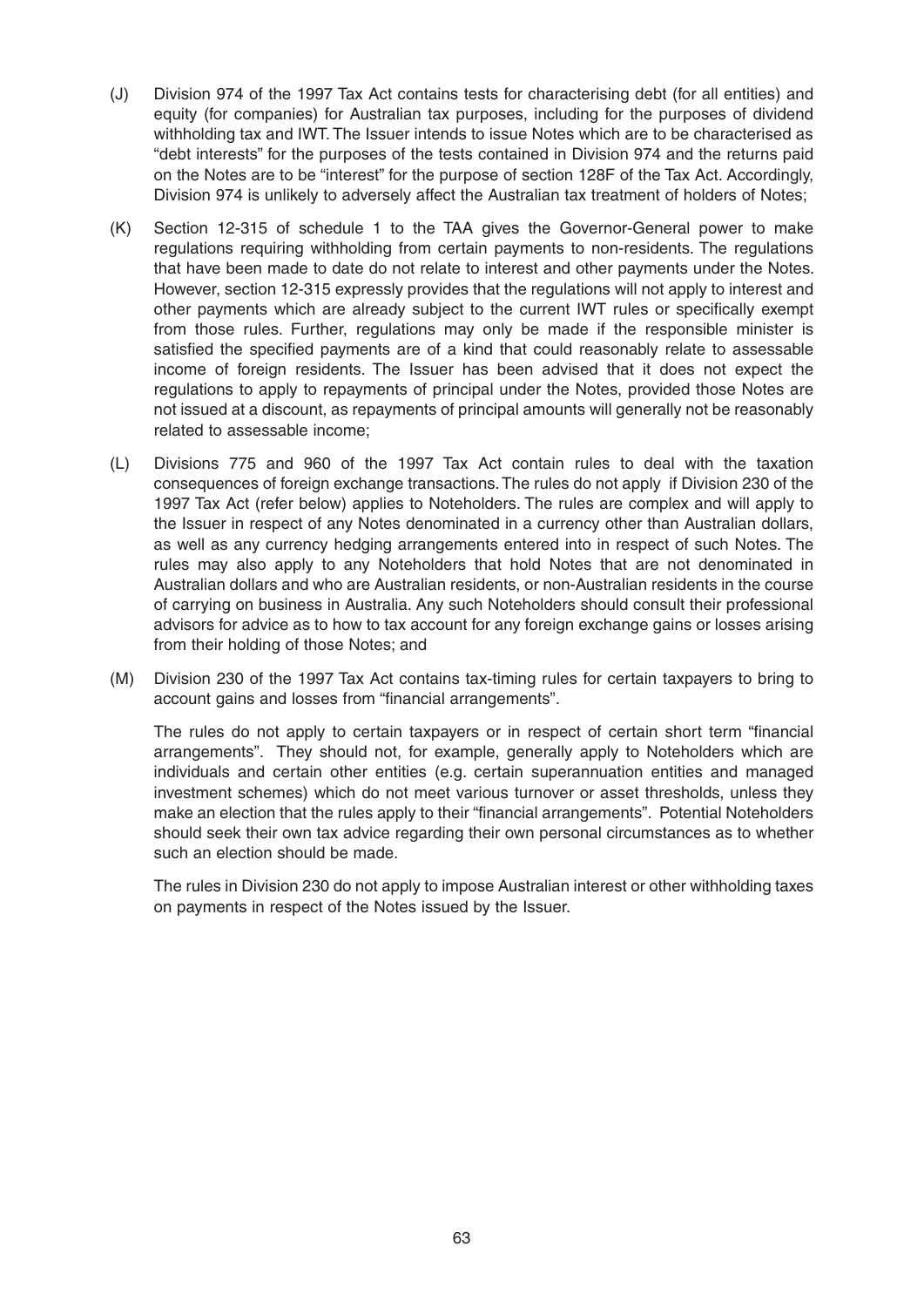# **United Kingdom Taxation and EU Savings Directive**

#### **United Kingdom Taxation**

**The following applies only to persons who are the beneficial owners of Notes and is a summary of the Issuer's understanding of current United Kingdom law and published HM Revenue and Customs practice in the United Kingdom relating only to United Kingdom withholding tax treatment of payments of principal and interest in respect of Notes. It does not deal with any other United Kingdom taxation implications of acquiring, holding or disposing of Notes. Some aspects do not apply to certain classes of person (such as dealers) to whom special rules may apply. The United Kingdom tax treatment of prospective Noteholders depends on their individual circumstances and may be subject to change in the future. Prospective Noteholders who are in any doubt as to their tax position or who may be subject to tax in a jurisdiction other than the United Kingdom should seek their own professional advice.**

#### **Payment of interest on the Notes**

Payments of interest on the Notes may be made without withholding on account of United Kingdom income tax provided the payments of interest do not have a United Kingdom source.

However, Noteholders may wish to note that in certain circumstances HM Revenue and Customs has power to obtain information (including the name and address of the beneficial owner of the interest) from any person in the United Kingdom who either pays or credits interest to or receives interest for the benefit of a Noteholder. HM Revenue and Customs also has the power to obtain information from any person in the United Kingdom who pays amounts payable on the redemption of Notes which are deeply discounted securities for the purpose of the Income Tax (Trading and Other Income) Act 2005 or receives such amounts for the benefit of another person although HM Revenue and Customs' published practice indicates that HM Revenue and Customs will not exercise its power to require this information in respect of such amounts where such amounts are paid on or before 5 April 2013. Information so obtained may, in certain circumstances, be exchanged by HM Revenue and Customs with the tax authorities of the jurisdiction in which the Noteholder is resident for tax purposes.

# **EU Savings Directive**

Under EC Council Directive 2003/48/EC on the taxation of savings income, Member States are required to provide to the tax authorities of another Member State details of payments of interest (or similar income) paid by a person within its jurisdiction to an individual resident in that other Member State or to certain limited types of entities established in that other Member State. However, for a transitional period, Luxembourg and Austria are instead required (unless during that period they elect otherwise) to operate a withholding system in relation to such payments (the ending of such transitional period being dependent upon the conclusion of certain other agreements relating to information exchange with certain other countries). A number of non-EU countries and territories including Switzerland have adopted similar measures (a withholding system in the case of Switzerland).

The European Commission has proposed certain amendments to the Directive, which may, if implemented, amend or broaden the scope of the requirements described above.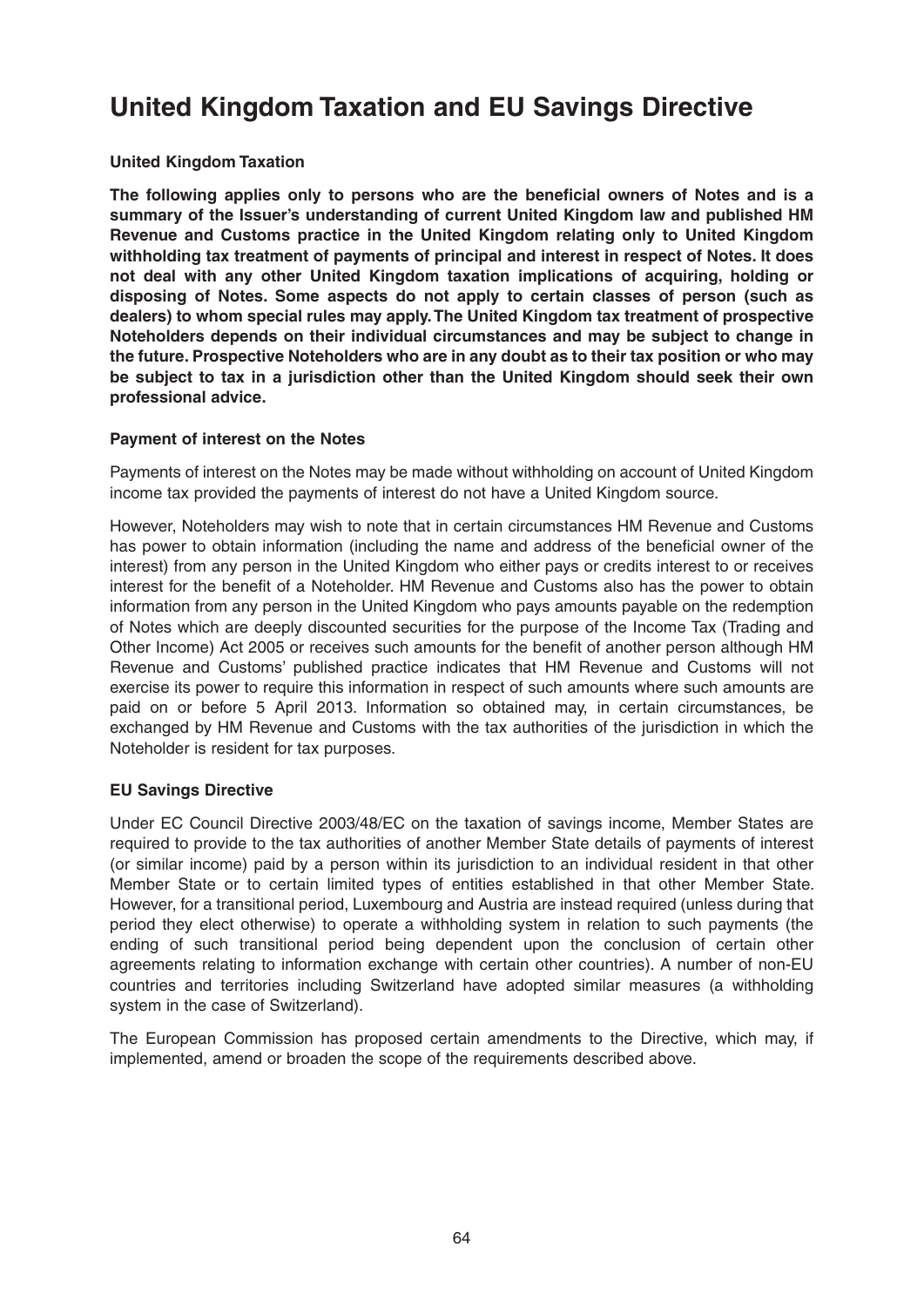# **Subscription and Sale**

# **Summary of Dealer Agreement**

Subject to the terms and the conditions contained in an amended and restated dealer agreement dated 17 December 2010 (as amended, supplemented or restated from time to time, the "Dealer Agreement") between the Issuer and the Dealers from time to time party thereto (the "Dealers"), the Notes will be offered on a continuous basis by the Issuer to the Dealers. However, the Issuer has reserved the right to sell Notes directly on its own behalf to Dealers in accordance with the Dealer Agreement. The Notes may be resold at prevailing market prices, or at prices related thereto, at the time of such resale, as determined by the relevant Dealer. The Dealer Agreement also provides for Notes to be issued in syndicated Tranches that are jointly and severally underwritten by two or more Dealers.

The Issuer has agreed to indemnify the Dealers against certain liabilities in connection with the offer and sale of the Notes. The Dealer Agreement entitles the Dealers to terminate any agreement that they make to subscribe Notes in certain circumstances prior to payment for such Notes being made to the Issuer.

# **Selling Restrictions**

# **United States**

The Notes have not been and will not be registered under the Securities Act and may not be offered or sold within the United States or to, or for the account or benefit of, U.S. persons except in certain transactions exempt from the registration requirements of the Securities Act.

The Notes are subject to U.S. tax law requirements and may not be offered, sold or delivered within the United States or its possessions or to a United States person, except in certain transactions permitted by U.S. Treasury regulations. Terms used in this paragraph have the meanings given to them by the U.S. Internal Revenue Code and the Treasury regulations promulgated thereunder.

Each Dealer has represented and agreed and each further Dealer appointed under the Programme will be required to represent and agree that, except as permitted by the Dealer Agreement, it will not offer, sell or deliver Notes (i) as part of their distribution at any time and (ii) otherwise until 40 days after the completion of the distribution, as determined and certified by the relevant Dealer or, in the case of an issue of Notes on a syndicated basis, the relevant lead manager of all Notes of the Tranche of which such Notes are a part within the United States or to, or for the account or benefit of, U.S. persons and it will have sent to each Dealer to which it sells Notes during the distribution compliance period a confirmation or other notice setting forth the restrictions on offers and sales of the Notes within the United States or to, or for the account or benefit of, U.S. persons. Terms used in the preceding paragraph and in this paragraph have the meanings given to them by Regulation S under the Securities Act.

In addition, until 40 days after the commencement of the offering of the Notes of the Tranche of which such Notes are a part, an offer or sale of Notes within the United States by any Dealer (whether or not participating in the offering) may violate the registration requirements of the Securities Act if such offer or sale is made otherwise than in accordance with an available exemptions from registrations under the Securities Act.

# **Public Offer Selling Restriction under the Prospectus Directive**

In relation to each Member State of the European Economic Area which has implemented the Prospectus Directive (each, a "Relevant Member State"), each Dealer has represented and agreed, and each further Dealer appointed under the Programme will be required to represent and agree, that with effect from and including the date on which the Prospectus Directive is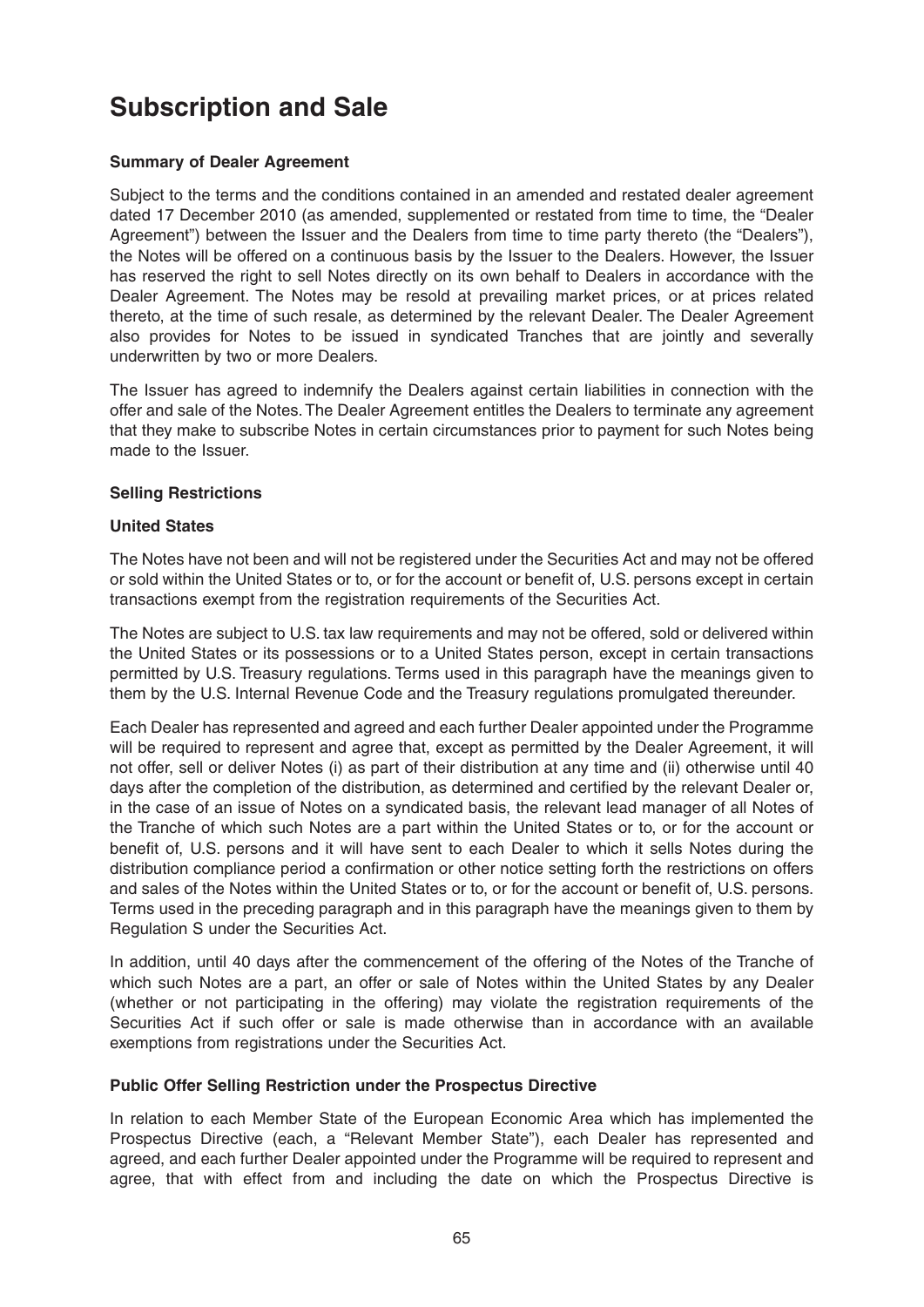implemented in that Relevant Member State (the "Relevant Implementation Date") it has not made and will not make an offer of Notes which are the subject of the offering contemplated by this Information Memorandum as completed by the final terms in relation thereto to the public in that Relevant Member State, except that it may, with effect from and including the Relevant Implementation Date, make an offer of such Notes to the public in that Relevant Member State:

- (a) at any time to any legal entity which is a qualified investor as defined in the Prospectus Directive;
- (b) at any time to fewer than 100 or, if the relevant Member State has implemented the relevant provision of the 2010 PD Amending Directive, 150 natural or legal persons (other than qualified investors as defined in the Prospectus Directive) subject to obtaining the prior consent of the relevant Dealer or Dealers nominated by the Issuer for any such offer; or
- (c) at any time in any other circumstances falling within Article 3(2) of the Prospectus Directive,

provided that no such offer of Notes referred to above shall require the Issuer or any Dealer to publish a prospectus pursuant to Article 3 of the Prospectus Directive or supplement a prospectus pursuant to Article 16 of the Prospectus Directive.

For the purposes of this provision, the expression an "offer of Notes to the public" in relation to any Notes in any Relevant Member State means the communication in any form and by any means of sufficient information on the terms of the offer and the Notes to be offered so as to enable an investor to decide to purchase or subscribe the Notes, as the same may be varied in that Member State by any measure implementing the Prospectus Directive in that Member State and the expression "Prospectus Directive" means Directive 2003/71/EC (and amendments thereto, including the 2010 PD Amending Directive to the extent implemented in the Relevant Member State), and includes any relevant implementing measure in the Relevant Member State and the expression "2010 PD Amending Directive" means Directive 2010/73/EU .

# **United Kingdom**

Each Dealer has represented and agreed and each further Dealer appointed under the Programme will be required to represent and agree that:

- $(i)$  in relation to any Notes having a maturity of less than one year, (a) it is a person whose ordinary activities involve it in acquiring, holding, managing or disposing of investments (as principal or agent) for the purposes of its business and (b) it has not offered or sold and will not offer or sell any Notes other than to persons whose ordinary activities involve them in acquiring, holding, managing or disposing of investments (as principal or as agent) for the purposes of their businesses or who it is reasonable to expect will acquire, hold, manage or dispose of investments (as principal or agent) for the purposes of their businesses where the issue of the Notes would otherwise constitute a contravention of section 19 of the FSMA by the Issuer;
- (ii) it has only communicated or caused to be communicated and will only communicate or cause to be communicated an invitation or inducement to engage in investment activity (within the meaning of section 21 of the FSMA) received by it in connection with the issue of any Notes in circumstances in which section 21(1) of the FSMA does not apply to the Issuer; and
- (iii) it has complied and will comply with all applicable provisions of the FSMA with respect to anything done by it in relation to any Notes in, from or otherwise involving the United Kingdom.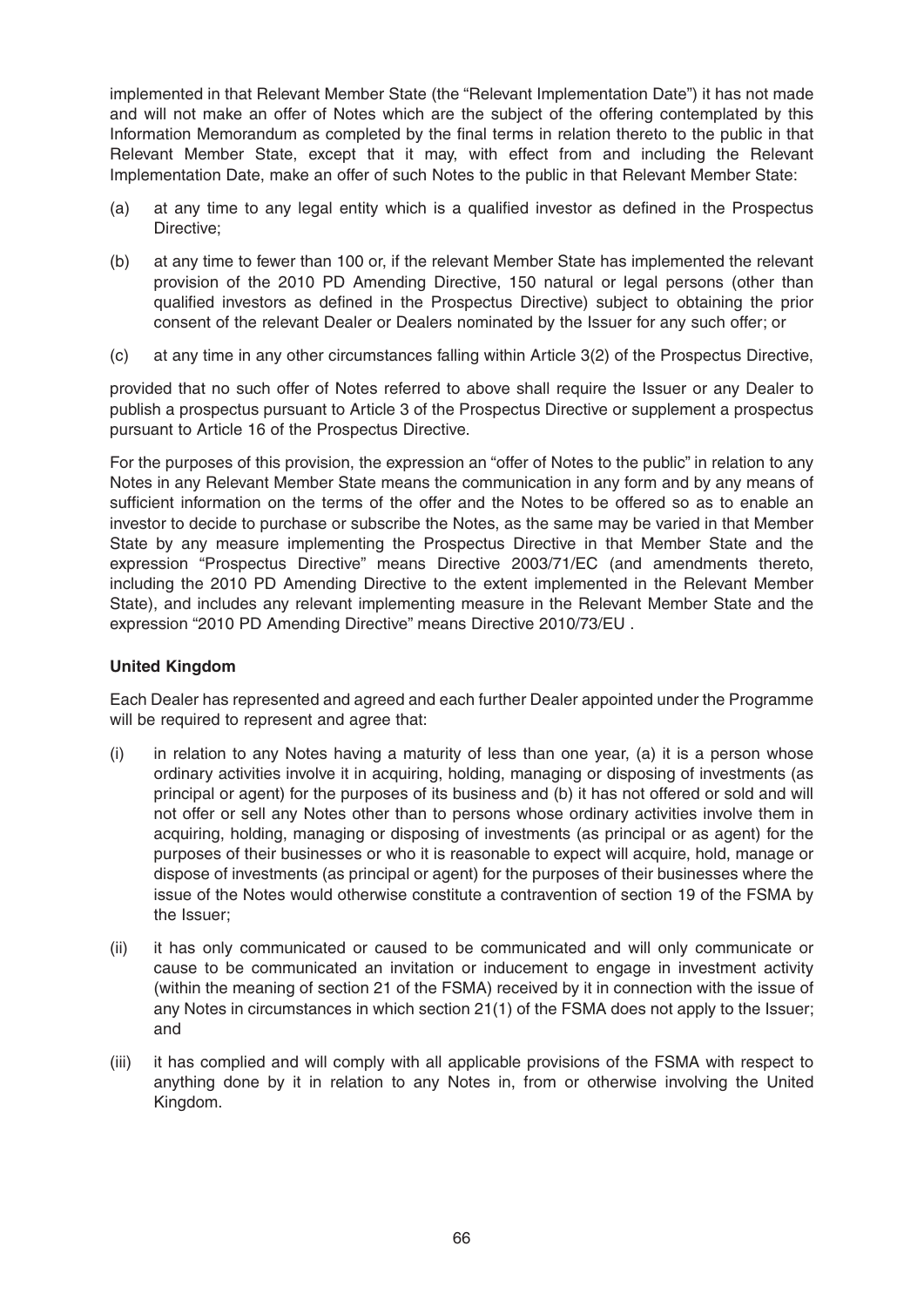#### **The Netherlands**

Each Dealer has represented and agreed, and each further Dealer appointed under the Programme will be required to represent and agree, that the Notes will only be offered in The Netherlands to qualified investors as defined in the Prospectus Directive, unless such offer is made in accordance with the Dutch Financial Supervision Act ("Wet op het financieel toezicht").

#### **Australia**

No prospectus or other disclosure document (as defined in the Corporations Act 2001 of Australia (the "**Corporations Act**")) in relation to the Programme or any Notes has been, or will be, lodged with the Australian Securities and Investments Commission ("**ASIC**") or ASX Limited (ABN 98 008 624 691) ("**ASX**"). Each Dealer has represented and agreed, and any further Dealer appointed under the Programme will be required to represent and agree that, unless the relevant Final Terms (or another relevant supplement to this Information Memorandum) otherwise provides, in connection with the distribution of the Notes, it:

- (a) has not offered or invited applications, and will not offer or invite applications, for the issue, sale, subscription or purchase of the Notes in Australia (including an offer or invitation which is received by a person in Australia); and
- (b) has not distributed or published, and will not distribute or publish this Information Memorandum or any supplement, advertisement or other offering material relating to the Notes in Australia;

unless:

- (i) the minimum aggregate consideration payable by each offeree is at least A\$500,000 (or its equivalent in other currency, in either case, disregarding moneys lent by the offeror or its associates) or the offer or invitation otherwise does not require disclosure to investors under Parts 6D.2 or 7.9 of the Corporations Act;
- (ii) the offer or the issuance of the Notes does not constitute an offer to a "retail client" for the purposes of Section 761G of the Corporations Act;
- (iii) such action complies with all applicable laws, regulations and directives in Australia; and
- (iv) such action does not require any document to be lodged with ASIC or ASX or any other regulatory authority in Australia.

Section 708(19) of the Corporations Act provides that an offer of "debentures" (as defined in the Corporations Act) for issue or sale does not need disclosure to investors in accordance with Part 6D.2 of the Corporations Act if the Issuer is an Australian authorised deposit-taking institution ("**ADI**"). As at the date of this Information Memorandum, the Issuer is an ADI.

In addition, each Dealer has agreed and each further Dealer appointed under the Programme will be required to agree that, in connection with the primary distribution of the Notes, it will not sell Notes to any person if, at the time of such sale, the employees of the Dealer aware of, or involved in, the sale knew or had reasonable grounds to suspect that, as a result of such sale, any Notes or an interest in any Notes were being, or would later be, acquired (directly or indirectly) by an associate of the Issuer that is:

(a) a non-resident of Australia that did not acquire the Notes in carrying on a business in Australia at or through a permanent establishment in Australia and did not acquire the Notes in the capacity of a dealer, manager or underwriter in relation to the placement of the Notes; or a clearing house, custodian, funds manager or a responsible entity of a registered scheme; or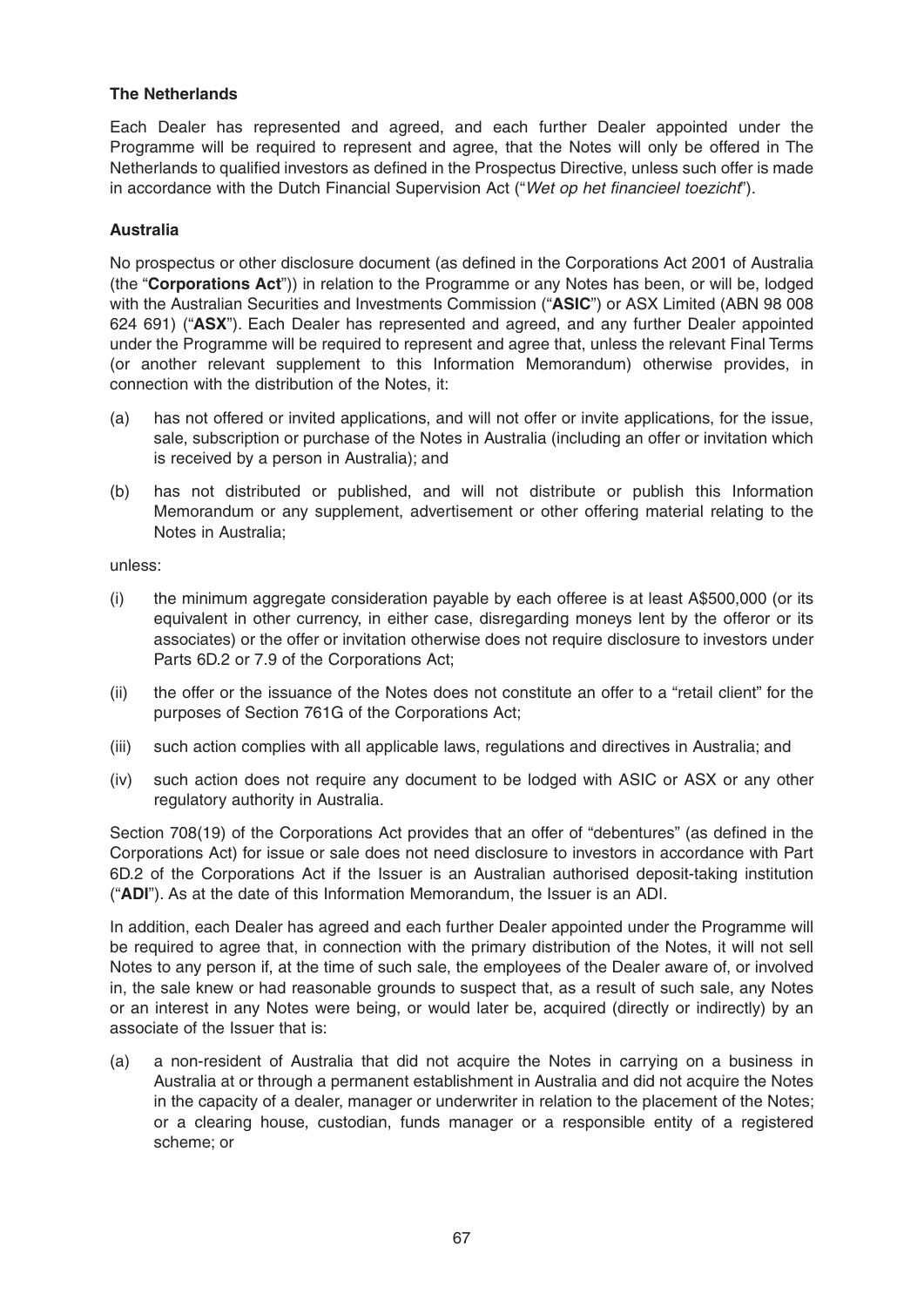(b) a resident of Australia that acquired the Notes in carrying on a business in a country outside Australia at or through a permanent establishment in that country and did not acquire the Notes in the capacity of a dealer, manager or underwriter in relation to the placement of the Notes; or a clearing house, custodian, funds manager or a responsible entity of a registered scheme.

#### **Switzerland**

This Information Memorandum is not intended to constitute an offer or solicitation to purchase or invest in the Notes described herein. Each Dealer has represented and agreed and each further Dealer appointed under the Programme will be required to represent and agree that the Notes have not been and will not be publicly offered, sold or advertised, directly or indirectly, in, into or from Switzerland and will not be listed on the SIX Swiss Exchange or on any other exchange or regulated trading facility in Switzerland. Neither this Information Memorandum nor any other offering or marketing material relating to the Notes constitutes a prospectus as such term is understood pursuant to article 652a or article 1156 of the Swiss Code of Obligations, and each Dealer has further represented and agreed and each further Dealer appointed under the Programme will be required to further represent and agree that neither this Information Memorandum nor any other offering or marketing material relating to the Notes has been or will be publicly distributed or otherwise made publicly available in Switzerland.

#### **Hong Kong**

Each Dealer has represented and agreed and each further Dealer appointed under the Programme will be required to represent and agree that:

- (a) it has not offered or sold, and will not offer or sell, in Hong Kong, by means of any document, any Notes (except for Notes which are a "structured product" as defined in the Securities and Futures Ordinance (Cap. 571) of Hong Kong (the "SFO")) other than (i) to "professional investors" as defined in the SFO and any rules made under the SFO, or (ii) in other circumstances which do not result in the document being a "prospectus" as defined in the Companies Ordinance (Cap. 32) of Hong Kong or which do not constitute an offer to the public within the meaning of that Ordinance; and
- (b) it has not issued, or had in its possession for the purposes of issue, and will not issue or have in its possession for the purposes of issue, whether in Hong Kong or elsewhere, any advertisement, invitation or document relating to the Notes which is directed at, or the contents of which are likely to be accessed or read by, the public of Hong Kong (except if permitted to do so under the securities laws of Hong Kong) other than with respect to Notes which are or are intended to be disposed of only to persons outside Hong Kong or only to "professional investors" as defined in the SFO and any rules made under the SFO.

#### **Singapore**

This Information Memorandum has not been registered as a prospectus with the Monetary Authority of Singapore, and the Notes will be offered pursuant to exemptions under the Securities and Futures Act, Chapter 289 of Singapore (the "Securities and Futures Act"). Each Dealer has represented, warranted and agreed and each further Dealer appointed under the Programme will be required to represent, warrant and agree that the Notes may not be offered or sold or made the subject of an invitation for subscription or purchase nor may this Information Memorandum or any other document or material in connection with the offer or sale or invitation for subscription or purchase of any Notes be circulated or distributed, whether directly or indirectly, to any person in Singapore other than (a) to an institutional investor pursuant to Section 274 of the Securities and Futures Act, (b) to a relevant person under Section 275(1) of the Securities and Futures Act or any person pursuant to Section 275(1A) of the Securities and Futures Act, and in accordance with the conditions specified in Section 275 of the Securities and Futures Act or (c) otherwise pursuant to,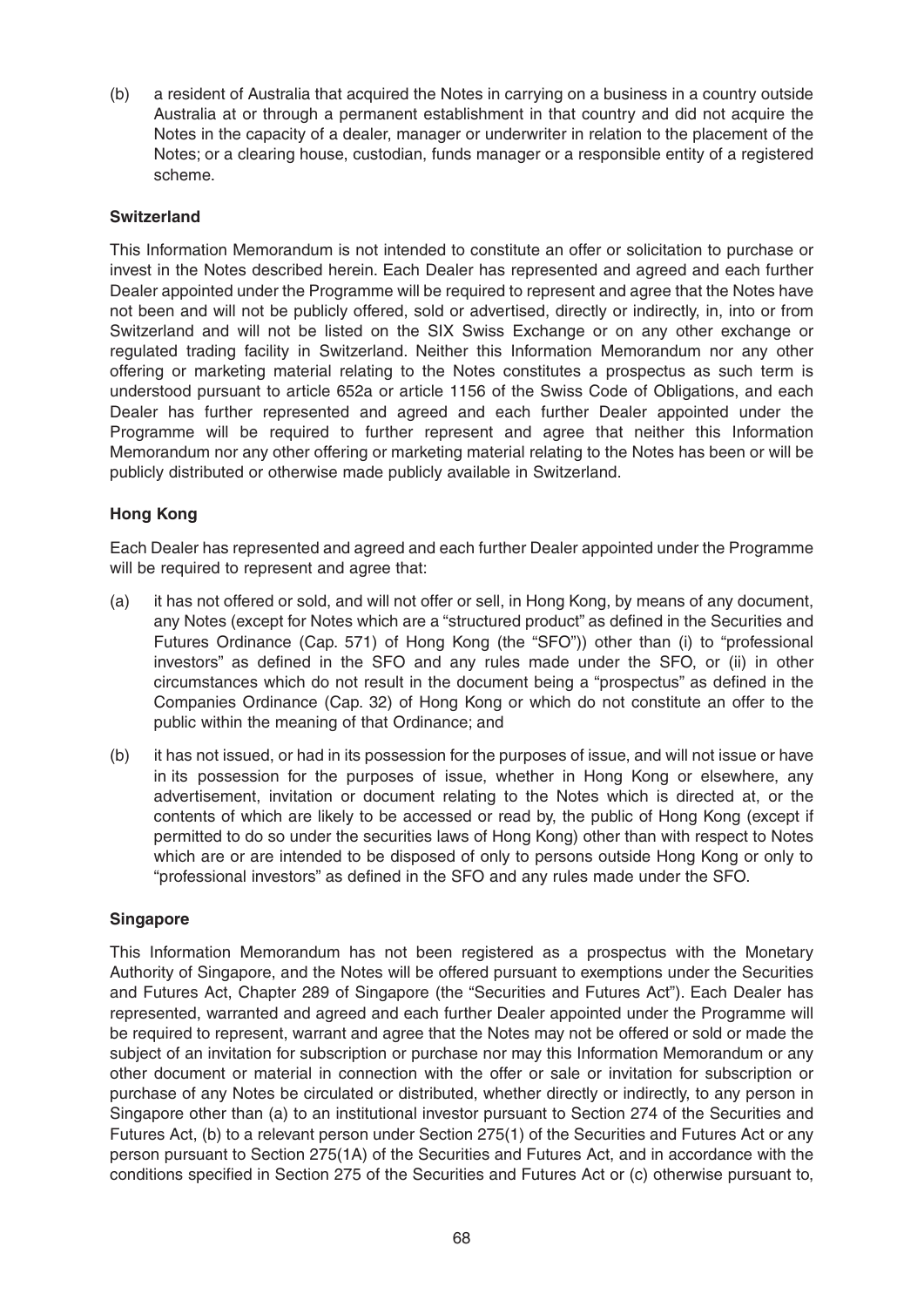and in accordance with the conditions of, any other applicable provision of the Securities and Futures Act.

Where the Notes are subscribed or purchased under Section 275 of the Securities and Futures Act by a relevant person which is:

- (a) a corporation (which is not an accredited investor (as defined in Section 4A of the Securities and Futures Act)) the sole business of which is to hold investments and the entire share capital of which is owned by one or more individuals, each of whom is an accredited investor; or
- (b) a trust (where the trustee is not an accredited investor) whose sole purpose is to hold investments and each beneficiary is an individual who is an accredited investor,

securities (as defined in Section 239(1) of the Securities and Futures Act) of that corporation or the beneficiaries' rights and interest in that trust shall not be transferable for 6 months after that corporation or that trust has acquired the Notes pursuant to an offer under Section 275 of the Securities and Futures Act except:

- (1) to an institutional investor or to a relevant person defined in Section 275(2) of the Securities and Futures Act or to any person arising from an offer referred to in Section 275(1A) or Section 276(4)(i)(B) of the Securities and Futures Act; or
- (2) where no consideration is or will be given for the transfer; or
- (3) where the transfer is by operation of law; or
- (4) pursuant to Section 276(7) of the Securities and Futures Act.

#### **General**

Each Dealer has agreed and each further Dealer appointed under the Programme will be required to agree that it will (to the best of its knowledge and belief) comply with all applicable securities laws and regulations in force in any jurisdiction in which it purchases, offers, sells or delivers Notes or possesses or distributes this Information Memorandum or any advertisement or other offering material and will obtain any consent, approval or permission required by it for the purchase, offer, sale or delivery by it of Notes under the laws and regulations in force in any jurisdiction to which it is subject or in which it makes such purchases, offers, sales or deliveries and neither the Issuer nor any other Dealer shall have any responsibility therefor.

Neither the Issuer nor any of the Dealers represents that any Notes may at any time lawfully be sold in compliance with any applicable registration or other requirements in any jurisdiction, or pursuant to any exemption available thereunder, or assumes any responsibility for facilitating such sale.

With regard to each Tranche, the relevant Dealer will be required to comply with such other additional restrictions as the Issuer and the relevant Dealer shall agree and as shall be set out in the applicable Final Terms.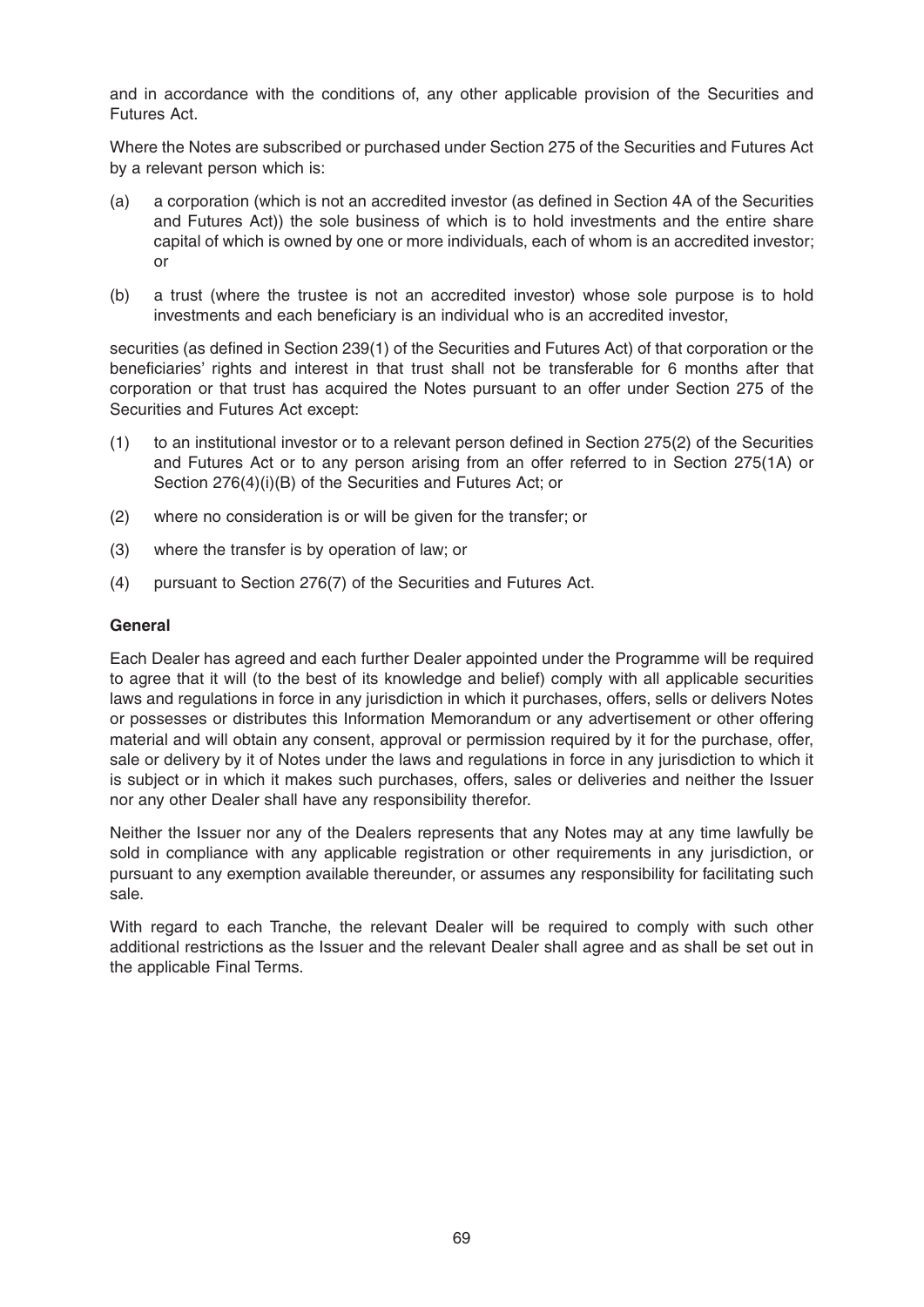# **Form of Final Terms**

Set out below is the form of Final Terms which will be completed for each Tranche of Notes issued under the Programme.

[Date]

#### **Bank of Queensland Limited (ABN 32 009 656 740)**

# **Issue of [Aggregate Nominal Amount of Tranche][Title of Notes] under the U.S.\$4,000,000,000**

# **Euro Medium Term Note Programme**

# **PART A - CONTRACTUAL TERMS**

[Terms used herein shall be deemed to be defined as such for the purposes of the Conditions set forth in the Information Memorandum dated 19 December 2012 [and the supplement to the Information Memorandum dated [insert date]] which [together] constitute[s] a base prospectus for the purposes of the Prospectus Directive (Directive 2003/71/EC) (the "Prospectus Directive") as amended (which includes the amendments made by Directive 2010/73/EU (the "2010 PD Amending Directive") to the extent that such amendments have been implemented in a relevant Member State). This document constitutes the Final Terms of the Notes described herein for the purposes of Article 5.4 of the Prospectus Directive and must be read in conjunction with the Information Memorandum [as so supplemented]. Full information on the Issuer and the offer of the Notes is only available on the basis of the combination of these Final Terms and the Information Memorandum [as so supplemented]. The Information Memorandum [and the supplement to the Information Memorandum] [is/are] available for viewing at http://www.boq.com.au/ shareholder\_debt\_programmes.htm.]

[Terms used herein shall be deemed to be defined as such for the purposes of the Conditions (the "Conditions") set forth in the Information Memorandum dated [original date] and incorporated by reference into the Information Memorandum dated 19 December 2012, [and the supplement to the Information Memorandum dated [insert date]]. This document constitutes the Final Terms of the Notes described herein for the purposes of Article 5.4 of the Prospectus Directive (Directive 2003/71/EC) (the "Prospectus Directive") as amended (which includes the amendments made by Directive 2010/73/EU (the "2010 PD Amending Directive") to the extent that such amendments have been implemented in a relevant Member State) and must be read in conjunction with the Information Memorandum dated 19 December 2012 [and the supplement to the Information Memorandum dated [*insert date*]] which [together] constitute[s] a base prospectus for the purposes of the Prospectus Directive. Copies of the Information Memorandum [as so supplemented] are available for viewing at http://www.boq.com.au/shareholder\_debt\_programmes.htm.]

| 1  | Issuer: |                                          |              | <b>Bank of Queensland Limited</b> |  |
|----|---------|------------------------------------------|--------------|-----------------------------------|--|
| 2  | (a)     | Series Number:                           | $\mathbf{L}$ |                                   |  |
|    | (b)     | Tranche Number:                          |              |                                   |  |
| 3. |         | <b>Specified Currency or Currencies:</b> |              |                                   |  |
| 4. |         | Aggregate Nominal Amount:                |              |                                   |  |
|    | (a)     | Series:                                  | $\mathbf{L}$ |                                   |  |
|    | (b)     | Tranche:                                 |              |                                   |  |
|    |         |                                          |              |                                   |  |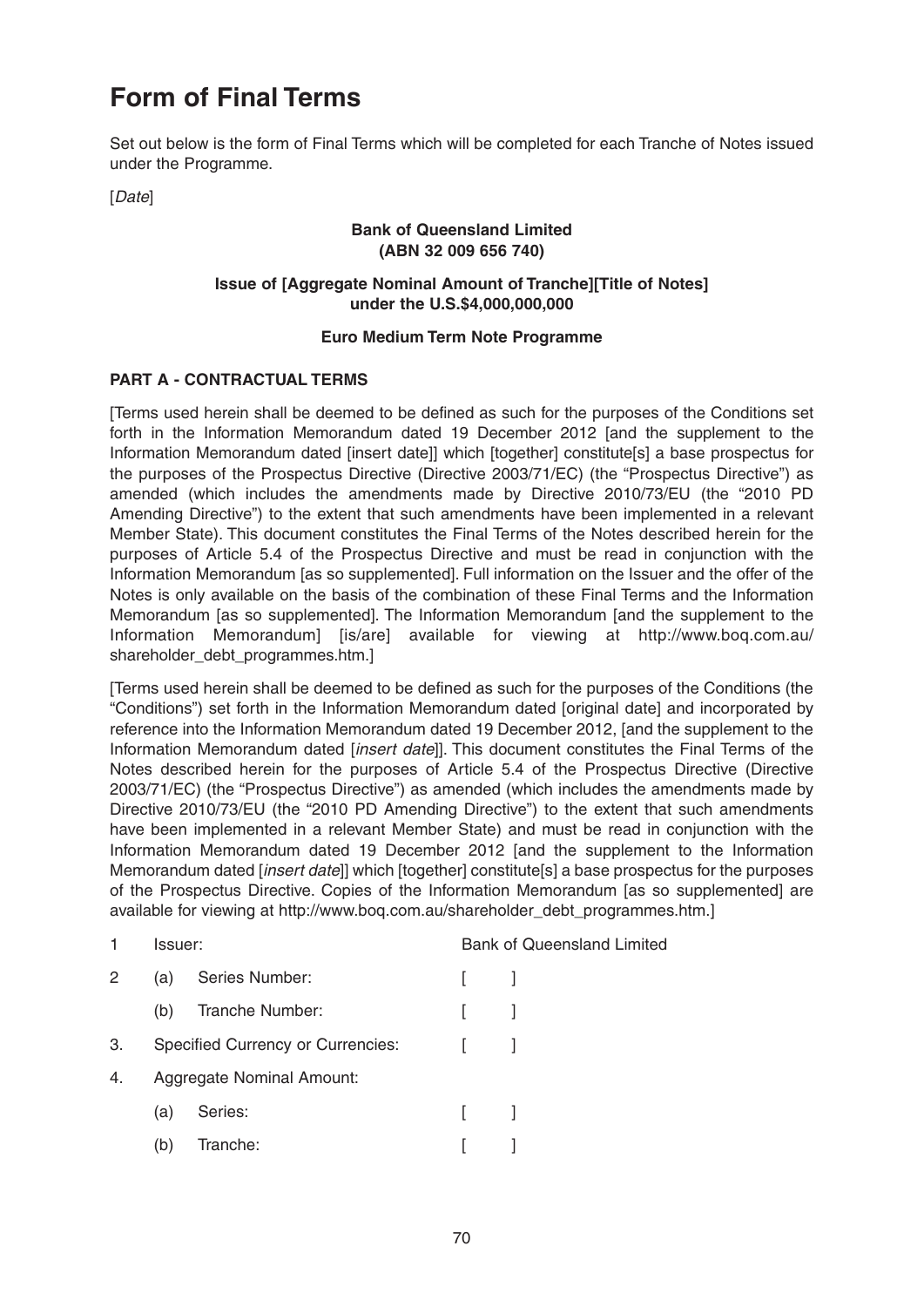| 5.  |                                                                                     | <b>Issue Price:</b>                                       |                                                                                                     | ] per cent. of the Aggregate Nominal<br>Amount [plus accrued interest from [<br>11                                                                   |
|-----|-------------------------------------------------------------------------------------|-----------------------------------------------------------|-----------------------------------------------------------------------------------------------------|------------------------------------------------------------------------------------------------------------------------------------------------------|
| 6.  | (a)                                                                                 | <b>Specified Denominations:</b>                           | L                                                                                                   | 1                                                                                                                                                    |
|     | (b)                                                                                 | <b>Calculation Amount:</b>                                |                                                                                                     | 1                                                                                                                                                    |
| 7.  | (a)                                                                                 | <b>Issue Date:</b>                                        |                                                                                                     | 1                                                                                                                                                    |
|     | (b)                                                                                 | Interest Commencement Date:                               | L                                                                                                   | /Issue Date/Not Applicable]                                                                                                                          |
| 8.  |                                                                                     | <b>Maturity Date:</b>                                     | [Fixed rate -<br>/Floating rate - Interest<br>Payment Date falling in or nearest to [<br>$\sqrt{n}$ |                                                                                                                                                      |
| 9.  | <b>Interest Basis:</b>                                                              |                                                           | II.<br>Rate]                                                                                        | ] per cent. Fixed Rate]<br>[[LIBOR/EURIBOR] +/-[<br>] per cent. Floating<br>[Zero Coupon]<br>(see paragraph [15/16/17])                              |
| 10. | Redemption/Payment Basis:                                                           |                                                           | amount                                                                                              | Subject to any purchase or cancellation or early<br>redemption, the Notes will be redeemed on the<br>Maturity Date at 100 per cent. of their nominal |
| 11. | ] [Not Applicable]<br>Change of Interest Basis or<br>L<br>Redemption/Payment Basis: |                                                           |                                                                                                     |                                                                                                                                                      |
| 12. |                                                                                     | Put/Call Options:                                         | [Investor Put]<br>[Issuer Call]<br>[(see paragraph [18/19]])                                        |                                                                                                                                                      |
| 13. | (a)                                                                                 | <b>Status of the Notes:</b>                               | Senior                                                                                              |                                                                                                                                                      |
|     | (b)                                                                                 | [Date [Board] approval for<br>issuance of Notes obtained: | L                                                                                                   | 1                                                                                                                                                    |

# **PROVISIONS RELATING TO INTEREST (IF ANY) PAYABLE**

| 14. |     | <b>Fixed Rate Note Provisions</b>    | [Applicable/Not Applicable]                                                                                                                    |
|-----|-----|--------------------------------------|------------------------------------------------------------------------------------------------------------------------------------------------|
|     | (a) | Rate(s) of Interest:                 | ] per cent. per annum [payable [annually/<br>semi-annually/quarterly] in arrear]                                                               |
|     | (b) | Interest Payment Date(s):            | ] in each year up to and including the<br>Maturity Date)/[                                                                                     |
|     | (c) | Fixed Coupon Amount(s):              | ] per Calculation Amount]<br>[Not Applicable/[                                                                                                 |
|     | (d) | Broken Amount(s):                    | ] per Calculation Amount,<br>[Not Applicable/[<br>payable on the Interest Payment Date falling<br>$\lceil \mathsf{in}/\mathsf{on} \rceil$<br>Ш |
|     | (e) | Day Count Fraction:                  | [30/360 or Actual/Actual (ICMA)]                                                                                                               |
|     | (f) | Determination Date(s):               | ] in each year] [Not Applicable]<br>IL                                                                                                         |
| 15. |     | <b>Floating Rate Note Provisions</b> | [Applicable/Not Applicable]                                                                                                                    |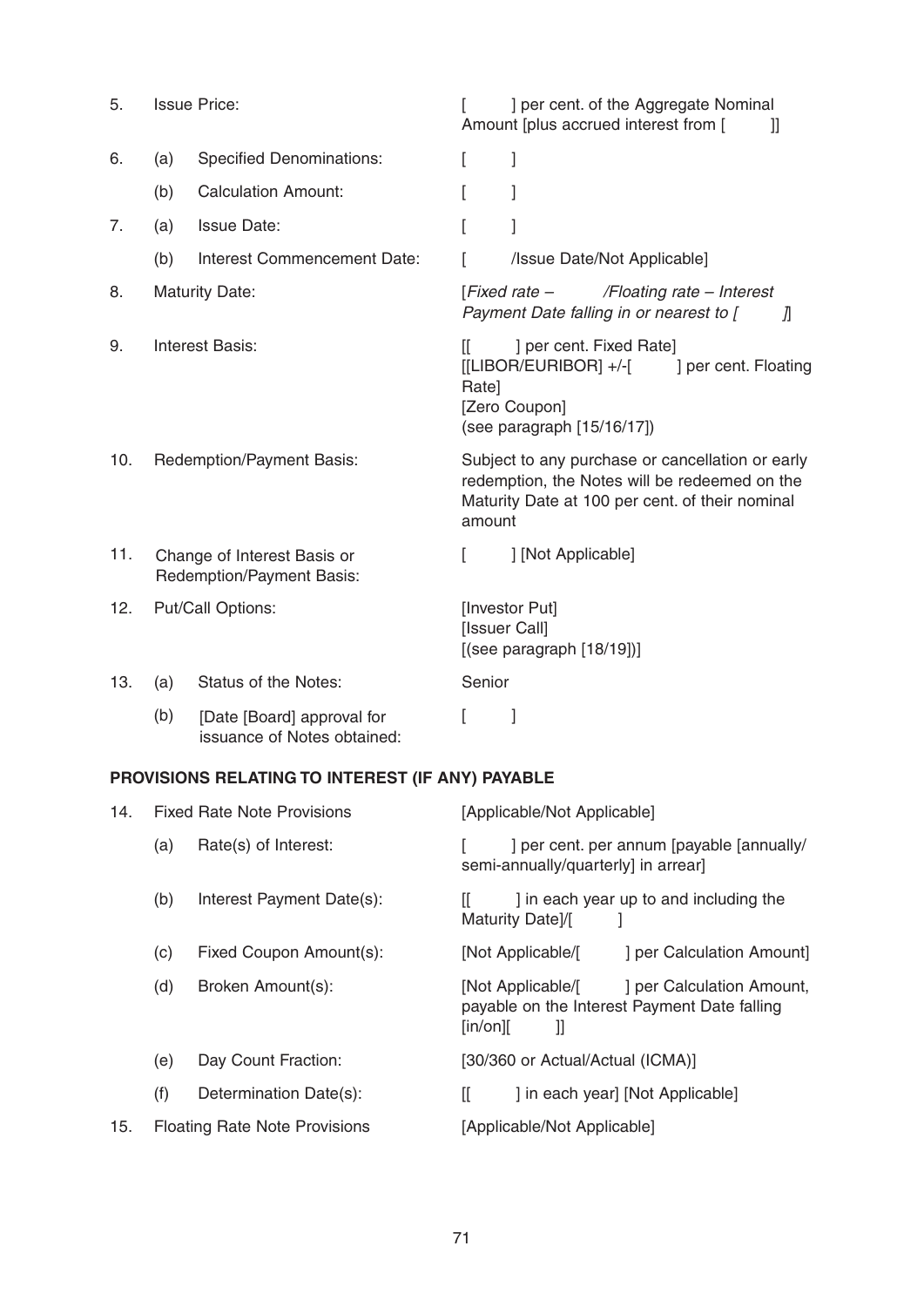|     | (a) | Specified Period(s)/Specified<br>Interest Payment Dates:                                             | I                                                                                                                                                   |
|-----|-----|------------------------------------------------------------------------------------------------------|-----------------------------------------------------------------------------------------------------------------------------------------------------|
|     | (b) | <b>Business Day Convention:</b>                                                                      | [Floating Rate Convention/Following Business<br>Day Convention/Modified Following Business<br>Day Convention/ Preceding Business Day<br>Convention] |
|     | (c) | Additional Business Centre(s):                                                                       | 1<br>L                                                                                                                                              |
|     | (d) | Manner in which the Rate of<br>Interest and Interest Amount is to<br>be determined:                  | [Screen Rate Determination/ISDA<br>Determination]                                                                                                   |
|     | (e) | Party responsible for calculating<br>the Rate of Interest and Interest<br>Amount (if not the Agent): | L<br>$\perp$                                                                                                                                        |
|     | (f) | Screen Rate Determination:                                                                           |                                                                                                                                                     |
|     |     | Reference Rate and<br><b>Relevant Financial Centre:</b>                                              | Reference Rate: [<br>] month [LIBOR/<br>EURIBOR/[<br>Relevant Financial Centre: [London/Brussels/<br>t<br>Ш                                         |
|     |     | <b>Interest Determination</b><br>$Date(s)$ :                                                         | t<br>$\overline{1}$                                                                                                                                 |
|     |     | <b>Relevant Screen Page:</b>                                                                         | I<br>1                                                                                                                                              |
|     | (g) | <b>ISDA Determination:</b>                                                                           |                                                                                                                                                     |
|     |     | <b>Floating Rate Option:</b>                                                                         | L<br>1                                                                                                                                              |
|     |     | <b>Designated Maturity:</b>                                                                          | L<br>1                                                                                                                                              |
|     |     | <b>Reset Date:</b>                                                                                   | I                                                                                                                                                   |
|     | (h) | Margin(s):                                                                                           | $[+/$ ] $[$<br>per cent. per annum                                                                                                                  |
|     | (i) | Minimum Rate of Interest:                                                                            | ] per cent. per annum<br>L                                                                                                                          |
|     | (j) | Maximum Rate of Interest:                                                                            | ] per cent. per annum<br>t                                                                                                                          |
|     | (k) | Day Count Fraction:                                                                                  | [Actual/Actual (ISDA)<br>Actual/365 (Fixed)<br>Actual/365 (Sterling)<br>Actual/360<br>30/360<br>30E/360<br>30E/360 (ISDA)]                          |
| 16. |     | Zero Coupon Note Provisions                                                                          | [Applicable/Not Applicable]                                                                                                                         |
|     | (a) | <b>Accrual Yield:</b>                                                                                | ] per cent. per annum<br>L                                                                                                                          |
|     | (b) | <b>Reference Price:</b>                                                                              | L<br>1                                                                                                                                              |
|     | (c) | Day Count Fraction in relation to<br><b>Early Redemption Amounts:</b>                                | [30/360]<br>[Actual/360]<br>[Actual/365]                                                                                                            |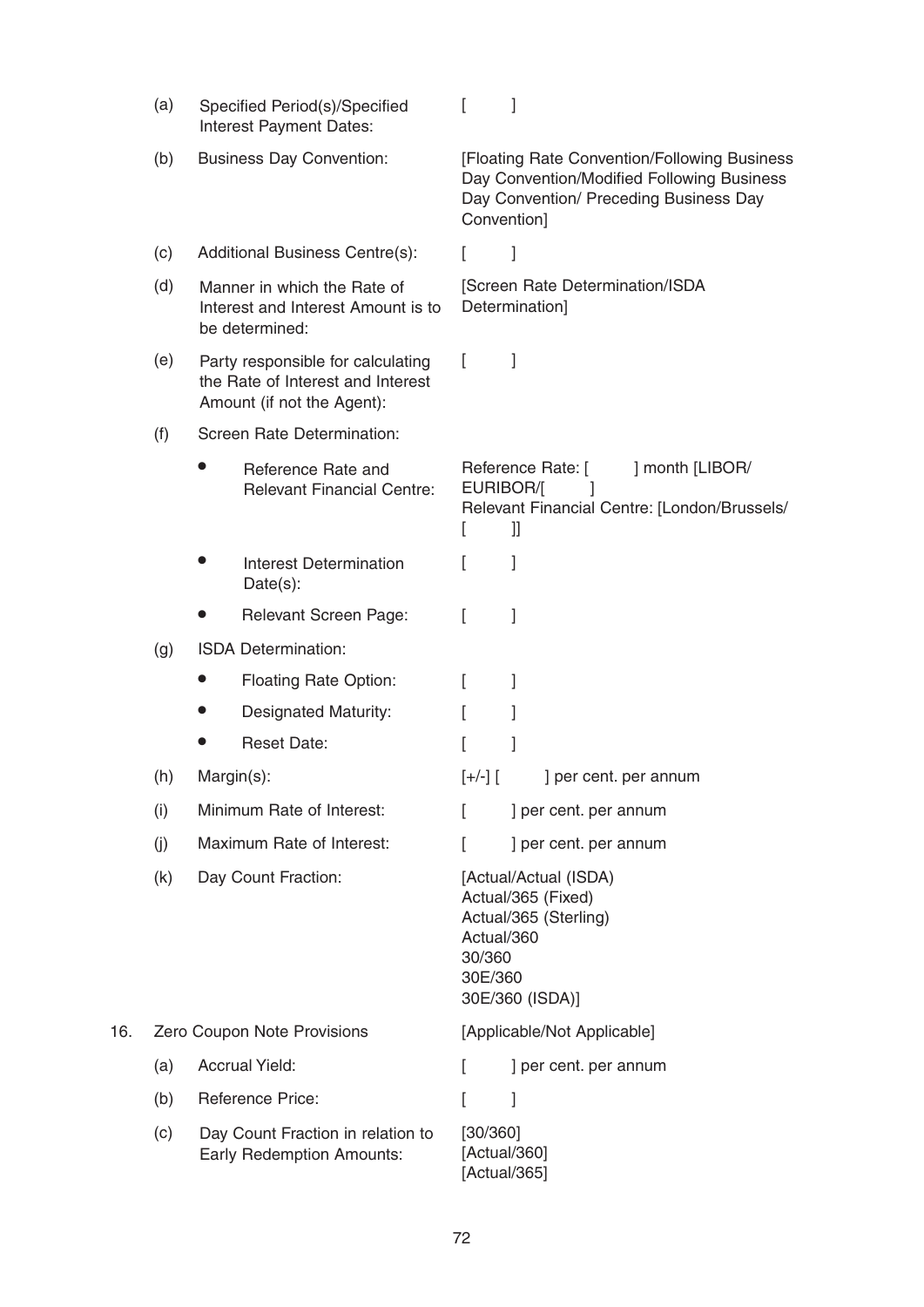# **PROVISIONS RELATING TO REDEMPTION**

| 17. | <b>Issuer Call:</b>                                                                                           |                                                                |                                                                | [Applicable/Not Applicable]                 |                          |
|-----|---------------------------------------------------------------------------------------------------------------|----------------------------------------------------------------|----------------------------------------------------------------|---------------------------------------------|--------------------------|
|     | (a)                                                                                                           | Optional Redemption Date(s):                                   |                                                                |                                             | 1                        |
|     | (b)                                                                                                           | Optional Redemption Amount of<br>each Note:                    |                                                                |                                             | ] per Calculation Amount |
|     | (c)                                                                                                           | If redeemable in part:                                         |                                                                |                                             |                          |
|     |                                                                                                               | (i)                                                            | Minimum Redemption<br>Amount:                                  |                                             |                          |
|     |                                                                                                               | (ii)                                                           | Maximum Redemption<br>Amount:                                  | I                                           |                          |
|     | (d)                                                                                                           |                                                                | Notice period (if other than as set<br>out in the Conditions): | Minimum Period: [<br>Maximum Period: [      |                          |
| 18. | Investor Put:                                                                                                 |                                                                |                                                                | [Applicable/Not Applicable]                 |                          |
|     | (a)                                                                                                           | Optional Redemption Date(s):                                   |                                                                | f                                           | 1                        |
|     | (b)                                                                                                           | Optional Redemption Amount of<br>each Note and method:         |                                                                |                                             | ] per Calculation Amount |
|     | (c)                                                                                                           | Notice period (if other than as set<br>out in the Conditions): |                                                                | Minimum Period: [<br>]<br>Maximum Period: [ |                          |
| 19. |                                                                                                               | Final Redemption Amount of each Note:                          |                                                                | $\lceil$                                    | ] per Calculation Amount |
| 20. | Early Redemption Amount of each Note<br>payable on redemption for taxation<br>reasons or on event of default: |                                                                |                                                                |                                             | ] per Calculation Amount |

# **GENERAL PROVISIONS APPLICABLE TO THE NOTES**

| 21. | Form of Notes:                                                                                              | Temporary Global Note exchangeable for a<br>Permanent Global Note which is exchangeable<br>for Definitive Notes [on 60 days' notice given at<br>any time/only upon an Exchange Event]]                                              |  |  |
|-----|-------------------------------------------------------------------------------------------------------------|-------------------------------------------------------------------------------------------------------------------------------------------------------------------------------------------------------------------------------------|--|--|
|     |                                                                                                             | Temporary Global Note exchangeable for<br>Definitive Notes on and after the Exchange<br>Date]<br>[Permanent Global Note exchangeable for<br>Definitive Notes [on 60 days' notice given at any<br>time/only upon an Exchange Event]] |  |  |
|     |                                                                                                             |                                                                                                                                                                                                                                     |  |  |
| 22. | Additional Financial Centre(s):                                                                             | [Not Applicable/                                                                                                                                                                                                                    |  |  |
| 23. | Talons for future Coupons to be<br>attached to Definitive Notes (and dates<br>on which such Talons mature): | [Yes/No]                                                                                                                                                                                                                            |  |  |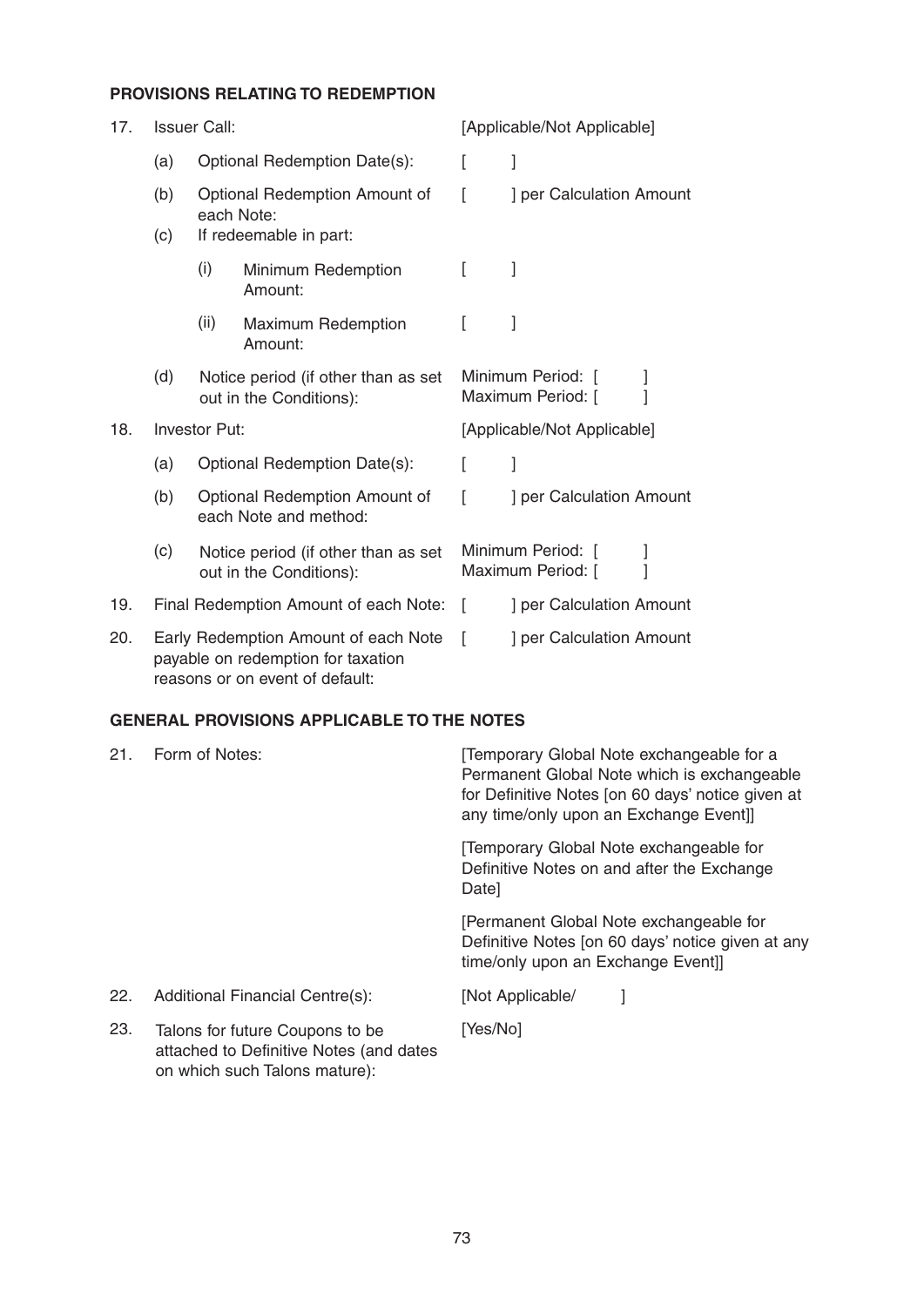Signed on behalf of the Issuer:

By: ......................................................................

Duly authorised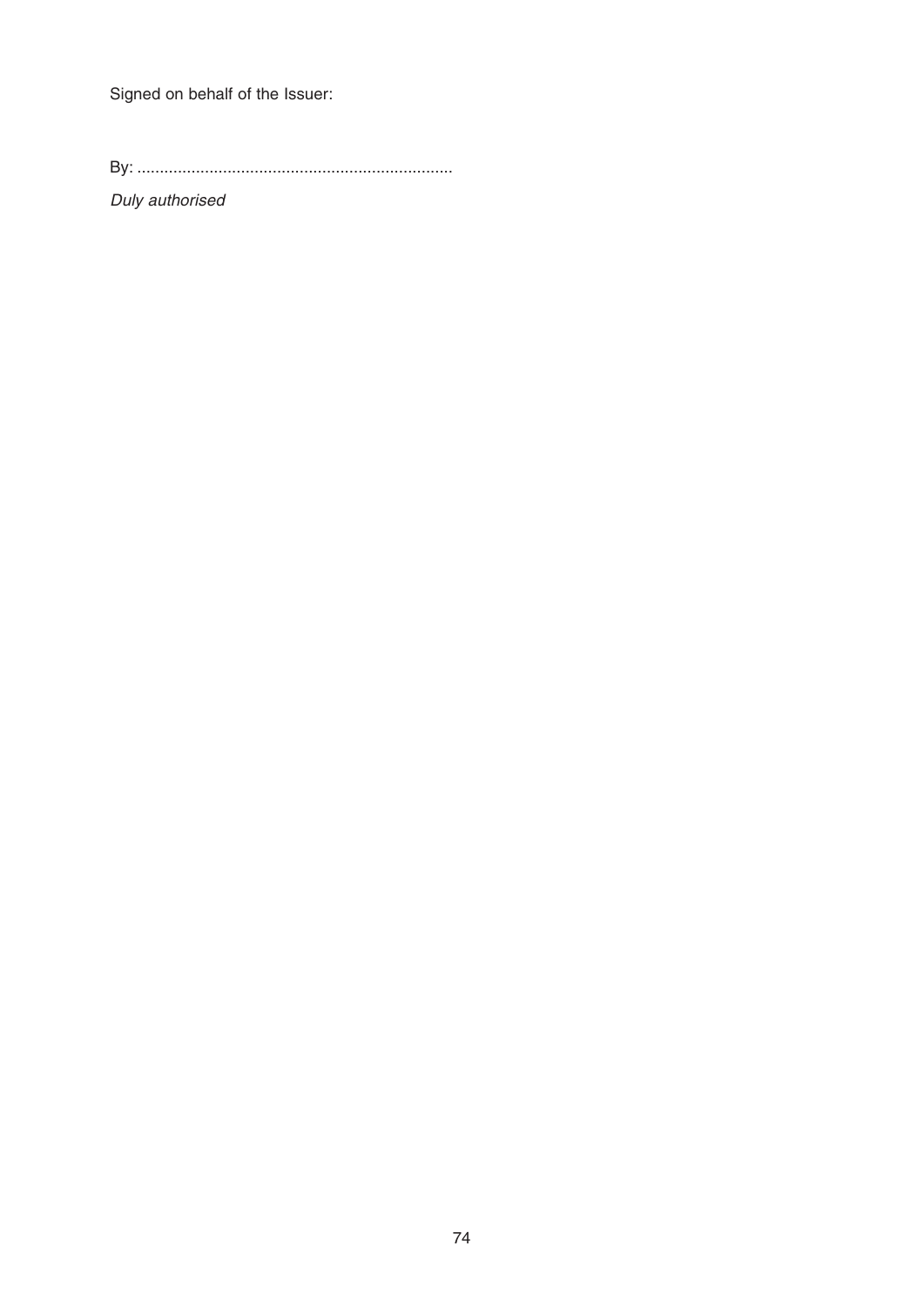## **PART B – OTHER INFORMATION**

## **1. LISTING**

[Listing and Admission to trading: [Not Applicable]]

[(i) Application for admission to the [Application has been made by the Issuer (or on its behalf) for the Notes to be admitted to trading on [the London Stock Exchange's regulated market and listing on the Official List of the UK Listing Authority] with effect from [ ] [Application is expected to be made by the Issuer (or on its behalf) for the Notes to be admitted to Application for admission to the Official List and for admission to trading [has been / is expected to be] made:

[Not Applicable.] [(ii) Date from which admission is [ ]] effective:

[(iii) Estimate of total expenses [ ]] related to admission to trading:

## **2. RATINGS**

Ratings: The Notes to be issued have been rated:

trading on [the London Stock Exchange's regulated market and listing on the Official List of the UK Listing Authority] with effect from [1.1]

| [S&P:     |  |
|-----------|--|
| [Fitch:   |  |
| [Moody's: |  |

# **3. INTERESTS OF NATURAL AND LEGAL PERSONS INVOLVED IN THE ISSUE**

[Save for any fees payable to the [Managers/Dealers], so far as the Issuer is aware, no person involved in the issue of the Notes has an interest material to the offer. The [Dealers] and their affiliates have engaged, and may in the future engage, in investment banking and/or commercial banking transactions with, and may perform other services for, the Issuer and its affiliates in the ordinary course of business.]

# **4. YIELD** Indication of yield:  $[$  ] [Not Applicable] **5. OPERATIONAL INFORMATION** (i) ISIN Code: [ ] (ii) Common Code: [ ] (iii) Any clearing system(s) other [Not Applicable/ ]

- than Euroclear Bank S.A./N.V. and Clearstream Banking, société anonyme and the relevant identification number(s):
- $(iv)$  Names and addresses of  $[$   $]$ additional Paying Agent(s) (if any):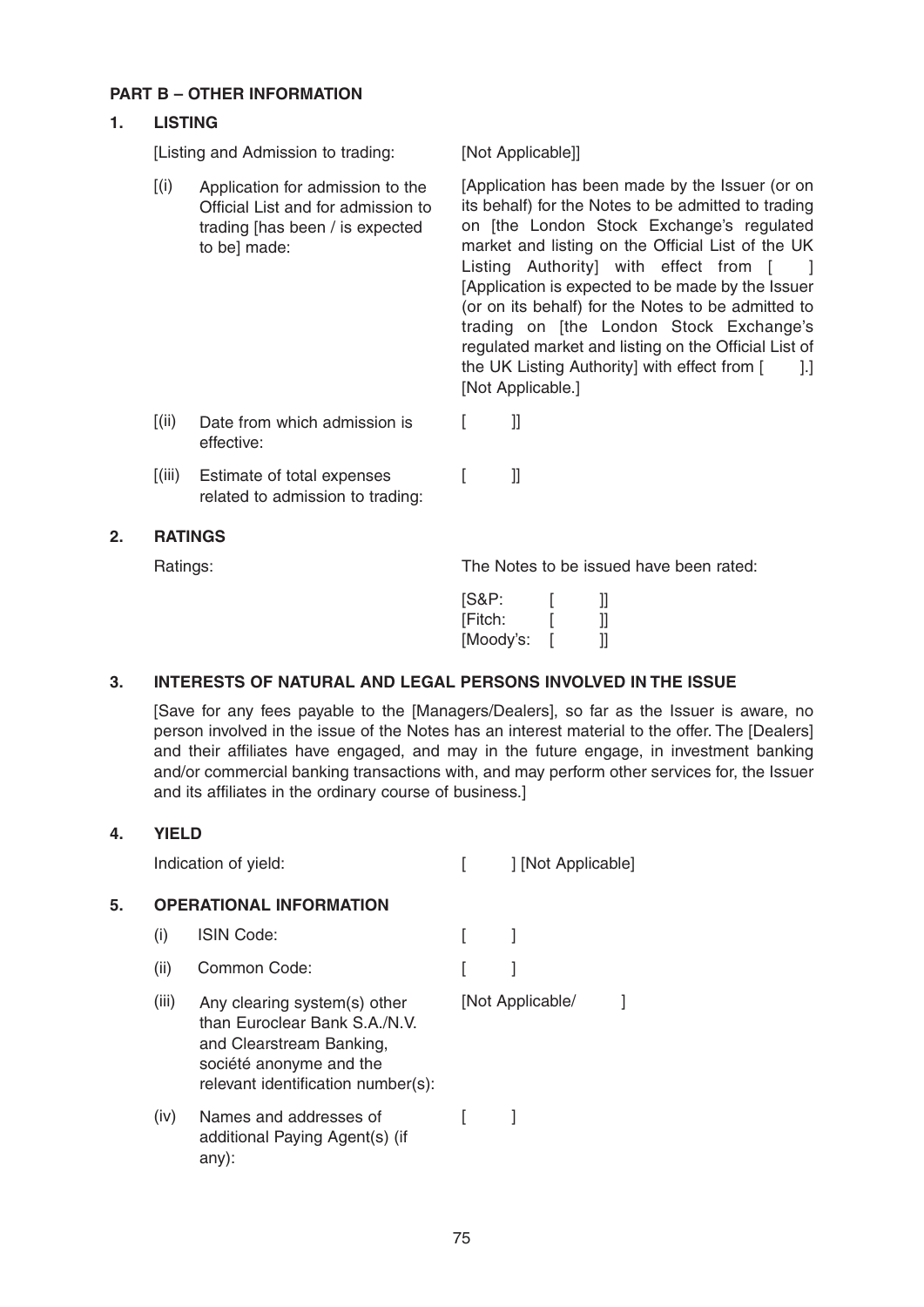# **6. DISTRIBUTION**

|  | U.S. Selling Restrictions:       | [Reg.S Compliance Category 2;<br>TEFRA D/TEFRA C/TEFRA not applicable] |  |  |
|--|----------------------------------|------------------------------------------------------------------------|--|--|
|  | Additional selling restrictions: | [Not Applicable/                                                       |  |  |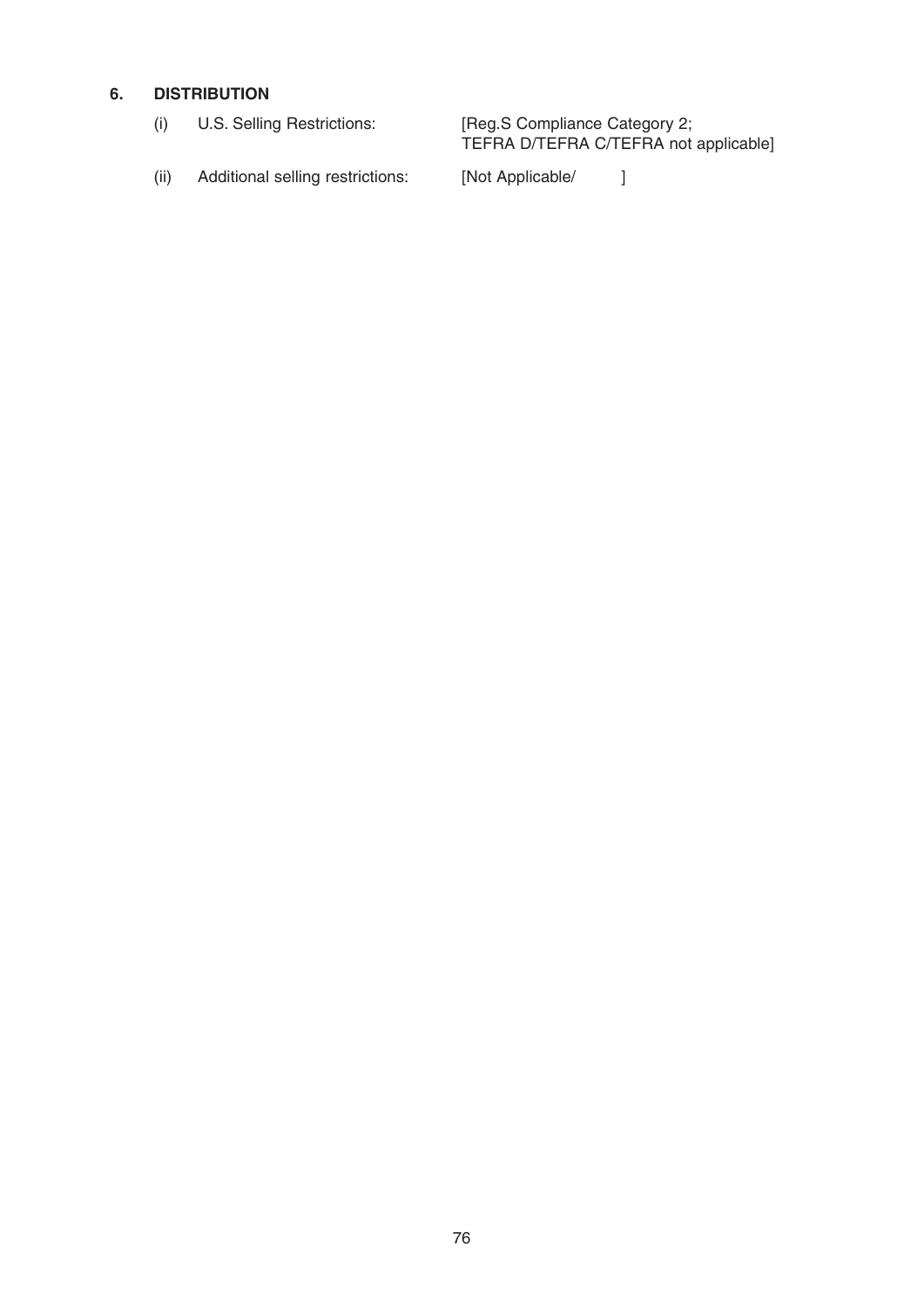# **General Information**

1. It is expected that each Tranche of Notes which is to be admitted to the Official List and to trading on the London Stock Exchange's regulated market will be admitted separately as and when issued, subject only to the issue of a Global Note or Notes initially representing the Notes of such Tranche. Application has been made to the UK Listing Authority for Notes issued under the Programme to be admitted to the Official List and to the London Stock Exchange for such Notes to be admitted to trading on the London Stock Exchange's regulated market. The listing of the Programme in respect of Notes is expected to be granted on or about 24 December 2012.

The Dealer Agreement provides, that if the maintenance of the listing of any Notes has, in the opinion of the Issuer, become unduly onerous for any reason whatsoever, the Issuer shall be entitled to terminate such listing subject to its using its best endeavours promptly to list or admit to trading the Notes on an alternative stock exchange, within or outside the European Union, to be agreed between the Issuer and the relevant Dealer.

2. The Issuer has or will as soon as practicable obtain all necessary consents, approvals and authorisations in connection with the issue and performance of the Notes. The issue of Notes under the Programme was authorised by resolutions of the Board of Directors of the Issuer passed on 26 September 1997, 21 November 1997, 15 December 2000, 13 December 2001, 22 November 2002, 19 November 2004, 18 November 2005, 22 November 2006, 22 November 2007, 20 November 2008, 25 November 2009, 13 October 2010, 12 October 2011 and 17 October 2012. The increase in aggregate nominal amount of the Programme from U.S.\$2,000,000,000 to U.S.\$3,500,000,000 was authorised by a resolution of the Board of Directors of the Issuer passed on 22 November 2007 and the increase in aggregate nominal amount of the Programme from U.S.\$3,500,000,000 to U.S.\$4,000,000,000 was authorised by a resolution of the Board of Directors of the Issuer passed on 20 November 2008.

3. There has been no significant change in the financial or trading position of the Group since 31 August 2012 and no material adverse change in the financial position or prospects of the Issuer since the same date. In addition, there have been no recent events particular to the Issuer which are to a material extent relevant to the evaluation of the Issuer's solvency.

4. Save as disclosed in the section titled "Disputes" in "Risk Factors" on pages 18 and 19, neither the Issuer nor any of its Subsidiaries is or has been involved in any governmental, legal or arbitration proceedings (including any such proceedings which are pending or threatened of which the Issuer is aware), during a period covering at least the previous 12 months which may have, or have had in the recent past, significant effects on the Issuer and/or the Group's financial position or profitability.

5. Each Note, Coupon and Talon will bear the following legend: "Any United States person who holds this obligation will be subject to limitations under the United States income tax laws, including the limitations provided in sections 165(j) and 1287(a) of the Internal Revenue Code".

6. The Notes have been accepted for clearance through Clearstream, Luxembourg and Euroclear. The Common Code and the International Securities Identification Number (ISIN) for each Tranche of Notes will be set out in the relevant Final Terms. If the Notes are to clear through an additional or alternative clearing system, the appropriate information will be specified in the applicable Final Terms.

The address of Clearstream, Luxembourg is Clearstream Banking, 42 Avenue JF Kennedy, L-1855 Luxembourg and the address of Euroclear is Euroclear Bank SA/NV, 1 Boulevard du Roi Albert II, B-1210 Brussels.

7. For so long as Notes may be issued pursuant to this Information Memorandum, the following documents will when published, be available, during usual business hours on any day (Saturdays,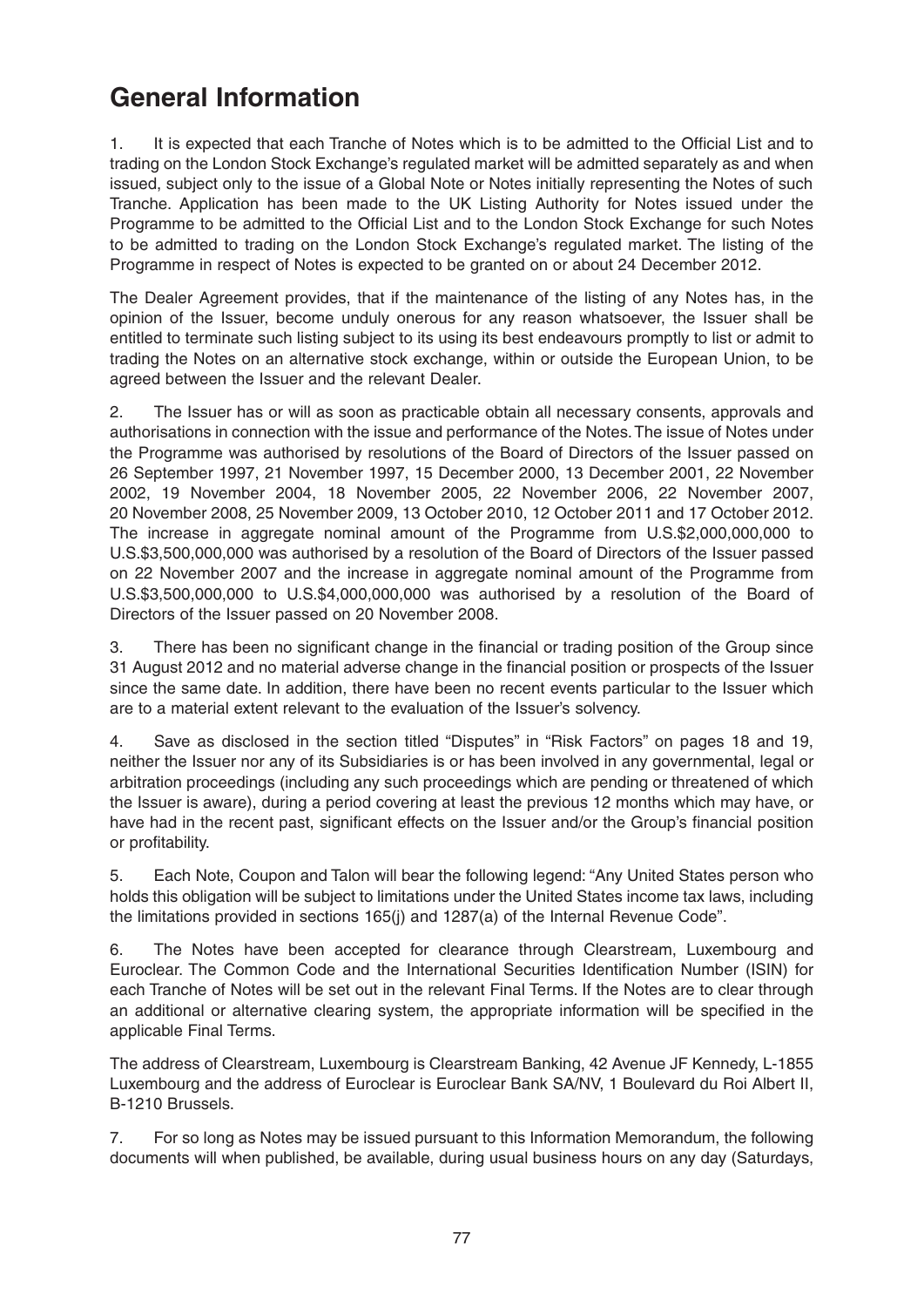Sundays and public holidays excepted), for inspection at the registered office of the Issuer and the office of the Agent:

- (i) the Agency Agreement (which includes the form of the Global Notes, the Definitive Notes, the Coupons and the Talons), including any supplements thereto;
- (ii) the Dealer Agreement, including any supplements thereto;
- (iii) the Deed of Covenant;
- (iv) the constitution of the Issuer;
- (v) the published annual report and audited financial statements of the Issuer for the last two financial years and the most recently published interim accounts;
- (vi) each Final Terms for Notes that are admitted to the Official List and to trading by the London Stock Exchange or any other stock exchange (save that the Final Terms will only be available for inspection by a holder of such Note and such holder must produce evidence satisfactory to the Paying Agent as to the identity of such holder);
- (vii) a copy of this Information Memorandum together with any supplement to this Information Memorandum or further Information Memorandum; and
- (viii) a copy of the subscription agreement for Notes issued on a syndicated basis that are admitted to the Official List and to trading by the London Stock Exchange.

8. Copies of the latest annual consolidated accounts of the Issuer and the latest interim consolidated accounts of the Issuer may be obtained, and copies of the Agency Agreement will be available for inspection, at the specified offices of each of the Paying Agents during normal business hours, so long as any of the Notes is outstanding.

9. KPMG, Chartered Accountants, have audited in compliance with Australian auditing standards, and rendered unqualified reports on, the accounts of the Issuer for each of the last three years ended 31 August 2012.

10. No Australian approvals are currently required for or in connection with the issue of the Notes by the Issuer or for or in connection with the performance and enforceability of such Notes, Coupons or Talons (if any). However:

- (a) the specific approval of the Reserve Bank of Australia must be obtained in connection with certain payments and transactions having a prescribed connection with certain countries or named individuals, or entities (including individuals, or entities subject to United Nations sanctions or associated with terrorism) designated from time to time for the purposes of the Banking (Foreign Exchange) Regulations 1959 and other regulations in Australia; and
- (b) it is an offence to hold and use or deal with, allow to be used or dealt with, or facilitate the use of or dealing with certain assets, or to directly or indirectly make an asset available to certain named persons or entities associated with terrorism, pursuant to the Charter of the United Nations Act 1945 and the Charter of the United Nations (Dealing with Assets) Regulations 2008, unless the Minister for Foreign Affairs has given a written notice to permit such to occur.

11. Save as set out in the Final Terms, the Issuer does not intend to provide any post-issuance information in relation to any issues of Notes.

12. Certain of the Dealers and their affiliates have engaged, and may in the future engage, in investment banking and/or commercial banking transactions with, and may perform services to the Issuer and its affiliates in the ordinary course of business.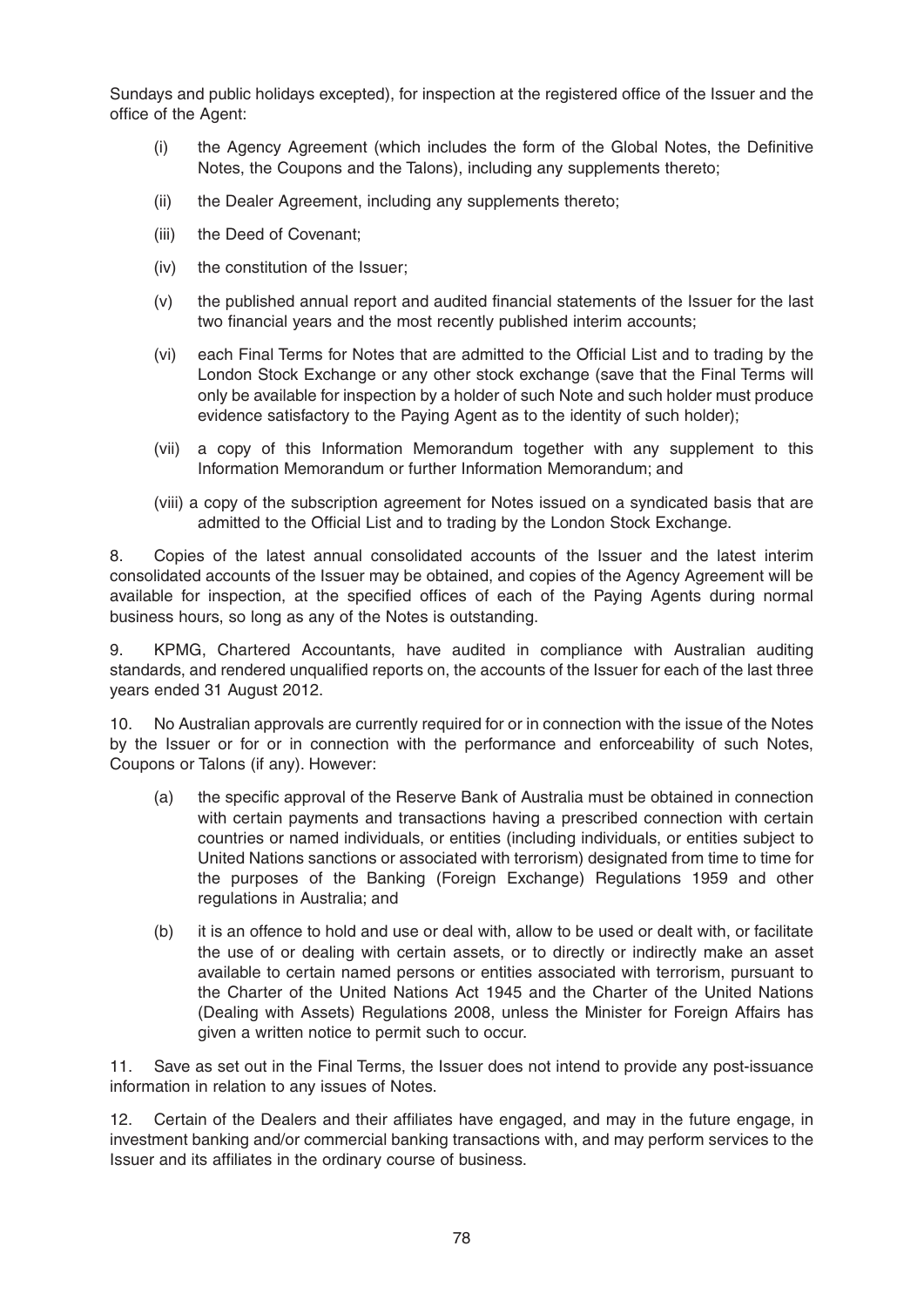# **REGISTERED AND HEAD OFFICE OF THE ISSUER**

Level 17, BOQ Centre 259 Queen Street Brisbane 4000 Queensland Australia

### **ARRANGER**

# **UBS Limited**  1 Finsbury Avenue London EC2M 2PP United Kingdom

### **DEALERS**

5 The North Colonnade

ABN 46 008 583 542 1 Angel Lane No. 1 Martin Place London EC4R 3AB Sydney NSW 2000 United Kingdom Australia

# **The Royal Bank of Scotland plc UBS Limited**

London EC2M 3UR London EC2M 2PP United Kingdom United Kingdom

# **Barclays Bank PLC Deutsche Bank AG, London Branch**<br>The North Colonnade **Deutsche Bank AG, London Branch**

Canary Wharf **1 Great Winchester Street** London E14 4BB London EC2N 2DB United Kingdom United Kingdom

**HSBC Bank plc J.P. Morgan Securities plc** 8 Canada Square 25 Bank Street London E14 5HQ Canary Wharf United Kingdom **London E14 5JP** United Kingdom

### **Macquarie Bank Limited Momura International plc**

135 Bishopsgate 135 and 1 Finsbury Avenue

### **Westpac Banking Corporation**

Camomile Court 23 Camomile Street London EC3A 7LL United Kingdom

### **AGENT**

# **Citibank, N.A., London Branch**

13th Floor, Citigroup Centre Canada Square Canary Wharf London E14 5LB United Kingdom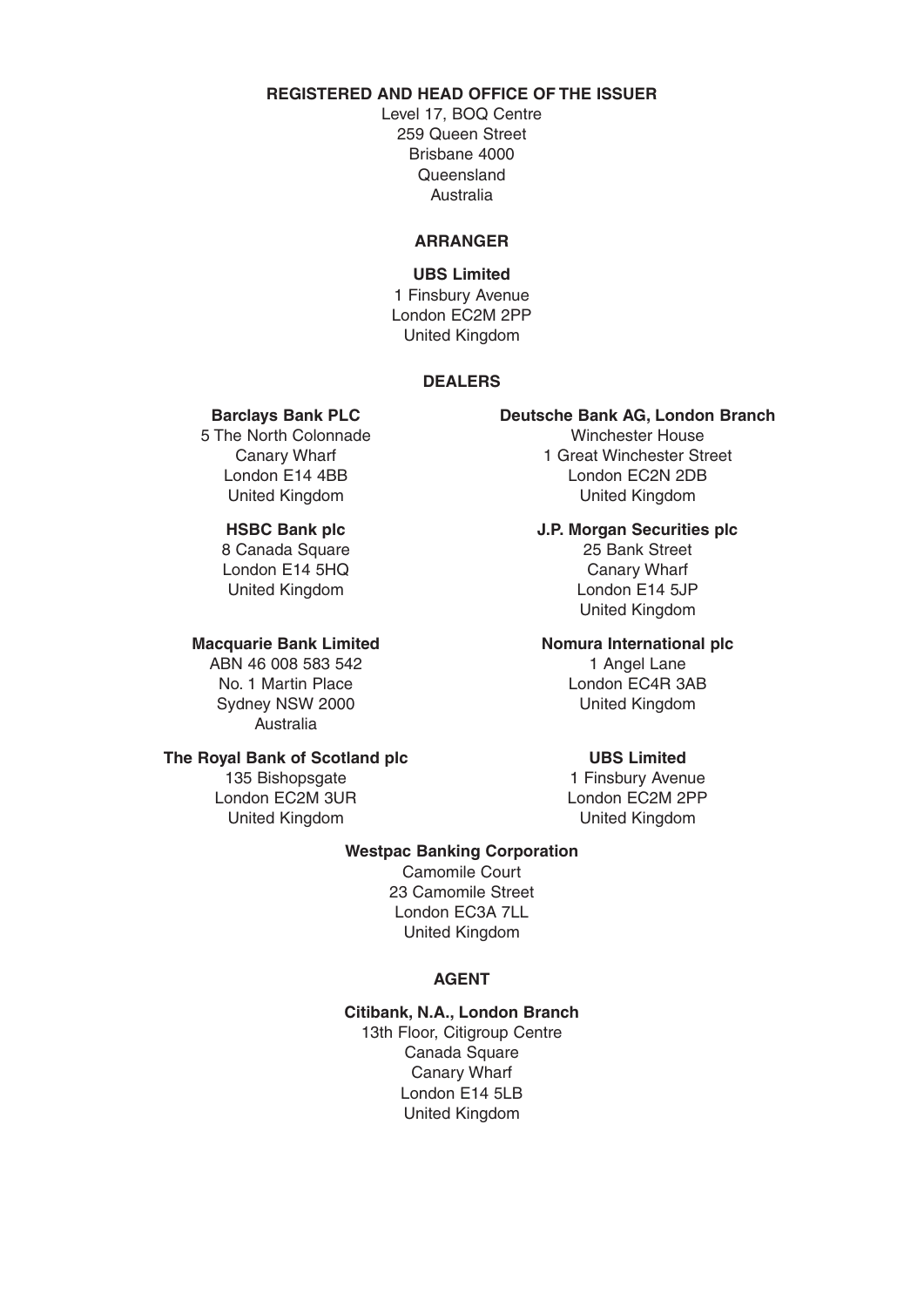### **PAYING AGENT**

### **Citigroup Global Markets Deutschland AG**

Reuterweg 16 60323 Frankfurt Germany

### **AUDITORS To the Issuer**

### **KPMG, Chartered Accountants**

Level 16 Riparian Plaza 71 Eagle Street Brisbane Queensland 4000 Australia

### **LEGAL ADVISERS To the Issuer**

in respect of Australian law

### **Clayton Utz**

Level 28 Riparian Plaza 71 Eagle Street Brisbane Queensland 4000 Australia

# **To the Dealers**

in respect of Australian law in respect of English law

# King & Wood Mallesons **Allen & Overy**

1 Farrer Place Central Sydney NSW 2000 **Hong Kong** Australia

Level 61 9th Floor Governor Phillip Tower Three Exchange Square